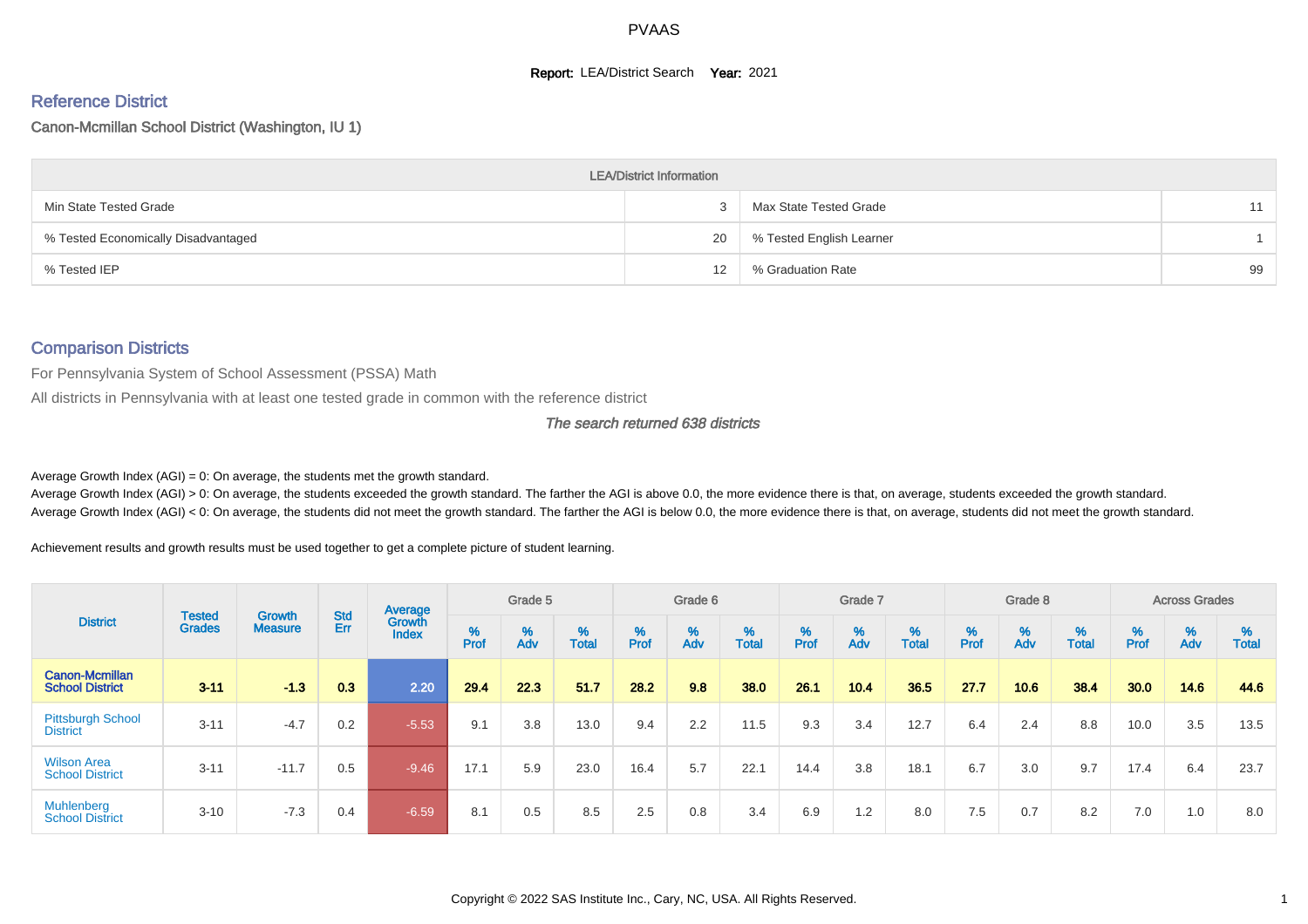|                                                    |                                |                                 | <b>Std</b> | Average         |           | Grade 5  |                   |           | Grade 6  |                   |           | Grade 7  |                   |           | Grade 8  |                   |           | <b>Across Grades</b> |            |
|----------------------------------------------------|--------------------------------|---------------------------------|------------|-----------------|-----------|----------|-------------------|-----------|----------|-------------------|-----------|----------|-------------------|-----------|----------|-------------------|-----------|----------------------|------------|
| <b>District</b>                                    | <b>Tested</b><br><b>Grades</b> | <b>Growth</b><br><b>Measure</b> | Err        | Growth<br>Index | %<br>Prof | %<br>Adv | %<br><b>Total</b> | %<br>Prof | %<br>Adv | %<br><b>Total</b> | %<br>Prof | %<br>Adv | %<br><b>Total</b> | %<br>Prof | %<br>Adv | %<br><b>Total</b> | %<br>Prof | %<br>Adv             | %<br>Total |
| <b>Canon-Mcmillan</b><br><b>School District</b>    | $3 - 11$                       | $-1.3$                          | 0.3        | 2.20            | 29.4      | 22.3     | 51.7              | 28.2      | 9.8      | 38.0              | 26.1      | 10.4     | 36.5              | 27.7      | 10.6     | 38.4              | 30.0      | 14.6                 | 44.6       |
| <b>Shaler Area</b><br><b>School District</b>       | $3 - 11$                       | $-6.1$                          | 0.4        | 1.00            | 26.2      | 5.8      | 32.0              | 12.6      | 1.9      | 14.5              | 22.1      | 5.5      | 27.7              | 19.6      | 5.2      | 24.8              | 23.3      | 7.8                  | 31.2       |
| <b>West Mifflin Area</b><br><b>School District</b> | $3 - 12$                       | $-8.5$                          | 0.5        | $-2.29$         | 18.4      | 5.7      | 24.1              | 6.8       | 0.7      | 7.4               | 6.7       | 0.0      | 6.7               | 5.5       | 0.0      | 5.5               | 11.1      | 2.8                  | 13.9       |
| <b>MaST Community</b><br><b>Charter School</b>     | $3 - 10$                       | $-8.7$                          | 0.6        | $-3.76$         | 30.0      | 3.0      | 33.0              | 20.0      | 3.8      | 23.8              | 24.3      | 3.9      | 28.2              | 17.5      | 1.9      | 19.4              | 23.1      | 3.6                  | 26.7       |
| <b>Baldwin-Whitehall</b><br><b>School District</b> | $3 - 11$                       | $-5.8$                          | 0.4        | $-2.93$         | 24.7      | 6.6      | 31.4              | 18.6      | 1.2      | 19.8              | 16.0      | 1.6      | 17.7              | 11.5      | 2.1      | 13.6              | 22.2      | 6.8                  | 29.0       |
| <b>Abington School</b><br><b>District</b>          | $3 - 10$                       | $-3.8$                          | 0.3        | 0.35            | 25.7      | 12.4     | 38.1              | 30.8      | 10.8     | 41.6              | 23.9      | 6.4      | 30.2              | 14.9      | 1.1      | 15.9              | 26.9      | 10.4                 | 37.3       |
| <b>Pennridge School</b><br><b>District</b>         | $3 - 10$                       | $-1.2$                          | 0.3        | 6.80            | 35.5      | 15.4     | 50.9              | 19.1      | 2.9      | 22.0              | 21.4      | 13.9     | 35.3              | 21.6      | 3.4      | 25.1              | 28.5      | 12.0                 | 40.5       |
| <b>Allentown City</b><br><b>School District</b>    | $3 - 12$                       | $-4.5$                          | 0.3        | $-9.09$         |           |          |                   | 2.0       | 0.7      | 2.8               | 2.2       | 0.3      | 2.5               |           |          |                   | 4.3       | 1.1                  | 5.4        |
| <b>Parkland School</b><br><b>District</b>          | $3 - 11$                       | $-3.5$                          | 0.3        | $-5.03$         | 33.6      | 26.4     | 60.0              | 33.4      | 15.9     | 49.3              | 27.1      | 18.6     | 45.7              | 23.1      | 11.8     | 34.9              | 30.8      | 24.1                 | 54.9       |
| <b>Wyoming Area</b><br><b>School District</b>      | $3 - 10$                       | $-7.7$                          | 0.6        | $-1.00$         | 22.1      | 8.8      | 31.0              | 4.8       | 1.0      | 5.8               | 9.3       | 3.1      | 12.4              | 7.4       | 1.8      | 9.3               | 14.1      | 4.3                  | 18.4       |
| <b>MaST Community</b><br>Charter School II         | $3 - 10$                       | $-8.4$                          | 0.7        | $-4.62$         | 5.0       | 2.0      | 6.9               | 7.2       | 1.0      | 8.2               | 8.9       | 2.0      | 10.9              |           |          |                   | 12.6      | 3.2                  | 15.8       |
| <b>Pittston Area</b><br><b>School District</b>     | $3 - 11$                       | $-8.4$                          | 0.8        | 0.10            | 5.7       | 0.0      | 5.7               | 4.2       | 0.0      | 4.2               | 4.8       | 3.2      | 7.9               | 7.1       | 1.8      | 8.9               | 10.7      | 3.8                  | 14.4       |
| <b>Seneca Valley</b><br><b>School District</b>     | $3 - 11$                       | $-2.1$                          | 0.3        | 1.45            | 28.8      | 15.8     | 44.6              | 33.8      | 9.8      | 43.6              | 26.6      | 12.0     | 38.5              | 18.6      | 6.0      | 24.6              | 30.0      | 14.4                 | 44.4       |
| <b>Woodland Hills</b><br><b>School District</b>    | $3 - 12$                       | $-6.1$                          | 0.5        | $-2.24$         | 5.7       | 5.1      | 10.8              | 4.8       | 1.4      | 6.2               | 8.7       | 2.9      | 11.6              | 2.3       | 3.0      | 5.3               | 7.9       | 2.7                  | 10.6       |
| <b>Kiski Area School</b><br><b>District</b>        | $3 - 11$                       | $-4.9$                          | 0.4        | $-1.08$         | 15.4      | 5.6      | 21.0              | 11.1      | 1.8      | 13.0              | 22.9      | 5.0      | 27.9              | 9.6       | 2.8      | 12.4              | 20.2      | 7.5                  | 27.7       |
| <b>Lancaster School</b><br><b>District</b>         | $3 - 12$                       | $-3.2$                          | 0.3        | $-3.06$         | 8.8       | 3.0      | 11.8              | 3.9       | 0.8      | 4.7               | 4.4       | 0.9      | 5.3               | 2.3       | 0.6      | 3.0               | 7.4       | 1.9                  | 9.3        |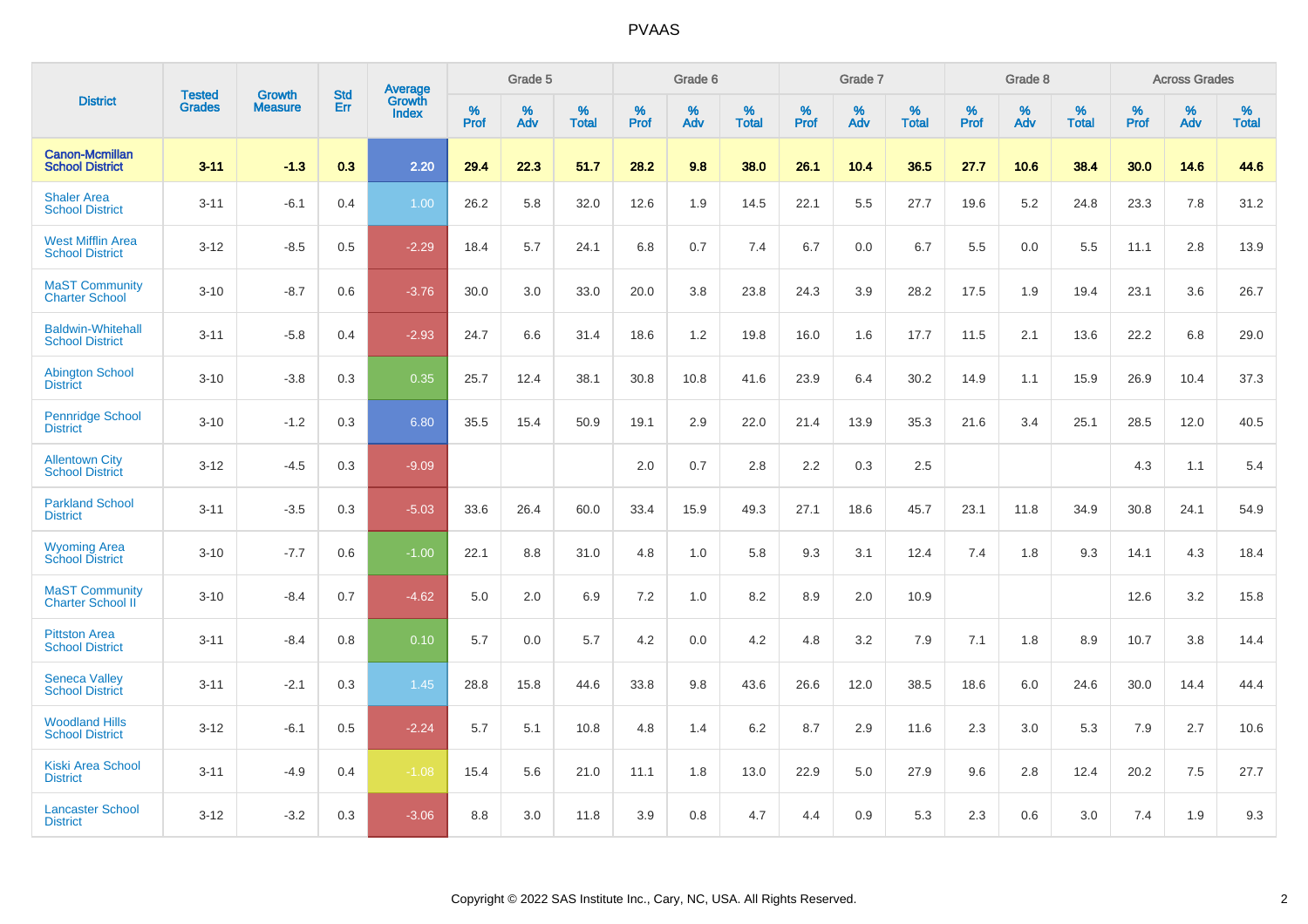|                                                                |                                |                          | <b>Std</b> | Average         |           | Grade 5  |                   |           | Grade 6  |                   |           | Grade 7  |                   |           | Grade 8  |                   |           | <b>Across Grades</b> |                   |
|----------------------------------------------------------------|--------------------------------|--------------------------|------------|-----------------|-----------|----------|-------------------|-----------|----------|-------------------|-----------|----------|-------------------|-----------|----------|-------------------|-----------|----------------------|-------------------|
| <b>District</b>                                                | <b>Tested</b><br><b>Grades</b> | Growth<br><b>Measure</b> | Err        | Growth<br>Index | %<br>Prof | %<br>Adv | %<br><b>Total</b> | %<br>Prof | %<br>Adv | %<br><b>Total</b> | %<br>Prof | %<br>Adv | %<br><b>Total</b> | %<br>Prof | %<br>Adv | %<br><b>Total</b> | %<br>Prof | %<br>Adv             | %<br><b>Total</b> |
| <b>Canon-Mcmillan</b><br><b>School District</b>                | $3 - 11$                       | $-1.3$                   | 0.3        | 2.20            | 29.4      | 22.3     | 51.7              | 28.2      | 9.8      | 38.0              | 26.1      | 10.4     | 36.5              | 27.7      | 10.6     | 38.4              | 30.0      | 14.6                 | 44.6              |
| <b>Dallas School</b><br><b>District</b>                        | $3 - 11$                       | $-5.7$                   | 0.5        | 5.42            | 43.8      | 15.6     | 59.4              | 24.3      | 2.8      | 27.1              | 18.1      | 6.3      | 24.4              | 17.9      | 0.0      | 17.9              | 30.9      | 12.9                 | 43.8              |
| Southeastern<br><b>Greene School</b><br><b>District</b>        | $3 - 10$                       | $-11.8$                  | 1.0        | $-3.05$         | 34.5      | 13.8     | 48.3              | 32.4      | 2.9      | 35.3              | 8.2       | 4.1      | 12.2              | 25.6      | 2.3      | 27.9              | 26.6      | 12.9                 | 39.5              |
| <b>Bristol Township</b><br><b>School District</b>              | $3 - 11$                       | $-4.1$                   | 0.4        | $-1.98$         | 12.4      | 2.9      | 15.3              | 2.7       | 0.7      | 3.4               | 7.5       | 1.1      | 8.6               | 3.8       | 0.4      | 4.2               | 10.6      | 2.1                  | 12.7              |
| <b>Central Bucks</b><br><b>School District</b>                 | $3 - 11$                       | 0.2                      | 0.2        | 7.38            | 36.0      | 18.4     | 54.4              | 31.8      | 16.6     | 48.4              | 29.2      | 13.4     | 42.6              | 22.8      | 7.4      | 30.1              | 32.0      | 16.6                 | 48.6              |
| <b>Pine-Richland</b><br><b>School District</b>                 | $3 - 11$                       | $-1.8$                   | 0.3        | 0.90            | 35.0      | 21.7     | 56.7              | 35.6      | 11.5     | 47.1              | 37.1      | 18.2     | 55.4              | 30.1      | 15.8     | 45.9              | 34.9      | 21.2                 | 56.1              |
| Northwestern<br><b>School District</b>                         | $3 - 11$                       | $-6.8$                   | 0.6        | $-3.84$         | 34.7      | 6.3      | 41.0              | 21.8      | 1.2      | 23.0              | 16.8      | 7.5      | 24.3              | 9.1       | 1.8      | 10.9              | 25.1      | 6.0                  | 31.1              |
| Wissahickon<br><b>Charter School</b>                           | $3-8$                          | $-0.8$                   | 0.7        | 4.54            | 0.0       | 0.0      | 0.0               | 2.4       | 0.0      | 2.4               | 3.7       | 0.0      | 3.7               | 1.5       | 0.0      | 1.5               | 4.0       | 0.2                  | 4.2               |
| <b>Owen J Roberts</b><br><b>School District</b>                | $3 - 11$                       | $-3.2$                   | 0.3        | $-0.55$         | 35.7      | 21.9     | 57.7              | 29.6      | 17.3     | 46.9              | 28.3      | 12.5     | 40.8              | 22.8      | 5.5      | 28.4              | 31.9      | 16.7                 | 48.6              |
| <b>Gateway School</b><br><b>District</b>                       | $3 - 11$                       | $-4.4$                   | 0.4        | $-2.08$         | 15.3      | 7.4      | 22.7              | 16.5      | 7.1      | 23.6              | 14.6      | 4.2      | 18.8              | 16.2      | 6.9      | 23.2              | 21.5      | 9.7                  | 31.2              |
| <b>Conrad Weiser</b><br><b>Area School</b><br><b>District</b>  | $3 - 11$                       | $-1.9$                   | 0.5        | 2.69            | 15.3      | 1.8      | 17.2              | 18.5      | 2.6      | 21.2              | 15.6      | 1.6      | 17.2              | 9.4       | 3.0      | 12.3              | 17.9      | 5.0                  | 23.0              |
| <b>Trinity Area School</b><br><b>District</b>                  | $3 - 11$                       | $-4.0$                   | 0.4        | 3.77            | 35.4      | 13.4     | 48.9              | 20.9      | 3.2      | 24.1              | 21.5      | 8.0      | 29.5              | 15.3      | 3.2      | 18.6              | 25.6      | 9.6                  | 35.2              |
| Penn-Trafford<br><b>School District</b>                        | $3 - 11$                       | $-3.6$                   | 0.4        | 3.72            | 40.3      | 24.6     | 64.9              | 36.1      | 20.9     | 57.0              | 33.3      | 18.7     | 52.0              | 19.3      | 3.7      | 23.0              | 34.4      | 21.1                 | 55.5              |
| <b>Tuscarora School</b><br><b>District</b>                     | $3 - 11$                       | $-2.4$                   | 0.5        | 3.82            | 16.5      | 7.4      | 23.9              | 11.3      | 2.7      | 14.0              | 13.4      | 4.5      | 17.9              | 11.0      | 2.1      | 13.1              | 17.7      | 6.0                  | 23.6              |
| <b>Mount Pleasant</b><br><b>Area School</b><br><b>District</b> | $3 - 11$                       | $-5.7$                   | 0.5        | $-0.96$         | 18.0      | 1.6      | 19.7              | 12.8      | 2.4      | 15.2              | 12.7      | 2.8      | 15.5              | 7.4       | 0.8      | 8.3               | 18.3      | 4.3                  | 22.6              |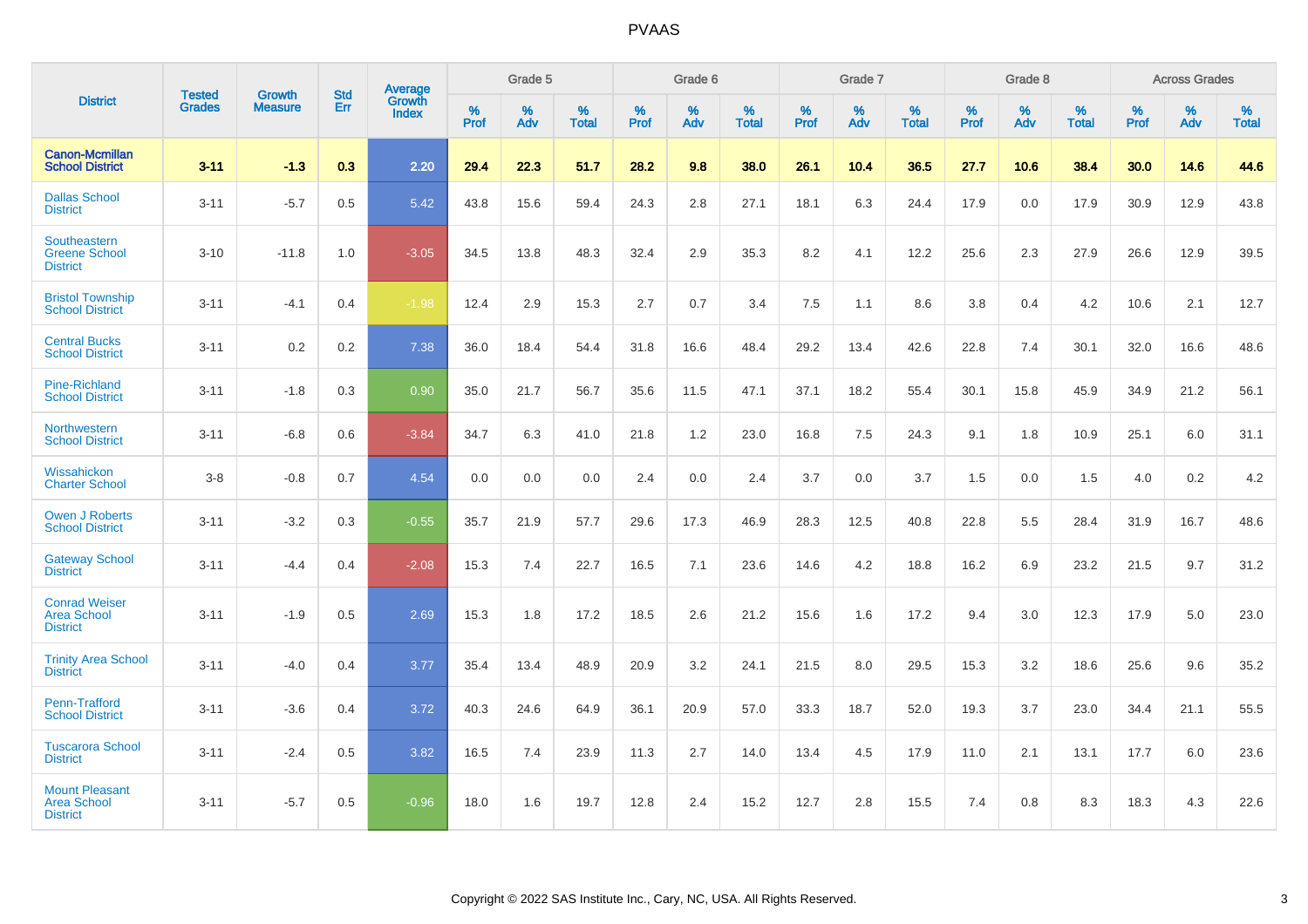|                                                                   |                                |                                 | <b>Std</b> | Average                       |           | Grade 5  |                   |           | Grade 6  |                   |           | Grade 7  |                   |           | Grade 8  |                   |           | <b>Across Grades</b> |                   |
|-------------------------------------------------------------------|--------------------------------|---------------------------------|------------|-------------------------------|-----------|----------|-------------------|-----------|----------|-------------------|-----------|----------|-------------------|-----------|----------|-------------------|-----------|----------------------|-------------------|
| <b>District</b>                                                   | <b>Tested</b><br><b>Grades</b> | <b>Growth</b><br><b>Measure</b> | Err        | <b>Growth</b><br><b>Index</b> | %<br>Prof | %<br>Adv | %<br><b>Total</b> | %<br>Prof | %<br>Adv | %<br><b>Total</b> | %<br>Prof | %<br>Adv | %<br><b>Total</b> | %<br>Prof | %<br>Adv | %<br><b>Total</b> | %<br>Prof | %<br>Adv             | %<br><b>Total</b> |
| <b>Canon-Mcmillan</b><br><b>School District</b>                   | $3 - 11$                       | $-1.3$                          | 0.3        | 2.20                          | 29.4      | 22.3     | 51.7              | 28.2      | 9.8      | 38.0              | 26.1      | 10.4     | 36.5              | 27.7      | 10.6     | 38.4              | 30.0      | 14.6                 | 44.6              |
| Penn-Delco School<br><b>District</b>                              | $3 - 11$                       | $-4.5$                          | 0.4        | $-1.99$                       | 31.7      | 11.9     | 43.6              | 20.2      | 6.6      | 26.8              | 22.0      | 6.8      | 28.8              | 10.9      | 1.6      | 12.5              | 25.2      | 8.0                  | 33.2              |
| <b>Ringgold School</b><br><b>District</b>                         | $3 - 11$                       | $-4.9$                          | 0.5        | $-3.96$                       | 13.5      | 1.8      | 15.3              | 5.7       | 0.0      | 5.7               | 8.3       | 1.2      | 9.5               | 6.4       | 0.5      | 6.9               | 12.7      | 1.7                  | 14.4              |
| <b>Springfield School</b><br><b>District</b>                      | $3 - 11$                       | $-3.6$                          | 0.4        | $-2.60$                       | 35.0      | 20.1     | 55.1              | 30.6      | 7.7      | 38.4              | 35.8      | 10.7     | 46.5              | 26.0      | 12.6     | 38.6              | 33.8      | 18.4                 | 52.2              |
| Penn Hills School<br><b>District</b>                              | $3 - 11$                       | $-4.0$                          | 0.5        | 1.96                          | 4.7       | 1.8      | 6.4               | 2.7       | 0.7      | 3.4               | 2.1       | 1.6      | 3.7               | 3.4       | 0.0      | 3.4               | 6.8       | 2.1                  | 8.9               |
| <b>Nazareth Area</b><br><b>School District</b>                    | $3 - 11$                       | $-2.2$                          | 0.4        | 3.03                          | 30.3      | 13.0     | 43.3              | 27.3      | 13.5     | 40.8              | 27.8      | 6.8      | 34.6              | 17.3      | 3.5      | 20.9              | 28.9      | 10.3                 | 39.2              |
| <b>Connellsville Area</b><br><b>School District</b>               | $3 - 11$                       | $-3.8$                          | 0.4        | $-0.77$                       | 19.0      | 7.5      | 26.5              | 10.8      | 3.6      | 14.3              | 9.5       | 2.4      | 11.9              | 9.4       | 2.2      | 11.6              | 15.5      | 4.5                  | 20.0              |
| <b>East Stroudsburg</b><br><b>Area School</b><br><b>District</b>  | $3 - 11$                       | $-4.6$                          | 0.5        | $-0.82$                       | 19.0      | 5.3      | 24.3              | 8.8       | 1.6      | 10.4              | 9.7       | 3.0      | 12.7              | 7.7       | 1.9      | 9.7               | 16.0      | 4.5                  | 20.5              |
| <b>Eastern Lebanon</b><br><b>County School</b><br><b>District</b> | $3 - 11$                       | $-3.3$                          | 0.5        | 2.09                          | 19.8      | 7.9      | 27.7              | 9.1       | 0.6      | 9.7               | 13.1      | 3.1      | 16.2              | 8.9       | 1.8      | 10.6              | 17.0      | 5.0                  | 22.0              |
| <b>Pottstown School</b><br><b>District</b>                        | $3 - 12$                       | $-5.0$                          | 0.5        | $-2.29$                       | 6.0       | 3.6      | 9.5               | 2.1       | 0.0      | 2.1               | 5.3       | 0.7      | 5.9               | 5.6       | 0.0      | 5.6               | 6.5       | 1.2                  | 7.7               |
| <b>Beaver Area</b><br><b>School District</b>                      | $3 - 10$                       | $-4.4$                          | 0.6        | 1.92                          | 36.2      | 23.8     | 60.0              | 37.3      | 28.8     | 66.1              | 22.6      | 13.0     | 35.6              | 17.1      | 7.2      | 24.3              | 29.2      | 25.6                 | 54.8              |
| <b>Greensburg Salem</b><br><b>School District</b>                 | $3 - 11$                       | $-3.8$                          | 0.5        | $-1.81$                       | 31.1      | 7.9      | 39.0              | 12.0      | 1.2      | 13.2              | 16.5      | 3.8      | 20.3              | 17.6      | 4.6      | 22.2              | 20.7      | 7.4                  | 28.2              |
| Susquehanna<br><b>Township School</b><br><b>District</b>          | $3 - 12$                       | $-3.4$                          | 0.5        | 0.05                          | 13.7      | 3.7      | 17.4              | 3.0       | 0.5      | 3.5               | 6.2       | 2.3      | 8.5               | 9.8       | 0.5      | 10.3              | 11.5      | 3.0                  | 14.4              |
| <b>York Suburban</b><br><b>School District</b>                    | $3 - 11$                       | $-1.0$                          | 0.5        | 6.95                          | 28.6      | 23.2     | 51.7              | 17.1      | 6.5      | 23.6              | 23.6      | 15.3     | 38.9              | 20.6      | 9.2      | 29.9              | 27.3      | 17.9                 | 45.3              |
| <b>Pleasant Valley</b><br><b>School District</b>                  | $3 - 11$                       | $-2.3$                          | 0.4        | 2.77                          | 20.4      | 6.2      | 26.6              | 17.4      | 2.3      | 19.7              | 23.2      | 3.5      | 26.8              | 8.3       | 3.2      | 11.5              | 20.4      | 5.0                  | 25.4              |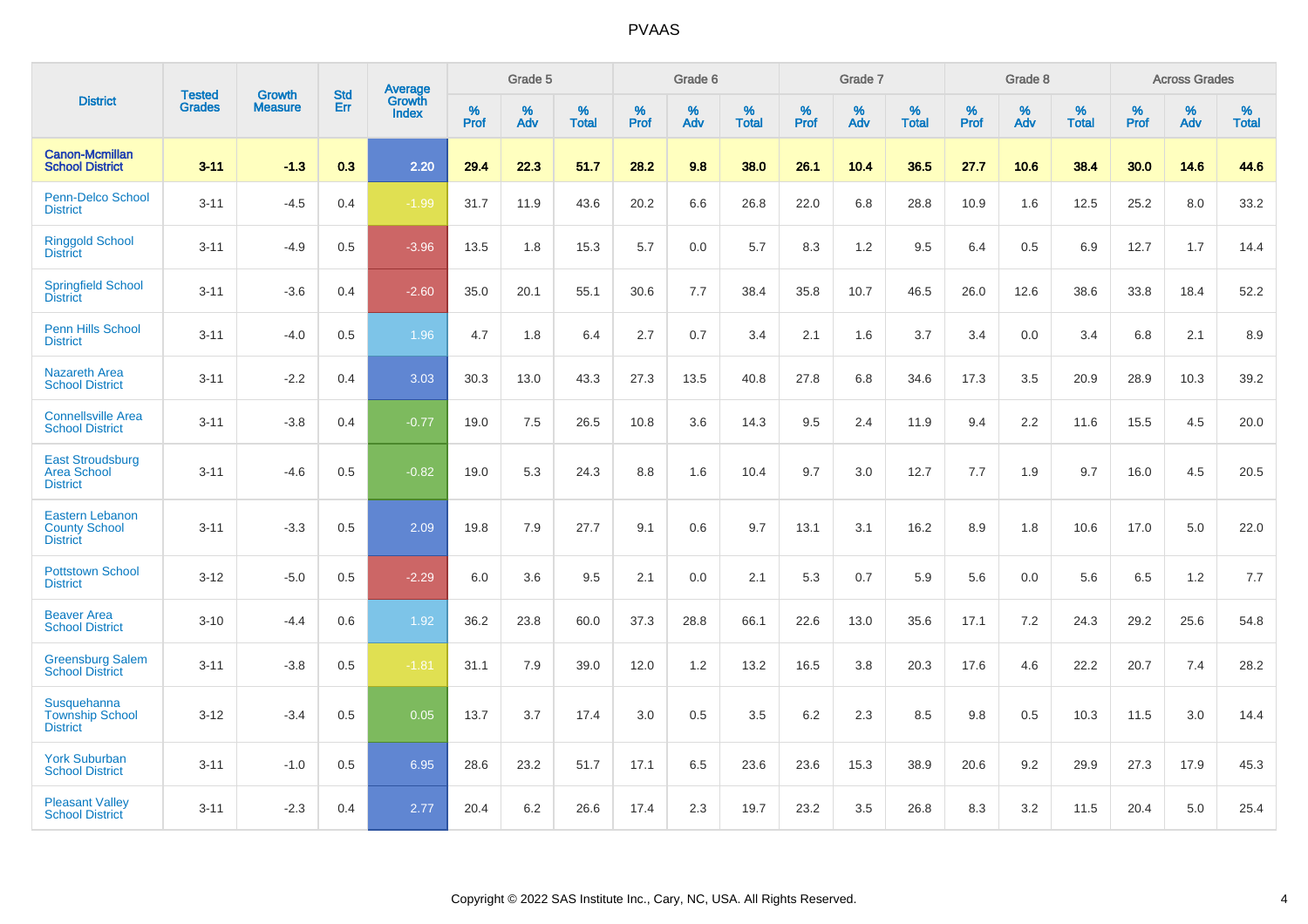|                                                             | <b>Tested</b> | <b>Growth</b>  | <b>Std</b> | Average                |              | Grade 5  |                   |              | Grade 6  |                   |              | Grade 7  |                   |              | Grade 8  |                   |              | <b>Across Grades</b> |                      |
|-------------------------------------------------------------|---------------|----------------|------------|------------------------|--------------|----------|-------------------|--------------|----------|-------------------|--------------|----------|-------------------|--------------|----------|-------------------|--------------|----------------------|----------------------|
| <b>District</b>                                             | <b>Grades</b> | <b>Measure</b> | Err        | Growth<br><b>Index</b> | $\%$<br>Prof | %<br>Adv | %<br><b>Total</b> | $\%$<br>Prof | %<br>Adv | %<br><b>Total</b> | $\%$<br>Prof | %<br>Adv | %<br><b>Total</b> | $\%$<br>Prof | %<br>Adv | %<br><b>Total</b> | $\%$<br>Prof | %<br>Adv             | $\%$<br><b>Total</b> |
| <b>Canon-Mcmillan</b><br><b>School District</b>             | $3 - 11$      | $-1.3$         | 0.3        | 2.20                   | 29.4         | 22.3     | 51.7              | 28.2         | 9.8      | 38.0              | 26.1         | 10.4     | 36.5              | 27.7         | 10.6     | 38.4              | 30.0         | 14.6                 | 44.6                 |
| <b>Crestwood School</b><br><b>District</b>                  | $3 - 11$      | $-2.8$         | 0.5        | 3.04                   | 19.1         | 5.6      | 24.7              | 24.3         | 7.7      | 32.0              | 21.0         | 8.7      | 29.7              | 19.0         | 6.6      | 25.6              | 23.4         | 8.3                  | 31.7                 |
| <b>Pennsbury School</b><br><b>District</b>                  | $3 - 11$      | $-2.3$         | 0.3        | 0.78                   | 32.1         | 19.0     | 51.1              | 23.0         | 10.9     | 34.0              | 19.4         | 7.0      | 26.4              | 15.8         | 9.8      | 25.6              | 26.7         | 15.5                 | 42.2                 |
| <b>Neshaminy School</b><br><b>District</b>                  | $3 - 11$      | $-0.6$         | 0.3        | 4.21                   | 26.6         | 8.4      | 35.0              | 18.4         | 3.5      | 21.9              | 21.1         | 6.5      | 27.6              | 17.0         | 5.4      | 22.4              | 24.8         | 10.8                 | 35.6                 |
| <b>Plum Borough</b><br><b>School District</b>               | $3 - 11$      | $-3.1$         | 0.4        | 3.08                   | 34.5         | 8.4      | 42.9              | 32.3         | 19.5     | 51.8              | 22.5         | 13.0     | 35.5              | 17.6         | 4.3      | 21.9              | 28.8         | 15.8                 | 44.6                 |
| Jefferson-Morgan<br><b>School District</b>                  | $3 - 10$      | $-0.4$         | 0.8        | 4.12                   | 7.1          | 1.4      | 8.6               | 23.6         | 0.0      | 23.6              | 10.9         | 3.6      | 14.6              | 24.4         | 2.2      | 26.7              | 17.1         | 4.8                  | 21.9                 |
| <b>Tacony Academy</b><br><b>Charter School</b>              | $3 - 11$      | $-3.3$         | 0.8        | 3.79                   | 4.1          | 1.4      | 5.5               | 2.9          | 0.0      | 2.9               | 6.8          | 0.0      | 6.8               | 5.7          | 2.9      | 8.6               | 5.0          | 1.0                  | 6.0                  |
| <b>Philadelphia City</b><br><b>School District</b>          | $3 - 12$      | $-0.5$         | 0.2        | 3.67                   | 8.4          | 4.9      | 13.3              | 9.6          | 3.1      | 12.7              | 10.6         | 4.5      | 15.1              | 5.0          | 4.4      | 9.4               | 9.8          | 5.2                  | 15.0                 |
| <b>North Penn School</b><br><b>District</b>                 | $3 - 11$      | 0.9            | 0.2        | 9.59                   | 30.6         | 14.1     | 44.6              | 25.7         | 14.1     | 39.7              | 29.4         | 8.8      | 38.2              | 25.4         | 7.7      | 33.2              | 29.6         | 14.0                 | 43.7                 |
| <b>Whitehall-Coplay</b><br><b>School District</b>           | $3 - 11$      | $-3.3$         | 0.4        | $-2.64$                | 23.4         | 6.6      | 30.0              | 12.7         | 1.9      | 14.7              | 11.1         | 2.5      | 13.6              | 10.5         | 3.2      | 13.7              | 18.5         | 4.9                  | 23.5                 |
| Downingtown Area<br><b>School District</b>                  | $3 - 11$      | $-1.3$         | 0.3        | 5.44                   | 40.5         | 24.2     | 64.7              | 28.9         | 24.6     | 53.5              | 31.4         | 21.1     | 52.5              | 27.1         | 28.6     | 55.7              | 36.8         | 25.9                 | 62.7                 |
| <b>Manheim</b><br><b>Township School</b><br><b>District</b> | $3 - 12$      | $-0.7$         | 0.3        | 6.38                   | 29.8         | 17.1     | 46.9              | 33.2         | 23.2     | 56.3              | 28.9         | 9.6      | 38.6              | 18.1         | 11.2     | 29.3              | 28.7         | 21.3                 | 49.9                 |
| <b>Shippensburg Area</b><br><b>School District</b>          | $3 - 11$      | $-3.6$         | 0.4        | 1.09                   | 18.3         | 13.7     | 32.0              | 12.9         | 4.2      | 17.0              | 13.4         | 2.4      | 15.8              | 13.6         | 4.0      | 17.7              | 17.3         | 7.6                  | 24.9                 |
| <b>Interboro School</b><br><b>District</b>                  | $3 - 12$      | $-3.0$         | 0.4        | 0.02                   | 13.5         | 2.2      | 15.8              | 11.8         | 2.4      | 14.2              | 14.4         | 3.4      | 17.8              | 10.7         | 2.1      | 12.8              | 16.4         | 3.1                  | 19.6                 |
| <b>Burgettstown Area</b><br><b>School District</b>          | $3 - 11$      | $-6.3$         | 0.7        | $-3.35$                | 16.9         | 2.6      | 19.5              | 15.4         | 0.0      | 15.4              | 3.6          | 2.4      | 6.0               | 9.3          | 4.0      | 13.3              | 15.1         | 3.7                  | 18.9                 |
| <b>Yough School</b><br><b>District</b>                      | $3 - 10$      | $-4.9$         | 0.6        | $-3.11$                | 19.1         | 5.3      | 24.4              | 17.8         | 5.2      | 23.0              | 16.5         | 1.0      | 17.5              | 6.6          | 0.8      | 7.4               | 19.1         | 4.3                  | 23.4                 |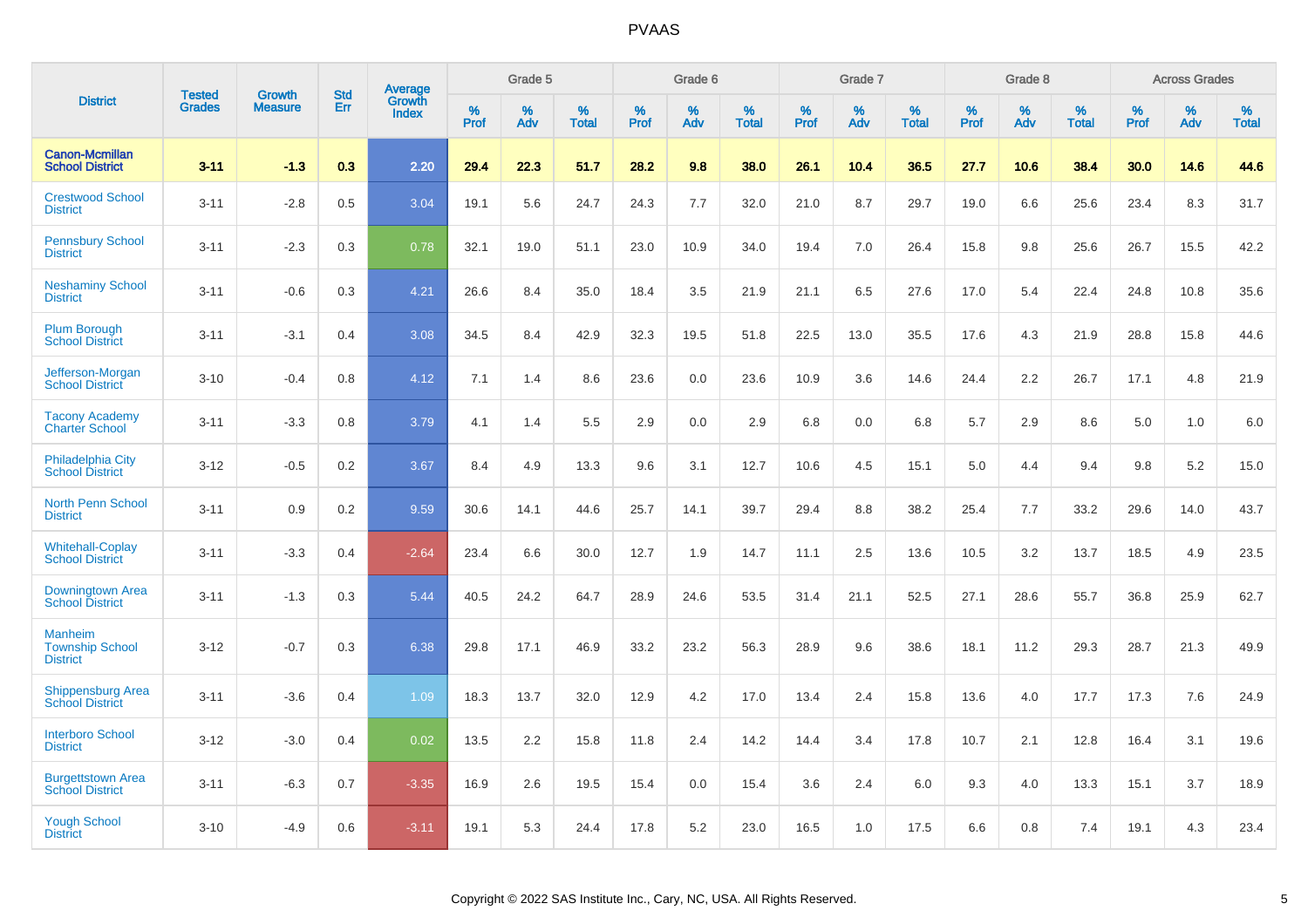|                                                        | <b>Tested</b> | <b>Growth</b>  | <b>Std</b> | Average                |              | Grade 5  |                   |              | Grade 6  |                   |              | Grade 7  |                   |              | Grade 8  |                   |              | <b>Across Grades</b> |                   |
|--------------------------------------------------------|---------------|----------------|------------|------------------------|--------------|----------|-------------------|--------------|----------|-------------------|--------------|----------|-------------------|--------------|----------|-------------------|--------------|----------------------|-------------------|
| <b>District</b>                                        | <b>Grades</b> | <b>Measure</b> | Err        | Growth<br><b>Index</b> | $\%$<br>Prof | %<br>Adv | %<br><b>Total</b> | $\%$<br>Prof | %<br>Adv | %<br><b>Total</b> | $\%$<br>Prof | %<br>Adv | %<br><b>Total</b> | $\%$<br>Prof | %<br>Adv | %<br><b>Total</b> | $\%$<br>Prof | %<br>Adv             | %<br><b>Total</b> |
| <b>Canon-Mcmillan</b><br><b>School District</b>        | $3 - 11$      | $-1.3$         | 0.3        | 2.20                   | 29.4         | 22.3     | 51.7              | 28.2         | 9.8      | 38.0              | 26.1         | 10.4     | 36.5              | 27.7         | 10.6     | 38.4              | 30.0         | 14.6                 | 44.6              |
| <b>Phoenixville Area</b><br><b>School District</b>     | $3 - 11$      | $-3.6$         | 0.4        | 4.13                   | 37.1         | 16.7     | 53.8              | 17.6         | 8.6      | 26.1              | 18.6         | 3.8      | 22.5              | 13.4         | 3.6      | 17.0              | 25.5         | 11.8                 | 37.3              |
| Philipsburg-<br>Osceola Area<br><b>School District</b> | $3 - 11$      | $-4.9$         | 0.6        | 0.04                   | 35.5         | 10.5     | 46.0              | 27.8         | 7.4      | 35.2              | 23.0         | 3.2      | 26.2              | 15.6         | 5.2      | 20.8              | 27.5         | 12.4                 | 40.0              |
| <b>Blackhawk School</b><br><b>District</b>             | $3 - 11$      | $-1.6$         | 0.5        | 4.57                   | 38.0         | 8.8      | 46.7              | 28.3         | 8.8      | 37.1              | 27.3         | 7.4      | 34.8              | 13.5         | 1.7      | 15.2              | 28.7         | 9.2                  | 37.8              |
| <b>Riverview School</b><br><b>District</b>             | $3 - 11$      | $-6.6$         | 0.8        | $-0.07$                | 28.8         | 5.8      | 34.6              | 29.9         | 9.1      | 39.0              | 21.7         | 3.3      | 25.0              | 12.7         | 5.1      | 17.7              | 25.8         | 15.0                 | 40.8              |
| <b>Laurel Highlands</b><br><b>School District</b>      | $3 - 11$      | $-4.3$         | 0.5        | $-1.98$                | 13.3         | 5.7      | 19.0              | 9.7          | 7.1      | 16.8              | 11.0         | 3.9      | 15.0              | 12.6         | 4.8      | 17.5              | 17.1         | 7.0                  | 24.1              |
| <b>North Hills School</b><br><b>District</b>           | $3 - 11$      | $-3.1$         | 0.4        | $-1.31$                | 34.1         | 14.0     | 48.1              | 30.1         | 11.4     | 41.5              | 28.1         | 11.5     | 39.6              | 21.9         | 9.6      | 31.5              | 30.4         | 13.8                 | 44.2              |
| <b>Hopewell Area</b><br><b>School District</b>         | $3 - 11$      | $-1.6$         | 0.5        | 4.04                   | 31.1         | 8.2      | 39.3              | 28.6         | 11.8     | 40.3              | 18.7         | 4.5      | 23.1              | 12.5         | 2.5      | 15.0              | 23.5         | 8.4                  | 32.0              |
| <b>Governor Mifflin</b><br><b>School District</b>      | $3 - 11$      | $-1.6$         | 0.4        | 2.23                   | 20.4         | 9.3      | 29.6              | 18.8         | 4.8      | 23.6              | 20.6         | 3.2      | 23.7              | 11.2         | 2.2      | 13.4              | 20.0         | 7.5                  | 27.4              |
| <b>Bethlehem-Center</b><br><b>School District</b>      | $3 - 10$      | $-6.4$         | 0.7        | $-0.87$                | 5.6          | 1.4      | 6.9               | 0.0          | 0.0      | 0.0               | 4.0          | 0.0      | 4.0               | 3.2          | 1.6      | 4.8               | 9.6          | 3.9                  | 13.6              |
| <b>West Chester Area</b><br><b>School District</b>     | $3 - 11$      | $-1.3$         | 0.3        | 6.72                   | 35.0         | 18.9     | 53.9              | 29.1         | 9.5      | 38.7              | 26.7         | 11.1     | 37.8              | 22.1         | 13.0     | 35.1              | 32.0         | 17.9                 | 49.8              |
| <b>Central Dauphin</b><br><b>School District</b>       | $3 - 11$      | $-0.5$         | 0.2        | 4.10                   | 22.0         | 11.6     | 33.6              | 14.9         | 2.6      | 17.4              | 14.8         | 7.0      | 21.8              | 12.5         | 4.2      | 16.7              | 19.3         | 7.8                  | 27.1              |
| <b>Central Valley</b><br><b>School District</b>        | $3 - 10$      | $-3.2$         | 0.5        | 2.71                   | 24.6         | 4.9      | 29.6              | 22.1         | 2.2      | 24.3              | 20.3         | 7.2      | 27.4              | 20.4         | 8.0      | 28.5              | 26.6         | 9.0                  | 35.6              |
| <b>Norristown Area</b><br><b>School District</b>       | $3 - 12$      | $-2.3$         | 0.4        | 0.04                   | 10.2         | 0.6      | 10.8              | 9.0          | 1.1      | 10.0              | 9.3          | 1.3      | 10.7              | 7.4          | 3.0      | 10.4              | 11.0         | 1.9                  | 13.0              |
| Northern Lebanon<br><b>School District</b>             | $3 - 11$      | $-3.8$         | 0.5        | $-1.80$                | 30.5         | 8.6      | 39.1              | 12.8         | 0.8      | 13.6              | 8.1          | 2.7      | 10.8              | 7.2          | 0.6      | 7.8               | 19.9         | 7.9                  | 27.9              |
| Renaissance<br><b>Academy Charter</b><br>School        | $3 - 11$      | $-5.7$         | 0.7        | $-3.32$                | 16.7         | 11.1     | 27.8              | 19.2         | 4.1      | 23.3              | 20.0         | 1.3      | 21.3              | 10.1         | 7.2      | 17.4              | 18.7         | 5.7                  | 24.4              |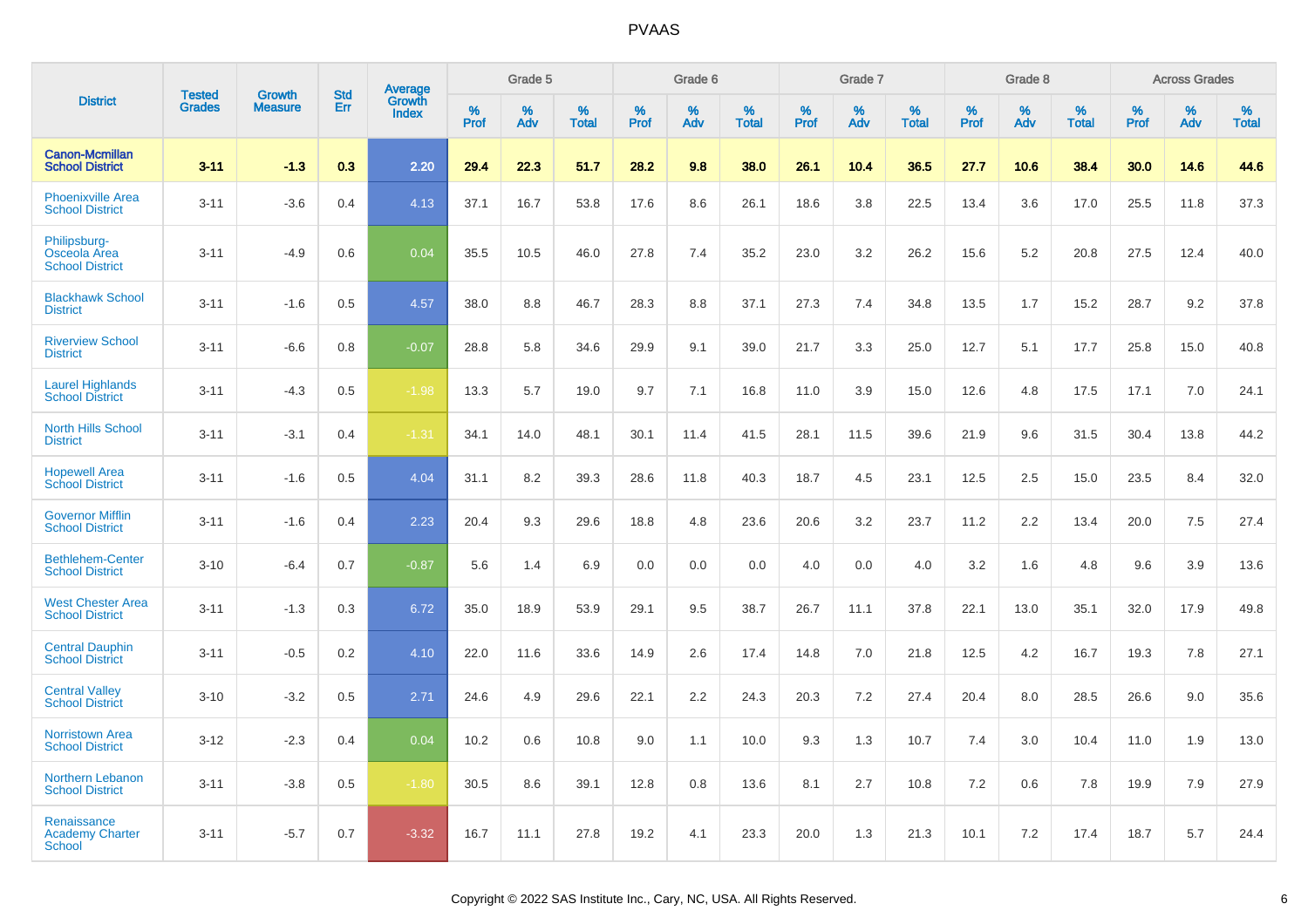|                                                      |                                |                                 | <b>Std</b> | <b>Average</b>         |           | Grade 5  |                   |           | Grade 6  |                   |           | Grade 7  |                   |           | Grade 8  |                   |           | <b>Across Grades</b> |            |
|------------------------------------------------------|--------------------------------|---------------------------------|------------|------------------------|-----------|----------|-------------------|-----------|----------|-------------------|-----------|----------|-------------------|-----------|----------|-------------------|-----------|----------------------|------------|
| <b>District</b>                                      | <b>Tested</b><br><b>Grades</b> | <b>Growth</b><br><b>Measure</b> | Err        | Growth<br><b>Index</b> | %<br>Prof | %<br>Adv | %<br><b>Total</b> | %<br>Prof | %<br>Adv | %<br><b>Total</b> | %<br>Prof | %<br>Adv | %<br><b>Total</b> | %<br>Prof | %<br>Adv | %<br><b>Total</b> | %<br>Prof | %<br>Adv             | %<br>Total |
| <b>Canon-Mcmillan</b><br><b>School District</b>      | $3 - 11$                       | $-1.3$                          | 0.3        | 2.20                   | 29.4      | 22.3     | 51.7              | 28.2      | 9.8      | 38.0              | 26.1      | 10.4     | 36.5              | 27.7      | 10.6     | 38.4              | 30.0      | 14.6                 | 44.6       |
| Mt Lebanon<br><b>School District</b>                 | $3 - 11$                       | $-2.1$                          | 0.4        | 4.72                   | 39.7      | 34.6     | 74.3              | 42.0      | 15.7     | 57.7              | 32.6      | 20.7     | 53.3              | 31.6      | 17.4     | 49.1              | 36.2      | 29.4                 | 65.5       |
| <b>Chartiers Valley</b><br><b>School District</b>    | $3 - 11$                       | $-2.3$                          | 0.4        | 1.51                   | 33.8      | 14.7     | 48.5              | 16.8      | 5.3      | 22.1              | 15.6      | 7.4      | 22.9              | 10.8      | 4.2      | 15.1              | 23.4      | 11.6                 | 35.0       |
| <b>Ridley School</b><br><b>District</b>              | $3 - 12$                       | $-1.6$                          | 0.3        | 0.71                   | 24.4      | 10.9     | 35.3              | 16.6      | 2.2      | 18.8              | 11.2      | 6.6      | 17.8              | 12.6      | 6.5      | 19.1              | 19.6      | 9.1                  | 28.7       |
| <b>Council Rock</b><br><b>School District</b>        | $3 - 11$                       | $-0.6$                          | 0.2        | 4.05                   | 30.5      | 16.8     | 47.3              | 33.6      | 14.1     | 47.6              | 27.3      | 16.1     | 43.4              | 21.3      | 13.1     | 34.4              | 31.0      | 18.6                 | 49.7       |
| <b>Tri-Valley School</b><br><b>District</b>          | $3 - 10$                       | $-6.5$                          | 0.8        | $-1.14$                | 13.2      | 2.4      | 15.7              | 13.2      | 0.0      | 13.2              | 7.3       | 0.0      | 7.3               | 2.4       | 7.3      | 9.8               | 15.8      | 3.7                  | 19.4       |
| <b>School Lane</b><br><b>Charter School</b>          | $3 - 11$                       | $-4.8$                          | 0.7        | 0.49                   | 26.9      | 7.5      | 34.3              | 11.9      | 1.7      | 13.6              | 7.0       | 2.8      | 9.9               | 18.8      | 3.1      | 21.9              | 21.0      | 6.5                  | 27.5       |
| Octorara Area<br><b>School District</b>              | $3 - 11$                       | $-2.8$                          | 0.6        | 1.31                   | 25.9      | 6.5      | 32.4              | 17.5      | 4.2      | 21.7              | 13.9      | 0.0      | 13.9              | 10.2      | 0.0      | 10.2              | 21.2      | 4.1                  | 25.4       |
| <b>Pottsgrove School</b><br><b>District</b>          | $3 - 11$                       | $-3.5$                          | 0.4        | $-0.89$                | 27.2      | 6.5      | 33.7              | 10.2      | 5.4      | 15.6              | 21.6      | 4.1      | 25.7              | 9.8       | 1.6      | 11.4              | 19.2      | 4.4                  | 23.5       |
| <b>Wilson School</b><br><b>District</b>              | $3 - 12$                       | $-3.7$                          | 0.5        | $-3.10$                | 27.9      | 12.6     | 40.5              | 24.6      | 4.2      | 28.8              | 19.9      | 7.0      | 26.9              | 13.0      | 9.8      | 22.8              | 28.3      | 14.3                 | 42.6       |
| <b>Marple Newtown</b><br><b>School District</b>      | $3 - 11$                       | $-3.4$                          | 0.4        | $-1.81$                | 36.2      | 21.4     | 57.6              | 31.7      | 20.2     | 51.9              | 27.1      | 8.3      | 35.4              | 20.5      | 6.0      | 26.5              | 32.9      | 20.2                 | 53.1       |
| <b>Morrisville Borough</b><br><b>School District</b> | $3 - 11$                       | $-6.7$                          | 0.9        | $-1.42$                | 9.8       | 0.0      | 9.8               | 1.9       | 0.0      | 1.9               | 3.9       | 0.0      | 3.9               | 0.0       | 0.0      | 0.0               | 5.1       | 0.6                  | 5.7        |
| Charleroi School<br><b>District</b>                  | $3 - 11$                       | $-4.8$                          | 0.6        | 2.44                   | 10.8      | 1.0      | 11.8              | 13.1      | 0.0      | 13.1              | 8.5       | 3.8      | 12.3              | 11.6      | 1.0      | 12.6              | 12.5      | 2.4                  | 14.9       |
| <b>Carmichaels Area</b><br><b>School District</b>    | $3 - 10$                       | $-5.5$                          | 0.7        | 1.91                   | 13.8      | 1.2      | 15.0              | 1.5       | 0.0      | 1.5               | 3.0       | 3.0      | 6.0               | 6.8       | 0.0      | 6.8               | 11.3      | 2.2                  | 13.4       |
| <b>Berwick Area</b><br><b>School District</b>        | $3 - 11$                       | $-3.7$                          | 0.5        | $-0.18$                | 17.8      | 6.3      | 24.1              | 18.3      | 3.0      | 21.3              | 16.8      | 3.2      | 20.0              | 12.0      | 2.0      | 14.0              | 20.4      | 9.0                  | 29.4       |
| <b>Tyrone Area</b><br><b>School District</b>         | $3 - 12$                       | $-0.7$                          | 0.5        | 4.35                   | 18.0      | 3.8      | 21.8              | 12.4      | 4.6      | 17.0              | 18.0      | 2.5      | 20.5              | 12.4      | 5.3      | 17.7              | 20.5      | 8.1                  | 28.6       |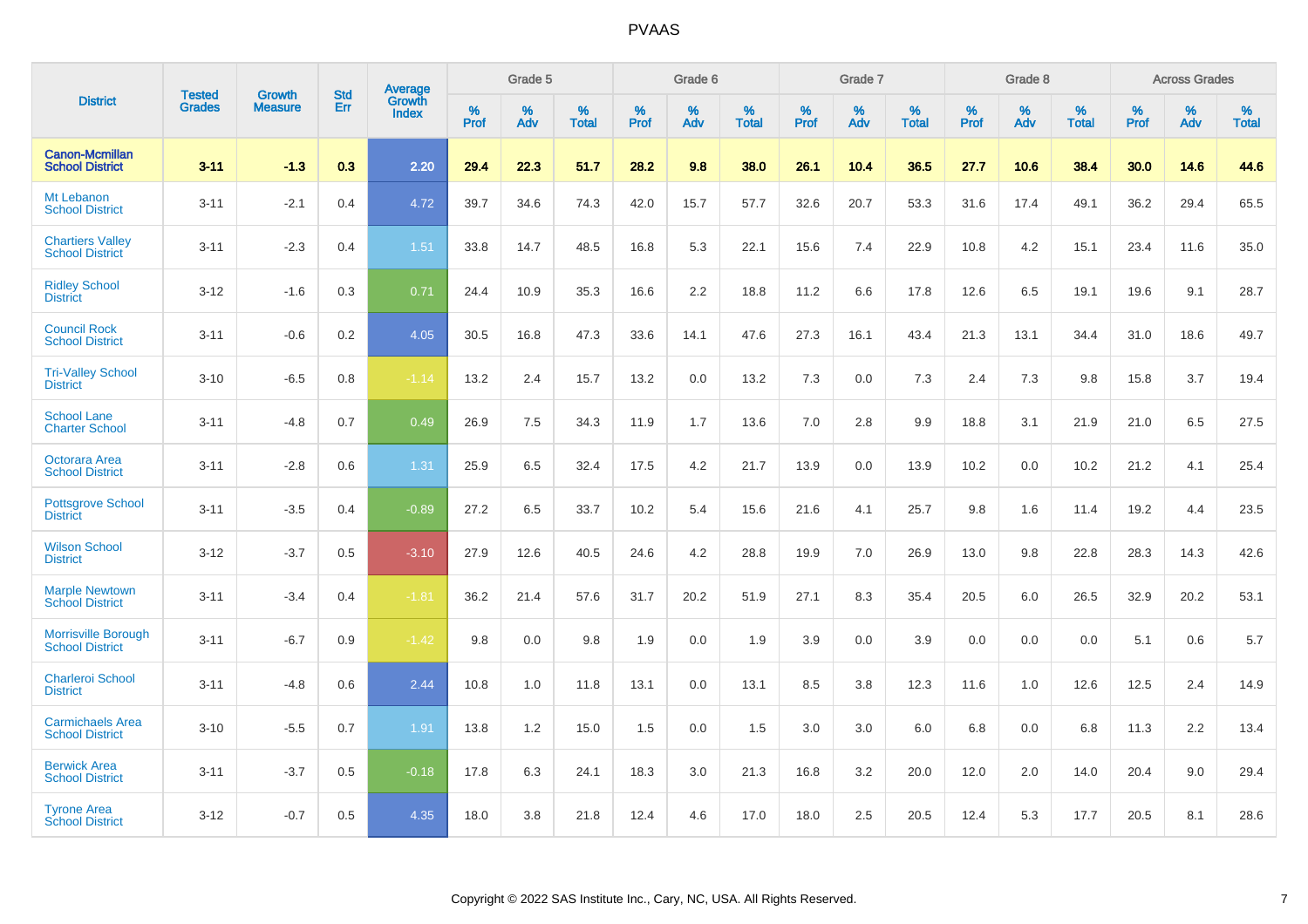|                                                                            |                                |                                 | <b>Std</b> | Average                |              | Grade 5  |                   |              | Grade 6  |                   |              | Grade 7  |                   |                     | Grade 8  |                   |              | <b>Across Grades</b> |                   |
|----------------------------------------------------------------------------|--------------------------------|---------------------------------|------------|------------------------|--------------|----------|-------------------|--------------|----------|-------------------|--------------|----------|-------------------|---------------------|----------|-------------------|--------------|----------------------|-------------------|
| <b>District</b>                                                            | <b>Tested</b><br><b>Grades</b> | <b>Growth</b><br><b>Measure</b> | Err        | Growth<br><b>Index</b> | $\%$<br>Prof | %<br>Adv | %<br><b>Total</b> | $\%$<br>Prof | %<br>Adv | %<br><b>Total</b> | $\%$<br>Prof | %<br>Adv | %<br><b>Total</b> | $\%$<br><b>Prof</b> | %<br>Adv | %<br><b>Total</b> | $\%$<br>Prof | %<br>Adv             | %<br><b>Total</b> |
| <b>Canon-Mcmillan</b><br><b>School District</b>                            | $3 - 11$                       | $-1.3$                          | 0.3        | 2.20                   | 29.4         | 22.3     | 51.7              | 28.2         | 9.8      | 38.0              | 26.1         | 10.4     | 36.5              | 27.7                | 10.6     | 38.4              | 30.0         | 14.6                 | 44.6              |
| <b>Maritime Academy</b><br><b>Charter School</b>                           | $3 - 10$                       | $-3.7$                          | 0.6        | 1.10                   | 3.5          | 1.2      | 4.7               | 1.2          | 3.6      | 4.8               | 7.9          | 5.6      | 13.5              | 3.3                 | 0.0      | 3.3               | 4.6          | 2.1                  | 6.7               |
| <b>Uniontown Area</b><br><b>School District</b>                            | $3 - 11$                       | $-4.0$                          | 0.6        | $-0.51$                | 17.1         | 3.8      | 21.0              | 18.7         | 3.7      | 22.4              | 6.5          | 0.9      | 7.5               | 0.0                 | 0.0      | 0.0               | 15.0         | 4.4                  | 19.3              |
| <b>Souderton Area</b><br><b>School District</b>                            | $3 - 11$                       | 0.8                             | 0.3        | 7.15                   | 35.8         | 26.1     | 61.9              | 29.8         | 8.6      | 38.4              | 30.6         | 10.4     | 41.0              | 24.3                | 4.2      | 28.5              | 30.8         | 18.3                 | 49.1              |
| <b>Erie City School</b><br><b>District</b>                                 | $3 - 12$                       | $-1.7$                          | 0.3        | 1.03                   | 7.6          | 2.4      | 10.0              | 2.9          | 0.5      | 3.4               | 5.9          | 1.6      | 7.4               | 5.2                 | 0.3      | 5.5               | 6.4          | 1.4                  | 7.8               |
| <b>Clearfield Area</b><br><b>School District</b>                           | $3 - 10$                       | $-3.9$                          | 0.5        | $-2.41$                | 16.5         | 3.3      | 19.8              | 4.7          | 1.6      | 6.3               | 9.3          | 0.8      | 10.1              | 6.3                 | 3.5      | 9.8               | 12.1         | 2.5                  | 14.6              |
| <b>Chester Charter</b><br><b>Scholars Academy</b><br><b>Charter School</b> | $3 - 12$                       | $-3.3$                          | 0.8        | 2.00                   | 0.0          | 0.0      | 0.0               | 2.1          | 0.0      | 2.1               | 6.2          | 0.0      | 6.2               | 0.0                 | 0.0      | 0.0               | 1.8          | 0.4                  | 2.2               |
| <b>Hampton Township</b><br><b>School District</b>                          | $3 - 11$                       | 0.5                             | 0.4        | 5.96                   | 33.5         | 35.2     | 68.7              | 30.6         | 12.9     | 43.6              | 33.3         | 26.9     | 60.2              | 33.0                | 21.4     | 54.3              | 33.4         | 29.9                 | 63.3              |
| <b>Boyertown Area</b><br><b>School District</b>                            | $3 - 11$                       | $-2.5$                          | 0.3        | 1.59                   | 29.0         | 8.5      | 37.4              | 24.6         | 4.6      | 29.2              | 28.2         | 14.4     | 42.6              | 24.8                | 6.0      | 30.8              | 29.1         | 9.0                  | 38.2              |
| <b>Brentwood</b><br><b>Borough School</b><br><b>District</b>               | $3 - 11$                       | $-2.3$                          | 0.7        | 3.94                   | 25.6         | 4.6      | 30.2              | 8.5          | 2.4      | 11.0              | 9.2          | 0.0      | 9.2               | 19.4                | 1.4      | 20.8              | 19.6         | 5.3                  | 24.9              |
| <b>Scranton School</b><br><b>District</b>                                  | $3 - 12$                       | $-3.3$                          | 0.5        | $-1.47$                | 10.4         | 0.8      | 11.2              | 2.1          | 1.3      | 3.4               | 3.7          | 1.1      | 4.8               | 3.4                 | 2.3      | 5.7               | 7.0          | 1.7                  | 8.6               |
| <b>Colonial School</b><br><b>District</b>                                  | $3 - 11$                       | $-0.9$                          | 0.3        | 2.48                   | 32.7         | 27.3     | 60.0              | 35.6         | 15.3     | 50.9              | 29.4         | 16.8     | 46.2              | 21.2                | 15.0     | 36.2              | 31.5         | 21.3                 | 52.8              |
| <b>Reynolds School</b><br><b>District</b>                                  | $3 - 10$                       | $-3.3$                          | 0.8        | 0.34                   | 13.0         | 1.4      | 14.5              | 18.2         | 1.3      | 19.5              | 14.0         | 10.0     | 24.0              | 11.8                | 1.5      | 13.2              | 15.2         | 2.8                  | 18.0              |
| <b>Ligonier Valley</b><br><b>School District</b>                           | $3 - 11$                       | $-3.6$                          | 0.7        | 1.35                   | 14.6         | 3.7      | 18.3              | 16.5         | 0.0      | 16.5              | 12.3         | 0.0      | 12.3              | 6.9                 | 0.0      | 6.9               | 17.2         | 2.9                  | 20.0              |
| <b>North Pocono</b><br><b>School District</b>                              | $3 - 11$                       | $-3.6$                          | 0.6        | 0.08                   | 34.1         | 6.2      | 40.3              | 12.8         | 1.8      | 14.7              | 24.2         | 8.3      | 32.5              | 19.3                | 7.9      | 27.2              | 27.9         | 10.4                 | 38.3              |
| <b>Lower Dauphin</b><br><b>School District</b>                             | $3 - 11$                       | $-1.8$                          | 0.4        | 2.03                   | 29.8         | 22.8     | 52.6              | 23.7         | 4.8      | 28.5              | 22.0         | 6.4      | 28.4              | 18.6                | 9.5      | 28.0              | 25.6         | 14.4                 | 39.9              |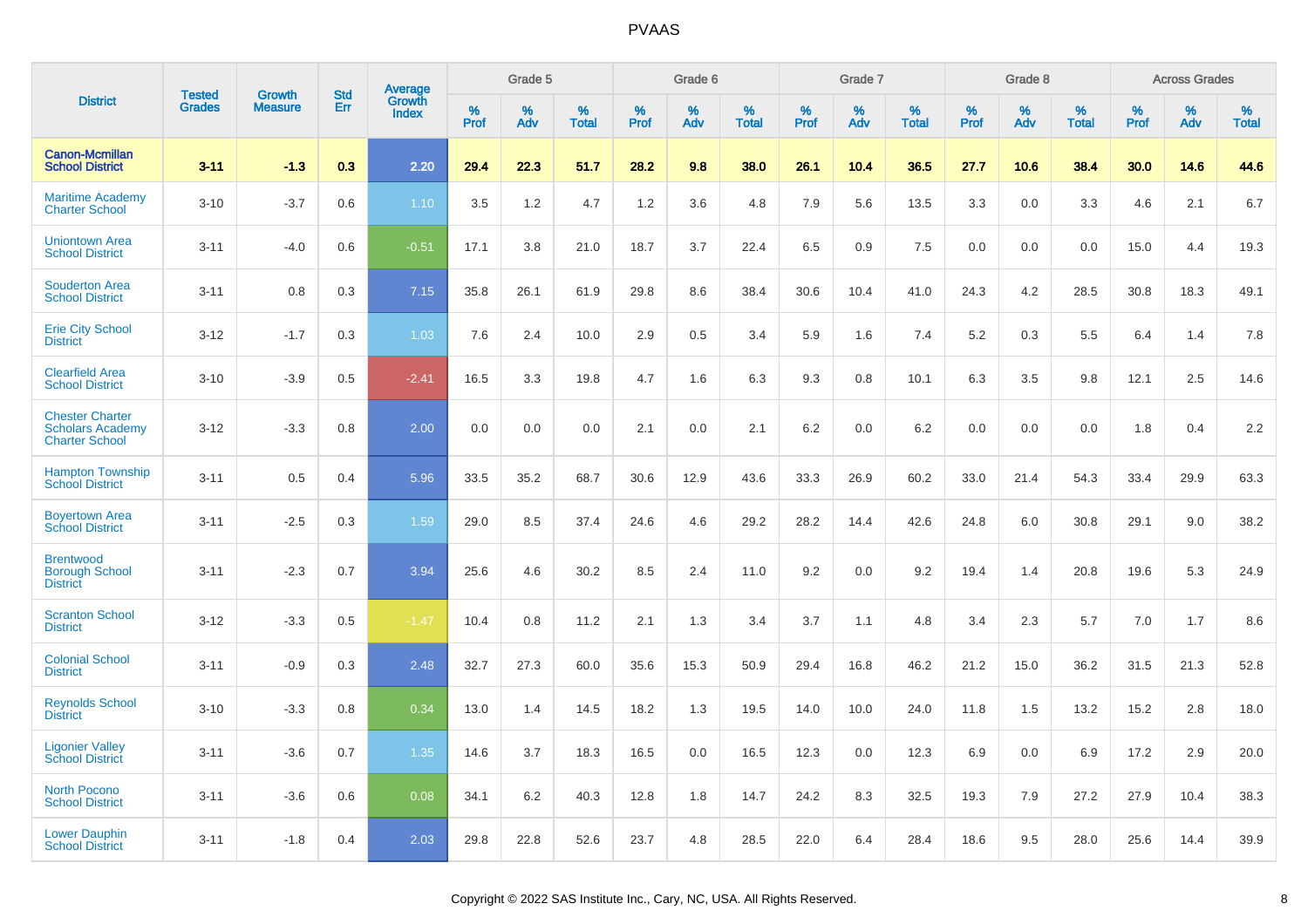|                                                                 | <b>Tested</b> | <b>Growth</b>  | <b>Std</b> |                                   |                  | Grade 5  |                      |                  | Grade 6  |                   |              | Grade 7  |                      |                     | Grade 8  |                   |                  | <b>Across Grades</b> |                   |
|-----------------------------------------------------------------|---------------|----------------|------------|-----------------------------------|------------------|----------|----------------------|------------------|----------|-------------------|--------------|----------|----------------------|---------------------|----------|-------------------|------------------|----------------------|-------------------|
| <b>District</b>                                                 | <b>Grades</b> | <b>Measure</b> | Err        | Average<br>Growth<br><b>Index</b> | %<br><b>Prof</b> | %<br>Adv | $\%$<br><b>Total</b> | %<br><b>Prof</b> | %<br>Adv | %<br><b>Total</b> | $\%$<br>Prof | %<br>Adv | $\%$<br><b>Total</b> | $\%$<br><b>Prof</b> | %<br>Adv | %<br><b>Total</b> | %<br><b>Prof</b> | %<br>Adv             | %<br><b>Total</b> |
| <b>Canon-Mcmillan</b><br><b>School District</b>                 | $3 - 11$      | $-1.3$         | 0.3        | 2.20                              | 29.4             | 22.3     | 51.7                 | 28.2             | 9.8      | 38.0              | 26.1         | 10.4     | 36.5                 | 27.7                | 10.6     | 38.4              | 30.0             | 14.6                 | 44.6              |
| <b>Oil City Area</b><br><b>School District</b>                  | $3 - 11$      | $-3.7$         | 0.5        | 0.74                              | 15.5             | 2.8      | 18.3                 | 7.9              | 0.8      | 8.7               | 10.2         | 2.4      | 12.6                 | 3.8                 | 0.0      | 3.8               | 13.2             | 2.5                  | 15.8              |
| <b>Arts Academy</b><br>Charter School                           | $5 - 8$       | $-7.7$         | 1.1        | $-2.90$                           | 7.7              | 0.0      | 7.7                  | 2.4              | 0.0      | 2.4               | 8.3          | 0.0      | 8.3                  | 0.0                 | 0.0      | 0.0               | 4.4              | 0.0                  | 4.4               |
| <b>Derry Area School</b><br><b>District</b>                     | $3 - 11$      | $-0.6$         | 0.6        | 4.16                              | 21.3             | 14.8     | 36.1                 | 32.5             | 13.0     | 45.5              | 11.9         | 6.8      | 18.6                 | 10.2                | 6.5      | 16.7              | 23.2             | 13.2                 | 36.4              |
| <b>Wyomissing Area</b><br><b>School District</b>                | $3 - 12$      | $-3.5$         | 0.6        | 1.22                              | 32.2             | 13.6     | 45.8                 | 30.0             | 7.3      | 37.3              | 12.3         | 6.6      | 18.8                 | 13.6                | 6.4      | 20.0              | 25.7             | 12.9                 | 38.6              |
| Southmoreland<br><b>School District</b>                         | $3 - 11$      | $-3.6$         | 0.6        | 3.41                              | 12.6             | 4.2      | 16.8                 | 15.6             | 3.7      | 19.3              | 11.1         | 2.8      | 13.9                 | 10.5                | 1.0      | 11.4              | 17.8             | 4.1                  | 21.9              |
| <b>Moon Area School</b><br><b>District</b>                      | $3 - 11$      | $-2.5$         | 0.4        | $-1.68$                           | 32.1             | 15.8     | 48.0                 | 26.9             | 9.1      | 36.0              | 28.0         | 11.5     | 39.4                 | 20.6                | 10.9     | 31.5              | 29.3             | 16.9                 | 46.2              |
| <b>Alliance For</b><br><b>Progress Charter</b><br><b>School</b> | $3 - 8$       | $-5.0$         | 1.1        | 2.70                              | 0.0              | 0.0      | 0.0                  | 0.0              | 0.0      | 0.0               | 0.0          | 0.0      | 0.0                  | 0.0                 | 0.0      | 0.0               | 0.6              | 0.0                  | 0.6               |
| <b>Daniel Boone Area</b><br><b>School District</b>              | $3 - 12$      | $-1.1$         | 0.5        | 3.78                              | 27.2             | 11.1     | 38.3                 | 28.7             | 6.6      | 35.4              | 18.6         | 7.8      | 26.4                 | 13.8                | 2.4      | 16.2              | 25.4             | 7.1                  | 32.4              |
| <b>Danville Area</b><br><b>School District</b>                  | $3 - 11$      | 1.2            | 0.5        | 7.01                              | 33.8             | 25.6     | 59.4                 | 26.4             | 8.3      | 34.7              | 24.5         | 14.6     | 39.1                 | 19.6                | 9.8      | 29.4              | 27.8             | 17.7                 | 45.5              |
| Chambersburg<br><b>Area School</b><br><b>District</b>           | $3 - 11$      | $-1.4$         | 0.3        | 3.43                              | 20.2             | 6.3      | 26.5                 | 14.1             | 3.8      | 17.9              | 15.1         | 4.9      | 20.0                 | 11.2                | 4.5      | 15.7              | 16.9             | 5.3                  | 22.3              |
| <b>Keystone Oaks</b><br><b>School District</b>                  | $3 - 11$      | $-3.0$         | 0.6        | 0.82                              | 26.0             | 20.3     | 46.3                 | 19.5             | 11.5     | 31.0              | 19.5         | 10.6     | 30.1                 | 17.5                | 12.3     | 29.8              | 25.2             | 15.8                 | 41.0              |
| <b>East Pennsboro</b><br><b>Area School</b><br><b>District</b>  | $3 - 11$      | $-2.6$         | 0.5        | 1.39                              | 24.8             | 3.0      | 27.8                 | 9.9              | 3.7      | 13.7              | 11.8         | 2.4      | 14.1                 | 10.3                | 4.2      | 14.6              | 18.3             | $6.2\,$              | 24.5              |
| Columbia Borough<br><b>School District</b>                      | $3 - 12$      | $-4.8$         | 0.7        | $-0.49$                           | 15.1             | 1.4      | 16.4                 | 1.4              | 0.0      | 1.4               | 6.2          | 1.5      | 7.7                  | 0.0                 | 0.0      | 0.0               | 8.7              | 1.4                  | 10.0              |
| <b>Bensalem</b><br><b>Township School</b><br><b>District</b>    | $3 - 11$      | $-2.0$         | 0.3        | 0.26                              | 9.4              | 4.3      | 13.7                 | 13.0             | 2.3      | 15.3              | 9.8          | 4.6      | 14.3                 | 8.2                 | 1.9      | 10.1              | 12.0             | 3.5                  | 15.5              |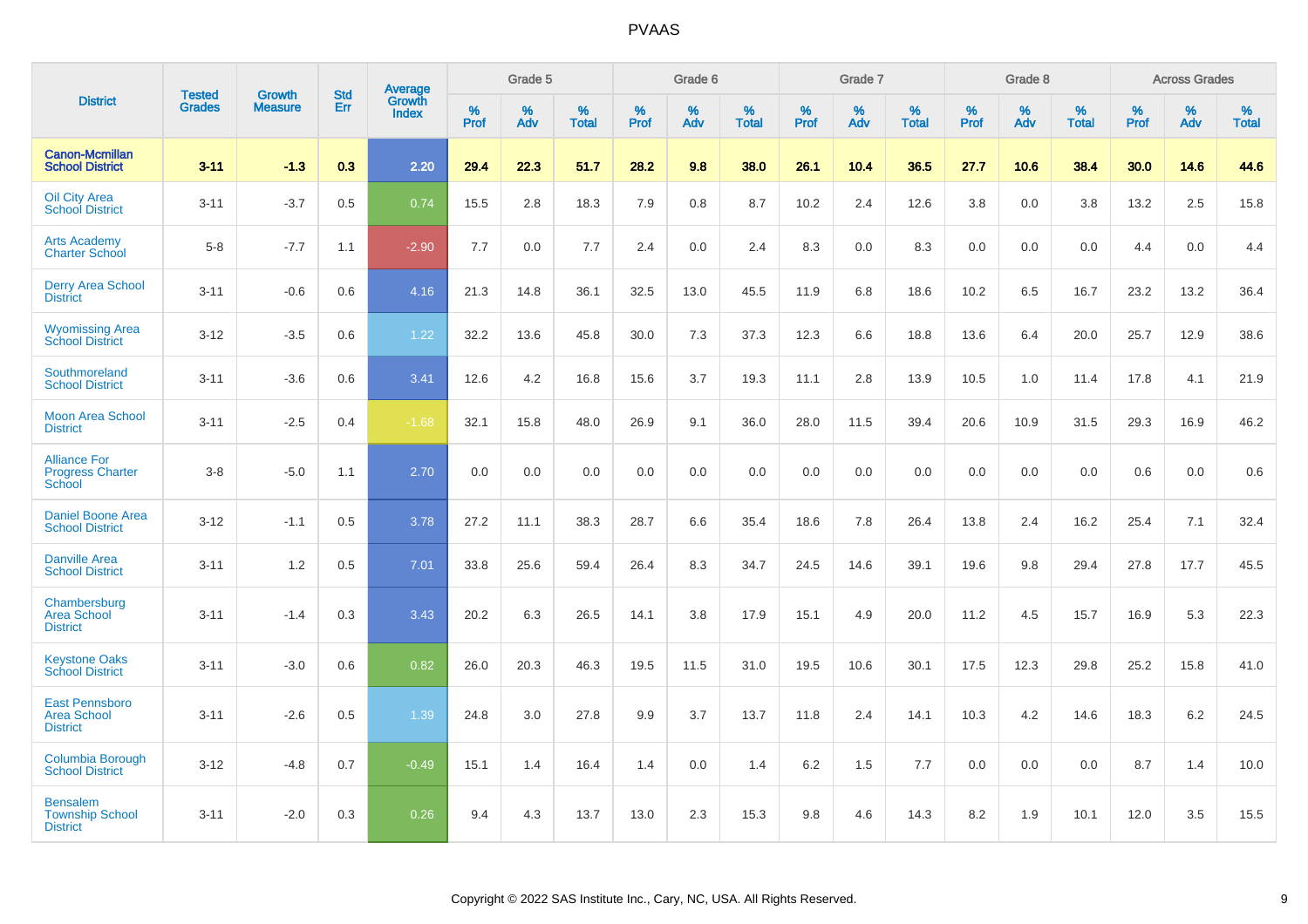|                                                                  |                                |                          | <b>Std</b> | Average                |           | Grade 5  |                   |           | Grade 6  |                   |           | Grade 7  |                   |           | Grade 8  |                   |           | <b>Across Grades</b> |                   |
|------------------------------------------------------------------|--------------------------------|--------------------------|------------|------------------------|-----------|----------|-------------------|-----------|----------|-------------------|-----------|----------|-------------------|-----------|----------|-------------------|-----------|----------------------|-------------------|
| <b>District</b>                                                  | <b>Tested</b><br><b>Grades</b> | Growth<br><b>Measure</b> | Err        | Growth<br><b>Index</b> | %<br>Prof | %<br>Adv | %<br><b>Total</b> | %<br>Prof | %<br>Adv | %<br><b>Total</b> | %<br>Prof | %<br>Adv | %<br><b>Total</b> | %<br>Prof | %<br>Adv | %<br><b>Total</b> | %<br>Prof | %<br>Adv             | %<br><b>Total</b> |
| <b>Canon-Mcmillan</b><br><b>School District</b>                  | $3 - 11$                       | $-1.3$                   | 0.3        | 2.20                   | 29.4      | 22.3     | 51.7              | 28.2      | 9.8      | 38.0              | 26.1      | 10.4     | 36.5              | 27.7      | 10.6     | 38.4              | 30.0      | 14.6                 | 44.6              |
| Mechanicsburg<br><b>Area School</b><br><b>District</b>           | $3 - 11$                       | $-1.3$                   | 0.4        | 1.94                   | 27.0      | 14.7     | 41.8              | 16.3      | 2.8      | 19.1              | 20.3      | 5.4      | 25.8              | 14.5      | 4.6      | 19.1              | 24.3      | 10.0                 | 34.2              |
| <b>Armstrong School</b><br><b>District</b>                       | $3 - 11$                       | 0.7                      | 0.3        | 11.41                  | 25.3      | 10.5     | 35.8              | 26.6      | 13.3     | 39.9              | 21.4      | 4.3      | 25.7              | 20.5      | 3.8      | 24.3              | 25.7      | 9.4                  | 35.1              |
| People For People<br><b>Charter School</b>                       | $3 - 12$                       | $-1.1$                   | 1.0        | 3.27                   | 0.0       | 0.0      | 0.0               | 0.0       | 0.0      | 0.0               | 2.4       | 0.0      | 2.4               | 0.0       | 0.0      | 0.0               | 1.3       | 0.0                  | 1.3               |
| <b>Peters Township</b><br><b>School District</b>                 | $3 - 11$                       | 0.5                      | 0.4        | 5.86                   | 37.8      | 32.6     | 70.4              | 35.7      | 24.9     | 60.6              | 33.1      | 29.1     | 62.2              | 35.1      | 13.0     | 48.2              | 35.8      | 30.6                 | 66.3              |
| Elizabethtown<br><b>Area School</b><br><b>District</b>           | $3 - 12$                       | 0.2                      | 0.4        | 10.73                  | 29.9      | 22.6     | 52.6              | 22.2      | 10.9     | 33.1              | 20.8      | 2.8      | 23.7              | 20.8      | 3.3      | 24.1              | 26.7      | 14.6                 | 41.2              |
| <b>Tulpehocken Area</b><br><b>School District</b>                | $3 - 12$                       | $-1.2$                   | 0.6        | 1.70                   | 29.9      | 18.4     | 48.3              | 15.7      | 11.8     | 27.4              | 18.4      | 5.8      | 24.3              | 14.3      | 2.7      | 17.0              | 21.6      | 11.0                 | 32.6              |
| <b>Weatherly Area</b><br><b>School District</b>                  | $3 - 11$                       | $-6.9$                   | 1.1        | $-1.18$                | 26.9      | 7.7      | 34.6              | 12.1      | 0.0      | 12.1              | 6.9       | 0.0      | 6.9               | 5.6       | 0.0      | 5.6               | 15.1      | 4.0                  | 19.1              |
| Community<br>Academy Of<br>Philadelphia<br><b>Charter School</b> | $3 - 11$                       | $-5.7$                   | 0.9        | $-0.37$                | 4.9       | 2.4      | 7.3               | 0.0       | 0.0      | 0.0               | 0.0       | 0.0      | 0.0               | 0.0       | 0.0      | 0.0               | 2.4       | 1.0                  | 3.5               |
| Shenandoah<br><b>Valley School</b><br><b>District</b>            | $3 - 11$                       | $-5.1$                   | 0.8        | 0.47                   | 11.9      | 3.0      | 14.9              | 19.6      | 2.0      | 21.6              | 1.7       | 3.4      | 5.1               | 3.6       | 0.0      | 3.6               | 12.0      | 3.5                  | 15.5              |
| <b>Neshannock</b><br><b>Township School</b><br><b>District</b>   | $3 - 10$                       | $-3.2$                   | 0.7        | 0.96                   | 26.7      | 15.6     | 42.2              | 30.9      | 13.2     | 44.1              | 20.0      | 7.0      | 27.0              | 15.6      | 3.9      | 19.5              | 23.6      | 9.2                  | 32.8              |
| <b>Harbor Creek</b><br><b>School District</b>                    | $3 - 11$                       | $-3.0$                   | 0.5        | 0.88                   | 35.1      | 17.5     | 52.6              | 35.8      | 14.2     | 50.0              | 25.9      | 13.3     | 39.2              | 20.8      | 7.1      | 27.9              | 32.8      | 17.9                 | 50.6              |
| <b>West Jefferson</b><br><b>Hills School District</b>            | $3 - 11$                       | $-1.1$                   | 0.4        | 3.34                   | 35.0      | 17.5     | 52.5              | 24.8      | 3.3      | 28.0              | 22.8      | 6.3      | 29.1              | 21.7      | 4.4      | 26.1              | 30.8      | 13.4                 | 44.3              |
| <b>Ambridge Area</b><br><b>School District</b>                   | $3 - 12$                       | $-3.4$                   | 0.6        | $-0.98$                | 17.8      | 5.1      | 22.9              | 13.2      | 0.9      | 14.2              | 11.9      | 0.8      | 12.7              | 10.7      | 0.8      | 11.6              | 15.7      | 5.2                  | 20.8              |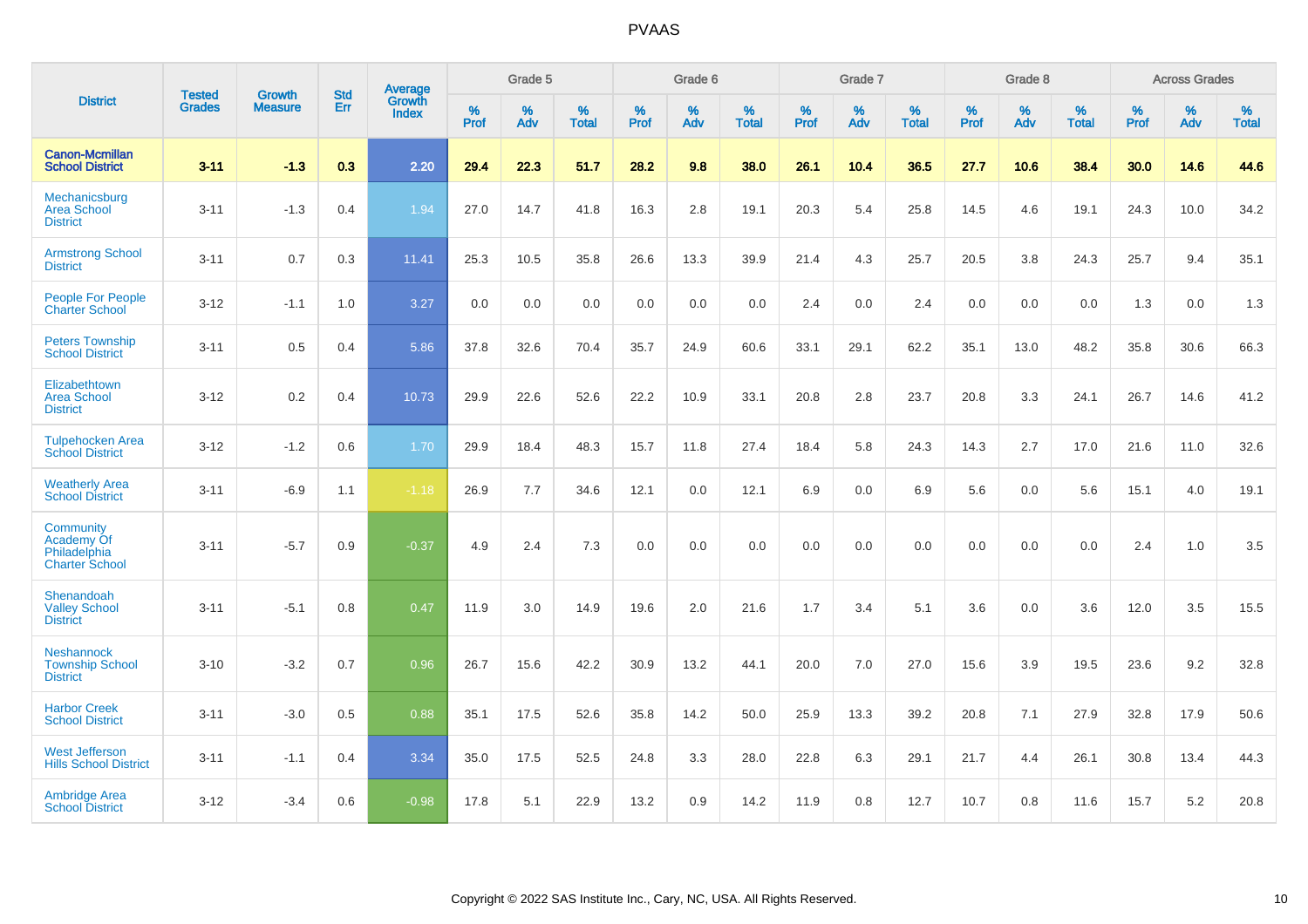|                                                                        | <b>Tested</b> | <b>Growth</b>  | <b>Std</b> | Average                       |              | Grade 5  |                   |           | Grade 6  |                   |           | Grade 7  |                   |           | Grade 8  |                   |           | <b>Across Grades</b> |                   |
|------------------------------------------------------------------------|---------------|----------------|------------|-------------------------------|--------------|----------|-------------------|-----------|----------|-------------------|-----------|----------|-------------------|-----------|----------|-------------------|-----------|----------------------|-------------------|
| <b>District</b>                                                        | <b>Grades</b> | <b>Measure</b> | Err        | <b>Growth</b><br><b>Index</b> | $\%$<br>Prof | %<br>Adv | %<br><b>Total</b> | %<br>Prof | %<br>Adv | %<br><b>Total</b> | %<br>Prof | %<br>Adv | %<br><b>Total</b> | %<br>Prof | %<br>Adv | %<br><b>Total</b> | %<br>Prof | %<br>Adv             | %<br><b>Total</b> |
| <b>Canon-Mcmillan</b><br><b>School District</b>                        | $3 - 11$      | $-1.3$         | 0.3        | 2.20                          | 29.4         | 22.3     | 51.7              | 28.2      | 9.8      | 38.0              | 26.1      | 10.4     | 36.5              | 27.7      | 10.6     | 38.4              | 30.0      | 14.6                 | 44.6              |
| <b>Lincoln Park</b><br><b>Performing Arts</b><br><b>Charter School</b> | $7 - 11$      | $-4.4$         | 1.0        | $-0.45$                       |              |          |                   |           |          |                   | 33.9      | 5.4      | 39.3              | 11.5      | 3.4      | 14.9              | 20.3      | 4.2                  | 24.5              |
| <b>Lakeland School</b><br><b>District</b>                              | $3 - 11$      | $-2.1$         | 0.6        | 0.56                          | 29.3         | 2.7      | 32.0              | 25.5      | 6.4      | 31.9              | 26.9      | 4.8      | 31.7              | 5.7       | 0.0      | 5.7               | 24.0      | 5.5                  | 29.5              |
| <b>Penn Cambria</b><br><b>School District</b>                          | $3 - 11$      | $-1.7$         | 0.6        | 3.05                          | 23.8         | 1.8      | 25.7              | 20.6      | 2.0      | 22.6              | 12.3      | 0.0      | 12.3              | 11.8      | 1.6      | 13.4              | 18.9      | 3.5                  | 22.5              |
| <b>Collegium Charter</b><br>School                                     | $3 - 10$      | $-1.0$         | 0.4        | 2.29                          | 15.6         | 3.0      | 18.6              | 10.6      | 1.1      | 11.6              | 8.0       | 2.3      | 10.3              | 7.6       | 2.8      | 10.3              | 14.4      | 3.4                  | 17.8              |
| <b>Wyoming Valley</b><br>West School<br><b>District</b>                | $3 - 11$      | $-0.6$         | 0.5        | 1.83                          | 9.2          | 2.7      | 11.9              | 13.8      | 2.1      | 15.9              | 10.8      | 0.0      | 10.8              | 10.5      | 2.9      | 13.4              | 11.8      | 2.4                  | 14.3              |
| <b>Millersburg Area</b><br><b>School District</b>                      | $3 - 11$      | $-2.3$         | 0.8        | 3.45                          | 37.2         | 19.6     | 56.9              | 15.1      | 3.8      | 18.9              | 18.8      | 1.6      | 20.3              | 8.1       | 1.6      | 9.7               | 23.6      | 9.2                  | 32.8              |
| <b>Propel Charter</b><br>School - East                                 | $3 - 8$       | $-4.2$         | 1.0        | 1.61                          | 2.5          | 0.0      | 2.5               | 11.4      | 0.0      | 11.4              | 9.4       | 3.1      | 12.5              | 0.0       | 0.0      | 0.0               | 9.4       | 0.5                  | 9.9               |
| <b>West Allegheny</b><br><b>School District</b>                        | $3 - 12$      | 1.0            | 0.4        | 10.83                         | 32.7         | 40.9     | 73.6              | 33.6      | 21.4     | 55.0              | 27.5      | 20.6     | 48.1              | 23.4      | 11.2     | 34.6              | 31.3      | 30.8                 | 62.1              |
| <b>Wyalusing Area</b><br><b>School District</b>                        | $3 - 12$      | 1.6            | 0.6        | 7.67                          | 12.0         | 4.8      | 16.9              | 17.8      | 4.0      | 21.8              | 14.6      | 7.9      | 22.5              | 9.6       | 1.0      | 10.6              | 16.5      | 5.1                  | 21.5              |
| <b>Palisades School</b><br><b>District</b>                             | $3 - 11$      | 1.0            | 0.6        | 4.66                          | 33.3         | 16.7     | 50.0              | 27.6      | 4.1      | 31.6              | 32.4      | 6.9      | 39.2              | 19.3      | 1.1      | 20.4              | 31.4      | 13.6                 | 45.0              |
| <b>West Shore School</b><br><b>District</b>                            | $3 - 12$      | $-1.6$         | 0.3        | $-1.96$                       | 26.7         | 11.3     | 38.1              | 24.5      | 4.3      | 28.8              | 13.5      | 7.4      | 20.9              | 16.1      | 7.2      | 23.3              | 22.8      | 10.8                 | 33.5              |
| <b>South Allegheny</b><br><b>School District</b>                       | $3 - 11$      | $-5.4$         | 0.9        | $-1.61$                       | 25.9         | 1.7      | 27.6              | 2.0       | 2.0      | 4.1               | 7.9       | 2.6      | 10.5              | 12.5      | 2.5      | 15.0              | 16.9      | 2.7                  | 19.6              |
| <b>New Kensington-</b><br><b>Arnold School</b><br><b>District</b>      | $3 - 11$      | $-1.9$         | 0.6        | 6.23                          | 9.1          | 0.9      | 10.0              | 12.5      | 5.8      | 18.3              | 4.4       | $0.0\,$  | 4.4               | 1.2       | 0.0      | 1.2               | 11.4      | 2.6                  | 14.0              |
| <b>East Allegheny</b><br><b>School District</b>                        | $3 - 11$      | $-3.9$         | 0.7        | $-0.28$                       | 9.1          | 3.4      | 12.5              | 8.5       | 2.4      | 11.0              | 13.8      | 0.0      | 13.8              | 5.8       | 0.0      | 5.8               | 9.0       | 2.1                  | 11.1              |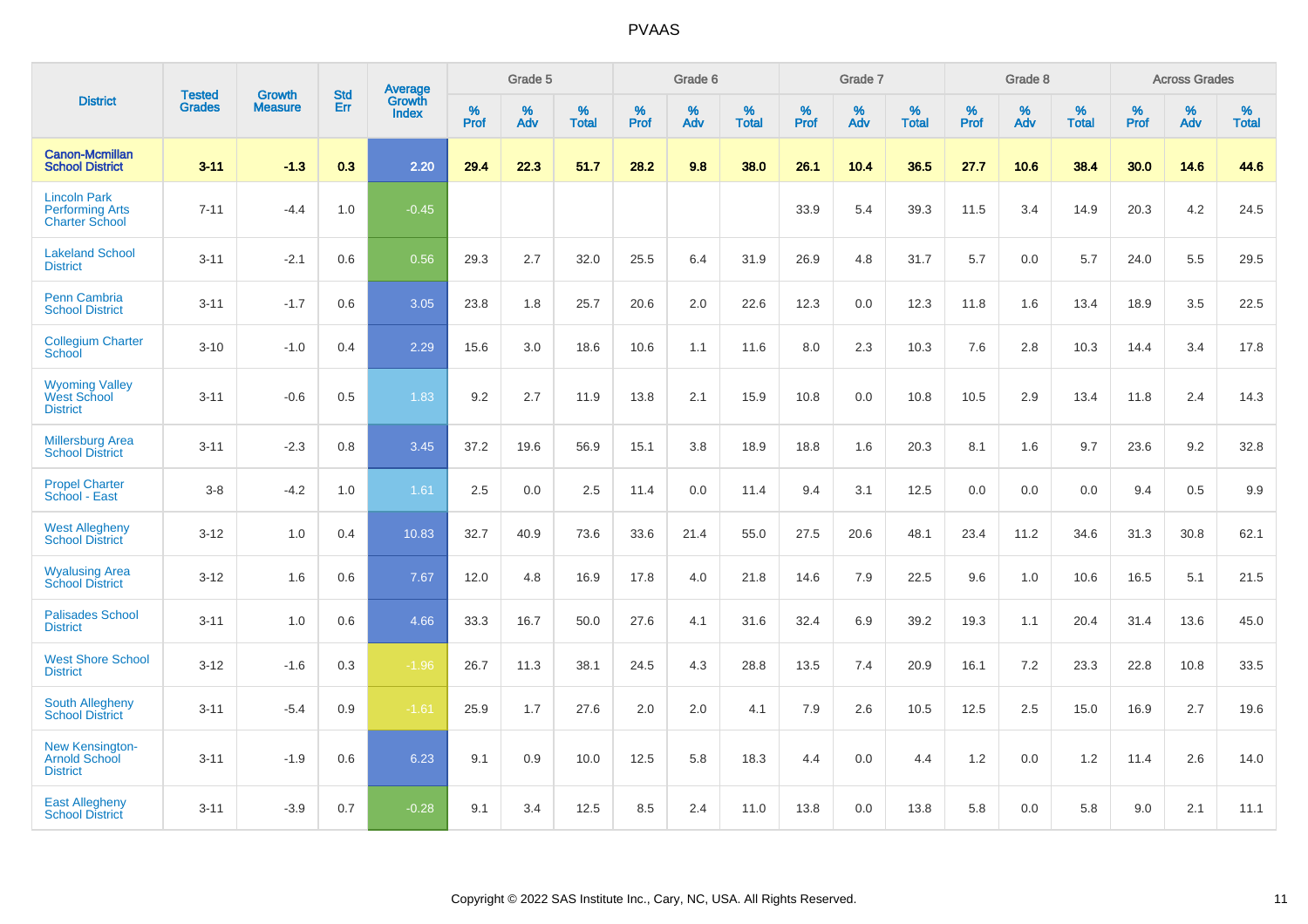|                                                                  | <b>Tested</b> | <b>Growth</b>  | <b>Std</b> | Average         |           | Grade 5  |                   |                  | Grade 6  |                   |                  | Grade 7  |                   |           | Grade 8  |                   |           | <b>Across Grades</b> |                   |
|------------------------------------------------------------------|---------------|----------------|------------|-----------------|-----------|----------|-------------------|------------------|----------|-------------------|------------------|----------|-------------------|-----------|----------|-------------------|-----------|----------------------|-------------------|
| <b>District</b>                                                  | <b>Grades</b> | <b>Measure</b> | Err        | Growth<br>Index | %<br>Prof | %<br>Adv | %<br><b>Total</b> | %<br><b>Prof</b> | %<br>Adv | %<br><b>Total</b> | %<br><b>Prof</b> | %<br>Adv | %<br><b>Total</b> | %<br>Prof | %<br>Adv | %<br><b>Total</b> | %<br>Prof | %<br>Adv             | %<br><b>Total</b> |
| <b>Canon-Mcmillan</b><br><b>School District</b>                  | $3 - 11$      | $-1.3$         | 0.3        | 2.20            | 29.4      | 22.3     | 51.7              | 28.2             | 9.8      | 38.0              | 26.1             | 10.4     | 36.5              | 27.7      | 10.6     | 38.4              | 30.0      | 14.6                 | 44.6              |
| <b>Steel Valley</b><br><b>School District</b>                    | $3 - 11$      | $-2.8$         | 0.7        | 4.51            | 12.0      | 2.4      | 14.5              | 11.3             | 6.4      | 17.7              | 18.1             | 4.8      | 22.9              | 9.5       | 4.0      | 13.5              | 18.3      | 7.3                  | 25.6              |
| <b>Schuylkill Haven</b><br><b>Area School</b><br><b>District</b> | $3 - 11$      | $-3.0$         | 0.7        | 2.62            | 11.9      | 1.2      | 13.1              | 4.9              | 1.2      | 6.2               | 20.0             | 4.2      | 24.2              | 5.8       | 0.0      | 5.8               | 17.6      | 5.5                  | 23.1              |
| <b>Abington Heights</b><br><b>School District</b>                | $3 - 11$      | $-1.7$         | 0.5        | 0.31            | 29.2      | 13.3     | 42.5              | 21.1             | 6.7      | 27.8              | 31.5             | 7.9      | 39.4              |           |          |                   | 30.5      | 14.3                 | 44.8              |
| <b>Fairview School</b><br><b>District</b>                        | $3 - 11$      | $-0.6$         | 0.5        | 3.58            | 31.8      | 12.7     | 44.4              | 24.8             | 11.3     | 36.1              | 29.4             | 11.6     | 41.1              | 30.8      | 12.0     | 42.9              | 32.4      | 15.4                 | 47.7              |
| <b>Dover Area School</b><br><b>District</b>                      | $3 - 12$      | $-1.9$         | 0.4        | 0.24            | 24.5      | 8.2      | 32.7              | 24.5             | 3.6      | 28.1              | 22.4             | 9.0      | 31.4              | 14.1      | 6.2      | 20.3              | 24.8      | 10.2                 | 35.0              |
| <b>Mifflin County</b><br><b>School District</b>                  | $3 - 11$      | 1.8            | 0.3        | 8.99            | 26.6      | 10.4     | 37.0              | 13.8             | 4.6      | 18.4              | 10.3             | 3.8      | 14.1              | 10.7      | 1.5      | 12.2              | 17.7      | 5.5                  | 23.2              |
| <b>Roberto Clemente</b><br><b>Charter School</b>                 | $3 - 12$      | $-4.0$         | 0.9        | 1.79            | 5.6       | 0.0      | 5.6               | 0.0              | 0.0      | 0.0               | 0.0              | 0.0      | 0.0               | 0.0       | 0.0      | 0.0               | 3.0       | 0.0                  | 3.0               |
| <b>Spring Grove Area</b><br><b>School District</b>               | $3 - 11$      | $-1.9$         | 0.4        | 1.46            | 30.9      | 11.5     | 42.4              | 31.2             | 15.8     | 47.0              | 23.2             | 11.2     | 34.4              | $5.2\,$   | 3.2      | 8.4               | 26.1      | 15.4                 | 41.5              |
| <b>Garnet Valley</b><br><b>School District</b>                   | $3 - 10$      | $-2.1$         | 0.4        | $-2.57$         | 26.5      | 22.8     | 49.3              | 30.8             | 18.2     | 49.0              | 28.0             | 20.7     | 48.7              | 21.5      | 10.3     | 31.8              | 29.2      | 18.6                 | 47.8              |
| Lampeter-<br><b>Strasburg School</b><br><b>District</b>          | $3 - 12$      | $-0.2$         | 0.4        | 3.38            | 38.6      | 13.5     | 52.2              | 32.4             | 4.9      | 37.2              | 36.0             | 7.1      | 43.2              | 22.6      | 10.6     | 33.2              | 34.5      | 12.8                 | 47.4              |
| <b>Butler Area School</b><br><b>District</b>                     | $3 - 11$      | 0.7            | 0.3        | 9.95            | 36.3      | 13.7     | 50.0              | 23.1             | 5.4      | 28.5              | 15.2             | 9.0      | 24.2              | 16.4      | 9.0      | 25.4              | 25.4      | 11.6                 | 37.0              |
| <b>Cornell School</b><br><b>District</b>                         | $3 - 11$      | $-3.1$         | 1.1        | 4.74            | 10.0      | 6.7      | 16.7              | 14.0             | 0.0      | 14.0              | 7.7              | 0.0      | 7.7               | 0.0       | 0.0      | 0.0               | 12.2      | 2.8                  | 15.0              |
| South Middleton<br><b>School District</b>                        | $3 - 11$      | $-1.1$         | 0.5        | 2.74            | 28.8      | 22.7     | 51.5              | 23.8             | 4.0      | 27.8              | 20.7             | 7.1      | 27.8              | 16.8      | 9.2      | 26.0              | 25.9      | 15.1                 | 41.0              |
| Wissahickon<br><b>School District</b>                            | $3 - 10$      | $-0.4$         | 0.3        | 4.99            | 32.3      | 30.1     | 62.4              | 34.5             | 16.2     | 50.7              | 31.3             | 19.5     | 50.8              | 20.0      | 17.9     | 37.9              | 30.3      | 27.2                 | 57.4              |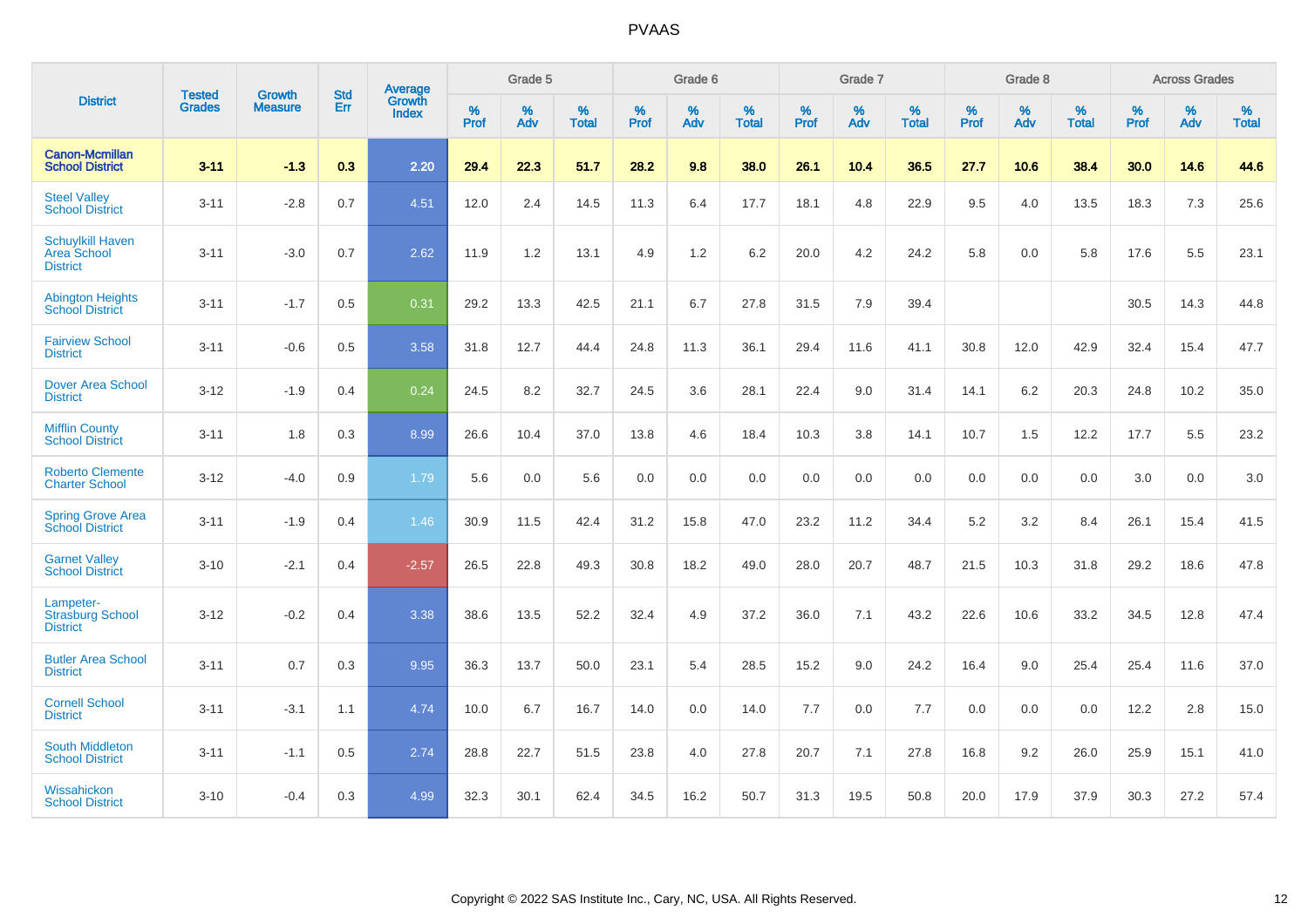|                                                                   |                                |                                 | <b>Std</b> |                                   |                  | Grade 5  |                   |           | Grade 6  |                   |           | Grade 7  |                   |           | Grade 8  |                   |              | <b>Across Grades</b> |                   |
|-------------------------------------------------------------------|--------------------------------|---------------------------------|------------|-----------------------------------|------------------|----------|-------------------|-----------|----------|-------------------|-----------|----------|-------------------|-----------|----------|-------------------|--------------|----------------------|-------------------|
| <b>District</b>                                                   | <b>Tested</b><br><b>Grades</b> | <b>Growth</b><br><b>Measure</b> | Err        | <b>Average</b><br>Growth<br>Index | %<br><b>Prof</b> | %<br>Adv | %<br><b>Total</b> | %<br>Prof | %<br>Adv | %<br><b>Total</b> | %<br>Prof | %<br>Adv | %<br><b>Total</b> | %<br>Prof | %<br>Adv | %<br><b>Total</b> | $\%$<br>Prof | %<br>Adv             | %<br><b>Total</b> |
| <b>Canon-Mcmillan</b><br><b>School District</b>                   | $3 - 11$                       | $-1.3$                          | 0.3        | 2.20                              | 29.4             | 22.3     | 51.7              | 28.2      | 9.8      | 38.0              | 26.1      | 10.4     | 36.5              | 27.7      | 10.6     | 38.4              | 30.0         | 14.6                 | 44.6              |
| <b>Lehigh Valley</b><br>Academy Regional<br><b>Charter School</b> | $3 - 11$                       | $-3.0$                          | 0.5        | $-1.04$                           | 22.5             | 7.5      | 30.0              | 16.4      | 3.1      | 19.5              | 7.4       | 1.8      | 9.3               | 5.5       | 0.9      | 6.4               | 17.4         | 4.4                  | 21.8              |
| <b>Southern York</b><br><b>County School</b><br><b>District</b>   | $3 - 11$                       | $-0.3$                          | 0.5        | 7.16                              | 25.6             | 7.0      | 32.7              | 36.1      | 8.9      | 45.0              | 18.8      | 5.4      | 24.3              | 11.5      | 3.0      | 14.5              | 25.1         | 8.0                  | 33.0              |
| <b>Central Greene</b><br><b>School District</b>                   | $3 - 11$                       | $-1.8$                          | 0.6        | 2.52                              | 16.5             | 2.9      | 19.4              | 17.1      | 0.0      | 17.1              | 11.7      | 5.8      | 17.5              | 9.3       | 0.9      | 10.2              | 14.7         | 3.7                  | 18.4              |
| <b>Blairsville-</b><br><b>Saltsburg School</b><br><b>District</b> | $3 - 11$                       | $-2.7$                          | 0.6        | 2.20                              | 28.9             | 20.6     | 49.5              | 15.4      | 9.9      | 25.3              | 19.4      | 8.2      | 27.6              | 18.8      | 8.2      | 27.1              | 22.2         | 12.6                 | 34.8              |
| <b>Upper Merion Area</b><br><b>School District</b>                | $3 - 11$                       | $-1.3$                          | 0.4        | 3.72                              | 34.4             | 16.7     | 51.1              | 27.9      | 11.7     | 39.6              | 26.4      | 7.1      | 33.5              | 11.7      | 7.8      | 19.4              | 26.8         | 17.0                 | 43.8              |
| <b>Upper Darby</b><br><b>School District</b>                      | $3 - 12$                       | $-0.4$                          | 0.3        | 5.21                              | 12.6             | 3.0      | 15.6              | 6.9       | 0.7      | 7.6               | 5.4       | 2.9      | 8.3               | 7.5       | 1.4      | 8.8               | 10.5         | 2.2                  | 12.8              |
| <b>Moniteau School</b><br><b>District</b>                         | $3 - 11$                       | $-2.7$                          | 0.7        | $-0.13$                           | 32.5             | 8.4      | 41.0              | 22.9      | 8.4      | 31.3              | 11.0      | 2.4      | 13.4              | 11.1      | 0.0      | 11.1              | 23.7         | 9.2                  | 32.9              |
| <b>York Academy</b><br><b>Regional Charter</b><br>School          | $3 - 11$                       | $-4.4$                          | 0.8        | 1.08                              | 10.0             | 11.7     | 21.7              | 13.6      | 6.8      | 20.3              | 7.3       | 5.4      | 12.7              | 19.3      | 0.0      | 19.3              | 18.4         | 9.5                  | 27.9              |
| <b>Propel Charter</b><br>School-Montour                           | $3 - 10$                       | $-2.8$                          | 0.7        | 1.07                              | 4.9              | 1.6      | 6.6               | 4.6       | 0.0      | 4.6               | 3.1       | 0.0      | 3.1               | 3.2       | 0.0      | 3.2               | 4.8          | 1.6                  | 6.4               |
| <b>North Allegheny</b><br><b>School District</b>                  | $3 - 11$                       | 0.3                             | 0.3        | 4.51                              | 38.5             | 35.1     | 73.5              | 35.2      | 13.4     | 48.6              | 31.8      | 23.8     | 55.6              | 25.9      | 16.5     | 42.4              | 34.1         | 26.8                 | 60.9              |
| <b>South Fayette</b><br><b>Township School</b><br><b>District</b> | $3 - 11$                       | 0.2                             | 0.4        | 6.88                              | 37.5             | 23.5     | 61.0              | 40.8      | 18.4     | 59.2              | 35.5      | 24.3     | 59.8              | 30.9      | 20.9     | 51.8              | 35.4         | 28.3                 | 63.7              |
| <b>Chichester School</b><br><b>District</b>                       | $3 - 11$                       | $-3.7$                          | 0.7        | 1.84                              | 6.7              | 1.1      | 7.9               | 6.8       | 2.7      | 9.5               | 5.0       | 6.2      | 11.2              | 4.2       | 0.0      | 4.2               | 9.0          | 3.2                  | 12.2              |
| <b>Valley View School</b><br><b>District</b>                      | $3 - 11$                       | $-2.3$                          | 0.8        | 1.14                              | 26.2             | 0.9      | 27.1              | 5.8       | 1.2      | 6.9               | 9.8       | 2.4      | 12.2              | 7.9       | 0.0      | 7.9               | 18.2         | 2.7                  | 20.9              |
| <b>Mid Valley School</b><br><b>District</b>                       | $3 - 10$                       | 1.5                             | 0.6        | 5.23                              | 22.9             | 10.4     | 33.3              | 15.0      | 2.4      | 17.3              | 15.3      | 0.0      | 15.3              | 6.7       | 0.7      | 7.4               | 17.5         | 4.6                  | 22.0              |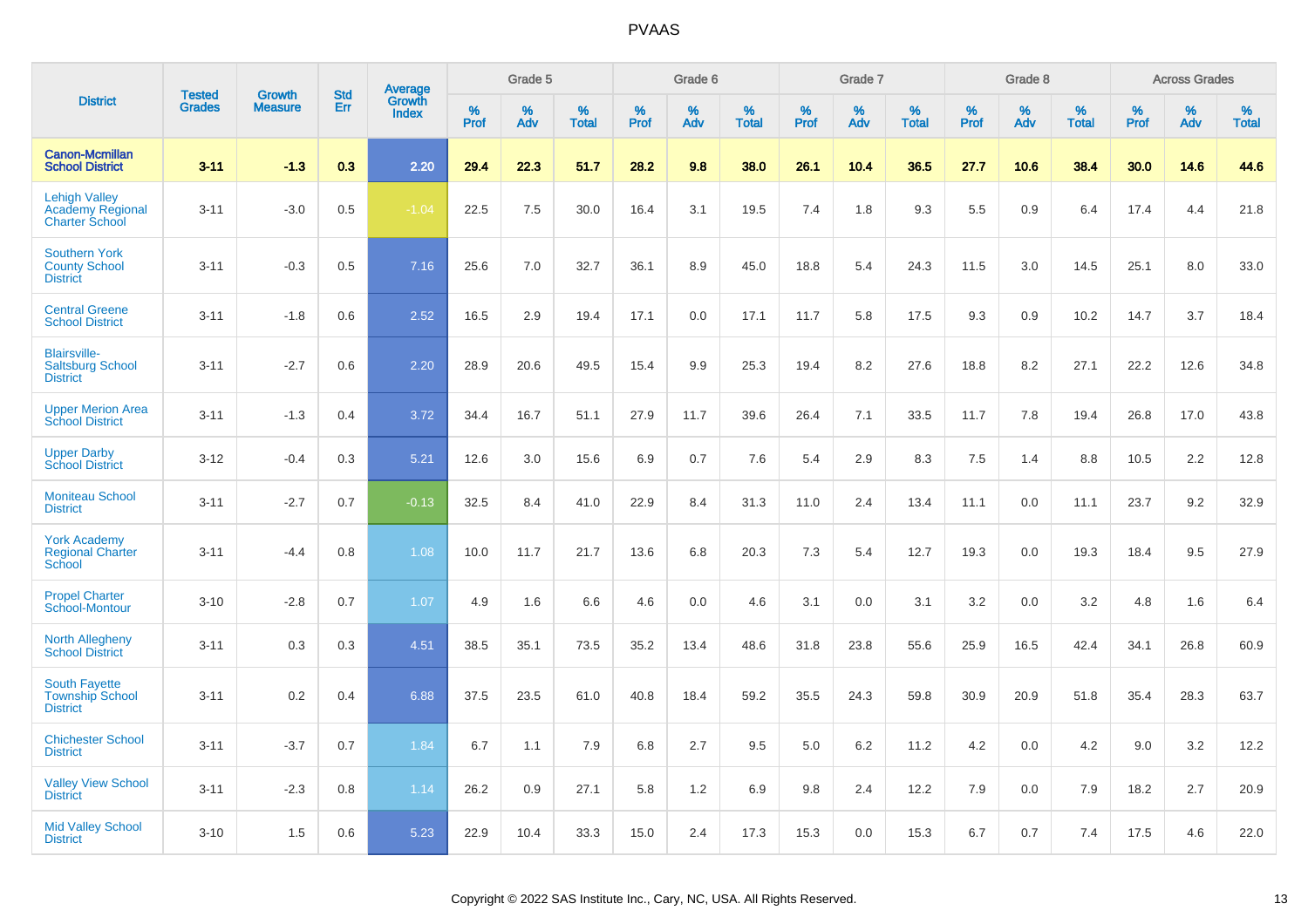|                                                              | <b>Tested</b> |                                 | <b>Std</b> |                                          |              | Grade 5  |                   |              | Grade 6  |                   |              | Grade 7  |                   |              | Grade 8  |                   |              | <b>Across Grades</b> |                   |
|--------------------------------------------------------------|---------------|---------------------------------|------------|------------------------------------------|--------------|----------|-------------------|--------------|----------|-------------------|--------------|----------|-------------------|--------------|----------|-------------------|--------------|----------------------|-------------------|
| <b>District</b>                                              | <b>Grades</b> | <b>Growth</b><br><b>Measure</b> | Err        | <b>Average</b><br>Growth<br><b>Index</b> | $\%$<br>Prof | %<br>Adv | %<br><b>Total</b> | $\%$<br>Prof | %<br>Adv | %<br><b>Total</b> | $\%$<br>Prof | %<br>Adv | %<br><b>Total</b> | $\%$<br>Prof | %<br>Adv | %<br><b>Total</b> | $\%$<br>Prof | %<br>Adv             | %<br><b>Total</b> |
| <b>Canon-Mcmillan</b><br><b>School District</b>              | $3 - 11$      | $-1.3$                          | 0.3        | 2.20                                     | 29.4         | 22.3     | 51.7              | 28.2         | 9.8      | 38.0              | 26.1         | 10.4     | 36.5              | 27.7         | 10.6     | 38.4              | 30.0         | 14.6                 | 44.6              |
| <b>Commodore Perry</b><br><b>School District</b>             | $3 - 11$      | $-5.2$                          | 1.1        | 0.56                                     | 38.7         | 9.7      | 48.4              | 9.7          | 0.0      | 9.7               | 8.1          | 2.7      | 10.8              | 20.0         | 8.0      | 28.0              | 20.6         | 7.2                  | 27.8              |
| Northwood<br><b>Academy Charter</b><br><b>School</b>         | $3 - 8$       | $-3.7$                          | 0.7        | $-0.69$                                  | 6.6          | 1.3      | 7.9               | 5.2          | 0.0      | 5.2               | 8.7          | 1.4      | 10.1              | 10.7         | 1.8      | 12.5              | 6.3          | 0.9                  | 7.2               |
| <b>Franklin Towne</b><br>Charter<br><b>Elementary School</b> | $3 - 8$       | $-6.2$                          | 1.2        | $-2.25$                                  | 24.1         | 10.3     | 34.5              | 18.5         | 14.8     | 33.3              | 14.3         | 3.6      | 17.9              | 4.6          | 0.0      | 4.6               | 24.3         | 9.6                  | 33.9              |
| <b>North Star School</b><br><b>District</b>                  | $3 - 11$      | $-2.8$                          | 0.7        | $-0.18$                                  | 12.5         | 12.5     | 25.0              | 23.4         | 4.7      | 28.1              | 11.1         | 1.4      | 12.5              | 14.1         | 2.2      | 16.3              | 22.6         | 10.0                 | 32.6              |
| Spring-Ford Area<br><b>School District</b>                   | $3 - 11$      | 1.6                             | 0.3        | 9.56                                     | 36.6         | 13.0     | 49.6              | 33.2         | 16.5     | 49.7              | 34.3         | 16.3     | 50.6              | 23.1         | 9.8      | 32.9              | 34.2         | 19.2                 | 53.4              |
| <b>Propel Charter</b><br>School-Pitcairn                     | $3 - 8$       | $-5.7$                          | 1.1        | $-1.88$                                  | 0.0          | 0.0      | 0.0               | 7.4          | 0.0      | 7.4               | 0.0          | 0.0      | 0.0               | 0.0          | 0.0      | 0.0               | 5.5          | 0.0                  | 5.5               |
| Pocono Mountain<br><b>School District</b>                    | $3 - 12$      | $-3.0$                          | 0.6        | 0.33                                     | 23.9         | 8.1      | 32.0              | 12.4         | 4.3      | 16.7              | 10.6         | 3.5      | 14.2              | 7.8          | 2.9      | 10.8              | 18.3         | 6.6                  | 24.9              |
| 21st Century Cyber<br><b>Charter School</b>                  | $6 - 12$      | $-3.4$                          | 0.7        | $-1.54$                                  |              |          |                   | 19.1         | 9.1      | 28.2              | 21.6         | 6.0      | 27.6              | 11.3         | 3.3      | 14.7              | 17.0         | 5.8                  | 22.8              |
| <b>Lakeview School</b><br><b>District</b>                    | $3 - 11$      | $-3.9$                          | 0.8        | 0.54                                     | 28.6         | 18.4     | 46.9              | 30.0         | 7.1      | 37.1              | 22.2         | 1.6      | 23.8              | 21.0         | 1.6      | 22.6              | 28.3         | 13.3                 | 41.6              |
| <b>Norwin School</b><br><b>District</b>                      | $3 - 11$      | $-0.5$                          | 0.3        | 3.82                                     | 31.7         | 25.2     | 56.9              | 37.2         | 20.7     | 58.0              | 42.6         | 14.9     | 57.4              | 32.4         | 5.4      | 37.7              | 36.5         | 21.0                 | 57.4              |
| <b>Conewago Valley</b><br><b>School District</b>             | $3 - 12$      | 1.2                             | 0.4        | 6.92                                     | 26.3         | 8.6      | 35.0              | 29.9         | 10.6     | 40.5              | 19.9         | 3.8      | 23.6              | 17.4         | 1.1      | 18.4              | 25.3         | 8.6                  | 33.9              |
| Independence<br><b>Charter School</b>                        | $3 - 8$       | 1.4                             | 0.7        | 5.93                                     | 13.7         | 4.1      | 17.8              | 26.8         | 4.9      | 31.7              | 21.0         | 4.9      | 25.9              | 24.1         | 8.6      | 32.8              | 19.7         | 7.2                  | 26.9              |
| <b>Williams Valley</b><br><b>School District</b>             | $3 - 11$      | 0.1                             | 0.8        | 3.83                                     | 31.8         | 6.8      | 38.6              | 5.2          | 0.0      | 5.2               | 8.0          | 1.3      | 9.3               | 9.4          | 1.6      | 10.9              | 12.8         | 1.6                  | 14.4              |
| Rockwood Area<br><b>School District</b>                      | $3 - 11$      | $-2.1$                          | 0.9        | 2.50                                     | 34.2         | 12.2     | 46.3              | 16.7         | 21.4     | 38.1              | 15.6         | 2.2      | 17.8              | 12.7         | 7.9      | 20.6              | 19.1         | 9.4                  | 28.5              |
| <b>Montoursville Area</b><br><b>School District</b>          | $3 - 12$      | $-1.9$                          | 0.5        | $-0.02$                                  | 31.1         | 12.9     | 43.9              | 28.8         | 8.0      | 36.8              | 25.2         | 6.7      | 31.8              | 19.9         | 8.5      | 28.4              | 28.2         | 11.2                 | 39.4              |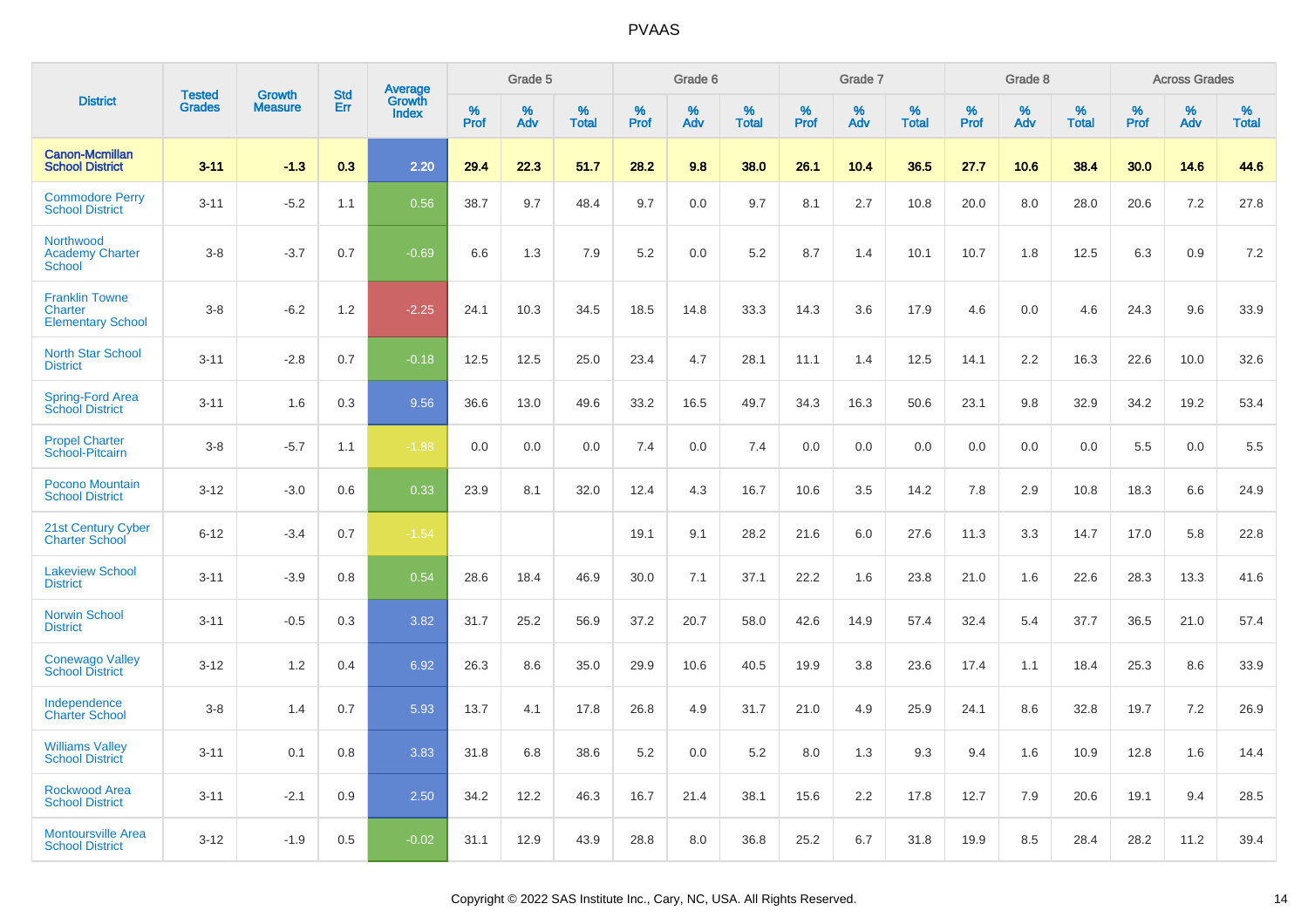|                                                                    |                                |                                 | <b>Std</b> | Average                |                     | Grade 5  |                   |              | Grade 6  |                   |                     | Grade 7  |                   |                     | Grade 8  |                   |              | <b>Across Grades</b> |                   |
|--------------------------------------------------------------------|--------------------------------|---------------------------------|------------|------------------------|---------------------|----------|-------------------|--------------|----------|-------------------|---------------------|----------|-------------------|---------------------|----------|-------------------|--------------|----------------------|-------------------|
| <b>District</b>                                                    | <b>Tested</b><br><b>Grades</b> | <b>Growth</b><br><b>Measure</b> | Err        | Growth<br><b>Index</b> | $\%$<br><b>Prof</b> | %<br>Adv | %<br><b>Total</b> | $\%$<br>Prof | %<br>Adv | %<br><b>Total</b> | $\%$<br><b>Prof</b> | %<br>Adv | %<br><b>Total</b> | $\%$<br><b>Prof</b> | %<br>Adv | %<br><b>Total</b> | $\%$<br>Prof | %<br>Adv             | %<br><b>Total</b> |
| <b>Canon-Mcmillan</b><br><b>School District</b>                    | $3 - 11$                       | $-1.3$                          | 0.3        | 2.20                   | 29.4                | 22.3     | 51.7              | 28.2         | 9.8      | 38.0              | 26.1                | 10.4     | 36.5              | 27.7                | 10.6     | 38.4              | 30.0         | 14.6                 | 44.6              |
| <b>Jenkintown School</b><br><b>District</b>                        | $3 - 11$                       | $-5.2$                          | 1.0        | $-0.07$                | 35.4                | 12.5     | 47.9              | 18.9         | 8.1      | 27.0              | 16.0                | 0.0      | 16.0              | 8.0                 | 4.0      | 12.0              | 29.0         | 16.2                 | 45.2              |
| <b>Pan American</b><br><b>Academy Charter</b><br><b>School</b>     | $3 - 8$                        | 0.3                             | 0.8        | 2.25                   | 1.7                 | 0.0      | 1.7               | 2.3          | 0.0      | 2.3               | 3.4                 | 0.0      | 3.4               | 0.0                 | 0.0      | 0.0               | 2.4          | 0.3                  | 2.7               |
| <b>Green Woods</b><br><b>Charter School</b>                        | $3-8$                          | $-0.3$                          | $0.8\,$    | 2.38                   | 16.7                | 3.3      | 20.0              | 27.1         | 11.9     | 39.0              | 16.1                | 5.4      | 21.4              | 17.3                | 3.8      | 21.2              | 21.3         | 8.3                  | 29.6              |
| <b>Mcguffey School</b><br><b>District</b>                          | $3 - 11$                       | $-2.0$                          | 0.6        | 2.55                   | 25.9                | 2.8      | 28.7              | 13.7         | 2.0      | 15.7              | 4.7                 | 0.0      | 4.7               | 5.6                 | 3.2      | 8.9               | 17.6         | 5.0                  | 22.6              |
| <b>Upper Moreland</b><br><b>Township School</b><br><b>District</b> | $3 - 11$                       | $-0.1$                          | 0.4        | 4.58                   | 28.5                | 10.6     | 39.1              | 16.1         | 10.8     | 26.9              | 21.7                | 10.6     | 32.3              | 18.9                | 12.1     | 31.1              | 23.9         | 11.6                 | 35.5              |
| <b>Belmont Charter</b><br>School                                   | $3 - 10$                       | $-0.8$                          | 0.8        | 2.15                   | 1.6                 | 0.0      | 1.6               | 4.0          | 0.0      | 4.0               | 0.0                 | 0.0      | 0.0               | 5.6                 | 0.0      | 5.6               | 2.8          | $0.6\,$              | 3.4               |
| <b>Big Beaver Falls</b><br>Area School<br><b>District</b>          | $3 - 11$                       | $-1.7$                          | 0.6        | 1.44                   | 19.6                | 2.0      | 21.6              | 5.4          | 0.9      | 6.4               | 8.3                 | 1.0      | 9.4               | 1.0                 | 1.0      | 2.1               | 12.5         | 1.1                  | 13.6              |
| <b>Innovative Arts</b><br><b>Academy Charter</b><br><b>School</b>  | $6 - 11$                       | $-1.5$                          | 0.8        | 5.73                   |                     |          |                   | 0.0          | 0.0      | 0.0               | 0.0                 | 0.0      | 0.0               | 3.4                 | 0.0      | 3.4               | 1.4          | 0.0                  | 1.4               |
| <b>Fort Cherry School</b><br><b>District</b>                       | $3 - 10$                       | $-3.8$                          | 0.8        | $-0.22$                | 19.3                | 19.3     | 38.6              | 29.8         | 8.8      | 38.6              | 14.3                | 5.4      | 19.6              | 9.3                 | 4.6      | 14.0              | 21.9         | 9.6                  | 31.5              |
| <b>Chartiers-Houston</b><br><b>School District</b>                 | $3 - 10$                       | $-2.5$                          | 0.7        | 1.15                   | 25.6                | 12.2     | 37.8              | 35.1         | 2.6      | 37.7              | 20.5                | 1.3      | 21.8              | 18.3                | 5.6      | 23.9              | 28.7         | 8.2                  | 36.9              |
| <b>First Philadelphia</b><br>Preparatory<br><b>Charter School</b>  | $3 - 8$                        | $-2.3$                          | 0.6        | 1.67                   | 1.2                 | 0.0      | 1.2               | 1.1          | 0.0      | 1.1               | 1.3                 | 0.0      | 1.3               | 4.0                 | 0.0      | 4.0               | 2.4          | 0.0                  | 2.4               |
| <b>Western Wayne</b><br><b>School District</b>                     | $3 - 11$                       | $-2.5$                          | 0.6        | 0.99                   | 28.3                | 9.4      | 37.7              | 18.7         | 0.9      | 19.6              | 21.6                | 2.9      | 24.5              | 14.1                | 5.4      | 19.6              | 23.6         | 9.6                  | 33.2              |
| Altoona Area<br><b>School District</b>                             | $3 - 12$                       | $-0.5$                          | 0.3        | 1.50                   | 24.7                | 8.0      | 32.7              | 17.8         | 5.2      | 23.0              | 14.6                | 4.9      | 19.5              | 15.8                | 4.3      | 20.1              | 19.6         | 6.6                  | 26.2              |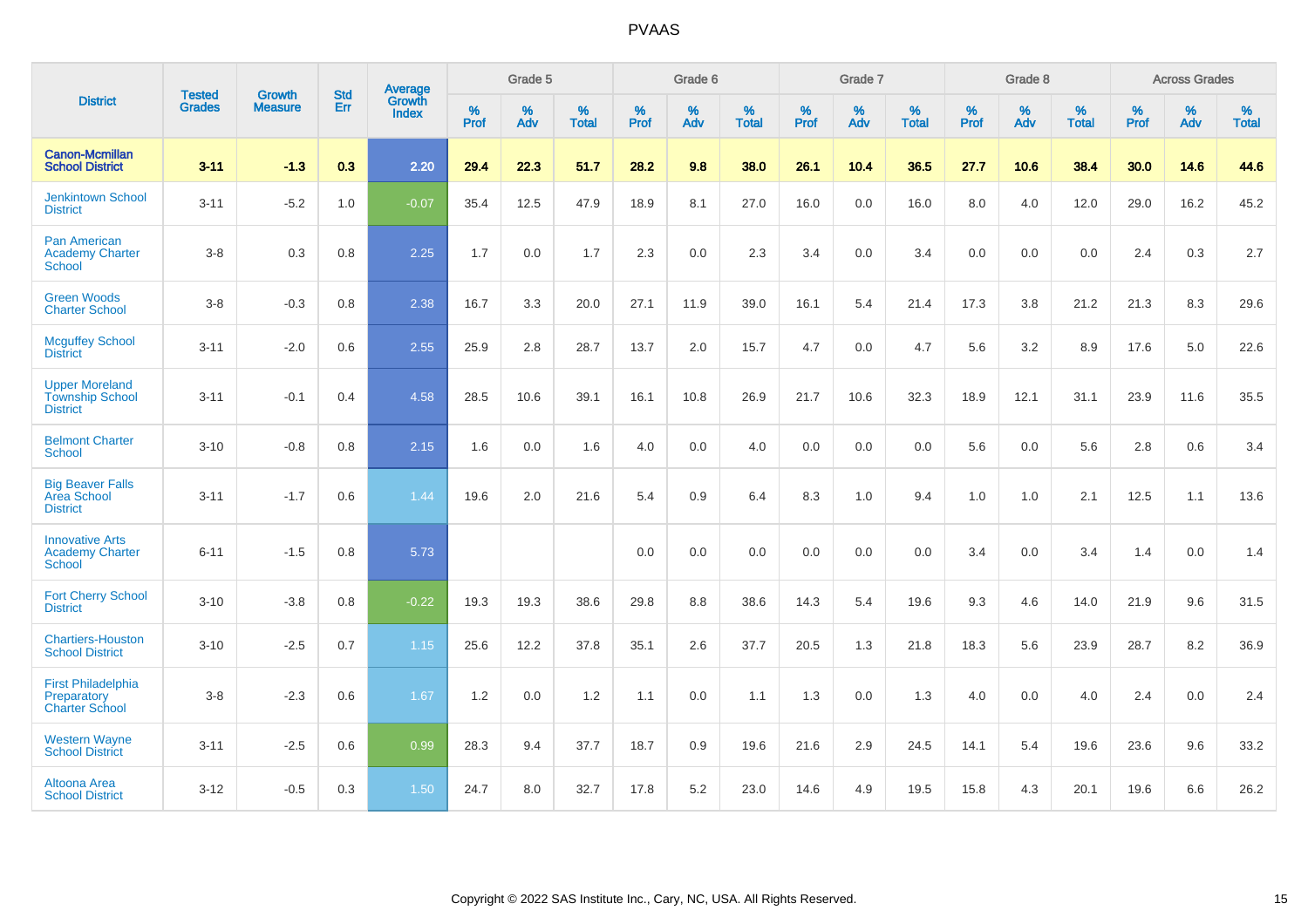|                                                                       | <b>Tested</b> | <b>Growth</b>  | <b>Std</b> | Average                |                     | Grade 5  |                   |           | Grade 6  |                   |           | Grade 7  |                   |                  | Grade 8  |                   |              | <b>Across Grades</b> |                   |
|-----------------------------------------------------------------------|---------------|----------------|------------|------------------------|---------------------|----------|-------------------|-----------|----------|-------------------|-----------|----------|-------------------|------------------|----------|-------------------|--------------|----------------------|-------------------|
| <b>District</b>                                                       | <b>Grades</b> | <b>Measure</b> | Err        | Growth<br><b>Index</b> | $\%$<br><b>Prof</b> | %<br>Adv | %<br><b>Total</b> | %<br>Prof | %<br>Adv | %<br><b>Total</b> | %<br>Prof | %<br>Adv | %<br><b>Total</b> | %<br><b>Prof</b> | %<br>Adv | %<br><b>Total</b> | $\%$<br>Prof | %<br>Adv             | %<br><b>Total</b> |
| <b>Canon-Mcmillan</b><br><b>School District</b>                       | $3 - 11$      | $-1.3$         | 0.3        | 2.20                   | 29.4                | 22.3     | 51.7              | 28.2      | 9.8      | 38.0              | 26.1      | 10.4     | 36.5              | 27.7             | 10.6     | 38.4              | 30.0         | 14.6                 | 44.6              |
| <b>Southern</b><br><b>Huntingdon County</b><br><b>School District</b> | $3 - 11$      | $-2.5$         | 0.7        | $-0.14$                | 18.8                | 10.1     | 29.0              | 9.0       | 1.3      | 10.3              | 10.1      | 1.1      | 11.2              | 6.1              | 0.0      | 6.1               | 15.5         | 3.9                  | 19.4              |
| <b>New Brighton Area</b><br><b>School District</b>                    | $3 - 11$      | $-2.4$         | 0.6        | 1.31                   | 18.0                | 1.1      | 19.1              | 7.9       | 0.0      | 7.9               | 8.9       | 3.0      | 11.9              | 4.8              | 1.0      | 5.8               | 11.1         | 1.9                  | 13.0              |
| <b>Northampton Area</b><br><b>School District</b>                     | $3 - 11$      | $-3.1$         | 0.7        | 0.02                   | 28.5                | 9.3      | 37.8              | 23.7      | 5.3      | 29.0              | 18.7      | 5.3      | 24.0              | 13.3             | 1.7      | 15.0              | 29.6         | 9.8                  | 39.4              |
| Philadelphia<br><b>Performing Arts</b><br><b>Charter School</b>       | $3-9$         | $-0.4$         | 0.7        | 4.01                   | 19.2                | 9.0      | 28.2              | 19.6      | 3.6      | 23.2              | 23.0      | 14.9     | 37.9              | 18.0             | 8.0      | 26.0              | 25.2         | 9.7                  | 34.9              |
| <b>Oxford Area</b><br><b>School District</b>                          | $3 - 11$      | 2.0            | 0.4        | 10.25                  | 24.0                | 8.0      | 32.0              | 28.3      | 7.3      | 35.6              | 20.2      | 9.9      | 30.0              | 11.5             | 5.5      | 17.0              | 21.8         | 8.2                  | 30.0              |
| <b>Hazleton Area</b><br><b>School District</b>                        | $3 - 11$      | $-0.5$         | 0.4        | 1.77                   | 5.8                 | 1.7      | 7.5               | 5.2       | 1.1      | 6.3               | 2.8       | 0.5      | 3.3               | 6.6              | 0.6      | 7.1               | 6.4          | 1.2                  | 7.7               |
| Wallingford-<br>Swarthmore<br><b>School District</b>                  | $3 - 10$      | 0.4            | 0.4        | 8.13                   | 38.3                | 33.9     | 72.2              | 29.9      | 20.5     | 50.4              | 27.6      | 17.6     | 45.3              | 29.4             | 14.7     | 44.2              | 33.9         | 27.8                 | 61.7              |
| <b>Coatesville Area</b><br><b>School District</b>                     | $3 - 11$      | $-0.5$         | 0.4        | 1.87                   | 14.8                | 4.8      | 19.6              | 8.5       | 0.0      | 8.5               | 8.9       | 1.3      | 10.1              | 6.9              | 0.5      | 7.4               | 10.9         | 3.9                  | 14.8              |
| <b>Jim Thorpe Area</b><br><b>School District</b>                      | $3 - 11$      | $-2.3$         | 0.6        | 0.76                   | 14.1                | 1.0      | 15.2              | 12.3      | 0.9      | 13.2              | 9.2       | 8.5      | 17.7              | 10.0             | 1.5      | 11.5              | 14.9         | 4.3                  | 19.2              |
| Pennsylvania<br><b>Leadership Charter</b><br><b>School</b>            | $3 - 11$      | $-1.4$         | 0.5        | 2.15                   | 24.7                | 11.5     | 36.2              | 24.9      | 6.4      | 31.2              | 13.4      | 19.6     | 33.0              | 16.7             | 6.2      | 22.9              | 23.9         | 12.4                 | 36.4              |
| <b>Ad Prima Charter</b><br><b>School</b>                              | $3-8$         | 1.5            | 0.8        | 4.76                   | 8.3                 | 0.0      | 8.3               | 15.7      | 0.0      | 15.7              | 8.2       | 1.6      | 9.8               | 9.8              | 1.6      | 11.5              | 10.9         | 0.7                  | 11.6              |
| <b>Clarion-Limestone</b><br><b>Area School</b><br><b>District</b>     | $3 - 12$      | $-1.1$         | 0.9        | 4.00                   | 40.0                | 27.3     | 67.3              | 36.5      | 5.8      | 42.3              | 27.9      | 11.6     | 39.5              | 7.8              | 3.9      | 11.8              | 28.4         | 13.2                 | 41.6              |
| <b>Freeport Area</b><br><b>School District</b>                        | $3 - 10$      | 0.9            | 0.5        | 6.32                   | 30.5                | 9.9      | 40.5              | 26.6      | 15.3     | 41.9              | 34.3      | 12.7     | 47.0              | 19.1             | 9.9      | 29.0              | 29.3         | 13.4                 | 42.8              |
| <b>MaST Community</b><br><b>Charter School III</b>                    | $3-6$         | $-3.6$         | 0.8        | $-2.16$                | 3.8                 | 0.0      | 3.8               | 6.8       | 1.5      | 8.3               |           |          |                   |                  |          |                   | 8.3          | 2.2                  | 10.5              |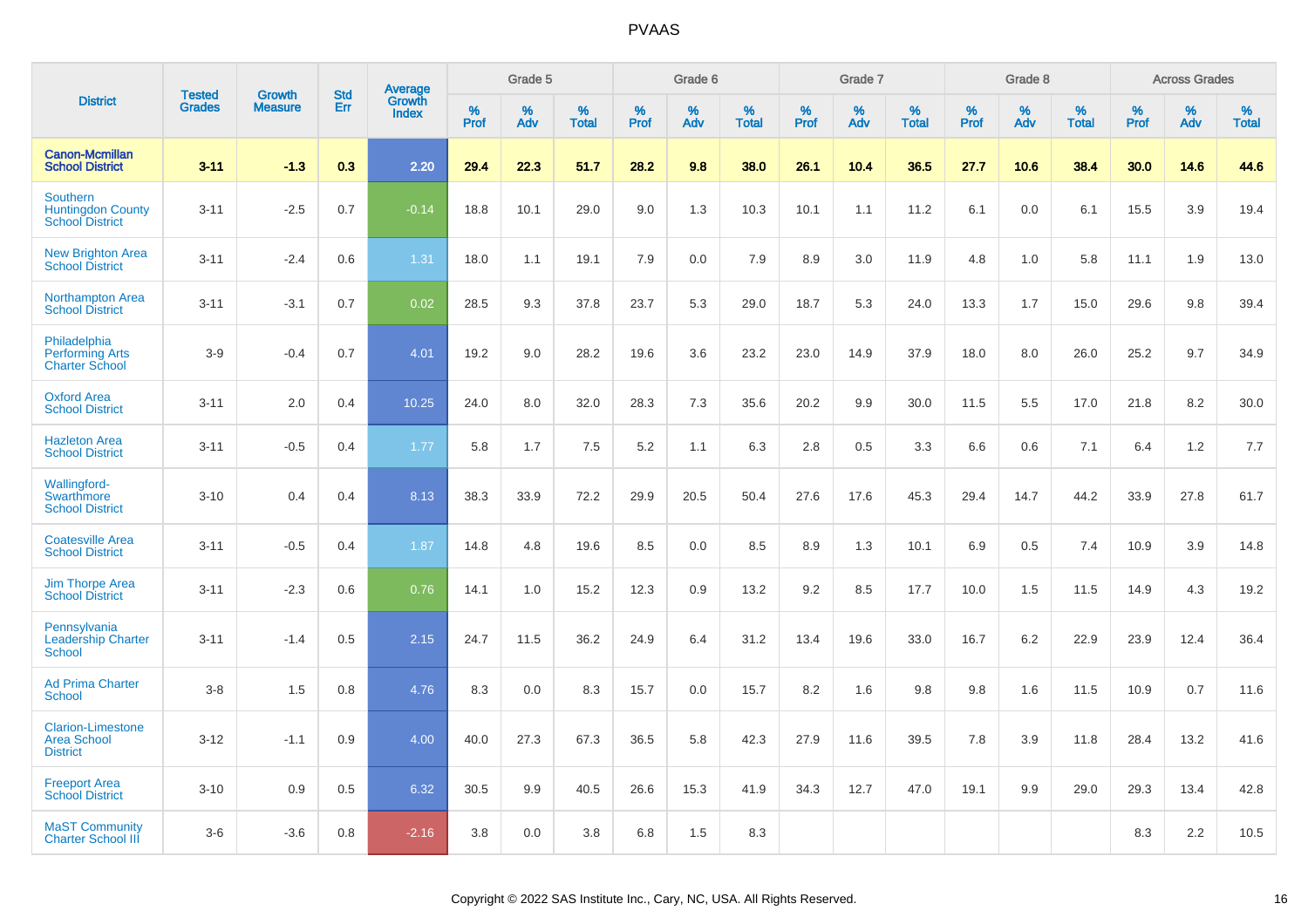|                                                                     | <b>Tested</b> | <b>Growth</b>  | <b>Std</b> | Average                |           | Grade 5  |                   |           | Grade 6  |                   |           | Grade 7  |                   |           | Grade 8  |                   |           | <b>Across Grades</b> |                   |
|---------------------------------------------------------------------|---------------|----------------|------------|------------------------|-----------|----------|-------------------|-----------|----------|-------------------|-----------|----------|-------------------|-----------|----------|-------------------|-----------|----------------------|-------------------|
| <b>District</b>                                                     | <b>Grades</b> | <b>Measure</b> | <b>Err</b> | Growth<br><b>Index</b> | %<br>Prof | %<br>Adv | %<br><b>Total</b> | %<br>Prof | %<br>Adv | %<br><b>Total</b> | %<br>Prof | %<br>Adv | %<br><b>Total</b> | %<br>Prof | %<br>Adv | %<br><b>Total</b> | %<br>Prof | %<br>Adv             | %<br><b>Total</b> |
| <b>Canon-Mcmillan</b><br><b>School District</b>                     | $3 - 11$      | $-1.3$         | 0.3        | 2.20                   | 29.4      | 22.3     | 51.7              | 28.2      | 9.8      | 38.0              | 26.1      | 10.4     | 36.5              | 27.7      | 10.6     | 38.4              | 30.0      | 14.6                 | 44.6              |
| <b>Delaware Valley</b><br><b>School District</b>                    | $3 - 11$      | 0.1            | 0.4        | 4.58                   | 26.1      | 11.6     | 37.8              | 19.0      | 8.6      | 27.6              | 21.8      | 8.2      | 30.0              | 17.9      | 3.4      | 21.3              | 25.0      | 9.4                  | 34.4              |
| <b>Lindley Academy</b><br><b>Charter School At</b><br><b>Birney</b> | $3 - 8$       | $-3.0$         | 0.7        | 0.43                   | 1.3       | 0.0      | 1.3               | 2.6       | 0.0      | 2.6               | 0.0       | 0.0      | 0.0               | 0.0       | 1.6      | 1.6               | 1.0       | 0.3                  | 1.3               |
| Antonia Pantoja<br>Community<br><b>Charter School</b>               | $3 - 8$       | $-3.9$         | 0.8        | $-1.30$                | 1.5       | 0.0      | 1.5               | 0.0       | 0.0      | 0.0               | 4.6       | 2.3      | 7.0               | 5.6       | 0.0      | 5.6               | 1.8       | 0.9                  | 2.8               |
| <b>Towanda Area</b><br><b>School District</b>                       | $3 - 11$      | 2.2            | 0.6        | 7.65                   | 22.7      | 15.1     | 37.8              | 22.6      | 11.3     | 34.0              | 14.5      | 7.7      | 22.2              | 17.1      | 8.6      | 25.6              | 19.2      | 10.3                 | 29.5              |
| Environmental<br><b>Charter School At</b><br><b>Frick Park</b>      | $3-9$         | $-0.2$         | 0.7        | 3.70                   | 18.2      | 10.4     | 28.6              | 17.0      | 4.3      | 21.3              | 16.3      | 10.9     | 27.2              | 10.0      | 4.3      | 14.3              | 22.6      | 13.4                 | 36.0              |
| <b>Sharpsville Area</b><br><b>School District</b>                   | $3 - 11$      | $-2.3$         | 0.8        | 2.39                   | 29.0      | 9.7      | 38.7              | 16.4      | 1.5      | 17.9              | 21.9      | 3.1      | 25.0              | 20.0      | 7.1      | 27.1              | 27.3      | 8.8                  | 36.1              |
| <b>Saint Marys Area</b><br><b>School District</b>                   | $3 - 11$      | $-2.5$         | 0.5        | $-0.36$                | 35.6      | 8.7      | 44.4              | 21.8      | 1.6      | 23.4              | 10.0      | 5.4      | 15.4              | 13.3      | 1.3      | 14.7              | 24.9      | 7.3                  | 32.3              |
| <b>Southern Fulton</b><br><b>School District</b>                    | $3 - 11$      | $-2.2$         | 0.9        | 0.85                   | 21.3      | 6.4      | 27.7              | 15.2      | 10.2     | 25.4              | 12.3      | 1.8      | 14.0              | 5.9       | 3.9      | 9.8               | 18.9      | 4.4                  | 23.3              |
| Mariana Bracetti<br><b>Academy Charter</b><br><b>School</b>         | $3 - 10$      | $-3.1$         | 0.9        | 2.21                   | 8.6       | 0.0      | 8.6               | 2.2       | 0.0      | 2.2               | 7.3       | 0.0      | 7.3               | 0.0       | 0.0      | 0.0               | 4.4       | 0.0                  | 4.4               |
| <b>Southern Lehigh</b><br><b>School District</b>                    | $3 - 11$      | $-1.1$         | 0.4        | 2.10                   | 33.9      | 21.0     | 54.8              | 28.3      | 16.8     | 45.1              | 40.2      | 13.1     | 53.3              | 32.0      | 12.7     | 44.8              | 35.0      | 20.7                 | 55.8              |
| <b>Forbes Road</b><br><b>School District</b>                        | $3 - 11$      | $-5.7$         | 1.4        | $-0.81$                | 38.7      | 3.2      | 41.9              | 26.7      | 0.0      | 26.7              | 44.4      | 0.0      | 44.4              | 15.0      | 0.0      | 15.0              | 31.9      | 2.9                  | 34.8              |
| <b>Glendale School</b><br><b>District</b>                           | $3 - 10$      | 1.2            | 0.8        | 3.21                   | 42.9      | 4.8      | 47.6              | 26.4      | 5.7      | 32.1              | 22.7      | 15.2     | 37.9              | 7.8       | 2.0      | 9.8               | 27.0      | 7.8                  | 34.8              |
| <b>Canon-Mcmillan</b><br><b>School District</b>                     | $3 - 11$      | $-1.3$         | 0.3        | 2.20                   | 29.4      | 22.3     | 51.7              | 28.2      | 9.8      | 38.0              | 26.1      | 10.4     | 36.5              | 27.7      | 10.6     | 38.4              | 30.0      | 14.6                 | 44.6              |
| <b>Burrell School</b><br><b>District</b>                            | $3 - 11$      | $-3.1$         | 0.7        | 1.18                   | 22.5      | 1.8      | 24.3              | 15.4      | 3.8      | 19.2              | 21.5      | 7.6      | 29.1              | 17.2      | 0.0      | 17.2              | 25.3      | 6.1                  | 31.4              |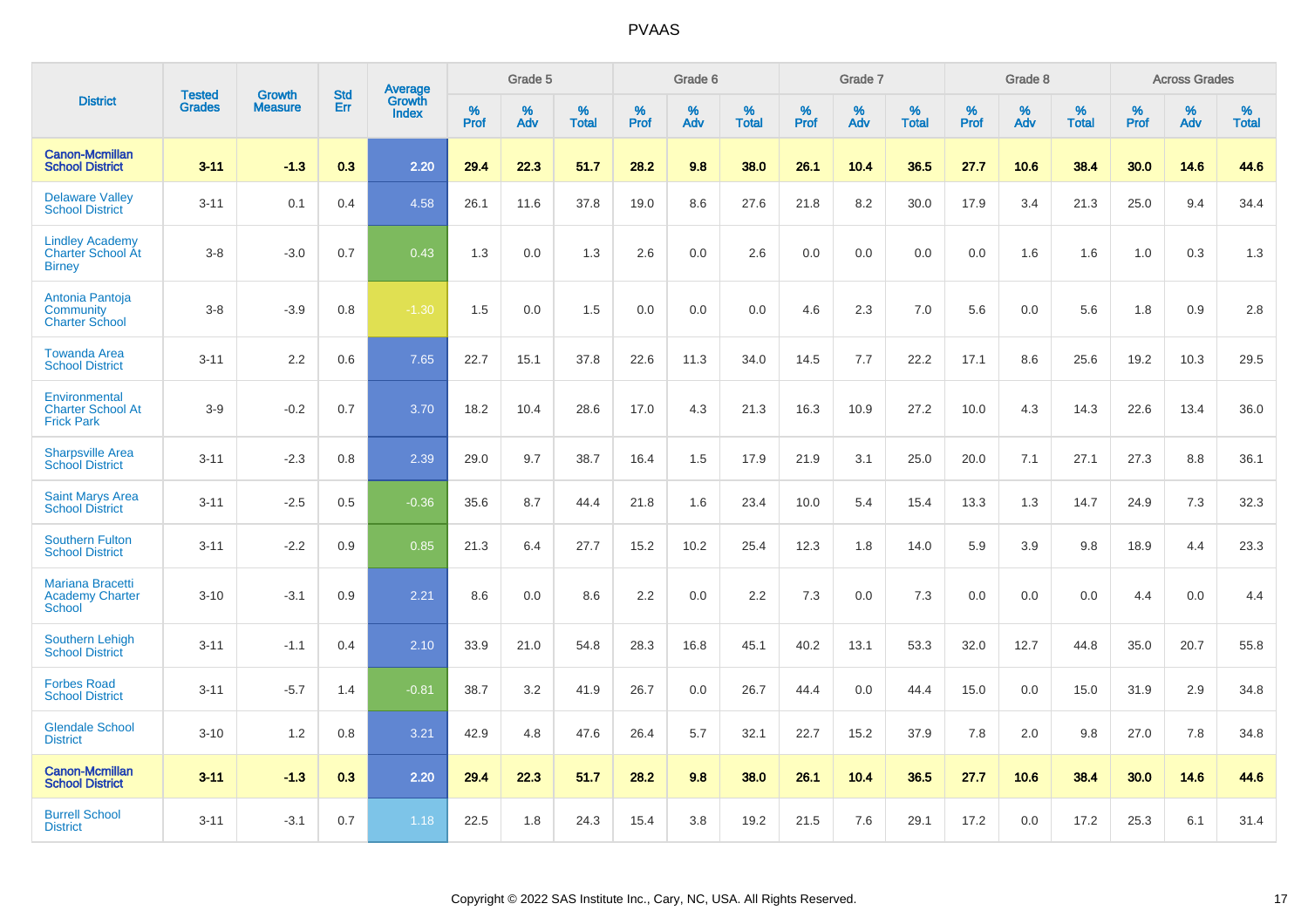|                                                                                 |                                |                                 | <b>Std</b> | Average                       |           | Grade 5  |                   |           | Grade 6  |                   |           | Grade 7  |                   |           | Grade 8  |                   |           | <b>Across Grades</b> |                   |
|---------------------------------------------------------------------------------|--------------------------------|---------------------------------|------------|-------------------------------|-----------|----------|-------------------|-----------|----------|-------------------|-----------|----------|-------------------|-----------|----------|-------------------|-----------|----------------------|-------------------|
| <b>District</b>                                                                 | <b>Tested</b><br><b>Grades</b> | <b>Growth</b><br><b>Measure</b> | Err        | <b>Growth</b><br><b>Index</b> | %<br>Prof | %<br>Adv | %<br><b>Total</b> | %<br>Prof | %<br>Adv | %<br><b>Total</b> | %<br>Prof | %<br>Adv | %<br><b>Total</b> | %<br>Prof | %<br>Adv | %<br><b>Total</b> | %<br>Prof | %<br>Adv             | %<br><b>Total</b> |
| <b>Canon-Mcmillan</b><br><b>School District</b>                                 | $3 - 11$                       | $-1.3$                          | 0.3        | 2.20                          | 29.4      | 22.3     | 51.7              | 28.2      | 9.8      | 38.0              | 26.1      | 10.4     | 36.5              | 27.7      | 10.6     | 38.4              | 30.0      | 14.6                 | 44.6              |
| <b>Hanover Public</b><br><b>School District</b>                                 | $3 - 11$                       | $-2.3$                          | 0.5        | $-0.22$                       | 24.4      | 4.6      | 29.0              | 19.7      | 2.2      | 21.9              | 17.8      | 5.4      | 23.3              | 11.4      | 4.9      | 16.3              | 20.4      | 9.6                  | 30.0              |
| <b>Williamsport Area</b><br><b>School District</b>                              | $3 - 11$                       | 2.8                             | 0.3        | 10.28                         | 24.6      | 10.7     | 35.3              | 20.4      | 12.0     | 32.4              | 21.5      | 8.3      | 29.8              | 16.1      | 5.1      | 21.2              | 22.0      | 11.0                 | 33.1              |
| John B. Stetson<br><b>Charter School</b>                                        | $5-8$                          | 0.5                             | 0.6        | 4.84                          | 1.6       | 0.0      | 1.6               | 0.8       | 0.0      | 0.8               | 0.0       | 0.0      | 0.0               | 0.0       | 0.0      | 0.0               | 0.4       | 0.0                  | 0.4               |
| <b>Methacton School</b><br><b>District</b>                                      | $3 - 11$                       | $-1.5$                          | 0.3        | 2.62                          | 30.5      | 14.2     | 44.7              | 28.2      | 9.9      | 38.1              | 27.0      | 11.2     | 38.2              | 20.1      | 12.5     | 32.6              | 30.9      | 13.6                 | 44.5              |
| <b>Insight PA Cyber</b><br><b>Charter School</b>                                | $3 - 11$                       | $-6.7$                          | 1.5        | $-1.06$                       | 5.6       | 11.1     | 16.7              | 0.0       | 0.0      | 0.0               | 3.7       | 3.7      | 7.4               | 11.1      | 3.7      | 14.8              | 9.0       | 3.7                  | 12.7              |
| Quakertown<br><b>Community School</b><br><b>District</b>                        | $3 - 12$                       | $-0.7$                          | 0.3        | 3.64                          | 31.8      | 16.7     | 48.5              | 31.0      | 7.5      | 38.4              | 17.8      | 8.4      | 26.2              | 21.0      | 9.1      | 30.1              | 26.2      | 12.7                 | 38.9              |
| <b>Elizabeth Forward</b><br><b>School District</b>                              | $3 - 11$                       | $-1.6$                          | 0.5        | 2.70                          | 29.4      | 11.4     | 40.8              | 29.6      | 10.5     | 40.1              | 21.6      | 5.2      | 26.8              | 16.8      | 2.9      | 19.6              | 27.0      | 11.3                 | 38.3              |
| <b>Fort Leboeuf</b><br><b>School District</b>                                   | $3 - 11$                       | $-0.7$                          | 0.5        | 1.49                          | 33.8      | 31.2     | 64.9              | 25.7      | 18.8     | 44.4              | 21.6      | 14.4     | 35.9              | 22.6      | 11.6     | 34.2              | 28.5      | 22.7                 | 51.2              |
| <b>Pine Grove Area</b><br><b>School District</b>                                | $3 - 11$                       | $-2.2$                          | 0.6        | 0.60                          | 23.2      | 4.2      | 27.4              | 19.7      | 3.4      | 23.1              | 17.1      | 0.8      | 17.9              | 20.9      | 0.8      | 21.7              | 24.6      | 7.8                  | 32.4              |
| <b>Executive</b><br><b>Education</b><br><b>Academy Charter</b><br><b>School</b> | $3 - 10$                       | $-2.5$                          | 1.7        | 1.63                          | 0.0       | 0.0      | 0.0               |           |          |                   | 18.2      | 0.0      | 18.2              | 4.8       | 0.0      | 4.8               | 9.1       | 1.7                  | 10.9              |
| <b>Minersville Area</b><br><b>School District</b>                               | $3 - 11$                       | $-0.9$                          | 0.7        | 4.90                          | 9.6       | 4.1      | 13.7              | 20.8      | 2.6      | 23.4              | 10.4      | 0.0      | 10.4              | 2.7       | 1.3      | 4.0               | 15.1      | 3.2                  | 18.3              |
| <b>Conemaugh Valley</b><br><b>School District</b>                               | $3 - 12$                       | $-2.6$                          | 0.8        | 1.06                          | 13.7      | 3.9      | 17.6              | 22.0      | 4.0      | 26.0              | 18.9      | 7.6      | 26.4              | 9.4       | 1.9      | 11.3              | 20.1      | 6.4                  | 26.5              |
| <b>Avon Grove</b><br><b>School District</b>                                     | $3 - 10$                       | 0.8                             | 0.4        | 5.13                          | 28.6      | 23.2     | 51.8              | 30.5      | 19.3     | 49.8              | 35.4      | 20.3     | 55.7              | 27.6      | 14.2     | 41.8              | 30.8      | 18.2                 | 49.0              |
| <b>Rose Tree Media</b><br><b>School District</b>                                | $3 - 10$                       | $-1.7$                          | 0.4        | $-0.25$                       | 29.7      | 19.6     | 49.3              | 31.4      | 15.3     | 46.7              | 31.6      | 20.9     | 52.4              | 18.4      | 13.9     | 32.3              | 31.5      | 20.2                 | 51.8              |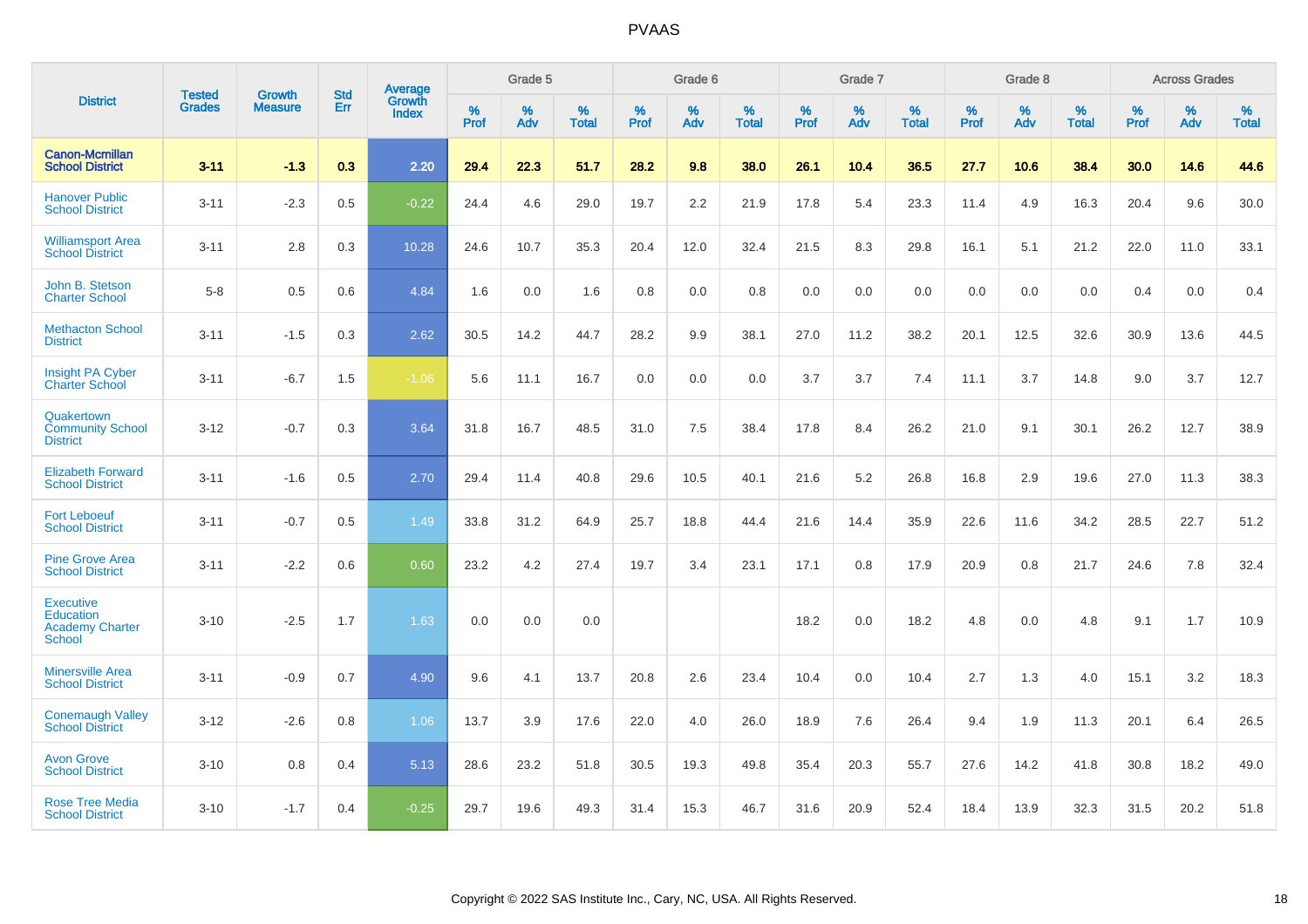|                                                                       |                                |                                 |                   | <b>Average</b>         |                     | Grade 5     |                   |                  | Grade 6  |                   |                  | Grade 7  |                   |           | Grade 8  |                   |              | <b>Across Grades</b> |                   |
|-----------------------------------------------------------------------|--------------------------------|---------------------------------|-------------------|------------------------|---------------------|-------------|-------------------|------------------|----------|-------------------|------------------|----------|-------------------|-----------|----------|-------------------|--------------|----------------------|-------------------|
| <b>District</b>                                                       | <b>Tested</b><br><b>Grades</b> | <b>Growth</b><br><b>Measure</b> | <b>Std</b><br>Err | Growth<br><b>Index</b> | $\%$<br><b>Prof</b> | $\%$<br>Adv | %<br><b>Total</b> | %<br><b>Prof</b> | %<br>Adv | %<br><b>Total</b> | %<br><b>Prof</b> | %<br>Adv | %<br><b>Total</b> | %<br>Prof | %<br>Adv | %<br><b>Total</b> | $\%$<br>Prof | %<br>Adv             | %<br><b>Total</b> |
| <b>Canon-Mcmillan</b><br><b>School District</b>                       | $3 - 11$                       | $-1.3$                          | 0.3               | 2.20                   | 29.4                | 22.3        | 51.7              | 28.2             | 9.8      | 38.0              | 26.1             | 10.4     | 36.5              | 27.7      | 10.6     | 38.4              | 30.0         | 14.6                 | 44.6              |
| <b>Perseus House</b><br><b>Charter School Of</b><br><b>Excellence</b> | $6 - 11$                       | $-4.8$                          | 1.1               | $-1.31$                |                     |             |                   | 0.0              | 0.0      | 0.0               | 1.8              | 0.0      | 1.8               | 1.5       | 0.0      | 1.5               | 1.4          | 0.0                  | 1.4               |
| <b>Schuylkill Valley</b><br><b>School District</b>                    | $3 - 11$                       | $-1.0$                          | 0.5               | 3.23                   | 24.8                | 8.5         | 33.3              | 25.6             | 5.8      | 31.4              | 15.3             | 9.9      | 25.2              | 8.2       | 2.7      | 10.9              | 21.3         | 7.6                  | 29.0              |
| Apollo-Ridge<br><b>School District</b>                                | $3-12$                         | $-2.9$                          | 0.7               | $-0.77$                | 18.8                | 0.0         | 18.8              | 12.0             | 1.2      | 13.2              | 8.5              | 1.2      | 9.8               | 10.4      | 2.6      | 13.0              | 14.8         | 3.0                  | 17.7              |
| <b>Harrisburg City</b><br><b>School District</b>                      | $3 - 11$                       | 1.3                             | 0.3               | 7.16                   | 2.0                 | 0.8         | 2.8               | 2.0              | 1.0      | 3.0               | 2.9              | 0.8      | 3.7               | 2.7       | 0.3      | 3.0               | 2.7          | 0.7                  | 3.4               |
| Cornwall-Lebanon<br><b>School District</b>                            | $3 - 11$                       | $-0.5$                          | 0.3               | 2.53                   | 31.1                | 9.0         | 40.1              | 18.2             | 6.2      | 24.4              | 16.1             | 4.9      | 21.0              | 16.4      | 9.4      | 25.8              | 23.1         | 8.6                  | 31.8              |
| <b>Kutztown Area</b><br><b>School District</b>                        | $3 - 12$                       | $-1.4$                          | 0.8               | 3.35                   | 40.3                | 11.9        | 52.2              | 24.2             | 3.2      | 27.4              | 25.6             | 10.3     | 35.9              | 10.8      | 10.8     | 21.5              | 30.0         | 13.3                 | 43.3              |
| <b>Upper Dauphin</b><br><b>Area School</b><br><b>District</b>         | $3 - 11$                       | 1.0                             | 0.7               | 6.60                   | 9.7                 | 4.8         | 14.5              | 18.3             | 8.4      | 26.8              | 18.9             | 6.8      | 25.7              | 24.3      | 7.1      | 31.4              | 22.1         | 9.5                  | 31.6              |
| Salisbury<br><b>Township School</b><br><b>District</b>                | $3 - 11$                       | $-2.3$                          | 0.6               | 0.96                   | 14.9                | 8.5         | 23.4              | 14.3             | 2.2      | 16.5              | 13.0             | 1.1      | 14.1              | 17.2      | 3.4      | 20.7              | 18.4         | 6.3                  | 24.7              |
| <b>Clairton City</b><br><b>School District</b>                        | $3 - 11$                       | 0.5                             | 0.8               | 3.14                   | 6.1                 | 2.0         | 8.2               | 1.5              | 0.0      | 1.5               | 1.6              | 0.0      | 1.6               | 0.0       | 0.0      | 0.0               | 3.5          | 0.3                  | 3.8               |
| <b>Frazier School</b><br><b>District</b>                              | $3 - 11$                       | $-2.4$                          | 0.8               | 2.50                   | 7.8                 | 0.0         | 7.8               | 17.5             | 2.5      | 20.0              | 15.1             | 10.5     | 25.6              | 3.9       | 0.0      | 3.9               | 16.1         | 4.2                  | 20.3              |
| <b>New Foundations</b><br><b>Charter School</b>                       | $3 - 11$                       | $-1.5$                          | 0.7               | 2.37                   | 18.5                | 5.6         | 24.1              | 6.4              | 0.0      | 6.4               | 21.3             | 3.3      | 24.6              | 13.1      | 2.4      | 15.5              | 17.1         | 2.9                  | 20.0              |
| Commonwealth<br><b>Charter Academy</b><br><b>Charter School</b>       | $3 - 10$                       | $-2.6$                          | 0.8               | 1.49                   | 25.4                | 3.4         | 28.8              | 26.0             | 4.0      | 30.0              | 17.2             | 3.4      | 20.7              | 14.6      | 2.1      | 16.7              | 23.9         | 5.7                  | 29.6              |
| <b>Tussey Mountain</b><br><b>School District</b>                      | $3 - 12$                       | 0.2                             | 0.7               | 2.41                   | 20.7                | 1.7         | 22.4              | 12.4             | 0.0      | 12.4              | 11.3             | 3.2      | 14.5              | 12.5      | 1.4      | 13.9              | 16.3         | 5.5                  | 21.8              |
| <b>Lincoln Leadership</b><br>Academy Charter<br>School                | $3 - 12$                       | $-1.2$                          | 0.9               | 2.09                   | 0.0                 | 0.0         | 0.0               | 2.0              | 0.0      | 2.0               | 4.0              | 2.0      | 6.0               | 0.0       | 0.0      | 0.0               | 3.8          | 0.7                  | 4.4               |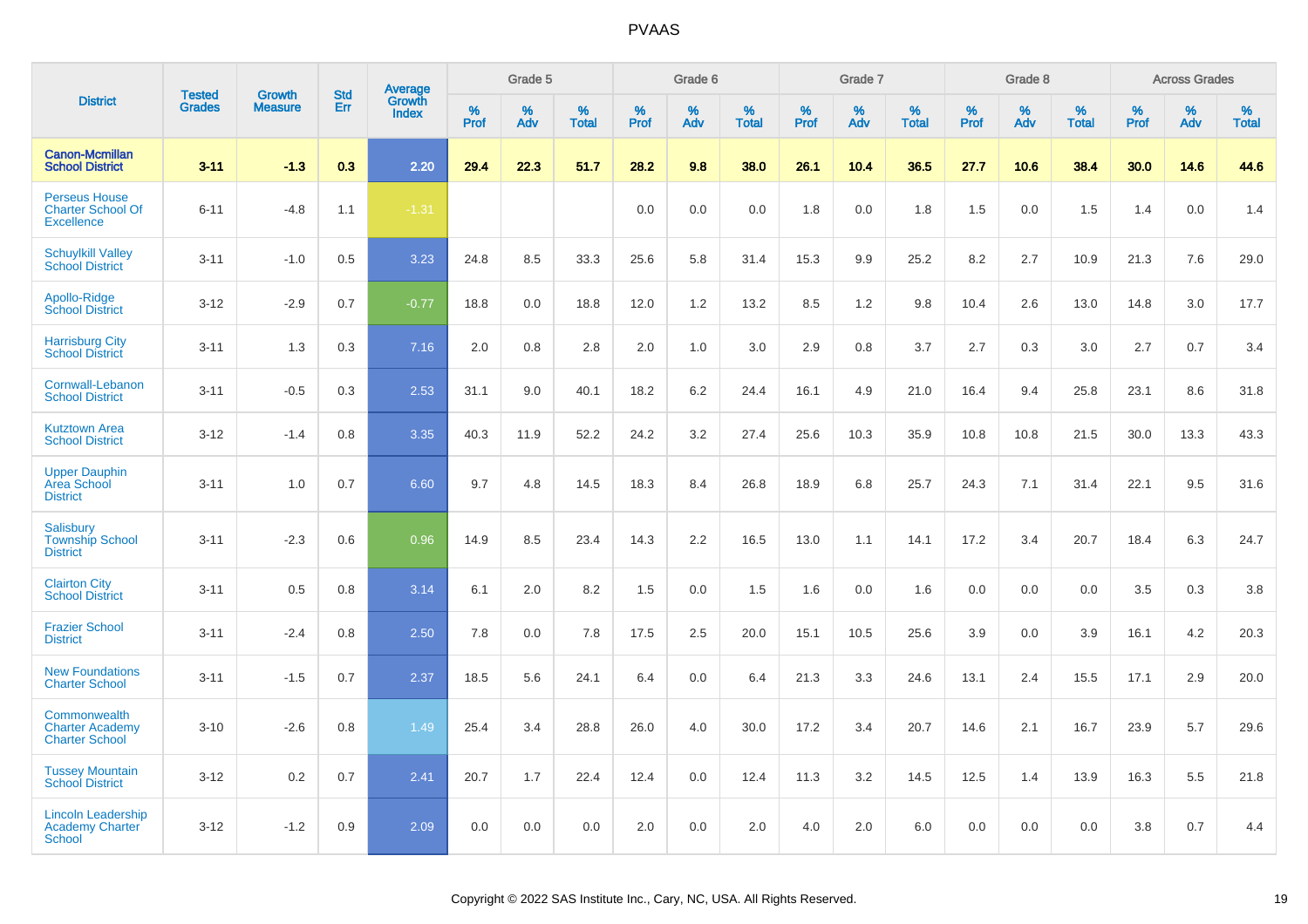|                                                                               | <b>Tested</b> | <b>Growth</b>  | <b>Std</b> | <b>Average</b>         |              | Grade 5  |                   |           | Grade 6  |                   |           | Grade 7  |                   |           | Grade 8  |                   |              | <b>Across Grades</b> |                   |
|-------------------------------------------------------------------------------|---------------|----------------|------------|------------------------|--------------|----------|-------------------|-----------|----------|-------------------|-----------|----------|-------------------|-----------|----------|-------------------|--------------|----------------------|-------------------|
| <b>District</b>                                                               | <b>Grades</b> | <b>Measure</b> | Err        | Growth<br><b>Index</b> | $\%$<br>Prof | %<br>Adv | %<br><b>Total</b> | %<br>Prof | %<br>Adv | %<br><b>Total</b> | %<br>Prof | %<br>Adv | %<br><b>Total</b> | %<br>Prof | %<br>Adv | %<br><b>Total</b> | $\%$<br>Prof | %<br>Adv             | %<br><b>Total</b> |
| <b>Canon-Mcmillan</b><br><b>School District</b>                               | $3 - 11$      | $-1.3$         | 0.3        | 2.20                   | 29.4         | 22.3     | 51.7              | 28.2      | 9.8      | 38.0              | 26.1      | 10.4     | 36.5              | 27.7      | 10.6     | 38.4              | 30.0         | 14.6                 | 44.6              |
| <b>Rochester Area</b><br><b>School District</b>                               | $3 - 11$      | $-1.6$         | 0.9        | 3.19                   | 27.1         | $6.2\,$  | 33.3              | 24.5      | 3.8      | 28.3              | 2.0       | 0.0      | 2.0               | 15.4      | 0.0      | 15.4              | 20.6         | 7.5                  | 28.1              |
| <b>Urban Academy Of</b><br><b>Greater Pittsburgh</b><br><b>Charter School</b> | $3-5$         | $-7.6$         | 1.9        | $-4.05$                | 2.7          | 0.0      | 2.7               |           |          |                   |           |          |                   |           |          |                   | 7.3          | 0.0                  | $7.3$             |
| <b>Propel Charter</b><br>School-Mckeesport                                    | $3-8$         | $-3.2$         | 1.0        | 1.02                   | 5.6          | 0.0      | 5.6               | 2.7       | 0.0      | 2.7               | 5.3       | 7.9      | 13.2              | 2.7       | 2.7      | 5.4               | 5.4          | 2.3                  | 7.7               |
| <b>Bentworth School</b><br><b>District</b>                                    | $3 - 11$      | $-1.7$         | 0.7        | 1.37                   | 29.9         | 7.8      | 37.7              | 9.6       | 0.0      | 9.6               | 16.9      | 7.8      | 24.7              | 21.2      | 1.5      | 22.7              | 22.6         | 9.6                  | 32.3              |
| Northern Lehigh<br><b>School District</b>                                     | $3 - 12$      | $-2.6$         | 0.7        | 0.19                   | 22.7         | 6.2      | 28.9              | 13.8      | 0.0      | 13.8              | 15.0      | 1.7      | 16.7              | 12.5      | 0.0      | 12.5              | 18.6         | 3.9                  | 22.5              |
| <b>Northgate School</b><br><b>District</b>                                    | $3 - 11$      | $-1.8$         | 0.8        | 1.33                   | 19.6         | 7.8      | 27.4              | 15.2      | 1.7      | 17.0              | 10.2      | 0.0      | 10.2              | 12.5      | 4.2      | 16.7              | 15.8         | 4.3                  | 20.1              |
| La Academia<br>Partnership<br><b>Charter School</b>                           | $6 - 11$      | $-5.6$         | 1.8        | $-0.91$                |              |          |                   | 0.0       | 0.0      | 0.0               | 0.0       | 0.0      | 0.0               | 0.0       | 0.0      | 0.0               | 0.0          | 0.0                  | 0.0               |
| <b>Bristol Borough</b><br><b>School District</b>                              | $3 - 12$      | $-2.4$         | 0.7        | $-0.27$                | 21.3         | 2.7      | 24.0              | 17.8      | 7.8      | 25.6              | 15.0      | 1.2      | 16.2              | 7.6       | 1.3      | 8.9               | 16.2         | 4.2                  | 20.3              |
| <b>Mercer Area</b><br><b>School District</b>                                  | $3 - 11$      | $-1.2$         | 0.7        | 2.42                   | 32.8         | 15.5     | 48.3              | 35.3      | 8.8      | 44.1              | 25.0      | 11.8     | 36.8              | 18.7      | 4.0      | 22.7              | 29.0         | 12.7                 | 41.7              |
| <b>Shamokin Area</b><br><b>School District</b>                                | $3 - 11$      | $-2.1$         | 0.5        | 0.50                   | 17.1         | 4.3      | 21.4              | 8.8       | 2.9      | 11.8              | 10.3      | 0.7      | 11.0              | 8.4       | 3.9      | 12.3              | 12.1         | 4.8                  | 16.9              |
| Pennsylvania<br><b>Distance Learning</b><br><b>Charter School</b>             | $3 - 12$      | $-1.7$         | 0.7        | 0.39                   | 6.5          | 0.0      | 6.5               | 1.3       | 0.0      | 1.3               | 4.6       | 1.2      | 5.8               | 2.3       | 0.0      | 2.3               | 5.4          | 0.4                  | 5.8               |
| <b>Perkiomen Valley</b><br><b>School District</b>                             | $3 - 11$      | $-0.2$         | 0.3        | 7.20                   | 35.2         | 22.4     | 57.5              | 21.5      | 11.3     | 32.7              | 27.3      | 16.9     | 44.2              | 21.6      | 7.2      | 28.7              | 30.6         | 16.6                 | 47.1              |
| <b>Belle Vernon Area</b><br><b>School District</b>                            | $3 - 11$      | $-1.7$         | 0.6        | 1.65                   | 22.5         | 6.3      | 28.8              | 27.6      | 7.8      | 35.3              | 11.0      | 0.9      | 11.9              | 10.6      | 2.4      | 12.9              | 22.3         | 6.8                  | 29.0              |
| <b>Cambria Heights</b><br><b>School District</b>                              | $3 - 10$      | $-2.3$         | 0.6        | $-0.70$                | 23.3         | 4.4      | 27.8              | 16.8      | 0.0      | 16.8              | 13.5      | 1.0      | 14.6              | 4.4       | 0.9      | 5.3               | 18.3         | 2.8                  | 21.2              |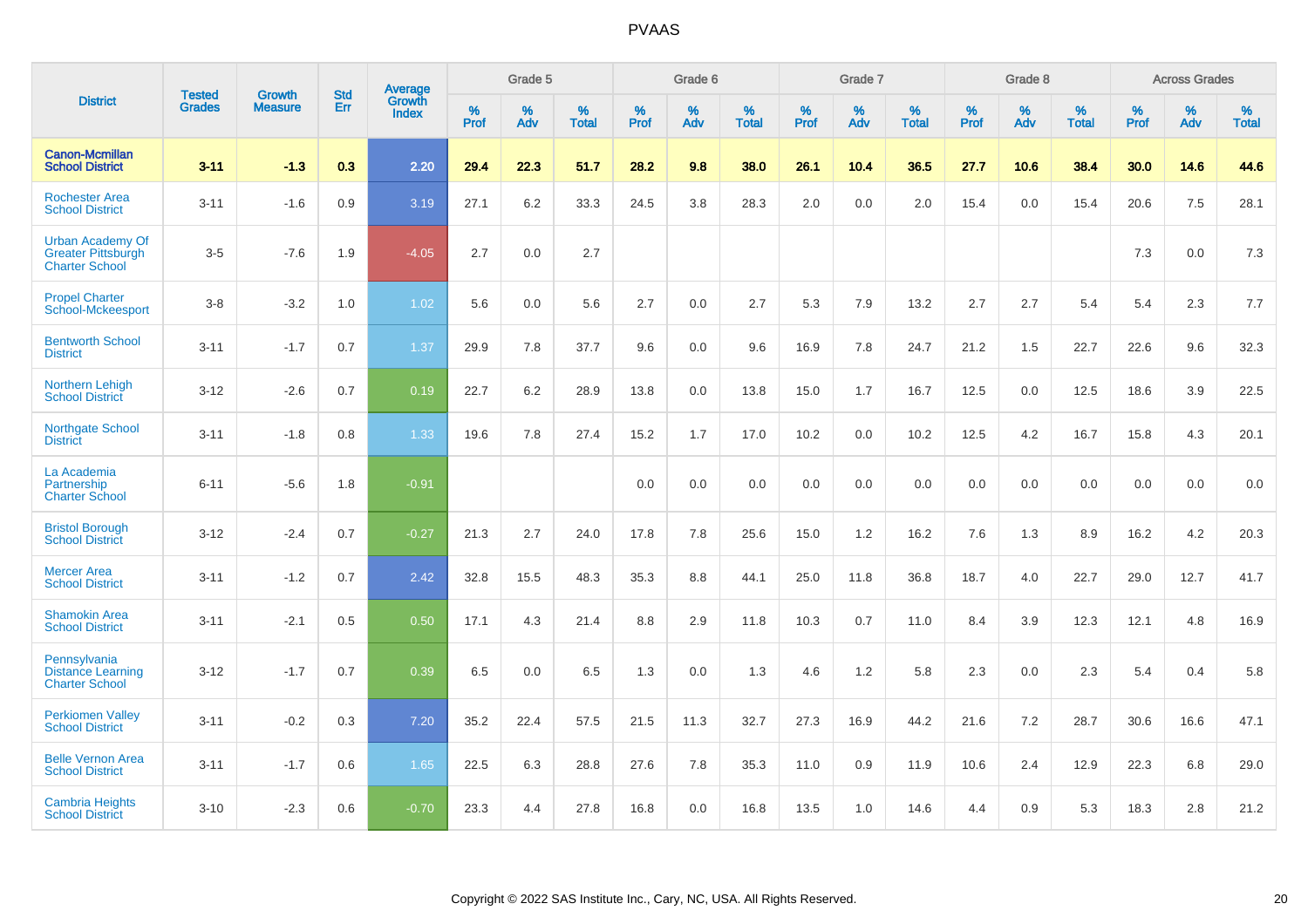|                                                                   | <b>Tested</b> |                                 | <b>Std</b> | Average                |              | Grade 5  |                   |              | Grade 6  |                   |              | Grade 7  |                   |              | Grade 8  |                   |              | <b>Across Grades</b> |                   |
|-------------------------------------------------------------------|---------------|---------------------------------|------------|------------------------|--------------|----------|-------------------|--------------|----------|-------------------|--------------|----------|-------------------|--------------|----------|-------------------|--------------|----------------------|-------------------|
| <b>District</b>                                                   | <b>Grades</b> | <b>Growth</b><br><b>Measure</b> | Err        | Growth<br><b>Index</b> | $\%$<br>Prof | %<br>Adv | %<br><b>Total</b> | $\%$<br>Prof | %<br>Adv | %<br><b>Total</b> | $\%$<br>Prof | %<br>Adv | %<br><b>Total</b> | $\%$<br>Prof | %<br>Adv | %<br><b>Total</b> | $\%$<br>Prof | %<br>Adv             | %<br><b>Total</b> |
| <b>Canon-Mcmillan</b><br><b>School District</b>                   | $3 - 11$      | $-1.3$                          | 0.3        | 2.20                   | 29.4         | 22.3     | 51.7              | 28.2         | 9.8      | 38.0              | 26.1         | 10.4     | 36.5              | 27.7         | 10.6     | 38.4              | 30.0         | 14.6                 | 44.6              |
| <b>Unionville-Chadds</b><br><b>Ford School</b><br><b>District</b> | $3 - 11$      | 0.5                             | 0.4        | 5.10                   | 38.8         | 29.9     | 68.7              | 38.4         | 17.1     | 55.5              | 37.6         | 16.8     | 54.5              | 29.8         | 24.9     | 54.7              | 36.9         | 27.5                 | 64.4              |
| <b>Leechburg Area</b><br><b>School District</b>                   | $3 - 11$      | $-3.5$                          | 0.9        | $-0.64$                | 15.6         | 2.2      | 17.8              | 16.2         | 5.4      | 21.6              | 8.0          | 0.0      | 8.0               | 23.8         | 7.1      | 31.0              | 22.5         | 5.9                  | 28.5              |
| <b>Hollidaysburg Area</b><br><b>School District</b>               | $3 - 11$      | 2.9                             | 0.4        | 8.32                   | 33.2         | 16.0     | 49.2              | 26.4         | 12.8     | 39.2              | 27.3         | 14.7     | 42.0              | 23.2         | 8.0      | 31.2              | 28.7         | 12.7                 | 41.4              |
| <b>Warrior Run</b><br><b>School District</b>                      | $3 - 11$      | $-0.7$                          | 0.6        | 1.21                   | 29.0         | 17.1     | 46.0              | 25.7         | 1.8      | 27.5              | 16.8         | 11.2     | 28.0              | 15.6         | 12.2     | 27.8              | 23.2         | 10.7                 | 34.0              |
| <b>Greater Johnstown</b><br><b>School District</b>                | $3 - 11$      | $-1.7$                          | 0.5        | 2.59                   | 5.9          | 0.7      | 6.6               | 4.8          | 0.0      | 4.8               | 7.4          | 0.0      | 7.4               | 0.6          | 0.6      | 1.3               | 6.8          | 1.2                  | 8.0               |
| Washington<br><b>School District</b>                              | $3 - 11$      | $-2.6$                          | 0.7        | $-0.09$                | 13.5         | 2.9      | 16.4              | 5.2          | 2.1      | 7.2               | 15.0         | 1.2      | 16.2              | 0.0          | 1.5      | 1.5               | 11.8         | 3.4                  | 15.2              |
| <b>Canton Area</b><br><b>School District</b>                      | $3 - 11$      | $-0.5$                          | 0.8        | 3.67                   | 34.6         | 11.5     | 46.2              | 32.3         | 3.2      | 35.5              | 9.1          | 1.8      | 10.9              | 4.8          | 0.0      | 4.8               | 23.4         | 6.2                  | 29.6              |
| <b>Somerset Area</b><br><b>School District</b>                    | $3 - 11$      | 0.0                             | 0.5        | 4.78                   | 27.4         | 11.1     | 38.5              | 28.2         | 9.2      | 37.4              | 20.4         | 9.5      | 29.9              | 24.5         | 4.9      | 29.4              | 26.3         | 10.2                 | 36.6              |
| <b>Central Fulton</b><br><b>School District</b>                   | $3 - 11$      | $-0.7$                          | 0.8        | 3.45                   | 30.3         | 6.6      | 36.8              | 15.9         | 1.4      | 17.4              | 13.0         | 14.5     | 27.5              | 12.7         | 14.6     | 27.3              | 24.6         | 8.3                  | 32.8              |
| <b>Hermitage School</b><br><b>District</b>                        | $3 - 12$      | 1.0                             | 0.5        | 4.16                   | 39.7         | 7.8      | 47.5              | 34.3         | 21.7     | 55.9              | 30.8         | 19.6     | 50.4              | 26.2         | 4.1      | 30.3              | 33.8         | 16.8                 | 50.6              |
| <b>Propel Charter</b><br><b>School-Northside</b>                  | $3 - 8$       | $-1.6$                          | 0.9        | 0.88                   | 0.0          | 0.0      | 0.0               | 2.4          | 0.0      | 2.4               | 0.0          | 0.0      | 0.0               | 0.0          | 0.0      | 0.0               | 0.4          | 0.0                  | 0.4               |
| <b>Pottsville Area</b><br><b>School District</b>                  | $3 - 12$      | $-0.7$                          | 0.5        | 1.25                   | 21.4         | 12.2     | 33.6              | 17.6         | 4.7      | 22.3              | 14.2         | 4.3      | 18.5              | 16.1         | 2.4      | 18.4              | 18.0         | 6.0                  | 23.9              |
| Wallenpaupack<br><b>Area School</b><br><b>District</b>            | $3 - 11$      | 0.7                             | 0.5        | 7.55                   | 27.0         | 6.1      | 33.1              | 11.1         | 3.7      | 14.8              | 30.6         | 8.2      | 38.8              | 13.2         | 3.5      | 16.7              | 24.0         | 7.0                  | 31.1              |
| <b>Fleetwood Area</b><br><b>School District</b>                   | $3 - 10$      | $-1.9$                          | 0.5        | 0.68                   | 21.5         | 3.7      | 25.2              | 19.9         | 4.0      | 23.8              | 20.7         | 4.8      | 25.5              | 21.4         | 2.5      | 23.9              | 21.9         | 5.2                  | 27.1              |
| <b>Greater Latrobe</b><br><b>School District</b>                  | $3 - 11$      | 1.6                             | 0.4        | 8.54                   | 36.4         | 15.5     | 51.9              | 37.0         | 5.3      | 42.3              | 32.2         | 18.5     | 50.7              | 23.4         | 8.0      | 31.4              | 34.1         | 15.0                 | 49.1              |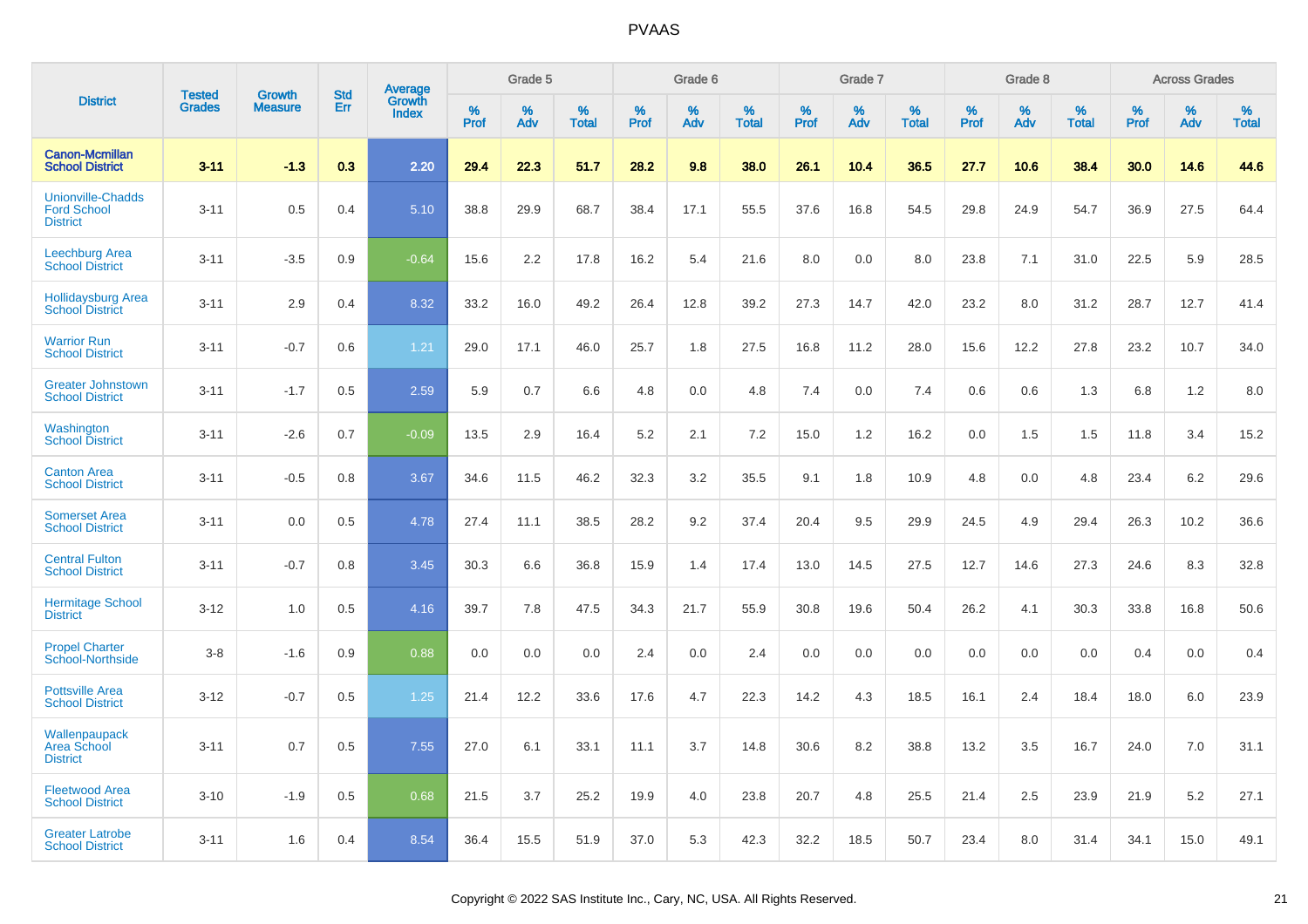|                                                                    |                                |                                 | <b>Std</b> | Average                |                     | Grade 5  |                   |                  | Grade 6  |                   |                  | Grade 7  |                   |           | Grade 8  |                   |                  | <b>Across Grades</b> |                   |
|--------------------------------------------------------------------|--------------------------------|---------------------------------|------------|------------------------|---------------------|----------|-------------------|------------------|----------|-------------------|------------------|----------|-------------------|-----------|----------|-------------------|------------------|----------------------|-------------------|
| <b>District</b>                                                    | <b>Tested</b><br><b>Grades</b> | <b>Growth</b><br><b>Measure</b> | Err        | Growth<br><b>Index</b> | $\%$<br><b>Prof</b> | %<br>Adv | %<br><b>Total</b> | %<br><b>Prof</b> | %<br>Adv | %<br><b>Total</b> | %<br><b>Prof</b> | %<br>Adv | %<br><b>Total</b> | %<br>Prof | %<br>Adv | %<br><b>Total</b> | %<br><b>Prof</b> | %<br>Adv             | %<br><b>Total</b> |
| <b>Canon-Mcmillan</b><br><b>School District</b>                    | $3 - 11$                       | $-1.3$                          | 0.3        | 2.20                   | 29.4                | 22.3     | 51.7              | 28.2             | 9.8      | 38.0              | 26.1             | 10.4     | 36.5              | 27.7      | 10.6     | 38.4              | 30.0             | 14.6                 | 44.6              |
| <b>Propel Charter</b><br>School - Braddock<br><b>Hills</b>         | $3 - 11$                       | $-2.4$                          | 0.8        | 3.05                   | 1.8                 | 1.8      | 3.5               | 1.7              | 0.0      | 1.7               | 0.0              | 0.0      | 0.0               | 2.9       | 0.0      | 2.9               | 1.9              | 0.6                  | 2.5               |
| <b>Great Valley</b><br><b>School District</b>                      | $3 - 11$                       | 0.1                             | 0.4        | 2.46                   | 31.0                | 24.2     | 55.2              | 38.1             | 8.6      | 46.6              | 26.8             | 17.2     | 44.1              | 26.4      | 17.4     | 43.8              | 31.1             | 20.1                 | 51.2              |
| <b>Girard School</b><br><b>District</b>                            | $3 - 11$                       | 0.0                             | 0.6        | 2.99                   | 33.9                | 15.2     | 49.1              | 27.4             | 13.7     | 41.0              | 22.7             | 20.9     | 43.6              | 15.6      | 5.5      | 21.1              | 25.6             | 18.0                 | 43.6              |
| <b>Propel Charter</b><br>School-Homestead                          | $3 - 11$                       | $-2.7$                          | 1.0        | $-0.17$                | 2.7                 | 0.0      | 2.7               | 0.0              | 5.4      | 5.4               | 2.9              | 0.0      | 2.9               | 0.0       | 0.0      | 0.0               | 2.7              | 1.4                  | 4.1               |
| <b>Southeast Delco</b><br><b>School District</b>                   | $3 - 10$                       | $-0.4$                          | 0.6        | 4.21                   | 3.3                 | 1.7      | 5.0               | 1.8              | 0.0      | 1.8               | 3.0              | 0.8      | 3.8               | 6.9       | 0.8      | 7.7               | 5.7              | 0.7                  | 6.3               |
| <b>Penns Manor Area</b><br><b>School District</b>                  | $3 - 12$                       | 1.5                             | 0.8        | 4.02                   | 12.7                | 4.8      | 17.5              | 14.6             | 0.0      | 14.6              | 18.5             | 1.8      | 20.4              | 16.7      | 8.3      | 25.0              | 19.0             | 3.6                  | 22.6              |
| <b>Blue Ridge School</b><br><b>District</b>                        | $3 - 11$                       | $-1.1$                          | 0.7        | 2.21                   | 23.3                | 5.5      | 28.8              | 14.9             | 0.0      | 14.9              | 25.8             | 3.2      | 29.0              | 12.9      | 4.3      | 17.1              | 23.5             | 4.1                  | 27.7              |
| <b>Sullivan County</b><br><b>School District</b>                   | $3 - 10$                       | $-2.9$                          | 1.0        | 0.92                   | 21.4                | 0.0      | 21.4              | 30.0             | 4.0      | 34.0              | 18.8             | 0.0      | 18.8              | 9.1       | 0.0      | 9.1               | 22.0             | 4.1                  | 26.0              |
| <b>Windber Area</b><br><b>School District</b>                      | $3 - 11$                       | $-1.8$                          | 0.7        | 2.80                   | 28.8                | 20.0     | 48.8              | 20.9             | 9.0      | 29.8              | 14.7             | 9.3      | 24.0              | 28.6      | 13.1     | 41.7              | 24.4             | 15.1                 | 39.6              |
| <b>Northern Bedford</b><br><b>County School</b><br><b>District</b> | $3 - 11$                       | $-1.5$                          | 0.8        | 1.00                   | 24.5                | 8.2      | 32.6              | 30.5             | 1.7      | 32.2              | 19.0             | 1.7      | 20.7              | 9.4       | 3.1      | 12.5              | 24.6             | 5.2                  | 29.8              |
| <b>Penn Hills Charter</b><br>School of<br>Entrepreneurship         | $3-8$                          | $-0.2$                          | 0.9        | 1.98                   | 11.6                | 2.3      | 14.0              | 13.5             | 10.8     | 24.3              | 15.4             | 2.6      | 18.0              | 5.3       | 0.0      | 5.3               | 17.0             | 3.8                  | 20.8              |
| <b>Meyersdale Area</b><br><b>School District</b>                   | $3 - 11$                       | 1.9                             | 0.8        | 4.25                   | 35.2                | 9.3      | 44.4              | 26.6             | 15.6     | 42.2              | 18.9             | 0.0      | 18.9              | 11.9      | 8.5      | 20.3              | 24.6             | 9.4                  | 34.0              |
| <b>Manchester</b><br><b>Academic Charter</b><br><b>School</b>      | $3-8$                          | 0.6                             | 1.1        | 3.37                   | 3.6                 | 0.0      | 3.6               | 3.4              | 0.0      | 3.4               | 3.6              | 0.0      | 3.6               | 0.0       | 0.0      | 0.0               | 4.9              | 0.5                  | 5.4               |
| Philadelphia<br><b>Academy Charter</b><br><b>School</b>            | $3 - 11$                       | $-2.5$                          | 0.7        | 0.18                   | 22.1                | 6.5      | 28.6              | 25.0             | 7.9      | 32.9              | 13.2             | 19.1     | 32.4              | 22.2      | 16.7     | 38.9              | 24.3             | 9.8                  | 34.2              |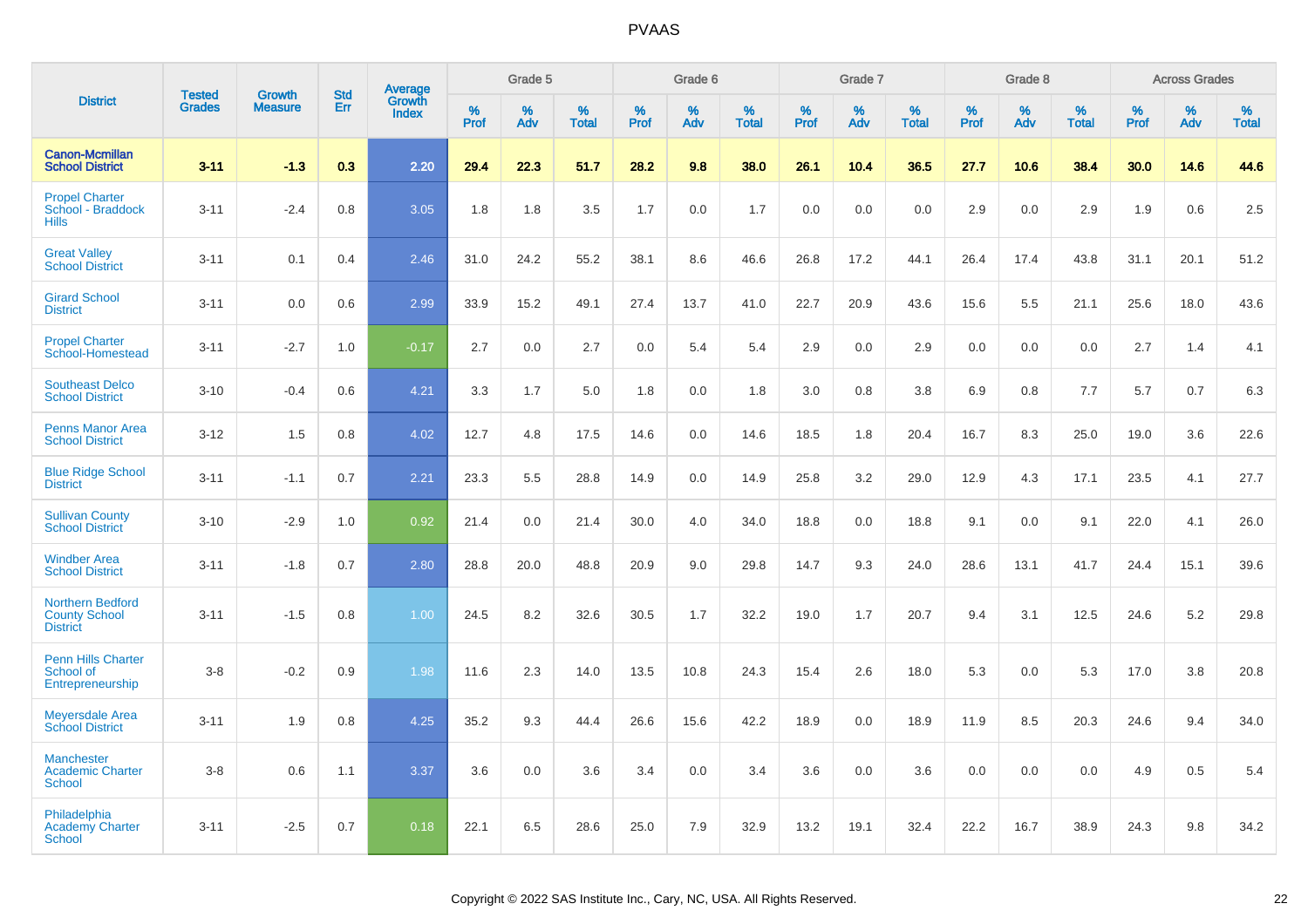|                                                                               | <b>Tested</b> | <b>Growth</b>  | <b>Std</b> | Average<br>Growth |                     | Grade 5  |                      |                     | Grade 6  |                      |              | Grade 7  |                      |                     | Grade 8  |                      |                     | <b>Across Grades</b> |                      |
|-------------------------------------------------------------------------------|---------------|----------------|------------|-------------------|---------------------|----------|----------------------|---------------------|----------|----------------------|--------------|----------|----------------------|---------------------|----------|----------------------|---------------------|----------------------|----------------------|
| <b>District</b>                                                               | <b>Grades</b> | <b>Measure</b> | Err        | <b>Index</b>      | $\%$<br><b>Prof</b> | %<br>Adv | $\%$<br><b>Total</b> | $\%$<br><b>Prof</b> | %<br>Adv | $\%$<br><b>Total</b> | $\%$<br>Prof | %<br>Adv | $\%$<br><b>Total</b> | $\%$<br><b>Prof</b> | %<br>Adv | $\%$<br><b>Total</b> | $\%$<br><b>Prof</b> | $\%$<br>Adv          | $\%$<br><b>Total</b> |
| <b>Canon-Mcmillan</b><br><b>School District</b>                               | $3 - 11$      | $-1.3$         | 0.3        | 2.20              | 29.4                | 22.3     | 51.7                 | 28.2                | 9.8      | 38.0                 | 26.1         | 10.4     | 36.5                 | 27.7                | 10.6     | 38.4                 | 30.0                | 14.6                 | 44.6                 |
| <b>Redbank Valley</b><br><b>School District</b>                               | $3 - 11$      | $-2.5$         | 0.7        | 1.94              | 34.3                | 20.0     | 54.3                 | 12.7                | 0.0      | 12.7                 | 19.5         | 9.2      | 28.7                 | 9.5                 | 0.0      | 9.5                  | 21.8                | 10.1                 | 31.9                 |
| <b>Mckeesport Area</b><br><b>School District</b>                              | $3 - 12$      | $-0.2$         | 0.5        | 1.94              | 8.9                 | 3.0      | 11.9                 | 3.9                 | 0.0      | 3.9                  | 1.0          | 0.0      | 1.0                  | 1.0                 | 0.0      | 1.0                  | 7.7                 | 2.1                  | 9.7                  |
| <b>State College Area</b><br><b>School District</b>                           | $3 - 11$      | 0.6            | 0.4        | 6.90              | 29.6                | 33.7     | 63.3                 | 27.4                | 15.3     | 42.7                 | 28.9         | 16.3     | 45.2                 | 20.8                | 8.9      | 29.7                 | 29.0                | 27.0                 | 56.1                 |
| <b>Young Scholars of</b><br><b>Greater Allegheny</b><br><b>Charter School</b> | $3 - 8$       | $-1.4$         | 1.6        | 1.32              | 10.0                | 0.0      | 10.0                 | 6.2                 | 0.0      | 6.2                  | 10.0         | 0.0      | 10.0                 |                     |          |                      | 6.6                 | 0.0                  | 6.6                  |
| <b>Freire Charter</b><br><b>School</b>                                        | $5 - 11$      | 1.2            | 0.6        | 3.54              | 0.0                 | 0.0      | 0.0                  | 1.5                 | 0.0      | 1.5                  | 3.0          | 0.0      | 3.0                  | 7.6                 | 0.0      | 7.6                  | 3.3                 | 0.0                  | 3.3                  |
| <b>West Greene</b><br><b>School District</b>                                  | $3 - 11$      | $-1.6$         | 0.9        | 2.26              | 20.5                | 7.7      | 28.2                 | 7.7                 | 7.7      | 15.4                 | 9.3          | 11.1     | 20.4                 | 11.8                | 0.0      | 11.8                 | 19.6                | 10.7                 | 30.2                 |
| <b>Reading School</b><br><b>District</b>                                      | $3 - 11$      | 0.0            | 0.4        | 4.14              | 3.8                 | 1.2      | 5.0                  | 1.5                 | 0.2      | 1.8                  | 1.9          | 0.0      | 1.9                  | 1.5                 | 0.4      | 1.9                  | 3.6                 | 1.1                  | 4.7                  |
| <b>Wilkes-Barre Area</b><br><b>School District</b>                            | $3 - 11$      | $-0.9$         | 0.5        | 1.33              | 8.1                 | 1.7      | 9.8                  | 10.1                | 4.4      | 14.5                 | 6.0          | 1.8      | 7.8                  | 3.1                 | 1.3      | 4.4                  | 9.8                 | 3.0                  | 12.7                 |
| <b>Universal Institute</b><br><b>Charter School</b>                           | $3 - 8$       | $-2.3$         | 0.7        | 0.12              | 1.5                 | 0.0      | 1.5                  | 1.3                 | 0.0      | 1.3                  | 0.0          | 0.0      | 0.0                  | 2.3                 | 0.0      | 2.3                  | 1.7                 | 0.2                  | 2.0                  |
| <b>Laboratory Charter</b><br><b>School</b>                                    | $3 - 8$       | $-0.7$         | 1.1        | 2.78              | 3.2                 | 0.0      | 3.2                  | 2.3                 | 0.0      | 2.3                  | 6.4          | 0.0      | 6.4                  | 5.0                 | 0.0      | 5.0                  | 5.3                 | 0.0                  | 5.3                  |
| South Side Area<br><b>School District</b>                                     | $3 - 11$      | 1.2            | 0.8        | 4.65              | 23.3                | 18.3     | 41.7                 | 17.7                | 0.0      | 17.7                 | 26.6         | 7.8      | 34.4                 | 12.7                | 2.8      | 15.5                 | 21.2                | 6.3                  | 27.6                 |
| <b>Shenango Area</b><br><b>School District</b>                                | $3 - 11$      | 0.1            | 0.7        | 4.17              | 25.0                | 7.1      | 32.1                 | 40.4                | 8.8      | 49.1                 | 16.5         | 1.0      | 17.5                 | 14.4                | 1.1      | 15.6                 | 22.5                | 7.6                  | 30.1                 |
| <b>Panther Valley</b><br><b>School District</b>                               | $3 - 12$      | 0.8            | 0.6        | 5.00              | 11.5                | 1.9      | 13.5                 | 10.2                | 1.7      | 11.9                 | 11.1         | 1.8      | 13.0                 | 4.7                 | 0.0      | 4.7                  | 12.1                | 1.6                  | 13.6                 |
| <b>Forest Hills School</b><br><b>District</b>                                 | $3 - 11$      | 0.8            | 0.5        | 4.44              | 34.1                | 21.2     | 55.3                 | 20.8                | 3.3      | 24.2                 | 18.6         | 5.6      | 24.2                 | 10.6                | 3.2      | 13.8                 | 24.0                | 11.0                 | 35.1                 |
| Cheltenham<br><b>School District</b>                                          | $3 - 11$      | $-1.7$         | 0.6        | 1.03              | 19.8                | 16.7     | 36.5                 | 21.7                | 4.7      | 26.4                 | 26.7         | 11.0     | 37.7                 | 12.1                | 3.3      | 15.4                 | 23.0                | 11.2                 | 34.2                 |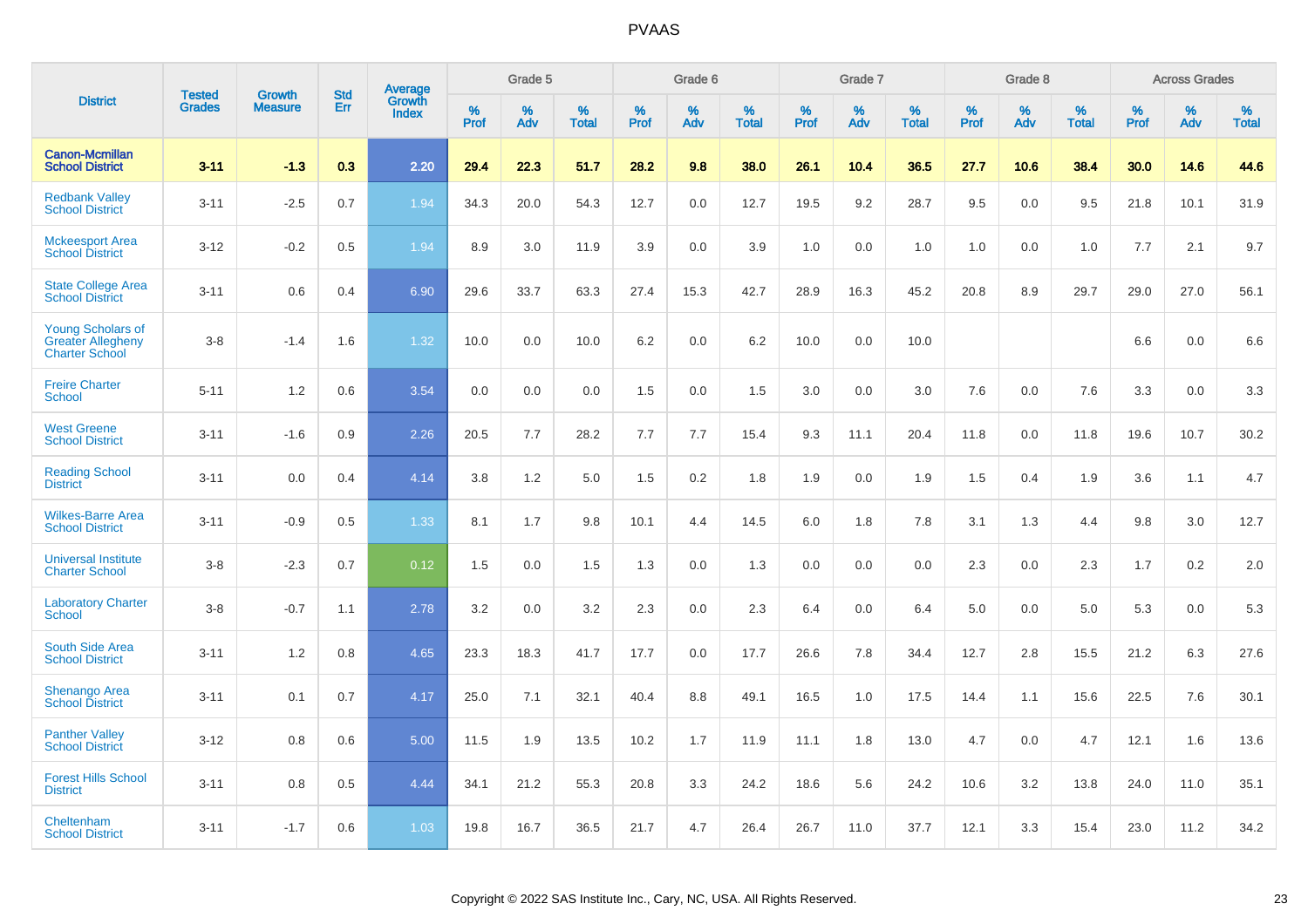|                                                                                   | <b>Tested</b> | <b>Growth</b>  | <b>Std</b> | Average         |              | Grade 5  |                   |              | Grade 6  |                   |           | Grade 7  |                   |                     | Grade 8  |                   |                     | <b>Across Grades</b> |                   |
|-----------------------------------------------------------------------------------|---------------|----------------|------------|-----------------|--------------|----------|-------------------|--------------|----------|-------------------|-----------|----------|-------------------|---------------------|----------|-------------------|---------------------|----------------------|-------------------|
| <b>District</b>                                                                   | <b>Grades</b> | <b>Measure</b> | Err        | Growth<br>Index | $\%$<br>Prof | %<br>Adv | %<br><b>Total</b> | $\%$<br>Prof | %<br>Adv | %<br><b>Total</b> | %<br>Prof | %<br>Adv | %<br><b>Total</b> | $\%$<br><b>Prof</b> | %<br>Adv | %<br><b>Total</b> | $\%$<br><b>Prof</b> | $\%$<br>Adv          | %<br><b>Total</b> |
| <b>Canon-Mcmillan</b><br><b>School District</b>                                   | $3 - 11$      | $-1.3$         | 0.3        | 2.20            | 29.4         | 22.3     | 51.7              | 28.2         | 9.8      | 38.0              | 26.1      | 10.4     | 36.5              | 27.7                | 10.6     | 38.4              | 30.0                | 14.6                 | 44.6              |
| <b>Blue Mountain</b><br><b>School District</b>                                    | $3 - 10$      | 0.1            | 0.5        | 3.24            | 33.3         | 19.2     | 52.6              | 24.3         | 0.6      | 24.8              | 16.3      | 10.1     | 26.4              | 20.3                | 6.1      | 26.4              | 27.5                | 11.1                 | 38.6              |
| <b>Titusville Area</b><br><b>School District</b>                                  | $3 - 11$      | $-1.7$         | 0.5        | 0.12            | 28.5         | 13.8     | 42.3              | 18.9         | 4.2      | 23.1              | 18.0      | 3.9      | 21.9              | 8.0                 | 3.6      | 11.6              | 21.8                | 10.0                 | 31.8              |
| <b>Agora Cyber</b><br><b>Charter School</b>                                       | $3 - 11$      | $-0.3$         | 0.6        | 3.62            | 9.8          | 2.0      | 11.8              | 7.8          | 0.7      | 8.5               | 6.2       | 2.1      | 8.3               | 3.3                 | 1.3      | 4.6               | 9.7                 | 2.4                  | 12.1              |
| <b>Sharon City School</b><br><b>District</b>                                      | $3 - 11$      | $-0.3$         | 0.5        | 1.32            | 14.1         | 2.1      | 16.2              | 13.9         | 4.1      | 18.0              | 6.0       | 1.7      | 7.8               | 5.9                 | 1.5      | 7.4               | 12.0                | 2.8                  | 14.8              |
| <b>Indiana Area</b><br><b>School District</b>                                     | $3 - 11$      | 1.8            | 0.4        | 7.21            | 29.3         | 17.7     | 47.0              | 23.9         | 11.7     | 35.5              | 36.0      | 10.3     | 46.3              | 23.2                | 14.2     | 37.4              | 30.1                | 15.1                 | 45.2              |
| Susquehanna<br><b>Community School</b><br><b>District</b>                         | $3 - 11$      | $-2.8$         | 0.9        | $-1.20$         | 19.6         | 9.8      | 29.4              | 15.5         | 1.7      | 17.2              | 13.3      | 11.1     | 24.4              | 2.0                 | 2.0      | 4.1               | 19.6                | 6.3                  | 25.9              |
| Palmyra Area<br><b>School District</b>                                            | $3 - 11$      | 0.0            | 0.4        | 5.60            | 36.2         | 17.5     | 53.8              | 27.2         | 8.3      | 35.4              | 25.5      | 12.2     | 37.6              | 29.8                | 12.2     | 42.0              | 31.5                | 15.7                 | 47.2              |
| <b>Manheim Central</b><br><b>School District</b>                                  | $3 - 11$      | 2.8            | 0.4        | 9.93            | 25.4         | 7.6      | 33.0              | 23.6         | 5.8      | 29.3              | 15.0      | 5.2      | 20.2              | 20.9                | 6.2      | 27.1              | 22.8                | 9.4                  | 32.2              |
| <b>Highlands School</b><br><b>District</b>                                        | $3 - 11$      | 0.4            | 0.5        | 2.41            | 20.4         | 4.6      | 25.0              | 16.6         | 1.4      | 17.9              | 28.5      | 4.9      | 33.3              | 13.2                | 8.6      | 21.8              | 20.4                | 5.9                  | 26.3              |
| <b>Howard Gardner</b><br><b>Multiple</b><br>Intelligence<br><b>Charter School</b> | $3-8$         | $-3.7$         | 1.1        | $-1.27$         | 16.7         | 6.7      | 23.3              | 9.4          | 0.0      | 9.4               | 9.1       | 0.0      | 9.1               | 7.4                 | 11.1     | 18.5              | 14.7                | 3.5                  | 18.2              |
| <b>Inquiry Charter</b><br>School                                                  | $3 - 5$       | $-6.8$         | 2.1        | $-3.27$         | 8.8          | 2.9      | 11.8              |              |          |                   |           |          |                   |                     |          |                   | 11.1                | 2.8                  | 13.9              |
| <b>Purchase Line</b><br><b>School District</b>                                    | $3 - 12$      | 1.0            | 0.8        | 4.29            | 28.8         | 7.7      | 36.5              | 6.1          | 3.0      | 9.1               | 7.5       | 3.0      | 10.4              | 5.3                 | 0.0      | 5.3               | 16.1                | 3.3                  | 19.4              |
| <b>Haverford</b><br><b>Township School</b><br><b>District</b>                     | $3 - 11$      | $-0.7$         | 0.3        | $-0.06$         | 30.7         | 27.3     | 58.0              | 26.4         | 15.0     | 41.4              | 28.5      | 12.8     | 41.3              | 33.9                | 15.2     | 49.1              | 31.6                | 23.1                 | 54.7              |
| <b>Easton Area</b><br><b>School District</b>                                      | $3 - 12$      | $-1.1$         | 0.3        | $-0.56$         | 22.4         | 5.9      | 28.3              | 14.6         | 3.3      | 17.9              | 11.0      | 6.9      | 18.0              | 10.3                | 2.2      | 12.4              | 18.5                | 8.4                  | 26.9              |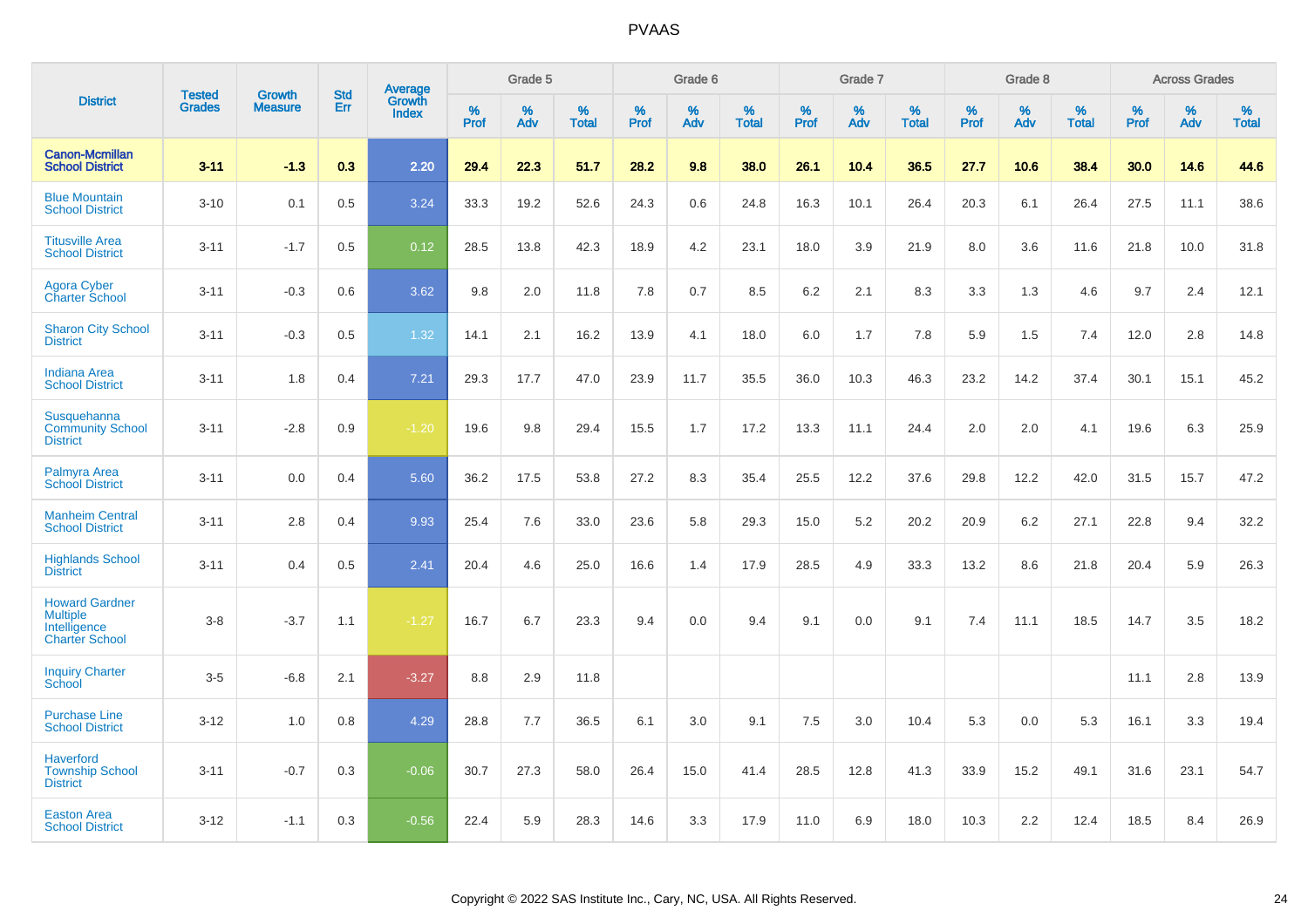|                                                                   |                                |                                 |                   | Average                |                     | Grade 5     |                   |                  | Grade 6  |                   |                  | Grade 7  |                   |           | Grade 8  |                   |              | <b>Across Grades</b> |                   |
|-------------------------------------------------------------------|--------------------------------|---------------------------------|-------------------|------------------------|---------------------|-------------|-------------------|------------------|----------|-------------------|------------------|----------|-------------------|-----------|----------|-------------------|--------------|----------------------|-------------------|
| <b>District</b>                                                   | <b>Tested</b><br><b>Grades</b> | <b>Growth</b><br><b>Measure</b> | <b>Std</b><br>Err | Growth<br><b>Index</b> | $\%$<br><b>Prof</b> | $\%$<br>Adv | %<br><b>Total</b> | %<br><b>Prof</b> | %<br>Adv | %<br><b>Total</b> | %<br><b>Prof</b> | %<br>Adv | %<br><b>Total</b> | %<br>Prof | %<br>Adv | %<br><b>Total</b> | $\%$<br>Prof | %<br>Adv             | %<br><b>Total</b> |
| <b>Canon-Mcmillan</b><br><b>School District</b>                   | $3 - 11$                       | $-1.3$                          | 0.3               | 2.20                   | 29.4                | 22.3        | 51.7              | 28.2             | 9.8      | 38.0              | 26.1             | 10.4     | 36.5              | 27.7      | 10.6     | 38.4              | 30.0         | 14.6                 | 44.6              |
| <b>Mastery Charter</b><br>School - Harrity<br>Campus              | $3-8$                          | $-0.7$                          | 1.1               | 2.42                   | 4.6                 | 4.6         | 9.1               | 2.3              | 0.0      | 2.3               | 0.0              | 0.0      | 0.0               | 3.1       | 0.0      | 3.1               | 5.5          | 1.0                  | 6.5               |
| Salisbury-Elk Lick<br><b>School District</b>                      | $3 - 11$                       | $-4.2$                          | 1.3               | 0.13                   | 29.2                | 12.5        | 41.7              | 37.5             | 0.0      | 37.5              | 15.8             | 0.0      | 15.8              | 14.3      | 4.8      | 19.0              | 28.9         | 5.8                  | 34.7              |
| <b>Albert Gallatin</b><br><b>Area School</b><br><b>District</b>   | $3 - 11$                       | $-1.4$                          | 0.5               | 0.97                   | 19.0                | 10.2        | 29.3              | 18.6             | 1.6      | 20.2              | 12.8             | 2.8      | 15.6              | 14.8      | 2.0      | 16.8              | 17.4         | 4.9                  | 22.3              |
| <b>Carbondale Area</b><br><b>School District</b>                  | $3 - 10$                       | 1.1                             | 0.6               | 5.95                   | 10.3                | 1.2         | 11.5              | 4.2              | 0.0      | 4.2               | 4.8              | 3.6      | 8.4               | 13.9      | 0.0      | 13.9              | 9.4          | 0.8                  | 10.1              |
| <b>Fannett-Metal</b><br><b>School District</b>                    | $3 - 11$                       | $-2.4$                          | 1.0               | 2.68                   | 17.2                | 6.9         | 24.1              | 10.3             | 0.0      | 10.3              | 9.4              | 0.0      | 9.4               | 8.9       | 2.2      | 11.1              | 15.5         | 5.8                  | 21.3              |
| <b>Freedom Area</b><br><b>School District</b>                     | $3 - 11$                       | $-0.8$                          | 0.7               | 1.59                   | 13.6                | 3.7         | 17.3              | 21.4             | 2.4      | 23.8              | 18.6             | 2.9      | 21.6              | 10.7      | 1.3      | 12.0              | 17.8         | 3.7                  | 21.6              |
| <b>Richard Allen</b><br>Preparatory<br><b>Charter School</b>      | $5-8$                          | 0.8                             | 0.7               | 3.33                   | 0.0                 | 0.0         | 0.0               | 1.0              | 0.0      | 1.0               | 1.8              | 0.9      | 2.7               | 0.9       | 0.0      | 0.9               | 1.1          | 0.3                  | 1.4               |
| <b>Troy Area School</b><br><b>District</b>                        | $3 - 10$                       | $-1.8$                          | 0.6               | 0.45                   | 11.1                | 4.0         | 15.2              | 4.0              | 4.0      | 8.0               | 14.1             | 0.0      | 14.1              | 6.8       | 0.8      | 7.7               | 11.9         | 2.1                  | 14.0              |
| <b>North Schuylkill</b><br><b>School District</b>                 | $3 - 11$                       | 0.5                             | 0.5               | 4.31                   | 8.2                 | 3.0         | 11.2              | 4.8              | 0.8      | 5.6               | 5.8              | 3.9      | 9.7               | 11.8      | 6.7      | 18.5              | 12.1         | 4.1                  | 16.1              |
| <b>Middletown Area</b><br><b>School District</b>                  | $3 - 11$                       | $-1.6$                          | 0.5               | 0.08                   | 19.5                | 5.0         | 24.5              | 6.1              | 0.8      | 6.9               | 16.1             | 9.8      | 25.9              | 11.8      | 2.0      | 13.7              | 18.4         | 7.5                  | 25.9              |
| <b>Selinsgrove Area</b><br><b>School District</b>                 | $3 - 12$                       | 4.7                             | 0.5               | 11.20                  | 26.0                | 6.1         | 32.0              | 32.0             | 17.0     | 49.0              | 26.4             | 18.7     | 45.2              | 25.6      | 10.5     | 36.1              | 25.8         | 14.6                 | 40.4              |
| <b>Greater Nanticoke</b><br><b>Area School</b><br><b>District</b> | $3 - 12$                       | $-0.5$                          | 0.6               | 4.36                   | 13.6                | 2.7         | 16.4              | 2.6              | 0.0      | 2.6               | 3.6              | 0.0      | 3.6               | 4.2       | 1.7      | 5.9               | 7.6          | 2.0                  | 9.6               |
| Portage Area<br><b>School District</b>                            | $3 - 10$                       | 0.3                             | 0.8               | 2.06                   | 28.6                | 7.1         | 35.7              | 30.0             | 10.0     | 40.0              | 25.4             | 9.5      | 34.9              | 17.0      | 7.6      | 24.5              | 29.8         | 12.9                 | 42.6              |
| <b>Mount Carmel</b><br><b>Area School</b><br><b>District</b>      | $3 - 11$                       | 0.2                             | 0.6               | 3.89                   | 10.8                | 2.7         | 13.5              | 12.5             | 7.1      | 19.6              | 13.6             | 3.6      | 17.3              | 8.8       | 2.6      | 11.5              | 12.2         | 4.5                  | 16.7              |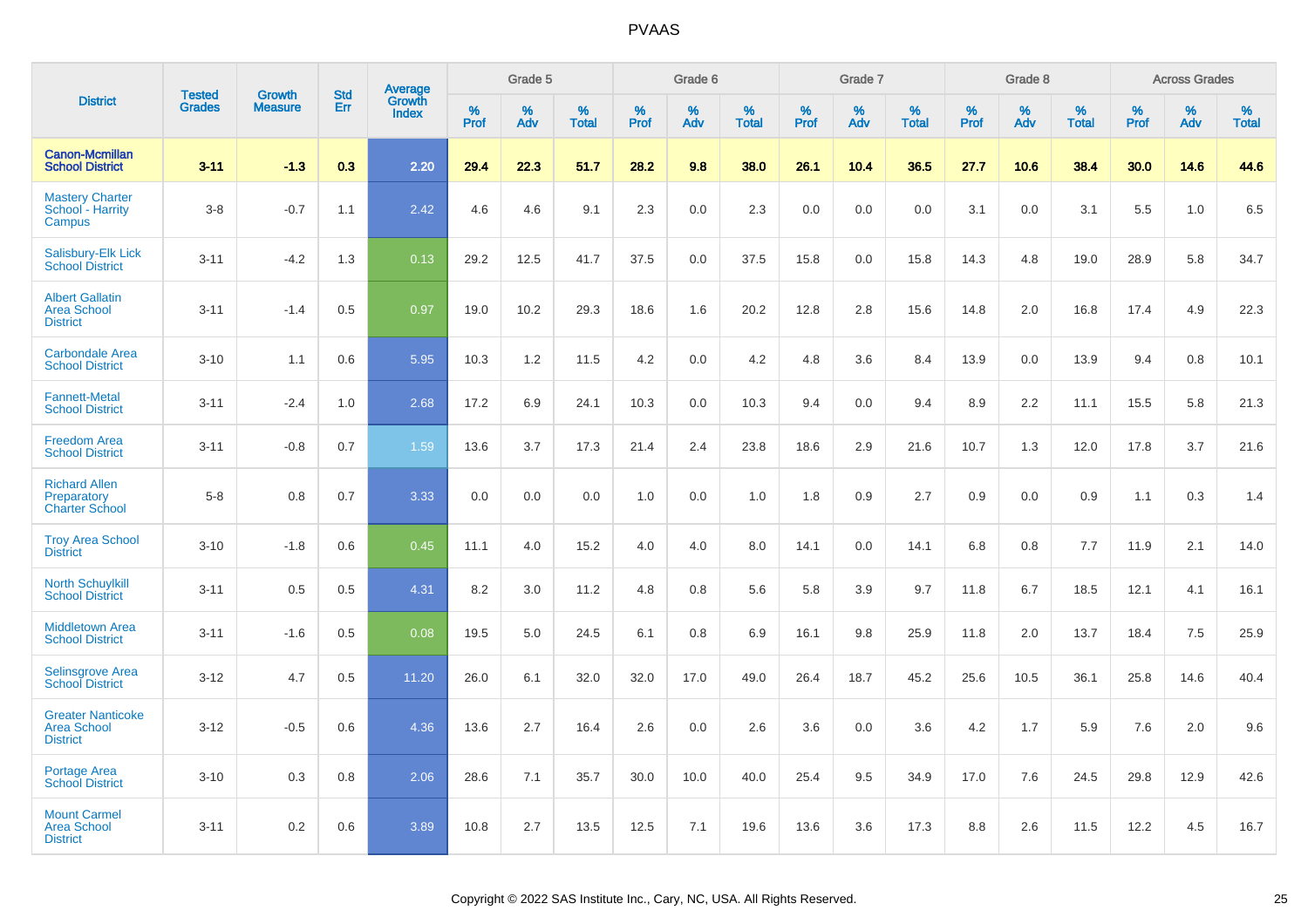|                                                                                            | <b>Tested</b> | <b>Growth</b>  | <b>Std</b> | Average                |                     | Grade 5  |                   |                     | Grade 6  |                   |              | Grade 7  |                   |                     | Grade 8  |                   |                     | <b>Across Grades</b> |                   |
|--------------------------------------------------------------------------------------------|---------------|----------------|------------|------------------------|---------------------|----------|-------------------|---------------------|----------|-------------------|--------------|----------|-------------------|---------------------|----------|-------------------|---------------------|----------------------|-------------------|
| <b>District</b>                                                                            | <b>Grades</b> | <b>Measure</b> | <b>Err</b> | Growth<br><b>Index</b> | $\%$<br><b>Prof</b> | %<br>Adv | %<br><b>Total</b> | $\%$<br><b>Prof</b> | %<br>Adv | %<br><b>Total</b> | $\%$<br>Prof | %<br>Adv | %<br><b>Total</b> | $\%$<br><b>Prof</b> | %<br>Adv | %<br><b>Total</b> | $\%$<br><b>Prof</b> | %<br>Adv             | %<br><b>Total</b> |
| <b>Canon-Mcmillan</b><br><b>School District</b>                                            | $3 - 11$      | $-1.3$         | 0.3        | 2.20                   | 29.4                | 22.3     | 51.7              | 28.2                | 9.8      | 38.0              | 26.1         | 10.4     | 36.5              | 27.7                | 10.6     | 38.4              | 30.0                | 14.6                 | 44.6              |
| <b>Lebanon School</b><br><b>District</b>                                                   | $3 - 11$      | 0.1            | 0.3        | 4.53                   | 10.8                | 2.5      | 13.2              | 5.4                 | 1.6      | 7.0               | 3.4          | 0.6      | 4.1               | 4.5                 | 0.8      | 5.4               | 7.2                 | 1.6                  | 8.8               |
| <b>Mastery Charter</b><br>School - Hardy<br><b>Williams</b>                                | $3 - 11$      | $-0.1$         | 1.2        | 1.30                   | 4.9                 | 0.0      | 4.9               | 11.4                | 2.9      | 14.3              | 5.6          | 0.0      | 5.6               |                     |          |                   | 6.9                 | 0.6                  | 7.5               |
| <b>Cameron County</b><br><b>School District</b>                                            | $3 - 12$      | 1.0            | 1.0        | 4.16                   | 48.4                | 0.0      | 48.4              | 29.0                | 2.6      | 31.6              | 7.3          | 2.4      | 9.8               | 13.5                | 0.0      | 13.5              | 30.3                | 6.8                  | 37.2              |
| Johnsonburg Area<br><b>School District</b>                                                 | $3 - 11$      | 2.2            | 1.0        | 5.07                   | 17.5                | 7.5      | 25.0              | 21.2                | 12.1     | 33.3              | 18.6         | 7.0      | 25.6              | 15.6                | 2.2      | 17.8              | 25.5                | 10.2                 | 35.7              |
| <b>Marion Center</b><br><b>Area School</b><br><b>District</b>                              | $3 - 10$      | 0.9            | 0.7        | 5.76                   | 24.4                | 7.7      | 32.0              | 37.2                | 11.8     | 49.0              | 19.0         | 10.7     | 29.8              | 22.6                | 8.6      | 31.2              | 27.9                | 10.6                 | 38.4              |
| The Philadelphia<br><b>Charter School for</b><br><b>Arts and Sciences</b><br>at HR Edmunds | $3 - 8$       | 1.7            | 0.6        | 4.09                   | 6.4                 | 0.0      | 6.4               | 0.0                 | 0.0      | 0.0               | 2.1          | 0.0      | 2.1               | 2.2                 | 0.0      | 2.2               | 2.1                 | $0.2\,$              | 2.3               |
| <b>Montgomery Area</b><br><b>School District</b>                                           | $3 - 11$      | 0.8            | 0.8        | 4.18                   | 25.7                | 10.8     | 36.5              | 29.0                | 30.6     | 59.7              | 33.3         | 6.9      | 40.3              | 17.2                | 1.7      | 19.0              | 28.4                | 13.2                 | 41.6              |
| <b>Camp Hill School</b><br><b>District</b>                                                 | $3 - 12$      | $-2.0$         | 0.7        | $-0.33$                | 40.7                | 27.2     | 67.9              | 24.0                | 4.0      | 28.0              | 17.6         | 9.9      | 27.5              | 22.0                | 3.7      | 25.7              | 30.7                | 15.4                 | 46.1              |
| <b>Antietam School</b><br><b>District</b>                                                  | $3 - 10$      | $-2.5$         | 0.8        | $-0.25$                | 9.4                 | 1.6      | 10.9              | 10.0                | 3.3      | 13.3              | 5.6          | 0.0      | 5.6               | 5.8                 | 0.0      | 5.8               | 8.3                 | 1.2                  | 9.5               |
| <b>Franklin Area</b><br><b>School District</b>                                             | $3 - 11$      | 0.9            | 0.5        | 5.84                   | 22.0                | 7.1      | 29.1              | 25.8                | 3.1      | 28.9              | 10.1         | 4.2      | 14.3              | 8.2                 | 0.7      | 8.9               | 19.0                | 4.3                  | 23.2              |
| South Williamsport<br><b>Area School</b><br><b>District</b>                                | $3 - 10$      | $-0.6$         | 0.6        | 3.18                   | 20.4                | 1.1      | 21.5              | 25.8                | 4.5      | 30.3              | 15.5         | 2.4      | 17.9              | 15.1                | 0.0      | 15.1              | 20.2                | 2.8                  | 23.0              |
| <b>Deep Roots</b><br><b>Charter School</b>                                                 | $3-6$         | $-0.9$         | 1.3        | 2.28                   | 0.0                 | 0.0      | 0.0               | 0.0                 | 0.0      | 0.0               |              |          |                   |                     |          |                   | 1.3                 | 0.0                  | 1.3               |
| <b>Ellwood City Area</b><br><b>School District</b>                                         | $3 - 11$      | $-1.7$         | 0.6        | 1.08                   | 20.6                | 7.8      | 28.4              | 19.0                | 2.6      | 21.6              | 21.7         | 2.5      | 24.2              | 5.5                 | 2.8      | 8.3               | 17.5                | 4.7                  | 22.2              |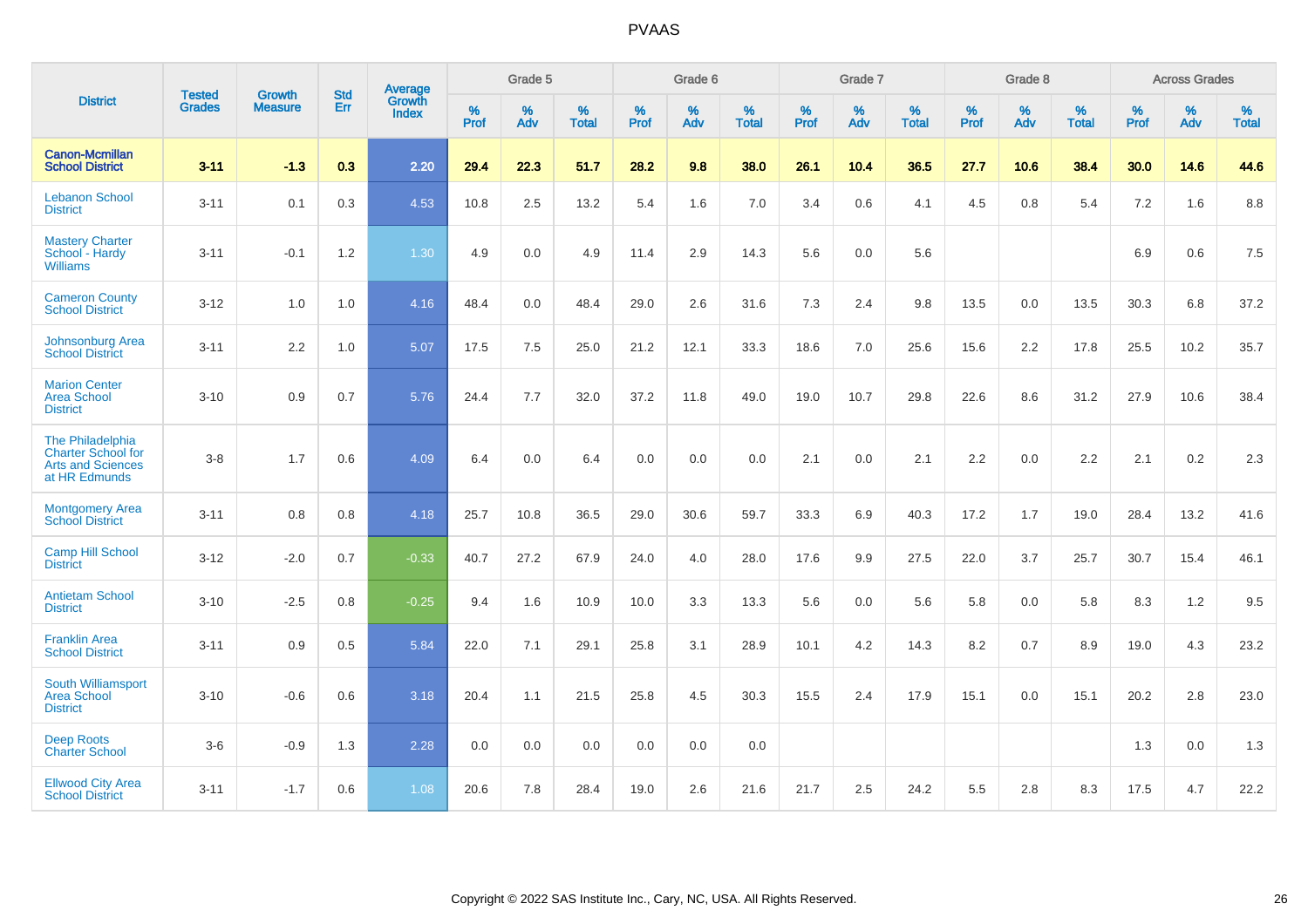|                                                                        |                         |                                 |                   | Average                |                     | Grade 5     |                   |                  | Grade 6     |                   |                  | Grade 7  |                   |                  | Grade 8  |                   |                     | <b>Across Grades</b> |                   |
|------------------------------------------------------------------------|-------------------------|---------------------------------|-------------------|------------------------|---------------------|-------------|-------------------|------------------|-------------|-------------------|------------------|----------|-------------------|------------------|----------|-------------------|---------------------|----------------------|-------------------|
| <b>District</b>                                                        | <b>Tested</b><br>Grades | <b>Growth</b><br><b>Measure</b> | <b>Std</b><br>Err | Growth<br><b>Index</b> | $\%$<br><b>Prof</b> | $\%$<br>Adv | %<br><b>Total</b> | %<br><b>Prof</b> | $\%$<br>Adv | %<br><b>Total</b> | %<br><b>Prof</b> | %<br>Adv | %<br><b>Total</b> | %<br><b>Prof</b> | %<br>Adv | %<br><b>Total</b> | $\%$<br><b>Prof</b> | $\%$<br>Adv          | %<br><b>Total</b> |
| <b>Canon-Mcmillan</b><br><b>School District</b>                        | $3 - 11$                | $-1.3$                          | 0.3               | 2.20                   | 29.4                | 22.3        | 51.7              | 28.2             | 9.8         | 38.0              | 26.1             | 10.4     | 36.5              | 27.7             | 10.6     | 38.4              | 30.0                | 14.6                 | 44.6              |
| <b>West Middlesex</b><br><b>Area School</b><br><b>District</b>         | $3 - 10$                | 0.9                             | 0.9               | 4.10                   | 21.7                | 21.7        | 43.5              | 39.3             | 4.9         | 44.3              | 30.0             | 2.0      | 32.0              | 7.1              | 0.0      | 7.1               | 30.3                | 7.4                  | 37.7              |
| <b>Gillingham Charter</b><br>School                                    | $3 - 11$                | $-5.9$                          | 2.0               | $-1.16$                | 9.1                 | 0.0         | 9.1               | 0.0              | 0.0         | 0.0               |                  |          |                   | 0.0              | 0.0      | 0.0               | 4.4                 | 1.4                  | 5.8               |
| <b>Ferndale Area</b><br><b>School District</b>                         | $3 - 10$                | $-0.9$                          | 0.9               | 1.11                   | 27.3                | 0.0         | 27.3              | 19.5             | 7.3         | 26.8              | 31.6             | 2.6      | 34.2              | 11.1             | 8.9      | 20.0              | 21.3                | 7.9                  | 29.1              |
| <b>Mastery Charter</b><br>School - Pickett<br>Campus                   | $6 - 10$                | 1.2                             | 1.1               | 2.33                   |                     |             |                   | 0.0              | 0.0         | 0.0               | 0.0              | 0.0      | 0.0               | 2.8              | 0.0      | 2.8               | 0.9                 | 0.0                  | 0.9               |
| <b>Big Spring School</b><br><b>District</b>                            | $3 - 11$                | $-1.2$                          | 0.5               | 0.68                   | 26.7                | 13.0        | 39.7              | 22.0             | 3.8         | 25.8              | 20.9             | 6.7      | 27.6              | 10.9             | 3.3      | 14.1              | 24.6                | 10.4                 | 35.0              |
| <b>Elk Lake School</b><br><b>District</b>                              | $3 - 11$                | 1.9                             | 0.7               | 7.96                   | 17.5                | 3.8         | 21.2              | 35.8             | 12.6        | 48.4              | 11.4             | 3.4      | 14.8              | 8.5              | 4.9      | 13.4              | 21.4                | 7.2                  | 28.5              |
| <b>Forest City</b><br><b>Regional School</b><br><b>District</b>        | $3 - 12$                | 1.5                             | 0.9               | 4.76                   | 22.2                | 11.1        | 33.3              | 14.3             | 2.0         | 16.3              | 18.9             | 10.8     | 29.7              | 31.9             | 10.6     | 42.6              | 22.1                | 10.7                 | 32.8              |
| <b>Hamburg Area</b><br><b>School District</b>                          | $3 - 11$                | $-0.0$                          | 0.5               | 1.79                   | 29.1                | 6.4         | 35.5              | 28.4             | 2.4         | 30.7              | 10.1             | 3.8      | 13.8              | 9.9              | 2.1      | 12.1              | 20.9                | 6.6                  | 27.5              |
| <b>United School</b><br><b>District</b>                                | $3 - 11$                | 0.3                             | 0.8               | 3.96                   | 27.0                | 1.6         | 28.6              | 31.8             | 12.7        | 44.4              | 29.2             | 10.8     | 40.0              | 20.9             | 9.0      | 29.8              | 28.1                | 9.4                  | 37.5              |
| <b>Valley Grove</b><br><b>School District</b>                          | $3 - 10$                | $-2.4$                          | 0.8               | $-1.21$                | 35.4                | 8.3         | 43.8              | 27.6             | 1.7         | 29.3              | 18.5             | 5.6      | 24.1              | 14.3             | 1.8      | 16.1              | 25.5                | 6.8                  | 32.2              |
| <b>Hanover Area</b><br><b>School District</b>                          | $3 - 11$                | $-2.5$                          | 0.9               | $-0.79$                | 3.4                 | 3.4         | 6.8               | 10.0             | 4.0         | 14.0              | 5.3              | 1.8      | 7.0               | 0.0              | 0.0      | 0.0               | 7.4                 | 1.9                  | 9.3               |
| <b>Gettysburg Area</b><br><b>School District</b>                       | $3 - 11$                | 1.3                             | 0.4               | 5.96                   | 36.4                | 17.3        | 53.7              | 22.0             | 12.0        | 34.0              | 15.9             | 5.7      | 21.6              | 21.4             | 7.3      | 28.6              | 25.4                | 14.7                 | 40.1              |
| <b>Folk Arts-Cultural</b><br><b>Treasures Charter</b><br><b>School</b> | $3 - 7$                 | $-1.8$                          | 1.0               | 1.12                   | 22.7                | 6.8         | 29.6              | 28.9             | 4.4         | 33.3              | 20.4             | 2.3      | 22.7              |                  |          |                   | 28.1                | 6.2                  | 34.4              |
| <b>Sayre Area School</b><br><b>District</b>                            | $3 - 11$                | 1.9                             | 0.7               | 6.31                   | 21.3                | 6.6         | 27.9              | 36.2             | 5.0         | 41.2              | 21.4             | 3.6      | 25.0              | 13.4             | 0.0      | 13.4              | 25.9                | 6.1                  | 32.0              |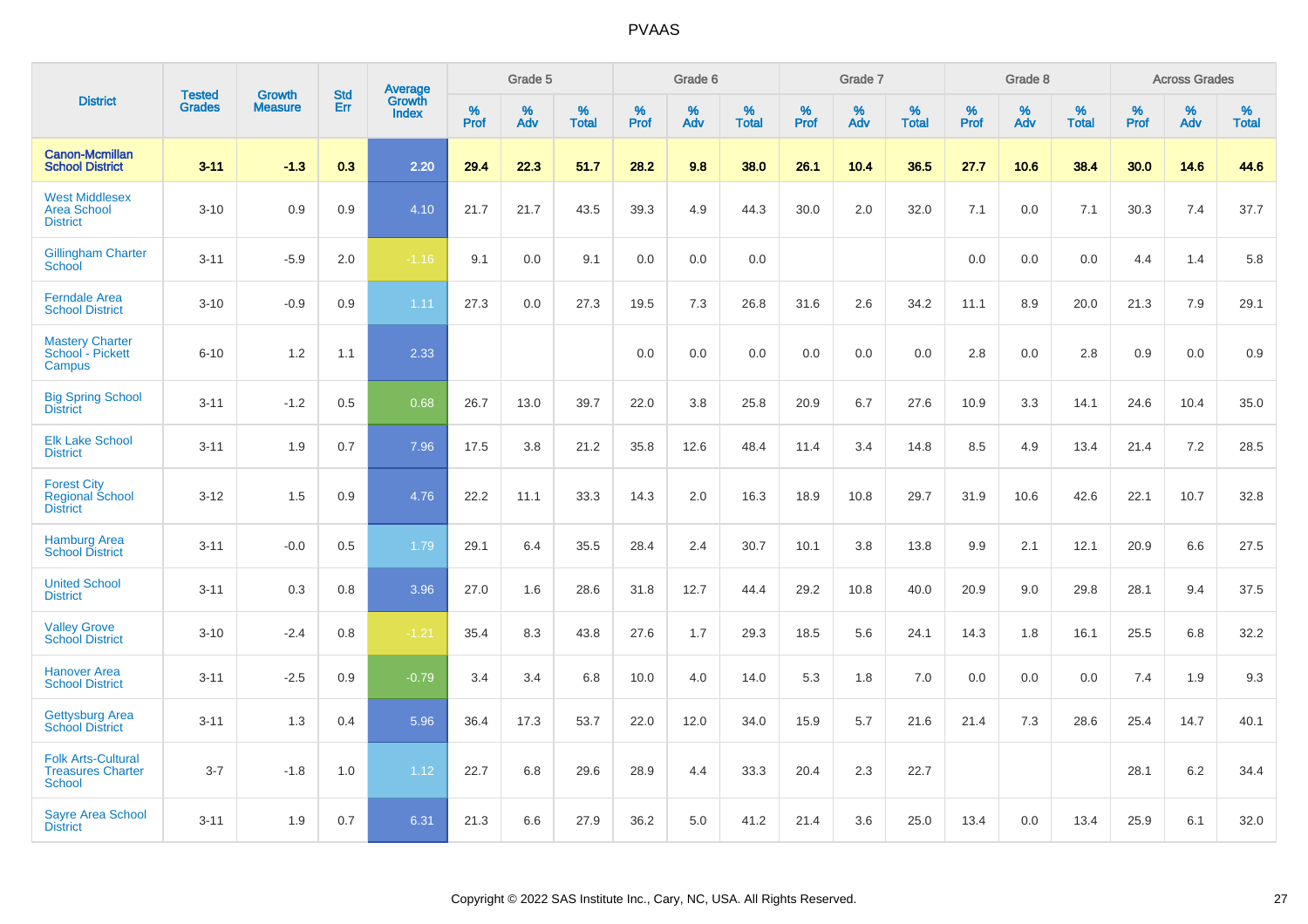|                                                                       |                                |                                 | <b>Std</b> | Average         |           | Grade 5  |                   |           | Grade 6  |                   |           | Grade 7  |                   |           | Grade 8  |                   |           | <b>Across Grades</b> |                   |
|-----------------------------------------------------------------------|--------------------------------|---------------------------------|------------|-----------------|-----------|----------|-------------------|-----------|----------|-------------------|-----------|----------|-------------------|-----------|----------|-------------------|-----------|----------------------|-------------------|
| <b>District</b>                                                       | <b>Tested</b><br><b>Grades</b> | <b>Growth</b><br><b>Measure</b> | Err        | Growth<br>Index | %<br>Prof | %<br>Adv | %<br><b>Total</b> | %<br>Prof | %<br>Adv | %<br><b>Total</b> | %<br>Prof | %<br>Adv | %<br><b>Total</b> | %<br>Prof | %<br>Adv | %<br><b>Total</b> | %<br>Prof | %<br>Adv             | %<br><b>Total</b> |
| <b>Canon-Mcmillan</b><br><b>School District</b>                       | $3 - 11$                       | $-1.3$                          | 0.3        | 2.20            | 29.4      | 22.3     | 51.7              | 28.2      | 9.8      | 38.0              | 26.1      | 10.4     | 36.5              | 27.7      | 10.6     | 38.4              | 30.0      | 14.6                 | 44.6              |
| <b>Harmony Area</b><br><b>School District</b>                         | $3 - 10$                       | 0.9                             | 1.7        | 2.79            | 31.2      | 6.2      | 37.5              | 41.7      | 4.2      | 45.8              | 0.0       | 0.0      | 0.0               |           |          |                   | 27.4      | 7.4                  | 34.7              |
| <b>Laurel School</b><br><b>District</b>                               | $3 - 11$                       | $-0.4$                          | 0.7        | 1.59            | 25.7      | 5.4      | 31.1              | 23.9      | 12.7     | 36.6              | 29.5      | 5.1      | 34.6              | 18.8      | 8.7      | 27.5              | 28.6      | 13.6                 | 42.2              |
| <b>Old Forge School</b><br><b>District</b>                            | $3 - 12$                       | $-2.1$                          | 0.8        | 0.34            | 11.8      | 2.9      | 14.7              | 11.3      | 0.0      | 11.3              | 19.0      | 4.8      | 23.8              | 5.9       | 0.0      | 5.9               | 14.0      | 2.9                  | 16.9              |
| <b>Universal Alcorn</b><br><b>Charter School</b>                      | $3 - 8$                        | $-0.7$                          | 0.8        | 0.93            | 7.7       | 1.9      | 9.6               | 3.9       | 0.0      | 3.9               | 8.8       | 0.0      | 8.8               | 5.1       | 0.0      | 5.1               | 6.4       | 1.7                  | 8.1               |
| <b>Reach Cyber</b><br><b>Charter School</b>                           | $3 - 11$                       | $-2.4$                          | 0.9        | $-0.45$         | 19.4      | 9.7      | 29.0              | 9.1       | 0.0      | 9.1               | 17.0      | 3.8      | 20.8              | 17.5      | 5.3      | 22.8              | 21.3      | 4.7                  | 26.0              |
| <b>Cocalico School</b><br><b>District</b>                             | $3 - 11$                       | 2.0                             | 0.4        | 5.70            | 27.4      | 17.4     | 44.8              | 25.2      | 17.5     | 42.7              | 27.3      | 4.0      | 31.3              | 22.2      | $6.2\,$  | 28.4              | 28.3      | 12.1                 | 40.4              |
| <b>Waynesboro Area</b><br><b>School District</b>                      | $3 - 12$                       | $-0.5$                          | 0.4        | 2.30            | 25.0      | 9.2      | 34.2              | 20.4      | 10.5     | 31.0              | 19.2      | 6.0      | 25.2              | 20.1      | 4.8      | 24.8              | 22.3      | 9.3                  | 31.6              |
| <b>Spring Cove</b><br><b>School District</b>                          | $3 - 11$                       | 0.9                             | 0.5        | 5.97            | 18.5      | 8.4      | 26.9              | 15.1      | 4.8      | 19.8              | 11.0      | 3.9      | 15.0              | 12.7      | 4.0      | 16.7              | 20.0      | 7.4                  | 27.4              |
| Young Scholars Of<br>Western<br>Pennsylvania<br><b>Charter School</b> | $3 - 8$                        | $-0.4$                          | 1.1        | 1.25            | 6.7       | 6.7      | 13.3              | 5.9       | 5.9      | 11.8              | 20.7      | 3.4      | 24.1              | 8.7       | 0.0      | 8.7               | 12.3      | 4.8                  | 17.1              |
| <b>Keystone School</b><br><b>District</b>                             | $3 - 11$                       | $-1.0$                          | 0.8        | 1.11            | 28.4      | 19.4     | 47.8              | 32.1      | 1.9      | 34.0              | 12.3      | 1.4      | 13.7              | 6.4       | 0.0      | 6.4               | 24.1      | 7.6                  | 31.6              |
| <b>New Castle Area</b><br><b>School District</b>                      | $3 - 12$                       | $-0.5$                          | 0.4        | 2.63            | 4.3       | 0.5      | 4.8               | 3.3       | 1.9      | 5.2               | 7.7       | 1.4      | 9.1               | 3.3       | 0.9      | 4.2               | 4.4       | 1.1                  | 5.5               |
| <b>Vision Academy</b><br><b>Charter School</b>                        | $3 - 8$                        | 1.7                             | 1.1        | 3.72            | 11.1      | 0.0      | 11.1              | 0.0       | 0.0      | 0.0               | 2.9       | 2.9      | 5.9               | 9.5       | 4.8      | 14.3              | 6.4       | 1.6                  | 8.0               |
| <b>Lower Moreland</b><br><b>Township School</b><br><b>District</b>    | $3 - 11$                       | 2.2                             | 0.5        | 4.65            | 27.3      | 27.3     | 54.6              | 38.8      | 19.4     | 58.2              | 30.7      | 17.2     | 47.8              | 25.1      | 15.0     | 40.1              | 32.4      | 17.7                 | 50.0              |
| <b>Fairfield Area</b><br><b>School District</b>                       | $3 - 11$                       | $-1.2$                          | 0.8        | 1.99            | 32.3      | 1.6      | 33.9              | 19.7      | 1.6      | 21.3              | 18.5      | 0.0      | 18.5              | 16.7      | 3.7      | 20.4              | 25.3      | 6.7                  | 32.0              |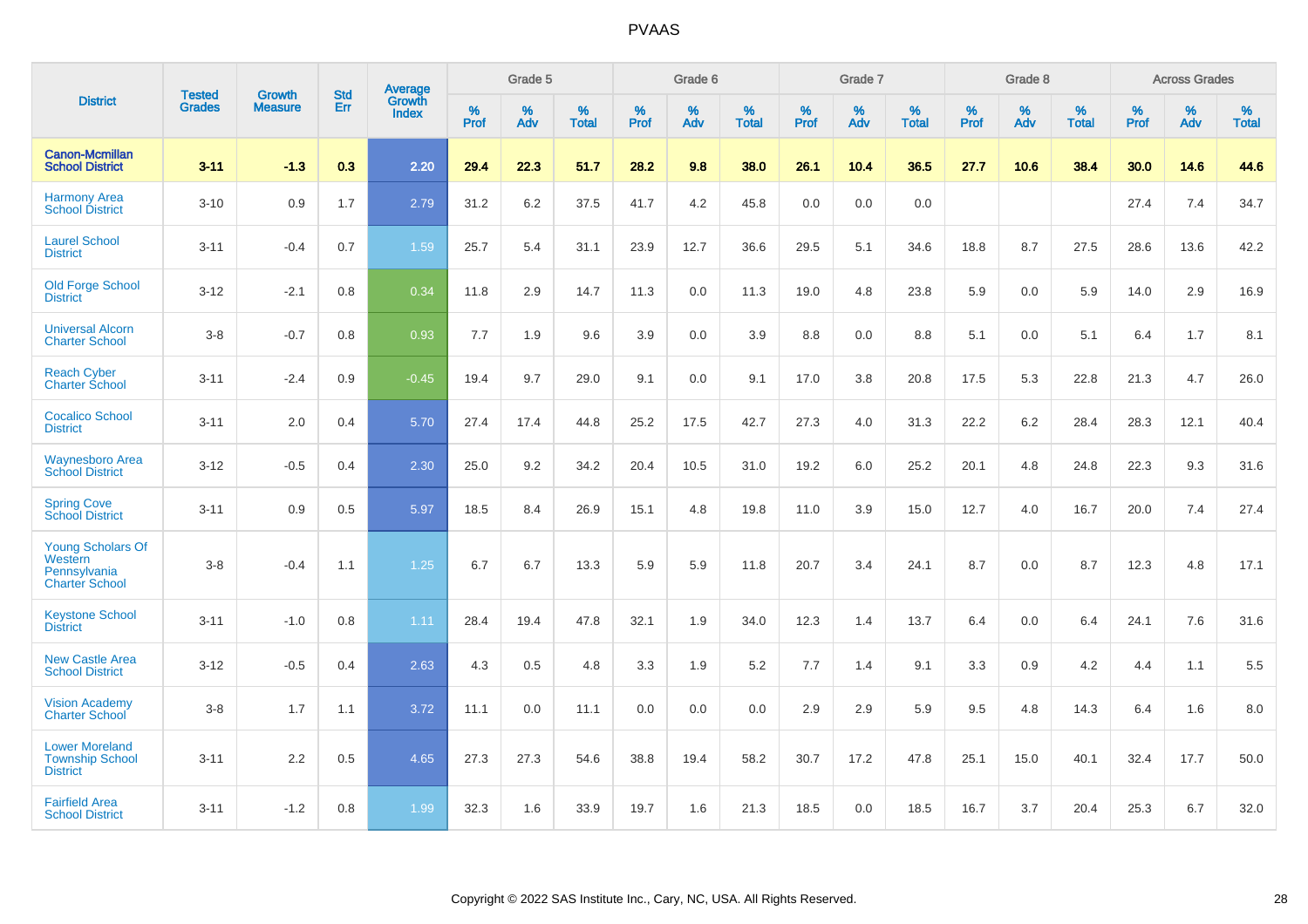|                                                             |                                |                          | <b>Std</b> |                                          |                     | Grade 5  |                      |              | Grade 6     |                      |              | Grade 7  |                      |              | Grade 8     |                      |              | <b>Across Grades</b> |                      |
|-------------------------------------------------------------|--------------------------------|--------------------------|------------|------------------------------------------|---------------------|----------|----------------------|--------------|-------------|----------------------|--------------|----------|----------------------|--------------|-------------|----------------------|--------------|----------------------|----------------------|
| <b>District</b>                                             | <b>Tested</b><br><b>Grades</b> | Growth<br><b>Measure</b> | Err        | <b>Average</b><br>Growth<br><b>Index</b> | $\%$<br><b>Prof</b> | %<br>Adv | $\%$<br><b>Total</b> | $\%$<br>Prof | $\%$<br>Adv | $\%$<br><b>Total</b> | $\%$<br>Prof | %<br>Adv | $\%$<br><b>Total</b> | $\%$<br>Prof | $\%$<br>Adv | $\%$<br><b>Total</b> | $\%$<br>Prof | $\%$<br>Adv          | $\%$<br><b>Total</b> |
| <b>Canon-Mcmillan</b><br><b>School District</b>             | $3 - 11$                       | $-1.3$                   | 0.3        | 2.20                                     | 29.4                | 22.3     | 51.7                 | 28.2         | 9.8         | 38.0                 | 26.1         | 10.4     | 36.5                 | 27.7         | 10.6        | 38.4                 | 30.0         | 14.6                 | 44.6                 |
| <b>Grove City Area</b><br><b>School District</b>            | $3 - 12$                       | $-0.0$                   | 0.6        | 1.93                                     | 21.8                | 16.8     | 38.6                 | 29.0         | 12.1        | 41.1                 | 28.1         | 13.2     | 41.2                 | 19.5         | 8.5         | 28.0                 | 27.6         | 16.8                 | 44.3                 |
| <b>Russell Byers</b><br><b>Charter School</b>               | $3 - 8$                        | 1.5                      | 0.8        | 5.07                                     | 3.6                 | 0.0      | 3.6                  | 0.0          | 0.0         | 0.0                  | 0.0          | 0.0      | 0.0                  | 0.0          | 0.0         | 0.0                  | 3.2          | 1.9                  | 5.2                  |
| <b>Upper Dublin</b><br><b>School District</b>               | $3 - 12$                       | 0.6                      | 0.4        | 2.59                                     | 41.8                | 29.3     | 71.1                 | 38.5         | 24.8        | 63.3                 | 30.8         | 29.7     | 60.5                 | 24.1         | 14.8        | 38.9                 | 35.7         | 29.8                 | 65.5                 |
| <b>Everett Area</b><br><b>School District</b>               | $3 - 11$                       | $-1.4$                   | 0.7        | 1.92                                     | 27.6                | 6.9      | 34.5                 | 19.8         | 2.3         | 22.1                 | 13.9         | 1.0      | 14.8                 | 10.7         | 6.7         | 17.3                 | 19.7         | 5.5                  | 25.2                 |
| <b>Dunmore School</b><br><b>District</b>                    | $3 - 11$                       | $-0.4$                   | 0.7        | 1.48                                     | 26.4                | 9.7      | 36.1                 | 20.9         | 2.2         | 23.1                 | 10.4         | 0.9      | 11.3                 | 9.5          | 3.6         | 13.1                 | 18.9         | 6.1                  | 25.0                 |
| <b>Carlynton School</b><br><b>District</b>                  | $3 - 11$                       | $-1.3$                   | 0.7        | 0.95                                     | 16.3                | 10.9     | 27.2                 | 35.7         | 7.1         | 42.9                 | 9.5          | 3.8      | 13.3                 | 11.7         | 0.0         | 11.7                 | 20.9         | 6.7                  | 27.6                 |
| <b>Upper Perkiomen</b><br><b>School District</b>            | $3 - 11$                       | 2.0                      | 0.4        | 6.80                                     | 26.0                | 11.8     | 37.8                 | 23.0         | 6.1         | 29.1                 | 28.0         | 11.6     | 39.6                 | 22.9         | 10.0        | 32.8                 | 24.8         | 10.4                 | 35.1                 |
| <b>Bellwood-Antis</b><br><b>School District</b>             | $3 - 10$                       | 2.2                      | 0.6        | 5.68                                     | 18.9                | 4.4      | 23.3                 | 12.4         | 9.0         | 21.4                 | 29.4         | 15.3     | 44.7                 | 14.1         | 6.5         | 20.6                 | 21.6         | 9.9                  | 31.5                 |
| <b>Mars Area School</b><br><b>District</b>                  | $3 - 10$                       | 0.5                      | 0.4        | 6.45                                     | 31.3                | 20.9     | 52.2                 | 32.6         | 24.5        | 57.1                 | 23.8         | 16.5     | 40.4                 | 24.5         | 6.4         | 30.8                 | 32.3         | 21.1                 | 53.4                 |
| <b>Ephrata Area</b><br><b>School District</b>               | $3 - 11$                       | 0.9                      | 0.4        | 5.20                                     | 34.6                | 12.9     | 47.5                 | 24.8         | 8.0         | 32.8                 | 18.0         | 4.2      | 22.2                 | 18.9         | 4.3         | 23.1                 | 25.6         | 12.5                 | 38.1                 |
| <b>Bethel Park School</b><br><b>District</b>                | $3 - 11$                       | $-0.2$                   | 0.4        | 1.45                                     | 31.6                | 17.7     | 49.3                 | 27.0         | 17.1        | 44.1                 | 29.6         | 13.0     | 42.6                 | 27.1         | 8.9         | 36.0                 | 30.4         | 17.5                 | 48.0                 |
| <b>Stroudsburg Area</b><br><b>School District</b>           | $3 - 11$                       | $-0.2$                   | 0.4        | 3.95                                     | 17.5                | 9.2      | 26.8                 | 18.8         | 4.9         | 23.8                 | 21.6         | 2.7      | 24.3                 | 15.4         | 1.8         | 17.1                 | 20.2         | 6.4                  | 26.6                 |
| Conemaugh<br><b>Township Area</b><br><b>School District</b> | $3 - 12$                       | $-1.5$                   | 0.8        | 2.85                                     | 51.6                | 22.6     | 74.2                 | 23.0         | 16.4        | 39.3                 | 29.2         | 20.8     | 50.0                 | 28.8         | 5.5         | 34.2                 | 34.8         | 23.6                 | 58.4                 |
| <b>Brockway Area</b><br><b>School District</b>              | $3 - 11$                       | 2.7                      | 0.7        | 9.15                                     | 35.4                | 17.7     | 53.2                 | 29.4         | 36.8        | 66.2                 | 22.5         | 7.5      | 30.0                 | 20.8         | 5.6         | 26.4                 | 28.7         | 18.6                 | 47.4                 |
| <b>Clarion Area</b><br><b>School District</b>               | $3 - 11$                       | $-0.1$                   | 0.8        | 2.20                                     | 31.2                | 8.3      | 39.6                 | 32.1         | 7.1         | 39.3                 | 17.9         | 10.4     | 28.4                 | 28.1         | 3.5         | 31.6                 | 26.5         | 10.2                 | 36.8                 |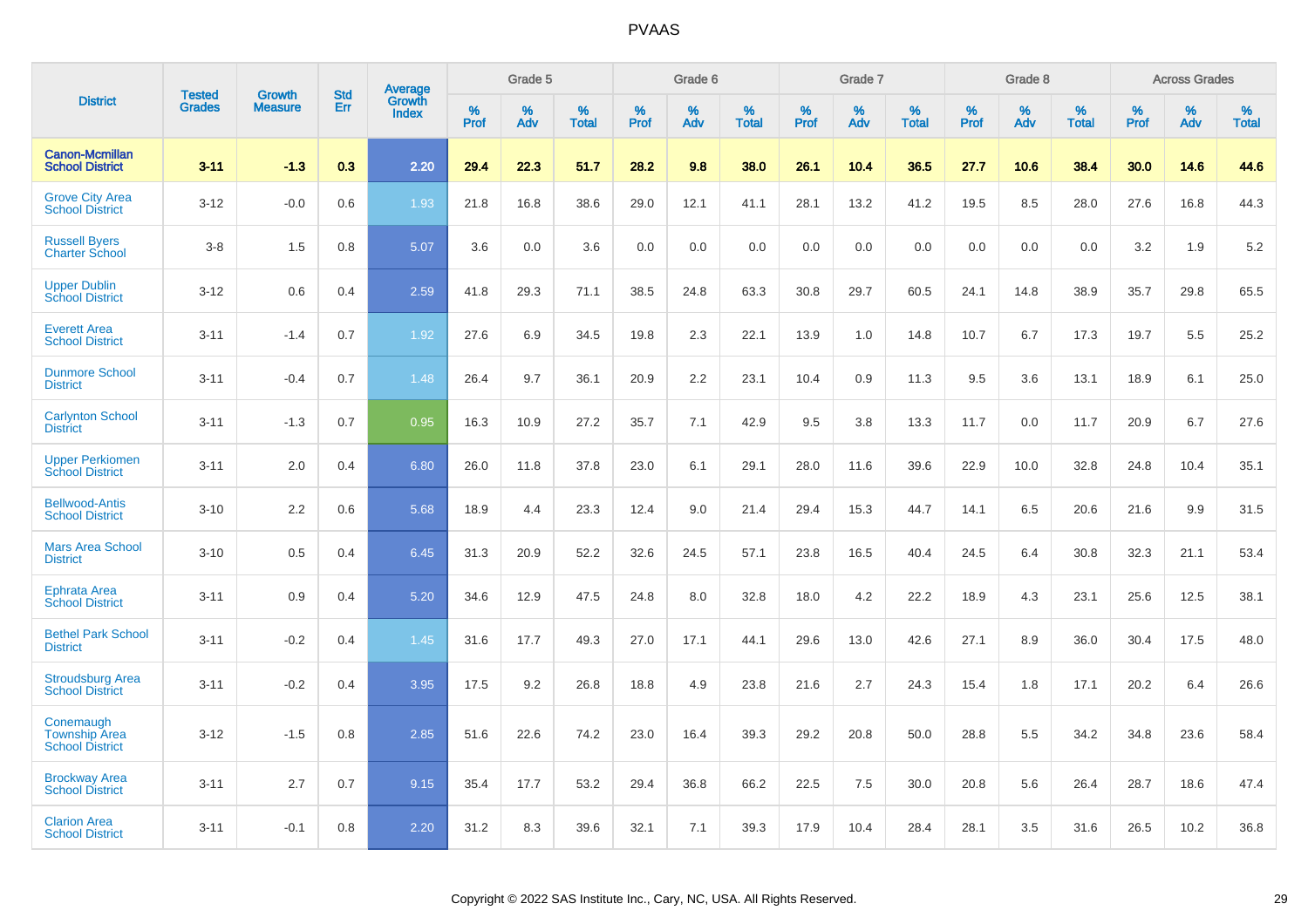|                                                                 | <b>Tested</b> | <b>Growth</b>  | <b>Std</b> | Average                |              | Grade 5  |                   |           | Grade 6  |                   |           | Grade 7  |                   |           | Grade 8  |                   |           | <b>Across Grades</b> |                   |
|-----------------------------------------------------------------|---------------|----------------|------------|------------------------|--------------|----------|-------------------|-----------|----------|-------------------|-----------|----------|-------------------|-----------|----------|-------------------|-----------|----------------------|-------------------|
| <b>District</b>                                                 | <b>Grades</b> | <b>Measure</b> | Err        | Growth<br><b>Index</b> | $\%$<br>Prof | %<br>Adv | %<br><b>Total</b> | %<br>Prof | %<br>Adv | %<br><b>Total</b> | %<br>Prof | %<br>Adv | %<br><b>Total</b> | %<br>Prof | %<br>Adv | %<br><b>Total</b> | %<br>Prof | %<br>Adv             | %<br><b>Total</b> |
| <b>Canon-Mcmillan</b><br><b>School District</b>                 | $3 - 11$      | $-1.3$         | 0.3        | 2.20                   | 29.4         | 22.3     | 51.7              | 28.2      | 9.8      | 38.0              | 26.1      | 10.4     | 36.5              | 27.7      | 10.6     | 38.4              | 30.0      | 14.6                 | 44.6              |
| <b>Ridgway Area</b><br><b>School District</b>                   | $3 - 11$      | 4.4            | 0.8        | 5.42                   | 36.7         | 20.0     | 56.7              | 42.6      | 18.0     | 60.7              | 25.0      | 13.3     | 38.3              | 28.3      | 5.0      | 33.3              | 30.2      | 18.4                 | 48.6              |
| Montessori<br><b>Regional Charter</b><br>School                 | $3-6$         | $-2.6$         | 1.1        | $-1.45$                | 15.0         | 5.0      | 20.0              | 5.1       | 1.7      | 6.8               |           |          |                   |           |          |                   | 11.1      | 6.3                  | 17.3              |
| Greencastle-Antrim<br><b>School District</b>                    | $3 - 11$      | $-0.1$         | 0.4        | 2.26                   | 28.2         | 15.8     | 44.1              | 31.2      | 8.1      | 39.3              | 24.8      | 7.8      | 32.6              | 18.7      | 5.6      | 24.4              | 26.8      | 11.4                 | 38.2              |
| <b>Northwest Area</b><br><b>School District</b>                 | $3 - 10$      | 0.9            | 0.8        | 2.73                   | 17.3         | 1.9      | 19.2              | 19.3      | 3.5      | 22.8              | 7.3       | 1.8      | 9.1               | 5.4       | 0.0      | 5.4               | 13.2      | 1.5                  | 14.8              |
| Aliquippa School<br><b>District</b>                             | $3 - 11$      | 0.1            | 0.8        | 2.83                   | 1.5          | 0.0      | 1.5               | 0.0       | 1.6      | 1.6               | 6.9       | 0.0      | 6.9               | 0.0       | 0.0      | 0.0               | 2.0       | 0.5                  | 2.6               |
| <b>Bethlehem Area</b><br><b>School District</b>                 | $3 - 11$      | 0.4            | 0.4        | 3.53                   | 16.6         | 11.7     | 28.3              | 13.0      | 2.9      | 15.9              | 14.3      | 5.3      | 19.6              | 9.9       | 3.9      | 13.8              | 18.1      | 8.8                  | 26.8              |
| <b>Propel Charter</b><br>School-Hazelwood                       | $3 - 8$       | $-1.6$         | $1.2$      | 1.36                   | 3.4          | 0.0      | 3.4               | 0.0       | 0.0      | 0.0               | 0.0       | 4.8      | 4.8               | 0.0       | 0.0      | 0.0               | 0.6       | 0.6                  | 1.3               |
| <b>Sto-Rox School</b><br><b>District</b>                        | $3 - 10$      | $-0.5$         | 0.9        | 2.11                   | 4.4          | 1.1      | 5.4               | 1.2       | 0.0      | 1.2               | 0.0       | 0.0      | 0.0               | 0.0       | 0.0      | 0.0               | 2.8       | 0.5                  | 3.3               |
| Tamaqua Area<br><b>School District</b>                          | $3 - 12$      | 2.4            | 0.5        | 6.23                   | 28.7         | 9.3      | 38.0              | 18.6      | 1.6      | 20.2              | 19.7      | $7.2\,$  | 27.0              | 11.4      | 2.1      | 13.5              | 22.6      | 5.9                  | 28.4              |
| <b>Susquenita School</b><br><b>District</b>                     | $3 - 11$      | 1.6            | 0.6        | 3.26                   | 23.8         | 15.6     | 39.3              | 15.4      | 5.8      | 21.2              | 19.2      | 5.0      | 24.2              | 12.3      | 5.7      | 17.9              | 23.0      | 9.7                  | 32.7              |
| <b>Northern York</b><br><b>County School</b><br><b>District</b> | $3 - 11$      | 1.3            | 0.4        | 6.31                   | 26.3         | 11.1     | 37.4              | 24.5      | 8.2      | 32.7              | 20.4      | 5.3      | 25.7              | 10.9      | 0.9      | 11.8              | 23.2      | 8.9                  | 32.1              |
| Independence<br><b>Charter School</b><br>West                   | $3 - 7$       | $-1.0$         | 1.7        | 1.35                   | 0.0          | 0.0      | 0.0               | 16.7      | 0.0      | 16.7              | 5.6       | 0.0      | 5.6               |           |          |                   | $6.2\,$   | 1.8                  | $8.0\,$           |
| <b>Sugar Valley Rural</b><br><b>Charter School</b>              | $3 - 11$      | $-0.5$         | 1.0        | 1.21                   | 26.3         | 5.3      | 31.6              | 8.3       | 0.0      | 8.3               | 5.1       | 2.6      | 7.7               | 2.8       | 0.0      | 2.8               | 16.0      | 2.8                  | 18.9              |
| <b>Mahanoy Area</b><br><b>School District</b>                   | $3 - 10$      | $-0.3$         | 0.8        | 3.34                   | 7.3          | 0.0      | 7.3               | 4.0       | 0.0      | 4.0               | 7.7       | 0.0      | 7.7               | 4.6       | 0.0      | 4.6               | 10.4      | 0.8                  | 11.1              |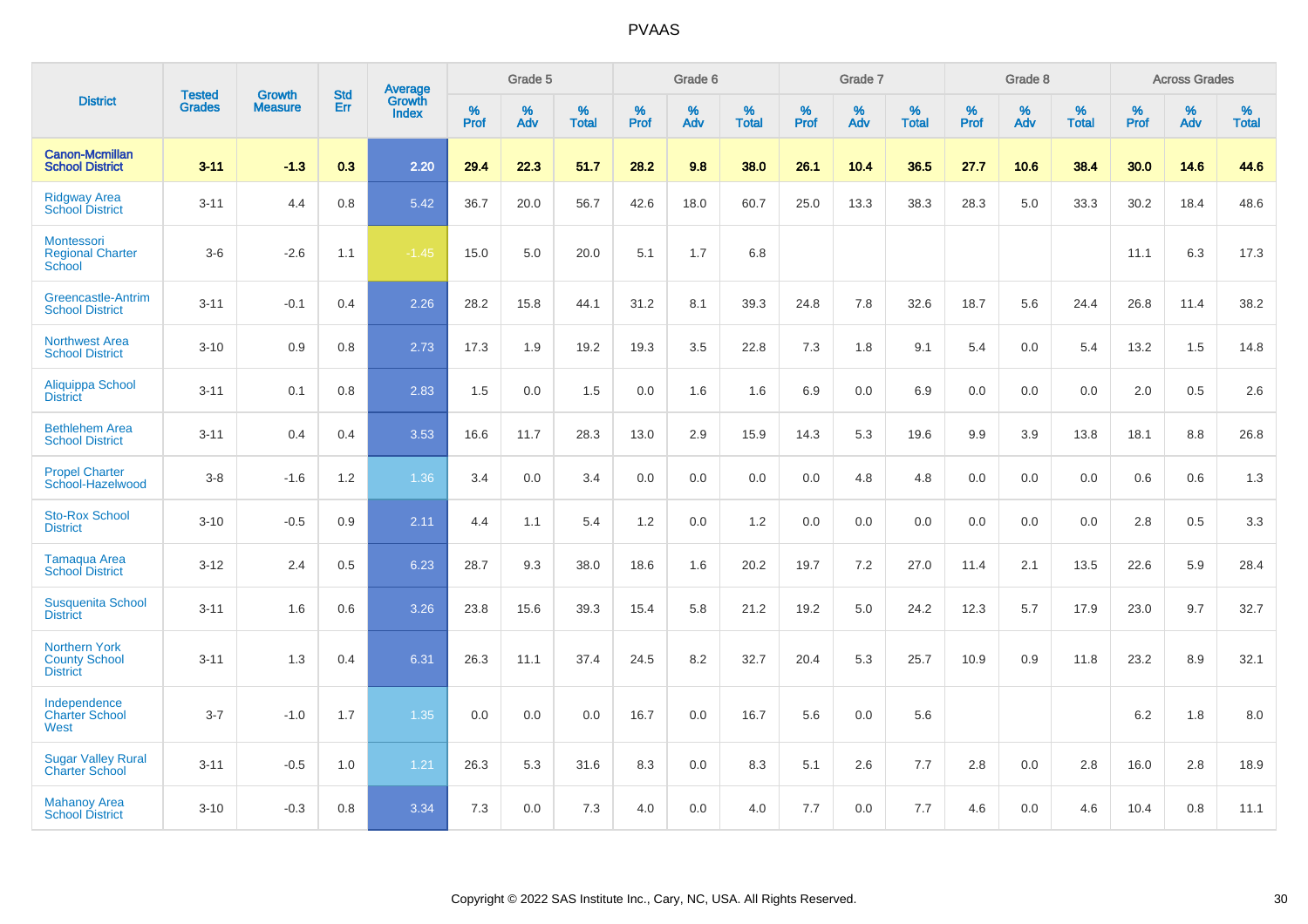|                                                                   |                                |                                 |                   |                                          |              | Grade 5  |                   |           | Grade 6  |                   |              | Grade 7  |                   |              | Grade 8  |                   |              | <b>Across Grades</b> |                   |
|-------------------------------------------------------------------|--------------------------------|---------------------------------|-------------------|------------------------------------------|--------------|----------|-------------------|-----------|----------|-------------------|--------------|----------|-------------------|--------------|----------|-------------------|--------------|----------------------|-------------------|
| <b>District</b>                                                   | <b>Tested</b><br><b>Grades</b> | <b>Growth</b><br><b>Measure</b> | <b>Std</b><br>Err | <b>Average</b><br>Growth<br><b>Index</b> | $\%$<br>Prof | %<br>Adv | %<br><b>Total</b> | %<br>Prof | %<br>Adv | %<br><b>Total</b> | $\%$<br>Prof | %<br>Adv | %<br><b>Total</b> | $\%$<br>Prof | %<br>Adv | %<br><b>Total</b> | $\%$<br>Prof | %<br>Adv             | %<br><b>Total</b> |
| <b>Canon-Mcmillan</b><br><b>School District</b>                   | $3 - 11$                       | $-1.3$                          | 0.3               | 2.20                                     | 29.4         | 22.3     | 51.7              | 28.2      | 9.8      | 38.0              | 26.1         | 10.4     | 36.5              | 27.7         | 10.6     | 38.4              | 30.0         | 14.6                 | 44.6              |
| <b>Turkeyfoot Valley</b><br><b>Area School</b><br><b>District</b> | $3 - 12$                       | $-0.8$                          | 1.3               | 1.22                                     | 18.2         | 0.0      | 18.2              | 14.3      | 0.0      | 14.3              | 30.0         | 0.0      | 30.0              | 12.5         | 4.2      | 16.7              | 20.0         | 2.6                  | 22.6              |
| <b>Saint Clair Area</b><br><b>School District</b>                 | $3 - 8$                        | 1.1                             | 0.9               | 4.46                                     | 28.3         | 13.2     | 41.5              | 24.0      | 4.0      | 28.0              | 19.2         | 7.7      | 26.9              | 12.5         | 2.5      | 15.0              | 24.2         | 7.2                  | 31.4              |
| <b>Tidioute</b><br><b>Community</b><br><b>Charter School</b>      | $3 - 11$                       | $-0.3$                          | 1.4               | 2.22                                     | 15.4         | 0.0      | 15.4              | 27.8      | 0.0      | 27.8              | 10.5         | 0.0      | 10.5              | 7.4          | 0.0      | 7.4               | 16.0         | 1.6                  | 17.6              |
| <b>Curwensville Area</b><br><b>School District</b>                | $3 - 11$                       | 1.8                             | 0.8               | 4.90                                     | 43.9         | 17.1     | 61.0              | 21.4      | 7.1      | 28.6              | 27.1         | 4.3      | 31.4              | 21.7         | 2.9      | 24.6              | 32.0         | 11.2                 | 43.3              |
| <b>Deer Lakes School</b><br><b>District</b>                       | $3 - 11$                       | 1.8                             | 0.6               | 7.57                                     | 21.1         | 6.5      | 27.6              | 24.4      | 10.6     | 35.0              | 25.4         | 19.2     | 44.6              | 24.5         | 3.9      | 28.4              | 26.2         | 10.7                 | 36.9              |
| <b>Mohawk Area</b><br><b>School District</b>                      | $3 - 11$                       | 1.9                             | 0.6               | 3.98                                     | 26.2         | 4.8      | 31.1              | 19.2      | 13.8     | 33.0              | 27.4         | 11.8     | 39.2              | 22.8         | 8.7      | 31.5              | 27.0         | 10.4                 | 37.4              |
| <b>East Penn School</b><br><b>District</b>                        | $3 - 11$                       | 0.8                             | 0.3               | 4.48                                     | 32.6         | 12.6     | 45.2              | 20.7      | 7.8      | 28.4              | 23.5         | 11.3     | 34.8              | 17.8         | 8.6      | 26.5              | 26.4         | 13.0                 | 39.4              |
| <b>Wellsboro Area</b><br><b>School District</b>                   | $3 - 11$                       | 3.0                             | 0.6               | 6.61                                     | 30.4         | 7.0      | 37.4              | 16.2      | 5.0      | 21.2              | 20.5         | 13.7     | 34.2              | 24.5         | 13.3     | 37.8              | 24.3         | 8.8                  | 33.1              |
| <b>California Area</b><br><b>School District</b>                  | $3 - 10$                       | $-1.0$                          | 0.8               | 3.04                                     | 27.3         | 5.4      | 32.7              | 13.8      | 0.0      | 13.8              | 24.6         | 1.8      | 26.3              | 20.4         | 5.6      | 25.9              | 22.4         | 4.3                  | 26.6              |
| <b>West Branch Area</b><br><b>School District</b>                 | $3 - 11$                       | 0.5                             | 0.8               | 1.82                                     | 16.1         | 3.2      | 19.4              | 7.8       | 4.7      | 12.5              | 19.7         | 14.5     | 34.2              | 18.8         | 6.2      | 25.0              | 18.7         | 7.8                  | 26.5              |
| <b>Union City Area</b><br><b>School District</b>                  | $3 - 12$                       | 0.2                             | 0.7               | 1.91                                     | 18.8         | 8.7      | 27.5              | 19.4      | 11.3     | 30.6              | 23.4         | 3.9      | 27.3              | 10.1         | 5.6      | 15.7              | 21.6         | 9.8                  | 31.4              |
| <b>West Oak Lane</b><br><b>Charter School</b>                     | $3 - 8$                        | 0.7                             | 0.7               | 1.55                                     | 2.6          | 1.3      | 3.8               | 6.1       | 0.0      | 6.1               | 6.9          | 1.4      | 8.3               | 0.0          | 1.9      | 1.9               | 6.1          | 0.7                  | 6.8               |
| <b>Littlestown Area</b><br><b>School District</b>                 | $3 - 11$                       | 1.5                             | 0.6               | 5.61                                     | 18.6         | 2.6      | 21.2              | 16.3      | 1.6      | 17.9              | 14.0         | 4.7      | 18.7              | 21.0         | 4.0      | 25.0              | 23.5         | 4.6                  | 28.1              |
| <b>Corry Area School</b><br><b>District</b>                       | $3 - 11$                       | $-1.0$                          | 0.5               | 0.08                                     | 25.4         | 7.9      | 33.3              | 25.2      | 3.6      | 28.8              | 17.4         | 5.1      | 22.5              | 15.8         | 1.4      | 17.1              | 23.2         | 7.5                  | 30.7              |
| <b>Northeast Bradford</b><br><b>School District</b>               | $3 - 10$                       | 1.9                             | 0.9               | 4.85                                     | 40.0         | 12.5     | 52.5              | 34.8      | 2.2      | 37.0              | 24.0         | 2.0      | 26.0              | 13.8         | 5.2      | 19.0              | 29.7         | 6.0                  | 35.7              |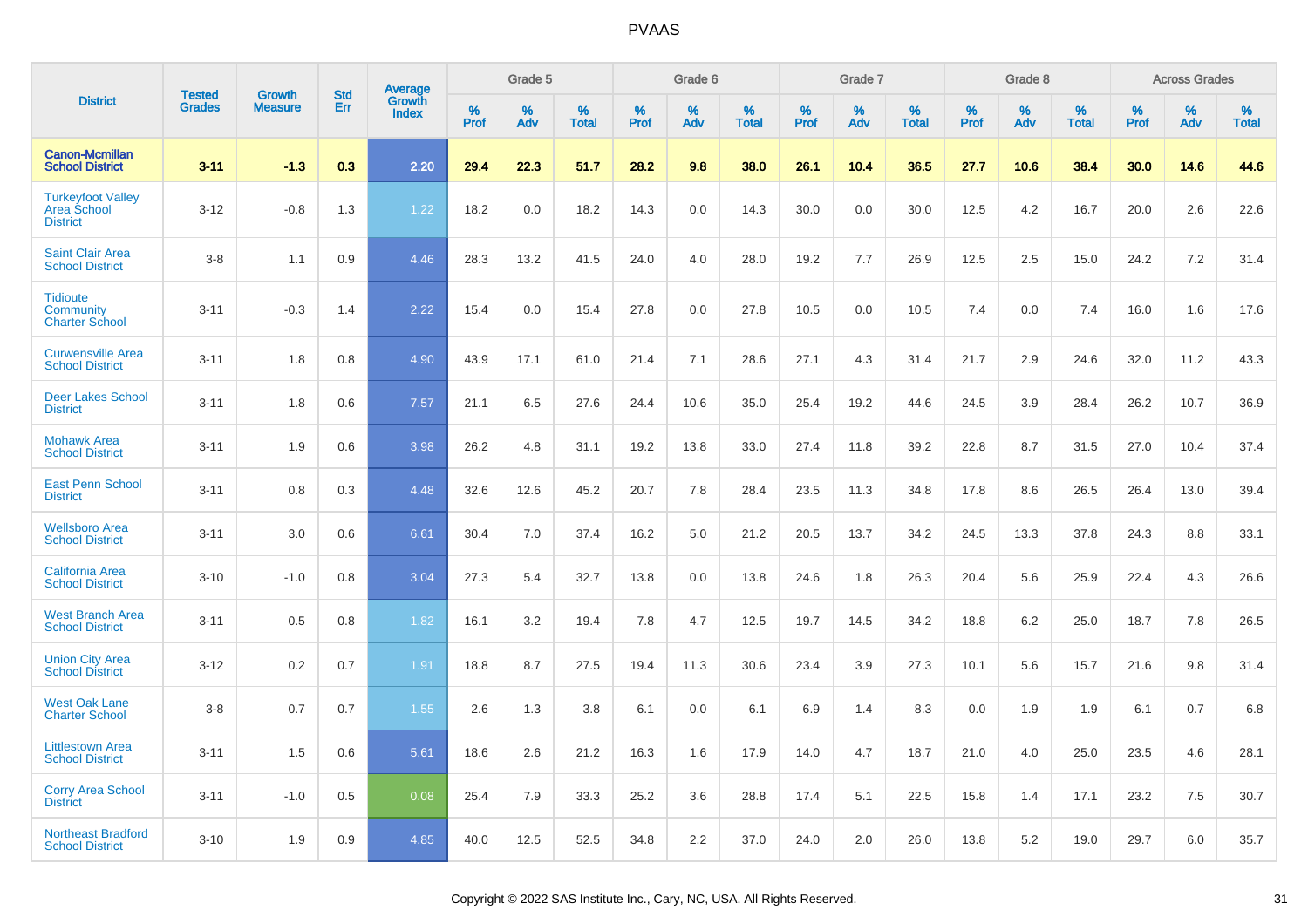|                                                                           | <b>Tested</b> | <b>Growth</b>  | <b>Std</b> | Average         |           | Grade 5  |                   |                  | Grade 6  |                   |           | Grade 7  |                   |                  | Grade 8  |                   |                     | <b>Across Grades</b> |                   |
|---------------------------------------------------------------------------|---------------|----------------|------------|-----------------|-----------|----------|-------------------|------------------|----------|-------------------|-----------|----------|-------------------|------------------|----------|-------------------|---------------------|----------------------|-------------------|
| <b>District</b>                                                           | <b>Grades</b> | <b>Measure</b> | Err        | Growth<br>Index | %<br>Prof | %<br>Adv | %<br><b>Total</b> | %<br><b>Prof</b> | %<br>Adv | %<br><b>Total</b> | %<br>Prof | %<br>Adv | %<br><b>Total</b> | %<br><b>Prof</b> | %<br>Adv | %<br><b>Total</b> | $\%$<br><b>Prof</b> | $\%$<br>Adv          | %<br><b>Total</b> |
| <b>Canon-Mcmillan</b><br><b>School District</b>                           | $3 - 11$      | $-1.3$         | 0.3        | 2.20            | 29.4      | 22.3     | 51.7              | 28.2             | 9.8      | 38.0              | 26.1      | 10.4     | 36.5              | 27.7             | 10.6     | 38.4              | 30.0                | 14.6                 | 44.6              |
| <b>Carlisle Area</b><br><b>School District</b>                            | $3 - 11$      | 0.5            | 0.4        | 3.54            | 22.0      | 8.3      | 30.3              | 20.5             | 3.3      | 23.8              | 18.9      | 7.6      | 26.5              | 11.6             | 5.6      | 17.1              | 21.3                | 7.2                  | 28.5              |
| <b>Greenville Area</b><br><b>School District</b>                          | $3 - 11$      | 0.3            | 0.7        | 2.17            | 34.4      | 4.4      | 38.9              | 19.2             | 5.1      | 24.4              | 16.7      | 5.9      | 22.6              | 10.0             | 2.5      | 12.5              | 23.6                | 5.4                  | 29.1              |
| <b>Cranberry Area</b><br><b>School District</b>                           | $3 - 12$      | 0.9            | 0.7        | 2.03            | 27.3      | 10.4     | 37.7              | 26.0             | 2.1      | 28.1              | 14.7      | 3.2      | 17.9              | 18.7             | 2.7      | 21.3              | 22.6                | 3.9                  | 26.5              |
| <b>Avon Grove</b><br><b>Charter School</b>                                | $3 - 11$      | 1.8            | 0.6        | 4.32            | 22.1      | 6.6      | 28.7              | 29.9             | 11.7     | 41.6              | 27.2      | 9.8      | 37.0              | 13.9             | 2.0      | 15.8              | 24.3                | 10.2                 | 34.6              |
| <b>Penns Valley Area</b><br><b>School District</b>                        | $3 - 12$      | 5.2            | 0.6        | 10.29           | 43.9      | 18.4     | 62.2              | 38.8             | 17.5     | 56.3              | 25.7      | 9.5      | 35.2              | 16.0             | 9.4      | 25.5              | 32.5                | 14.3                 | 46.8              |
| <b>Mifflinburg Area</b><br><b>School District</b>                         | $3 - 11$      | 2.1            | 0.6        | 5.49            | 32.0      | 12.0     | 44.0              | 29.7             | 4.5      | 34.2              | 17.4      | 8.3      | 25.6              | 25.2             | 7.8      | 33.0              | 29.9                | 8.8                  | 38.6              |
| <b>Avella Area School</b><br><b>District</b>                              | $3 - 12$      | 1.2            | 1.0        | 2.47            | 17.1      | 2.4      | 19.5              | 36.4             | 6.1      | 42.4              | 17.1      | 2.9      | 20.0              | 21.4             | 10.7     | 32.1              | 22.4                | 9.4                  | 31.8              |
| <b>Jersey Shore Area</b><br><b>School District</b>                        | $3 - 11$      | 1.3            | 0.5        | 4.52            | 24.0      | 10.8     | 34.7              | 32.5             | 7.1      | 39.7              | 22.6      | 6.9      | 29.6              | 18.1             | 1.6      | 19.8              | 27.4                | 10.1                 | 37.6              |
| <b>Chester-Upland</b><br><b>School District</b>                           | $3 - 11$      | 0.1            | 0.7        | 2.70            | 3.7       | 0.0      | 3.7               | 2.6              | 1.3      | 3.9               | 0.0       | 0.0      | 0.0               | 0.0              | 0.0      | 0.0               | 3.1                 | 0.4                  | 3.4               |
| <b>Western Beaver</b><br><b>County School</b><br><b>District</b>          | $3 - 11$      | 3.4            | 1.1        | 5.38            | 12.5      | 12.5     | 25.0              | 32.6             | 11.6     | 44.2              | 29.2      | 4.2      | 33.3              | 27.8             | 2.8      | 30.6              | 26.5                | 9.8                  | 36.3              |
| <b>Mastery Charter</b><br>School-Cleveland<br>Elementary                  | $3 - 8$       | $-1.3$         | 1.2        | 0.25            | 3.8       | 7.7      | 11.5              | 5.9              | 0.0      | 5.9               | 3.6       | 0.0      | 3.6               | 3.8              | 3.8      | 7.7               | 2.4                 | 1.8                  | 4.3               |
| <b>Erie Rise</b><br>Leadership<br><b>Academy Charter</b><br><b>School</b> | $3 - 8$       | $-0.6$         | 1.1        | 2.06            | 6.9       | 0.0      | 6.9               | 0.0              | 0.0      | 0.0               | 0.0       | 0.0      | 0.0               | 0.0              | 0.0      | 0.0               | 1.6                 | 1.0                  | 2.6               |
| <b>KIPP Philadelphia</b><br><b>Charter School</b>                         | $3 - 8$       | 0.0            | 0.9        | 3.74            | 2.0       | 0.0      | 2.0               | 0.0              | 0.0      | 0.0               | 2.6       | 0.0      | 2.6               | 6.8              | 0.0      | 6.8               | 3.6                 | 0.0                  | 3.6               |
| <b>Fox Chapel Area</b><br><b>School District</b>                          | $3 - 11$      | 1.4            | 0.4        | 5.89            | 35.9      | 45.1     | 81.0              | 31.9             | 28.4     | 60.2              | 32.7      | 30.2     | 62.9              | 28.3             | 27.6     | 55.8              | 30.3                | 40.6                 | 70.9              |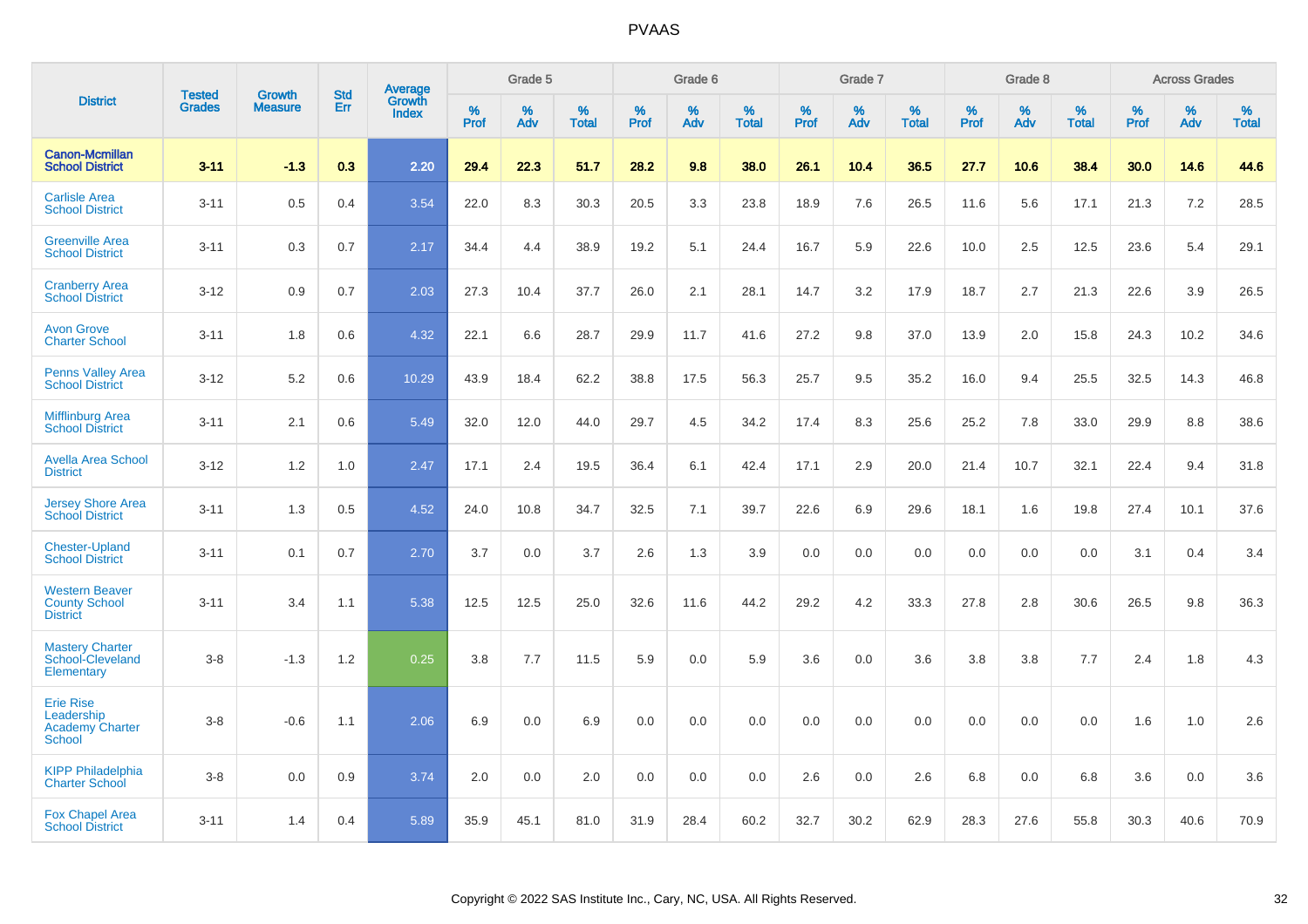|                                                               |                                | <b>Growth</b>  | <b>Std</b> | Average         |              | Grade 5  |                   |              | Grade 6  |                   |              | Grade 7  |                   |              | Grade 8  |                   |           | <b>Across Grades</b> |                   |
|---------------------------------------------------------------|--------------------------------|----------------|------------|-----------------|--------------|----------|-------------------|--------------|----------|-------------------|--------------|----------|-------------------|--------------|----------|-------------------|-----------|----------------------|-------------------|
| <b>District</b>                                               | <b>Tested</b><br><b>Grades</b> | <b>Measure</b> | Err        | Growth<br>Index | $\%$<br>Prof | %<br>Adv | %<br><b>Total</b> | $\%$<br>Prof | %<br>Adv | %<br><b>Total</b> | $\%$<br>Prof | %<br>Adv | %<br><b>Total</b> | $\%$<br>Prof | %<br>Adv | %<br><b>Total</b> | %<br>Prof | $\%$<br>Adv          | %<br><b>Total</b> |
| <b>Canon-Mcmillan</b><br><b>School District</b>               | $3 - 11$                       | $-1.3$         | 0.3        | 2.20            | 29.4         | 22.3     | 51.7              | 28.2         | 9.8      | 38.0              | 26.1         | 10.4     | 36.5              | 27.7         | 10.6     | 38.4              | 30.0      | 14.6                 | 44.6              |
| <b>Palmerton Area</b><br><b>School District</b>               | $3 - 11$                       | 3.0            | 0.6        | 9.28            | 27.7         | 15.7     | 43.4              | 30.6         | 9.3      | 39.8              | 20.8         | 6.2      | 26.9              | 17.9         | 4.7      | 22.6              | 24.8      | 8.0                  | 32.8              |
| Eugenio Maria De<br><b>Hostos Charter</b><br><b>School</b>    | $3 - 8$                        | $-1.0$         | 1.4        | 0.68            | 13.0         | 0.0      | 13.0              | 5.6          | 5.6      | 11.1              | 4.4          | 8.7      | 13.0              | 28.6         | 7.1      | 35.7              | 9.3       | 3.4                  | 12.7              |
| <b>Mastery Charter</b><br>School - Gratz<br>Campus            | $7 - 10$                       | 1.0            | 1.4        | 3.30            |              |          |                   |              |          |                   | 6.2          | 0.0      | 6.2               | 2.4          | 0.0      | 2.4               | 4.1       | 0.0                  | 4.1               |
| <b>Frederick Douglass</b><br><b>Mastery Charter</b><br>School | $3 - 8$                        | $-1.0$         | 1.2        | 2.52            | 4.8          | 0.0      | 4.8               | 0.0          | 0.0      | 0.0               | 0.0          | 0.0      | 0.0               | 3.4          | 3.4      | 6.9               | 1.5       | 0.8                  | $2.3\,$           |
| <b>Wilmington Area</b><br><b>School District</b>              | $3 - 11$                       | $-0.8$         | 0.8        | 1.83            | 36.8         | 10.5     | 47.4              | 12.7         | 1.6      | 14.3              | 29.4         | 3.9      | 33.3              | 13.6         | 3.4      | 17.0              | 26.8      | 7.9                  | 34.7              |
| <b>Mastery Charter</b><br>School-Mann<br>Campus               | $3-6$                          | 1.8            | 1.6        | 4.14            | 4.0          | 4.0      | 8.0               | 5.4          | 2.7      | 8.1               |              |          |                   |              |          |                   | $2.2\,$   | 1.4                  | 3.6               |
| <b>Allegheny Valley</b><br><b>School District</b>             | $3 - 11$                       | $-1.2$         | $0.8\,$    | 1.14            | 26.3         | 12.3     | 38.6              | 11.1         | 5.6      | 16.7              | 16.2         | 7.4      | 23.5              | 13.1         | 8.2      | 21.3              | 18.0      | 6.9                  | 24.9              |
| <b>Exeter Township</b><br><b>School District</b>              | $3 - 11$                       | 2.9            | 0.4        | 7.68            | 28.6         | 10.1     | 38.7              | 26.9         | 9.0      | 35.9              | 23.5         | 6.7      | 30.2              | 19.9         | 8.5      | 28.4              | 25.7      | 9.5                  | 35.3              |
| <b>Lincoln Charter</b><br><b>School</b>                       | $3 - 5$                        | $-2.5$         | 1.4        | $-1.78$         | 1.3          | 1.3      | 2.6               |              |          |                   |              |          |                   |              |          |                   | 3.6       | 0.8                  | 4.4               |
| <b>KIPP West</b><br>Philadelphia<br><b>Charter School</b>     | $3 - 8$                        | $-2.0$         | 1.2        | 0.29            | 3.2          | 0.0      | 3.2               | 0.0          | 0.0      | 0.0               | 0.0          | 0.0      | 0.0               | 0.0          | 0.0      | 0.0               | 2.6       | 0.0                  | 2.6               |
| <b>Galeton Area</b><br><b>School District</b>                 | $3 - 11$                       | 2.7            | 1.3        | 4.78            | 29.2         | 20.8     | 50.0              | 23.8         | 4.8      | 28.6              | 16.0         | 0.0      | 16.0              | 0.0          | 0.0      | 0.0               | 19.4      | 7.0                  | 26.4              |
| <b>Muncy School</b><br><b>District</b>                        | $3 - 11$                       | 2.4            | 0.7        | 5.81            | 36.7         | 8.3      | 45.0              | 32.5         | 14.3     | 46.8              | 29.0         | 15.9     | 44.9              | 23.3         | 6.7      | 30.0              | 31.5      | 13.1                 | 44.6              |
| Northwestern<br><b>Lehigh School</b><br><b>District</b>       | $3 - 11$                       | 0.6            | 0.5        | 3.03            | 26.0         | 11.0     | 37.0              | 28.7         | 9.3      | 38.0              | 25.2         | 8.4      | 33.6              | 20.4         | 15.9     | 36.3              | 26.4      | 10.7                 | 37.2              |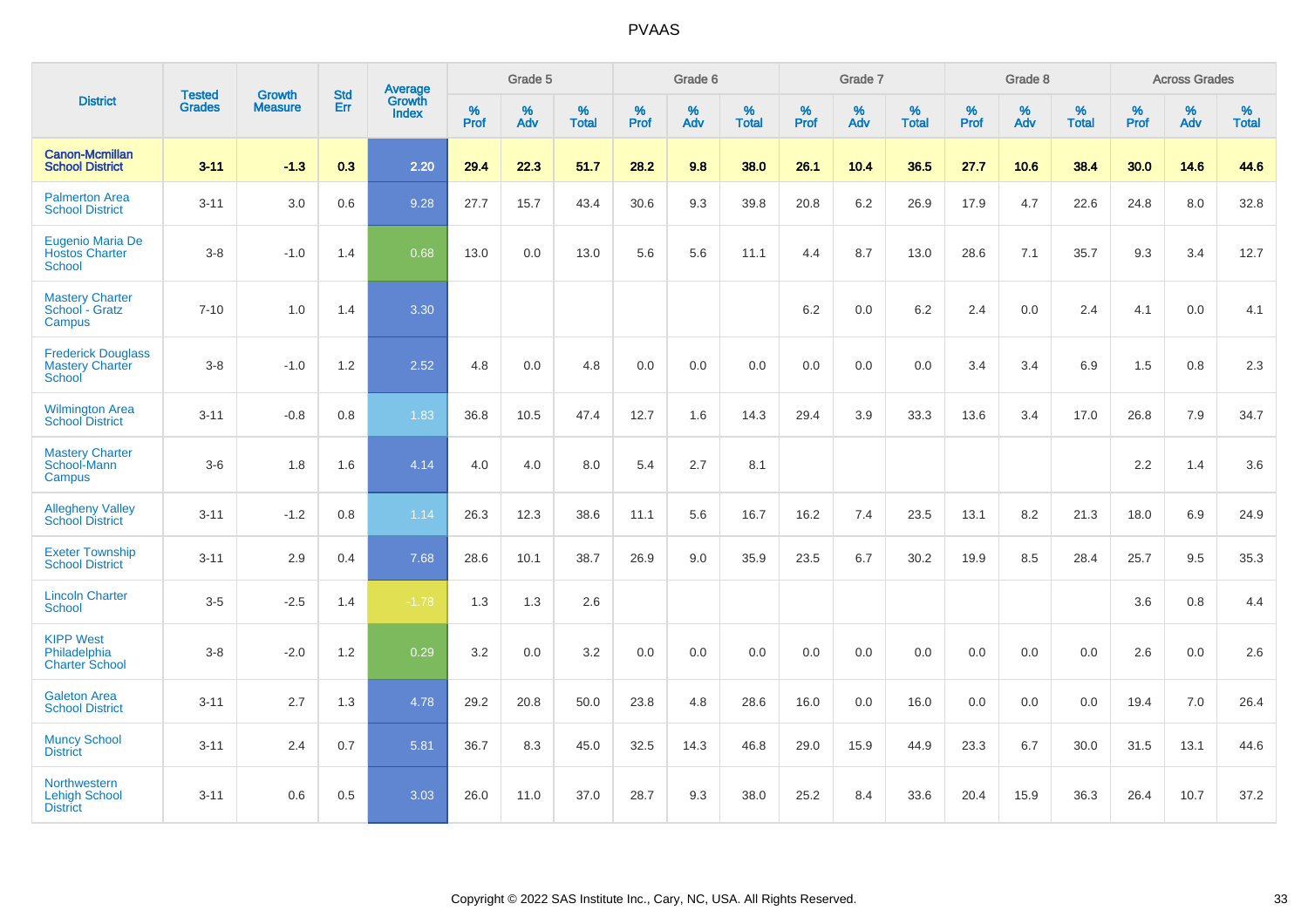|                                                                     | <b>Tested</b> | <b>Growth</b>  | <b>Std</b> |                                          |              | Grade 5  |                   |           | Grade 6  |                   |           | Grade 7  |                   |           | Grade 8  |                   |              | <b>Across Grades</b> |                   |
|---------------------------------------------------------------------|---------------|----------------|------------|------------------------------------------|--------------|----------|-------------------|-----------|----------|-------------------|-----------|----------|-------------------|-----------|----------|-------------------|--------------|----------------------|-------------------|
| <b>District</b>                                                     | <b>Grades</b> | <b>Measure</b> | <b>Err</b> | <b>Average</b><br>Growth<br><b>Index</b> | $\%$<br>Prof | %<br>Adv | %<br><b>Total</b> | %<br>Prof | %<br>Adv | %<br><b>Total</b> | %<br>Prof | %<br>Adv | %<br><b>Total</b> | %<br>Prof | %<br>Adv | %<br><b>Total</b> | $\%$<br>Prof | %<br>Adv             | %<br><b>Total</b> |
| <b>Canon-Mcmillan</b><br><b>School District</b>                     | $3 - 11$      | $-1.3$         | 0.3        | 2.20                                     | 29.4         | 22.3     | 51.7              | 28.2      | 9.8      | 38.0              | 26.1      | 10.4     | 36.5              | 27.7      | 10.6     | 38.4              | 30.0         | 14.6                 | 44.6              |
| <b>Twin Valley School</b><br><b>District</b>                        | $3 - 12$      | 1.9            | 0.4        | 5.97                                     | 37.8         | 14.0     | 51.9              | 28.6      | 8.2      | 36.9              | 29.5      | 15.0     | 44.5              | 24.9      | 11.2     | 36.1              | 32.2         | 17.8                 | 50.0              |
| <b>Bermudian Springs</b><br><b>School District</b>                  | $3 - 11$      | 0.4            | 0.6        | 2.79                                     | 22.1         | 12.4     | 34.5              | 17.5      | 3.9      | 21.4              | 20.5      | 5.1      | 25.6              | 11.1      | 4.3      | 15.4              | 19.0         | 9.1                  | 28.1              |
| <b>Boys Latin Of</b><br>Philadelphia<br><b>Charter School</b>       | $6 - 12$      | 0.1            | 0.8        | 2.29                                     |              |          |                   | 0.0       | 0.0      | 0.0               | 3.3       | 0.0      | 3.3               | 1.0       | 0.0      | 1.0               | 1.5          | 0.0                  | 1.5               |
| <b>Halifax Area</b><br><b>School District</b>                       | $3 - 11$      | 0.1            | 0.7        | 3.46                                     | 26.8         | 14.1     | 40.8              | 18.5      | 3.7      | 22.2              | 9.1       | 3.9      | 13.0              | 5.3       | 1.3      | 6.6               | 17.3         | 7.4                  | 24.8              |
| <b>Brownsville Area</b><br><b>School District</b>                   | $3 - 12$      | $-0.6$         | 0.7        | 1.53                                     | 17.3         | 4.0      | 21.3              | 7.2       | 1.2      | 8.4               | 6.4       | 1.3      | 7.7               | 4.2       | 1.4      | 5.6               | 10.2         | 1.5                  | 11.7              |
| <b>Milton Area School</b><br><b>District</b>                        | $3 - 11$      | 0.2            | 0.5        | 2.24                                     | 24.4         | 11.8     | 36.1              | 17.3      | 3.2      | 20.5              | 20.2      | 7.5      | 27.6              | 19.8      | 12.7     | 32.5              | 22.0         | 8.8                  | 30.9              |
| <b>Juniata County</b><br><b>School District</b>                     | $3 - 12$      | $-0.1$         | 0.5        | 1.50                                     | 19.4         | 5.3      | 24.7              | 11.1      | 3.7      | 14.8              | 13.1      | 2.2      | 15.3              | 11.9      | 1.8      | 13.7              | 16.9         | 4.3                  | 21.2              |
| <b>Global Leadership</b><br><b>Academy Charter</b><br>School        | $3 - 8$       | $-3.1$         | 1.9        | $-0.47$                                  | 0.0          | 0.0      | 0.0               |           |          |                   | 0.0       | 0.0      | 0.0               | 9.1       | 0.0      | 9.1               | 2.5          | 0.0                  | 2.5               |
| <b>Southern Tioga</b><br><b>School District</b>                     | $3 - 11$      | 0.3            | 0.6        | 3.78                                     | 23.7         | 1.0      | 24.7              | 17.9      | 1.9      | 19.8              | 8.0       | 2.2      | 10.2              | 10.8      | 2.5      | 13.3              | 18.0         | 4.1                  | 22.1              |
| <b>Eastern Lancaster</b><br><b>County School</b><br><b>District</b> | $3 - 12$      | 1.1            | 0.4        | 4.40                                     | 23.8         | 8.3      | 32.0              | 14.7      | 3.1      | 17.8              | 15.7      | 3.6      | 19.3              | 16.7      | 5.9      | 22.6              | 21.1         | 6.7                  | 27.8              |
| Pennsylvania<br><b>Virtual Charter</b><br><b>School</b>             | $3 - 11$      | 3.5            | 0.6        | 6.19                                     | 20.8         | 3.8      | 24.5              | 17.6      | 3.3      | 20.9              | 10.1      | 6.1      | 16.2              | 14.8      | 5.7      | 20.4              | 18.4         | 5.2                  | 23.5              |
| Loyalsock<br><b>Township School</b><br><b>District</b>              | $3 - 12$      | 3.7            | 0.6        | 7.24                                     | 33.0         | 18.3     | 51.3              | 32.6      | 10.2     | 42.9              | 23.4      | 9.4      | 32.8              | 27.0      | 9.0      | 36.0              | 31.1         | 13.2                 | 44.4              |
| <b>Northern Cambria</b><br><b>School District</b>                   | $3 - 11$      | $-0.4$         | 0.8        | 3.23                                     | 16.4         | 3.6      | 20.0              | 3.8       | 0.0      | 3.8               | 19.6      | 1.8      | 21.4              | 18.2      | 1.5      | 19.7              | 17.9         | 3.6                  | 21.4              |
| <b>Benton Area</b><br><b>School District</b>                        | $3 - 10$      | $-0.9$         | 0.9        | 0.54                                     | 24.6         | 11.5     | 36.1              | 17.4      | 4.4      | 21.7              | 13.6      | 3.4      | 17.0              | 10.3      | 2.6      | 12.8              | 21.6         | 7.1                  | 28.7              |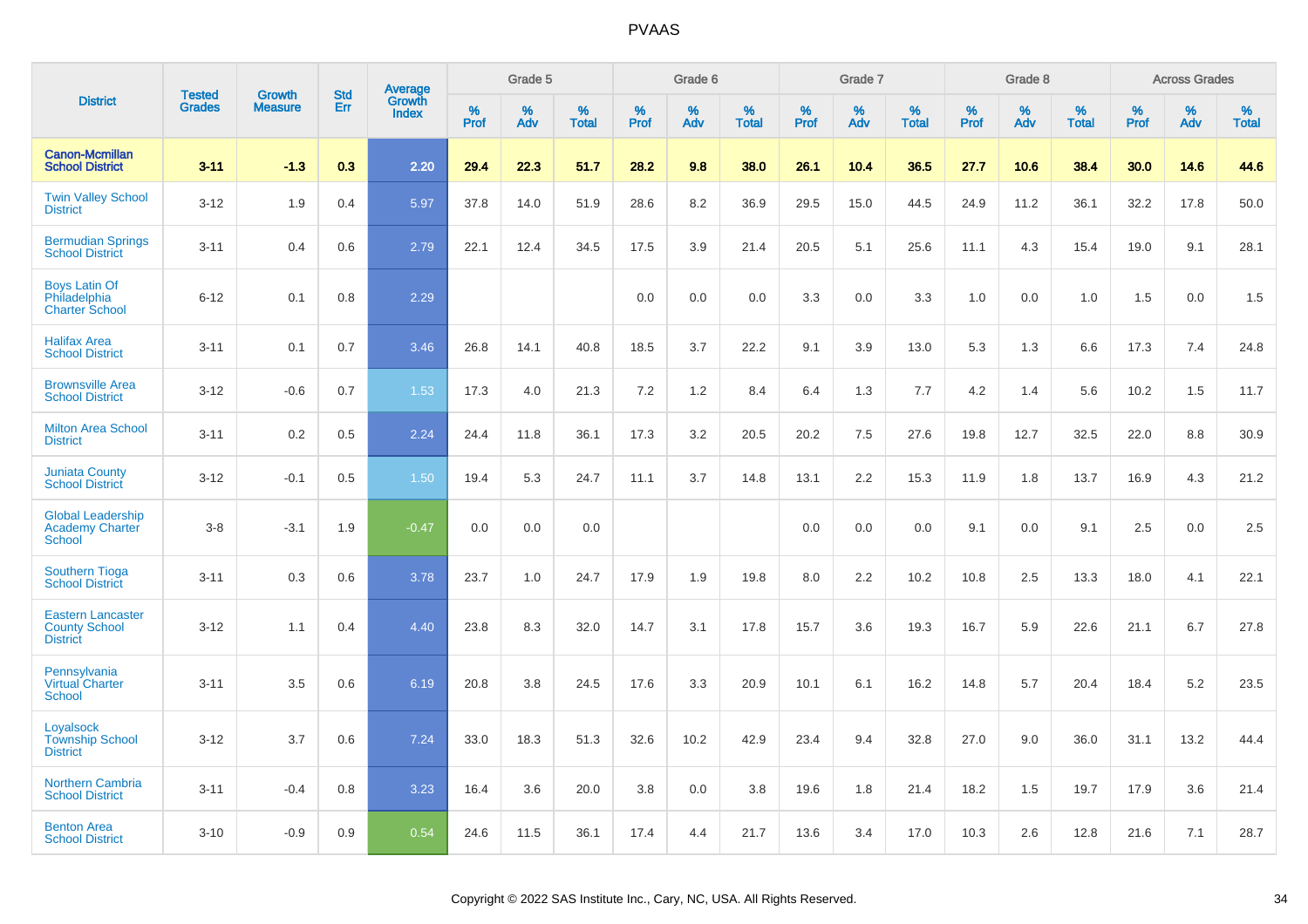|                                                                    |                                |                                 | <b>Std</b> | Average                       |                  | Grade 5  |                   |                  | Grade 6  |                   |                  | Grade 7  |                   |                  | Grade 8  |                   |                  | <b>Across Grades</b> |                   |
|--------------------------------------------------------------------|--------------------------------|---------------------------------|------------|-------------------------------|------------------|----------|-------------------|------------------|----------|-------------------|------------------|----------|-------------------|------------------|----------|-------------------|------------------|----------------------|-------------------|
| <b>District</b>                                                    | <b>Tested</b><br><b>Grades</b> | <b>Growth</b><br><b>Measure</b> | Err        | <b>Growth</b><br><b>Index</b> | %<br><b>Prof</b> | %<br>Adv | %<br><b>Total</b> | %<br><b>Prof</b> | %<br>Adv | %<br><b>Total</b> | %<br><b>Prof</b> | %<br>Adv | %<br><b>Total</b> | %<br><b>Prof</b> | %<br>Adv | %<br><b>Total</b> | %<br><b>Prof</b> | %<br>Adv             | %<br><b>Total</b> |
| <b>Canon-Mcmillan</b><br><b>School District</b>                    | $3 - 11$                       | $-1.3$                          | 0.3        | 2.20                          | 29.4             | 22.3     | 51.7              | 28.2             | 9.8      | 38.0              | 26.1             | 10.4     | 36.5              | 27.7             | 10.6     | 38.4              | 30.0             | 14.6                 | 44.6              |
| <b>Riverside Beaver</b><br><b>County School</b><br><b>District</b> | $3 - 11$                       | 1.0                             | 0.6        | 4.05                          | 21.9             | 12.5     | 34.4              | 23.8             | 4.0      | 27.7              | 22.8             | 10.1     | 32.9              | 25.5             | 3.2      | 28.7              | 28.3             | 10.4                 | 38.7              |
| Claysburg-Kimmel<br><b>School District</b>                         | $3 - 11$                       | 3.0                             | 0.8        | 3.68                          | 29.7             | 6.2      | 35.9              | 30.0             | 2.0      | 32.0              | 21.8             | 1.8      | 23.6              | 10.5             | 1.8      | 12.3              | 24.4             | 5.7                  | 30.1              |
| <b>Union School</b><br><b>District</b>                             | $3 - 12$                       | 3.8                             | 1.0        | 7.42                          | 18.2             | 0.0      | 18.2              | 22.0             | 14.6     | 36.6              | 10.5             | 0.0      | 10.5              | 18.2             | 11.4     | 29.6              | 18.6             | 7.7                  | 26.3              |
| Keystone<br><b>Education Center</b><br><b>Charter School</b>       | $3 - 12$                       | $-4.8$                          | 3.2        | $-1.50$                       |                  |          |                   |                  |          |                   |                  |          |                   | 0.0              | 0.0      | 0.0               | 0.0              | 0.0                  | 0.0               |
| <b>Line Mountain</b><br><b>School District</b>                     | $3 - 11$                       | $-0.5$                          | 0.7        | 0.25                          | 19.7             | 12.1     | 31.8              | 15.3             | 2.8      | 18.1              | 13.3             | 6.1      | 19.4              | 9.9              | 2.8      | 12.7              | 17.8             | 7.7                  | 25.5              |
| <b>Quaker Valley</b><br><b>School District</b>                     | $3 - 11$                       | 0.6                             | 0.5        | 4.37                          | 36.4             | 23.6     | 60.0              | 32.5             | 20.8     | 53.3              | 36.4             | 11.2     | 47.6              | 26.5             | 7.6      | 34.1              | 34.0             | 24.3                 | 58.3              |
| <b>William Penn</b><br><b>School District</b>                      | $3 - 12$                       | 1.5                             | 0.5        | 5.98                          | 7.8              | 1.9      | 9.7               | 2.2              | 0.0      | 2.2               | 3.0              | 0.6      | 3.6               | 5.6              | 1.2      | 6.9               | 6.3              | 1.6                  | 7.9               |
| <b>Monessen City</b><br><b>School District</b>                     | $3 - 10$                       | $-1.5$                          | 1.1        | $-0.31$                       | 5.3              | 0.0      | 5.3               | 2.6              | 0.0      | 2.6               | 0.0              | 0.0      | 0.0               | 0.0              | 0.0      | 0.0               | 3.9              | 0.6                  | 4.4               |
| <b>South Butler</b><br><b>County School</b><br><b>District</b>     | $3 - 10$                       | 0.6                             | 0.5        | 3.34                          | 35.1             | 12.8     | 48.0              | 22.9             | 5.0      | 27.9              | 21.2             | 11.4     | 32.6              | 13.3             | 1.6      | 14.8              | 27.0             | 11.2                 | 38.3              |
| <b>Hempfield Area</b><br><b>School District</b>                    | $3 - 12$                       | 2.3                             | 0.3        | 7.58                          | 34.6             | 13.8     | 48.4              | 24.6             | 14.9     | 39.6              | 30.2             | 13.5     | 43.7              | 26.8             | 10.7     | 37.5              | 30.5             | 16.4                 | 46.9              |
| <b>Tunkhannock Area</b><br><b>School District</b>                  | $3 - 11$                       | 1.2                             | 0.5        | 3.18                          | 19.8             | 8.8      | 28.7              | 22.7             | 2.3      | 25.0              | 12.6             | 5.5      | 18.1              | 14.7             | 1.4      | 16.1              | 18.1             | 5.2                  | 23.3              |
| <b>Forest Area School</b><br><b>District</b>                       | $3 - 11$                       | $-0.4$                          | 1.2        | 1.03                          | 43.5             | 4.4      | 47.8              | 19.0             | 0.0      | 19.0              | 13.8             | 0.0      | 13.8              | 3.1              | 0.0      | 3.1               | 23.4             | 5.5                  | 29.0              |
| <b>Franklin Regional</b><br><b>School District</b>                 | $3 - 11$                       | 0.3                             | 0.4        | 1.98                          | 39.6             | 22.0     | 61.7              | 33.2             | 19.3     | 52.5              | 27.9             | 18.3     | 46.2              | 25.8             | 8.1      | 33.9              | 31.7             | 25.0                 | 56.7              |
| <b>Wilkinsburg</b><br><b>Borough School</b><br><b>District</b>     | $3-6$                          | 3.5                             | 1.4        | 5.04                          | 22.5             | 0.0      | 22.5              | 0.0              | 2.4      | 2.4               |                  |          |                   |                  |          |                   | 12.1             | 2.0                  | 14.1              |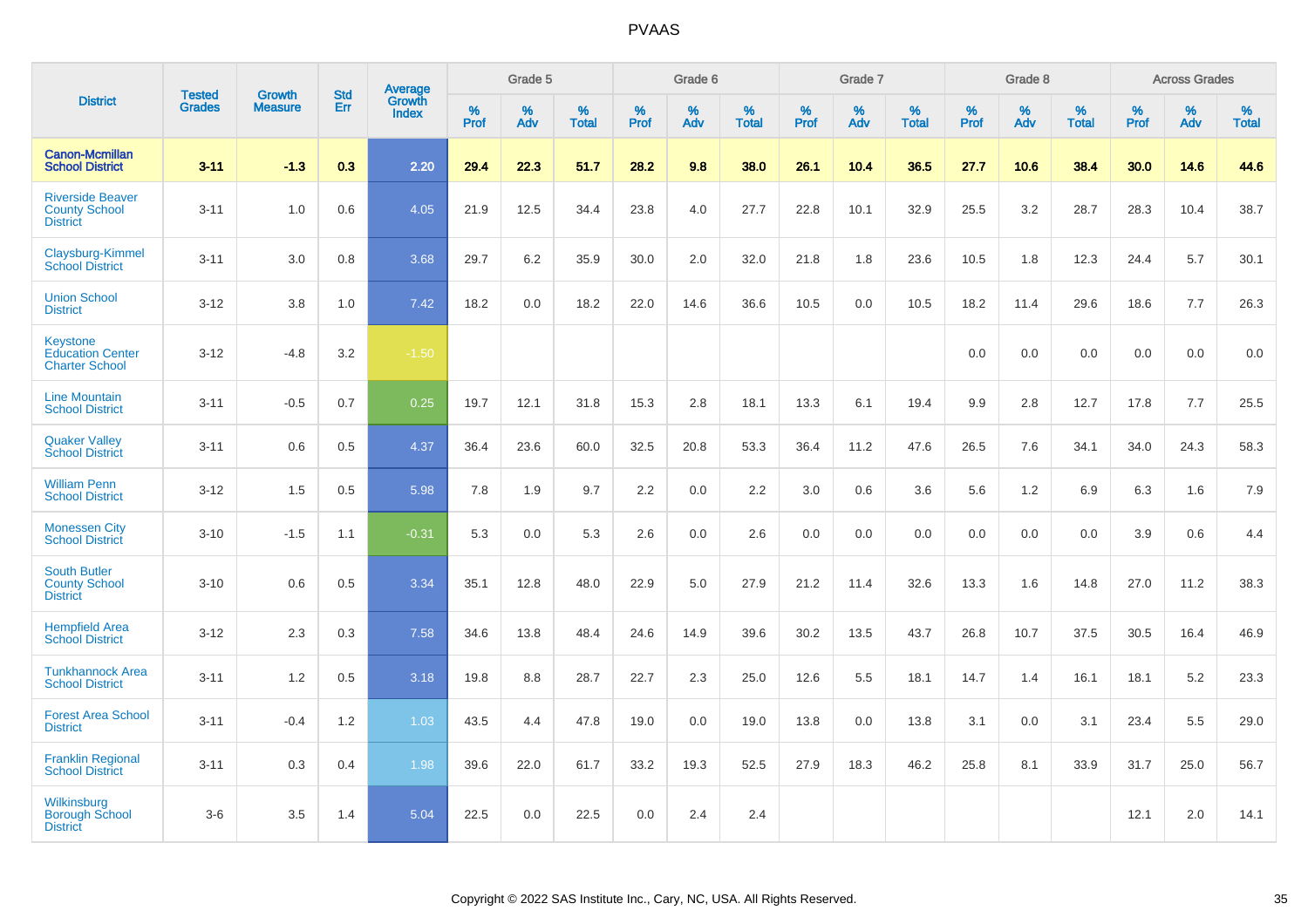|                                                                    | <b>Tested</b> | <b>Growth</b>  | <b>Std</b> | Average                |                     | Grade 5  |                   |                     | Grade 6  |                   |              | Grade 7  |                   |                     | Grade 8  |                   |                     | <b>Across Grades</b> |                   |
|--------------------------------------------------------------------|---------------|----------------|------------|------------------------|---------------------|----------|-------------------|---------------------|----------|-------------------|--------------|----------|-------------------|---------------------|----------|-------------------|---------------------|----------------------|-------------------|
| <b>District</b>                                                    | <b>Grades</b> | <b>Measure</b> | Err        | Growth<br><b>Index</b> | $\%$<br><b>Prof</b> | %<br>Adv | %<br><b>Total</b> | $\%$<br><b>Prof</b> | %<br>Adv | %<br><b>Total</b> | $\%$<br>Prof | %<br>Adv | %<br><b>Total</b> | $\%$<br><b>Prof</b> | %<br>Adv | %<br><b>Total</b> | $\%$<br><b>Prof</b> | %<br>Adv             | %<br><b>Total</b> |
| <b>Canon-Mcmillan</b><br><b>School District</b>                    | $3 - 11$      | $-1.3$         | 0.3        | 2.20                   | 29.4                | 22.3     | 51.7              | 28.2                | 9.8      | 38.0              | 26.1         | 10.4     | 36.5              | 27.7                | 10.6     | 38.4              | 30.0                | 14.6                 | 44.6              |
| Allegheny-Clarion<br><b>Valley School</b><br><b>District</b>       | $3 - 10$      | 0.1            | 0.9        | 2.43                   | 19.5                | 7.3      | 26.8              | 14.6                | 1.8      | 16.4              | 4.8          | 0.0      | 4.8               | 8.6                 | 0.0      | 8.6               | 14.2                | 8.1                  | 22.3              |
| <b>Brookville Area</b><br><b>School District</b>                   | $3 - 11$      | 4.3            | 0.6        | 11.53                  | 16.8                | 13.9     | 30.7              | 28.1                | 16.8     | 44.9              | 13.8         | 2.4      | 16.3              | 19.4                | 9.3      | 28.7              | 21.6                | 9.4                  | 31.0              |
| <b>Southwest</b><br>Leadership<br><b>Academy Charter</b><br>School | $3 - 8$       | 0.7            | 1.0        | 2.49                   | 2.2                 | 0.0      | 2.2               | 2.9                 | 0.0      | 2.9               | 5.1          | 0.0      | 5.1               | 0.0                 | 0.0      | 0.0               | 5.7                 | 1.5                  | 7.2               |
| <b>Oswayo Valley</b><br><b>School District</b>                     | $3 - 12$      | 0.2            | 1.1        | 2.50                   | 27.6                | 20.7     | 48.3              | 25.9                | 7.4      | 33.3              | 25.9         | 11.1     | 37.0              | 25.8                | 16.1     | 41.9              | 30.6                | 20.6                 | 51.2              |
| <b>South Eastern</b><br><b>School District</b>                     | $3 - 11$      | 1.8            | 0.5        | 5.70                   | 21.6                | 15.9     | 37.5              | 25.4                | 14.4     | 39.9              | 20.8         | 3.9      | 24.7              | 20.4                | 5.2      | 25.6              | 26.2                | 11.6                 | 37.7              |
| <b>Union Area School</b><br><b>District</b>                        | $3 - 11$      | $-0.6$         | 0.9        | 1.34                   | 40.0                | 12.5     | 52.5              | 32.8                | 5.2      | 37.9              | 26.3         | 3.5      | 29.8              | 17.8                | 0.0      | 17.8              | 30.2                | 7.4                  | 37.6              |
| Williamsburg<br><b>Community School</b><br><b>District</b>         | $3 - 11$      | 4.8            | 1.0        | 6.37                   | 25.0                | 12.5     | 37.5              | 34.3                | 8.6      | 42.9              | 26.2         | 4.8      | 31.0              | 40.6                | 0.0      | 40.6              | 28.1                | 8.4                  | 36.4              |
| <b>Slippery Rock Area</b><br><b>School District</b>                | $3 - 11$      | 1.4            | 0.5        | 3.52                   | 37.0                | 20.5     | 57.5              | 28.6                | 26.3     | 54.9              | 26.4         | 13.2     | 39.7              | 26.2                | 10.3     | 36.5              | 32.4                | 20.5                 | 53.0              |
| <b>Jeannette City</b><br><b>School District</b>                    | $3 - 11$      | 3.0            | 0.8        | 3.70                   | 12.5                | 0.0      | 12.5              | 22.6                | 1.9      | 24.5              | 12.9         | 4.8      | 17.7              | 15.4                | 3.8      | 19.2              | 16.1                | 3.6                  | 19.7              |
| <b>Urban Pathways 6-</b><br>12 Charter School                      | $6 - 11$      | $-1.8$         | 1.6        | 0.00                   |                     |          |                   | 0.0                 | 0.0      | 0.0               | 0.0          | 0.0      | 0.0               | 0.0                 | 0.0      | 0.0               | 0.0                 | 0.0                  | 0.0               |
| <b>Mastery Charter</b><br>School - Thomas<br>Campus                | $3 - 10$      | 1.5            | 0.9        | 4.14                   | 10.8                | 0.0      | 10.8              | 7.1                 | 2.4      | 9.5               | 7.0          | $0.0\,$  | 7.0               | 2.2                 | $0.0\,$  | 2.2               | 8.6                 | $0.8\,$              | 9.4               |
| <b>Iroquois School</b><br><b>District</b>                          | $3 - 11$      | 2.5            | 0.7        | 5.99                   | 36.7                | 10.1     | 46.8              | 20.7                | 17.1     | 37.8              | 11.5         | 9.4      | 20.8              | 21.0                | 6.0      | 27.0              | 23.5                | 11.1                 | 34.6              |
| <b>Red Lion Area</b><br><b>School District</b>                     | $3 - 11$      | 1.0            | 0.4        | 5.19                   | 24.8                | 8.9      | 33.7              | 20.6                | 5.3      | 25.9              | 16.7         | 9.1      | 25.8              | 14.5                | 6.6      | 21.0              | 23.3                | 8.6                  | 31.9              |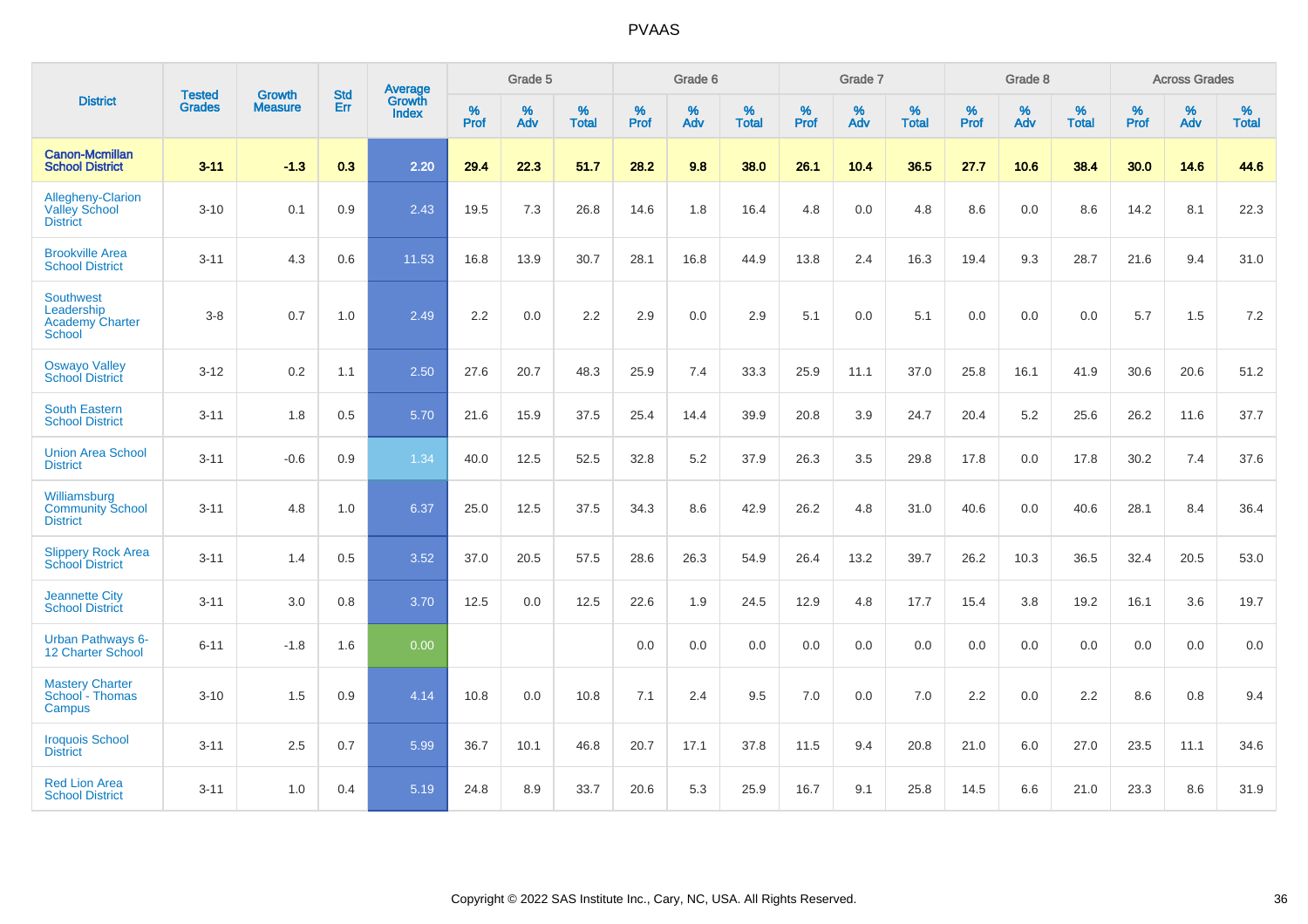|                                                      |                                |                                 | <b>Std</b> | Average                |           | Grade 5  |                   |           | Grade 6  |                   |           | Grade 7  |                   |           | Grade 8  |                   |           | <b>Across Grades</b> |                   |
|------------------------------------------------------|--------------------------------|---------------------------------|------------|------------------------|-----------|----------|-------------------|-----------|----------|-------------------|-----------|----------|-------------------|-----------|----------|-------------------|-----------|----------------------|-------------------|
| <b>District</b>                                      | <b>Tested</b><br><b>Grades</b> | <b>Growth</b><br><b>Measure</b> | Err        | Growth<br><b>Index</b> | %<br>Prof | %<br>Adv | %<br><b>Total</b> | %<br>Prof | %<br>Adv | %<br><b>Total</b> | %<br>Prof | %<br>Adv | %<br><b>Total</b> | %<br>Prof | %<br>Adv | %<br><b>Total</b> | %<br>Prof | %<br>Adv             | %<br><b>Total</b> |
| <b>Canon-Mcmillan</b><br><b>School District</b>      | $3 - 11$                       | $-1.3$                          | 0.3        | 2.20                   | 29.4      | 22.3     | 51.7              | 28.2      | 9.8      | 38.0              | 26.1      | 10.4     | 36.5              | 27.7      | 10.6     | 38.4              | 30.0      | 14.6                 | 44.6              |
| Achievement<br><b>House Charter</b><br><b>School</b> | $7 - 11$                       | $-0.3$                          | 1.5        | 0.79                   |           |          |                   |           |          |                   | 20.0      | 0.0      | 20.0              | 7.1       | 2.4      | 9.5               | 11.9      | 1.5                  | 13.4              |
| <b>Solanco School</b><br><b>District</b>             | $3 - 11$                       | 0.3                             | 0.4        | 2.53                   | 21.5      | 5.0      | 26.5              | 12.6      | 5.6      | 18.1              | 17.0      | 7.4      | 24.4              | 11.9      | 2.9      | 14.8              | 20.0      | 7.2                  | 27.1              |
| <b>Annville-Cleona</b><br><b>School District</b>     | $3 - 12$                       | 0.4                             | 0.6        | 3.81                   | 33.8      | 12.5     | 46.2              | 16.7      | 2.1      | 18.8              | 29.1      | 11.8     | 40.9              | 27.8      | 9.3      | 37.0              | 27.5      | 9.4                  | 36.9              |
| <b>Steelton-Highspire</b><br><b>School District</b>  | $3 - 11$                       | 2.5                             | 0.7        | 4.46                   | 2.9       | 0.0      | 2.9               | 0.0       | 0.0      | 0.0               | 0.0       | 0.0      | 0.0               | 0.0       | 0.0      | 0.0               | 0.8       | 0.4                  | 1.3               |
| <b>Dallastown Area</b><br><b>School District</b>     | $3 - 11$                       | 0.6                             | 0.3        | 3.62                   | 25.8      | 13.0     | 38.8              | 31.1      | 11.5     | 42.6              | 23.7      | 7.8      | 31.6              | 19.0      | 9.4      | 28.4              | 27.7      | 14.8                 | 42.4              |
| <b>Newport School</b><br><b>District</b>             | $3 - 12$                       | 2.2                             | 0.8        | 4.70                   | 22.2      | 11.1     | 33.3              | 25.0      | 6.9      | 31.9              | 15.9      | 0.0      | 15.9              | 27.4      | 4.8      | 32.3              | 24.8      | 6.9                  | 31.7              |
| <b>Juniata Valley</b><br><b>School District</b>      | $3 - 11$                       | 2.4                             | 0.9        | 4.64                   | 23.3      | 4.6      | 27.9              | 5.4       | 3.6      | 8.9               | 21.0      | 5.3      | 26.3              | 12.5      | 2.1      | 14.6              | 18.7      | 5.0                  | 23.8              |
| <b>East Lycoming</b><br><b>School District</b>       | $3 - 11$                       | 2.6                             | 0.6        | 7.47                   | 36.1      | 23.5     | 59.7              | 26.2      | 26.2     | 52.3              | 26.4      | 20.7     | 47.1              | 27.9      | 14.8     | 42.6              | 31.5      | 19.5                 | 51.0              |
| <b>Penn Manor</b><br><b>School District</b>          | $3 - 11$                       | 3.2                             | 0.3        | 9.54                   | 33.8      | 14.9     | 48.6              | 28.7      | 15.2     | 43.9              | 25.5      | 13.2     | 38.7              | 30.2      | 11.0     | 41.2              | 31.4      | 16.9                 | 48.2              |
| <b>Baden Academy</b><br><b>Charter School</b>        | $3-6$                          | 0.1                             | 1.1        | 1.04                   | 20.6      | 4.8      | 25.4              | 22.4      | 8.6      | 31.0              |           |          |                   |           |          |                   | 20.8      | 6.4                  | 27.2              |
| <b>Millcreek Township</b><br><b>School District</b>  | $3 - 11$                       | 1.1                             | 0.3        | 8.82                   | 26.5      | 20.8     | 47.3              | 23.1      | 9.4      | 32.4              | 22.1      | 14.3     | 36.4              | 21.6      | 13.0     | 34.7              | 25.4      | 15.9                 | 41.3              |
| <b>Jamestown Area</b><br><b>School District</b>      | $3 - 11$                       | 0.7                             | 1.2        | 2.23                   | 18.4      | 10.5     | 29.0              | 16.7      | 0.0      | 16.7              | 24.1      | 3.4      | 27.6              | 19.0      | 0.0      | 19.0              | 18.3      | 6.1                  | 24.4              |
| <b>Eastern York</b><br><b>School District</b>        | $3 - 11$                       | $-0.5$                          | 0.5        | $-0.16$                | 29.5      | 11.0     | 40.5              | 23.5      | 6.0      | 29.5              | 23.2      | 14.1     | 37.3              | 17.3      | 9.7      | 27.0              | 24.8      | 10.7                 | 35.4              |
| <b>Upper Adams</b><br><b>School District</b>         | $3 - 11$                       | 1.7                             | 0.6        | 5.68                   | 30.0      | 9.2      | 39.2              | 18.0      | 7.7      | 25.6              | 18.1      | 1.9      | 20.0              | 11.4      | 3.8      | 15.3              | 22.6      | 6.3                  | 28.9              |
| <b>Discovery Charter</b><br>School                   | $3 - 8$                        | 2.6                             | 0.9        | 2.98                   | 8.5       | 2.1      | 10.6              | 0.0       | 0.0      | 0.0               | 6.6       | 1.6      | 8.2               | 5.4       | $0.0\,$  | 5.4               | 5.2       | 1.1                  | 6.2               |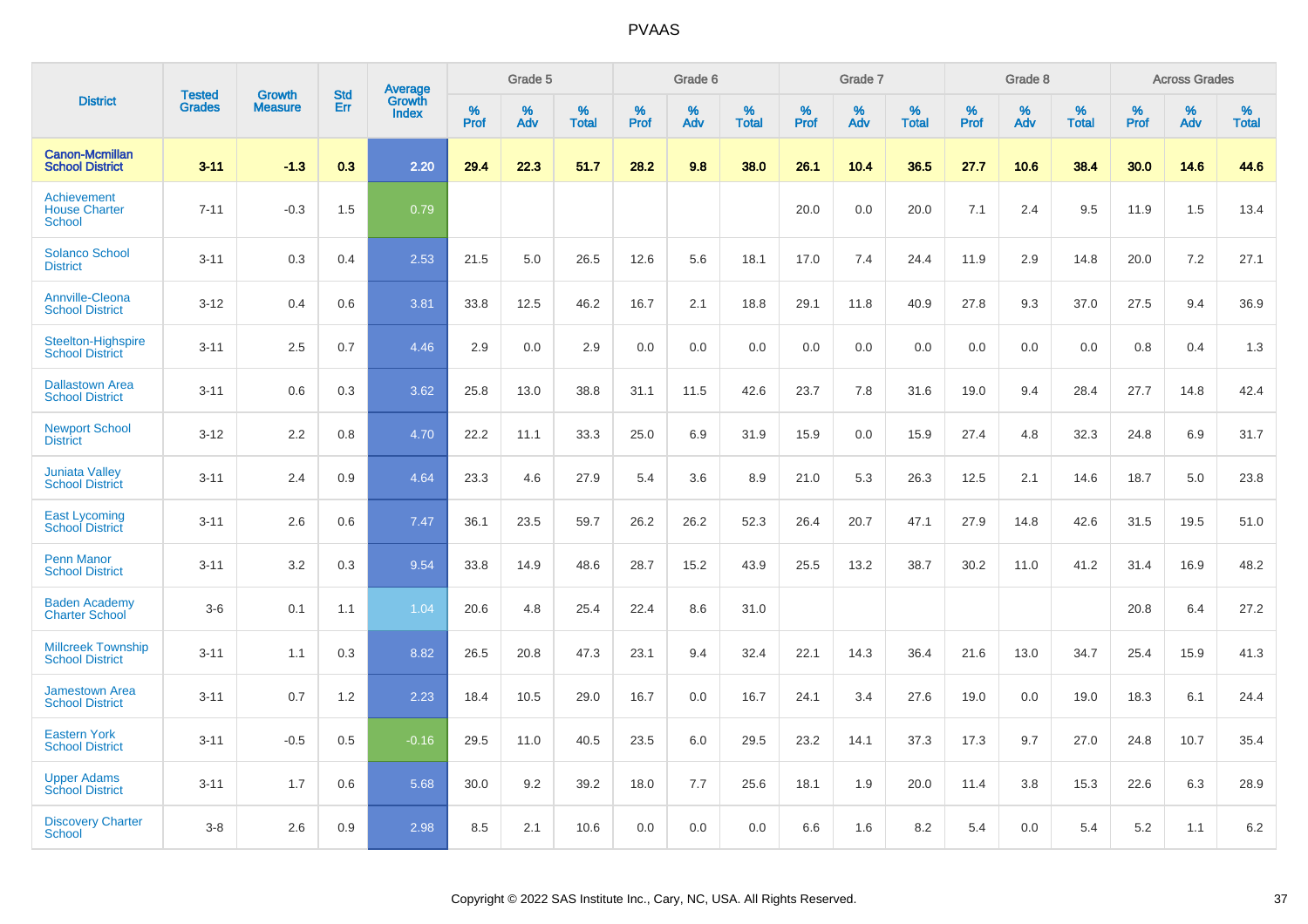|                                                                   | <b>Tested</b> | <b>Growth</b>  | <b>Std</b> | Average                |              | Grade 5  |                   |           | Grade 6  |                   |              | Grade 7  |                   |           | Grade 8  |                   |              | <b>Across Grades</b> |                   |
|-------------------------------------------------------------------|---------------|----------------|------------|------------------------|--------------|----------|-------------------|-----------|----------|-------------------|--------------|----------|-------------------|-----------|----------|-------------------|--------------|----------------------|-------------------|
| <b>District</b>                                                   | <b>Grades</b> | <b>Measure</b> | Err        | Growth<br><b>Index</b> | $\%$<br>Prof | %<br>Adv | %<br><b>Total</b> | %<br>Prof | %<br>Adv | %<br><b>Total</b> | $\%$<br>Prof | %<br>Adv | %<br><b>Total</b> | %<br>Prof | %<br>Adv | %<br><b>Total</b> | $\%$<br>Prof | %<br>Adv             | %<br><b>Total</b> |
| <b>Canon-Mcmillan</b><br><b>School District</b>                   | $3 - 11$      | $-1.3$         | 0.3        | 2.20                   | 29.4         | 22.3     | 51.7              | 28.2      | 9.8      | 38.0              | 26.1         | 10.4     | 36.5              | 27.7      | 10.6     | 38.4              | 30.0         | 14.6                 | 44.6              |
| <b>Bloomsburg Area</b><br><b>School District</b>                  | $3 - 10$      | 1.2            | 0.6        | 3.43                   | 25.0         | 13.0     | 38.0              | 16.7      | 3.3      | 20.0              | 14.7         | 3.9      | 18.6              | 16.8      | 9.9      | 26.7              | 21.5         | 8.7                  | 30.2              |
| <b>Westmont Hilltop</b><br><b>School District</b>                 | $3 - 11$      | 2.7            | 0.6        | 6.24                   | 28.0         | 11.0     | 39.0              | 18.4      | 8.2      | 26.5              | 22.2         | 6.2      | 28.4              | 26.1      | 8.7      | 34.8              | 24.1         | 11.7                 | 35.7              |
| <b>Montrose Area</b><br><b>School District</b>                    | $3 - 10$      | 1.4            | 0.7        | 4.16                   | 19.4         | 19.4     | 38.8              | 27.2      | 4.4      | 31.5              | 25.0         | 4.4      | 29.4              | 14.5      | 2.4      | 16.9              | 24.4         | 7.4                  | 31.8              |
| <b>Universal</b><br><b>Creighton Charter</b><br><b>School</b>     | $3 - 8$       | 1.1            | 0.7        | 2.15                   | 11.9         | 1.2      | 13.1              | 3.5       | 1.2      | 4.7               | 7.7          | 6.2      | 13.8              | 4.7       | 4.7      | 9.4               | 8.6          | 4.4                  | 13.1              |
| <b>Southern Columbia</b><br><b>Area School</b><br><b>District</b> | $3 - 11$      | 1.8            | 0.7        | 7.30                   | 34.7         | 9.7      | 44.4              | 18.8      | 5.2      | 24.0              | 29.0         | 14.0     | 43.0              | 15.4      | 2.2      | 17.6              | 28.0         | 10.6                 | 38.6              |
| <b>Shade-Central City</b><br><b>School District</b>               | $3 - 11$      | 1.4            | 1.4        | 2.94                   | 18.8         | 0.0      | 18.8              | 26.9      | 0.0      | 26.9              | 20.0         | 10.0     | 30.0              | 34.8      | 0.0      | 34.8              | 29.0         | 3.0                  | 32.1              |
| <b>Derry Township</b><br><b>School District</b>                   | $3 - 10$      | 4.3            | 1.3        | 7.27                   | 39.1         | 28.5     | 67.6              | 51.5      | 21.2     | 72.7              | 30.8         | 34.6     | 65.4              | 14.3      | 71.4     | 85.7              | 37.5         | 30.3                 | 67.8              |
| <b>Berlin</b><br><b>Brothersvalley</b><br><b>School District</b>  | $3 - 11$      | 2.2            | 0.8        | 3.87                   | 34.0         | 15.1     | 49.1              | 21.2      | 3.0      | 24.2              | 30.8         | 3.8      | 34.6              | 18.8      | 8.3      | 27.1              | 25.8         | 10.8                 | 36.6              |
| <b>Chestnut Ridge</b><br><b>School District</b>                   | $3 - 12$      | 4.2            | 0.6        | 7.56                   | 30.4         | 6.5      | 37.0              | 22.2      | 3.7      | 25.9              | 36.8         | 4.2      | 41.0              | 18.4      | 10.2     | 28.6              | 26.7         | 9.7                  | 36.4              |
| Springfield<br><b>Township School</b><br><b>District</b>          | $3 - 11$      | 1.7            | 0.5        | 5.78                   | 31.3         | 12.3     | 43.6              | 26.9      | 11.1     | 38.0              | 28.4         | 21.9     | 50.3              | 31.7      | 17.2     | 49.0              | 33.1         | 15.4                 | 48.5              |
| <b>Esperanza Cyber</b><br><b>Charter School</b>                   | $3 - 11$      | 0.4            | 1.3        | 1.00                   | 0.0          | 0.0      | 0.0               | 0.0       | 0.0      | 0.0               | 2.6          | 0.0      | 2.6               | 0.0       | 0.0      | 0.0               | 1.6          | 0.0                  | 1.6               |
| <b>Northern Tioga</b><br><b>School District</b>                   | $3 - 12$      | 3.4            | 0.5        | 10.12                  | 22.7         | 5.2      | 27.9              | 32.2      | 4.2      | 36.4              | 16.8         | 2.6      | 19.4              | 23.8      | 6.2      | 30.0              | 25.9         | 7.0                  | 32.8              |
| Lackawanna Trail<br><b>School District</b>                        | $3 - 10$      | 1.4            | 0.7        | 3.97                   | 21.8         | 9.1      | 30.9              | 34.3      | 10.4     | 44.8              | 12.7         | 11.3     | 23.9              | 11.8      | 6.6      | 18.4              | 24.2         | 11.5                 | 35.8              |
| <b>Pequea Valley</b><br><b>School District</b>                    | $3 - 11$      | 2.4            | 0.6        | 6.27                   | 15.6         | 6.4      | 22.0              | 14.0      | 2.2      | 16.1              | 11.7         | 2.3      | 14.1              | 13.1      | 2.0      | 15.2              | 16.9         | 3.8                  | 20.7              |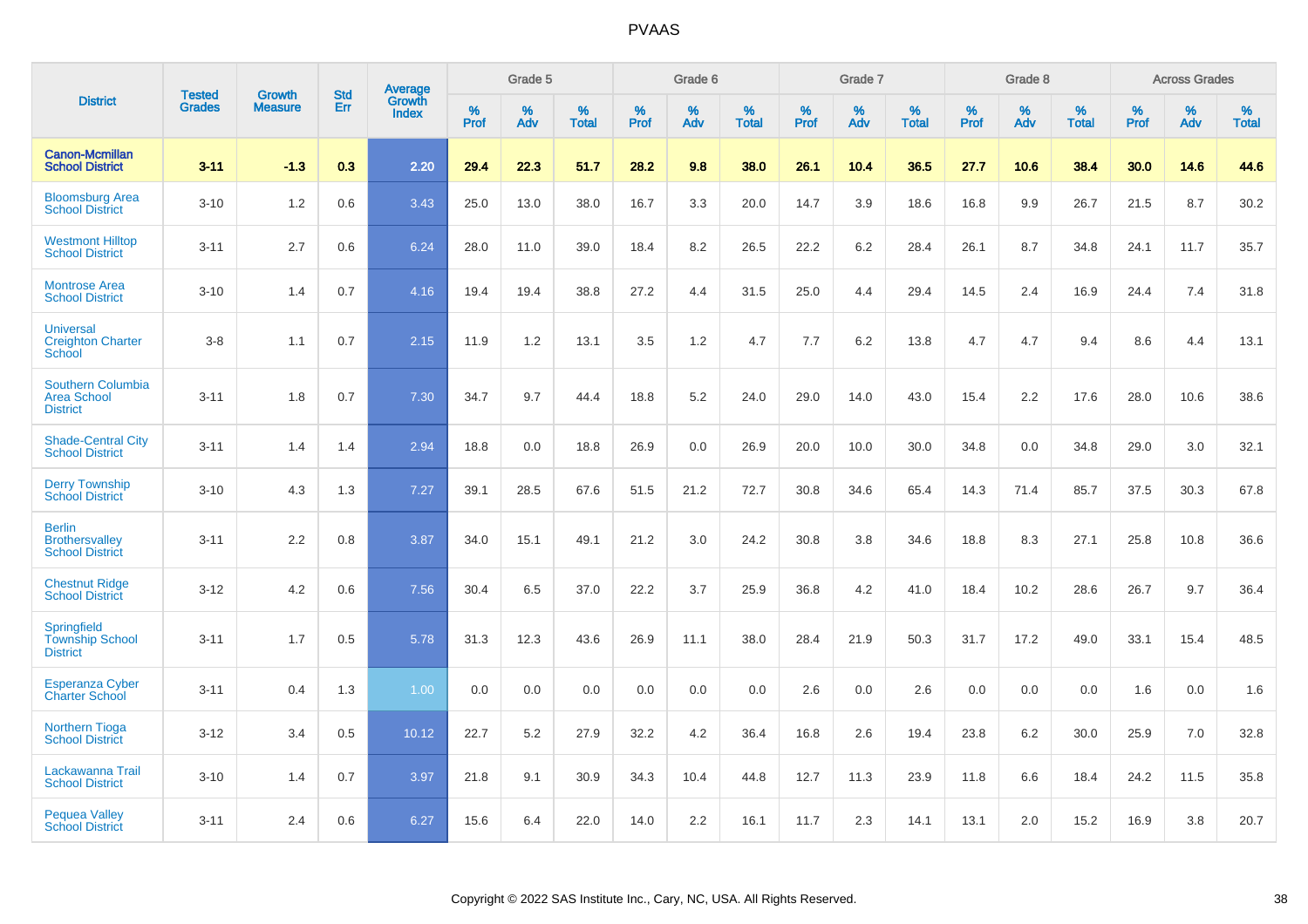|                                                                         |                                |                                 | <b>Std</b> | Average                |           | Grade 5  |                   |           | Grade 6  |                   |           | Grade 7  |                   |           | Grade 8  |                   |           | <b>Across Grades</b> |                   |
|-------------------------------------------------------------------------|--------------------------------|---------------------------------|------------|------------------------|-----------|----------|-------------------|-----------|----------|-------------------|-----------|----------|-------------------|-----------|----------|-------------------|-----------|----------------------|-------------------|
| <b>District</b>                                                         | <b>Tested</b><br><b>Grades</b> | <b>Growth</b><br><b>Measure</b> | <b>Err</b> | Growth<br><b>Index</b> | %<br>Prof | %<br>Adv | %<br><b>Total</b> | %<br>Prof | %<br>Adv | %<br><b>Total</b> | %<br>Prof | %<br>Adv | %<br><b>Total</b> | %<br>Prof | %<br>Adv | %<br><b>Total</b> | %<br>Prof | %<br>Adv             | %<br><b>Total</b> |
| <b>Canon-Mcmillan</b><br><b>School District</b>                         | $3 - 11$                       | $-1.3$                          | 0.3        | 2.20                   | 29.4      | 22.3     | 51.7              | 28.2      | 9.8      | 38.0              | 26.1      | 10.4     | 36.5              | 27.7      | 10.6     | 38.4              | 30.0      | 14.6                 | 44.6              |
| <b>Centennial School</b><br><b>District</b>                             | $3 - 10$                       | 1.6                             | 0.3        | 5.91                   | 23.7      | 5.4      | 29.1              | 18.3      | 3.0      | 21.3              | 22.2      | 5.1      | 27.4              | 13.0      | 8.2      | 21.2              | 21.7      | 6.7                  | 28.4              |
| Kennett<br>Consolidated<br><b>School District</b>                       | $3 - 11$                       | 1.3                             | 0.4        | 6.12                   | 29.8      | 15.1     | 44.9              | 20.2      | 8.3      | 28.5              | 20.2      | 11.6     | 31.7              | 10.9      | 6.9      | 17.8              | 22.4      | 12.3                 | 34.7              |
| <b>Crawford Central</b><br><b>School District</b>                       | $3 - 11$                       | 1.9                             | 0.4        | 4.77                   | 24.2      | 7.9      | 32.1              | 15.7      | 3.8      | 19.6              | 16.7      | 3.7      | 20.4              | 9.0       | 2.6      | 11.6              | 18.4      | 5.5                  | 23.8              |
| <b>Memphis Street</b><br><b>Academy Charter</b><br>School @ JP<br>Jones | $5 - 8$                        | 0.7                             | 0.7        | 1.39                   | 0.0       | 3.2      | 3.2               | 0.0       | 0.0      | 0.0               | 0.0       | 0.0      | 0.0               | 0.0       | 0.0      | 0.0               | 0.0       | 0.6                  | 0.6               |
| <b>Universal Vare</b><br><b>Charter School</b>                          | $6-8$                          | 1.8                             | 1.3        | 3.30                   |           |          |                   | 0.0       | 6.2      | 6.2               | 3.6       | 0.0      | 3.6               | 6.4       | 0.0      | 6.4               | 4.7       | 0.9                  | 5.7               |
| <b>Radnor Township</b><br><b>School District</b>                        | $3 - 12$                       | 4.4                             | 0.4        | 11.22                  | 34.0      | 41.4     | 75.4              | 41.7      | 25.4     | 67.1              | 34.3      | 31.8     | 66.2              | 35.0      | 21.5     | 56.5              | 36.8      | 31.8                 | 68.6              |
| Catasaugua Area<br><b>School District</b>                               | $3 - 12$                       | 1.1                             | 0.6        | 2.87                   | 12.0      | 5.4      | 17.4              | 22.7      | 4.0      | 26.7              | 9.8       | 4.9      | 14.7              | 8.9       | 3.3      | 12.2              | 15.4      | 4.4                  | 19.8              |
| Pennsylvania<br><b>Cyber Charter</b><br>School                          | $3 - 11$                       | 1.9                             | 0.5        | 4.83                   | 14.1      | 4.9      | 19.0              | 10.8      | 3.4      | 14.2              | 11.7      | 3.5      | 15.2              | 6.5       | 1.6      | 8.1               | 12.6      | 4.4                  | 17.1              |
| <b>Northern Potter</b><br><b>School District</b>                        | $3 - 12$                       | 2.0                             | 1.1        | 2.34                   | 26.7      | 3.3      | 30.0              | 9.3       | 2.3      | 11.6              | 29.0      | 12.9     | 41.9              | 11.1      | 0.0      | 11.1              | 18.7      | 7.4                  | 26.1              |
| <b>Greenwood School</b><br><b>District</b>                              | $3 - 11$                       | 3.3                             | 0.8        | 4.78                   | 30.3      | 13.6     | 43.9              | 32.1      | 7.6      | 39.6              | 9.1       | 1.8      | 10.9              | 25.9      | 14.8     | 40.7              | 28.8      | 15.4                 | 44.2              |
| <b>Mastery Charter</b><br>School <sup>-</sup> Smedley<br>Campus         | $3-6$                          | $-0.6$                          | 1.2        | $-0.35$                | 1.9       | 0.0      | 1.9               | 3.5       | 0.0      | 3.5               |           |          |                   |           |          |                   | 3.5       | 0.0                  | 3.5               |
| <b>Millville Area</b><br><b>School District</b>                         | $3 - 12$                       | 3.8                             | 0.9        | 5.21                   | 34.0      | 0.0      | 34.0              | 18.9      | 1.9      | 20.8              | 15.9      | 9.1      | 25.0              | 18.4      | 2.6      | 21.0              | 24.6      | 4.7                  | 29.3              |
| <b>Fell Charter School</b>                                              | $3 - 8$                        | 1.1                             | 2.2        | 1.36                   | 25.0      | 0.0      | 25.0              | 6.7       | 0.0      | 6.7               |           |          |                   |           |          |                   | 17.1      | 4.0                  | 21.0              |
| <b>Midland Borough</b><br><b>School District</b>                        | $3 - 8$                        | 2.3                             | 1.3        | 2.65                   | 10.3      | 6.9      | 17.2              | 13.6      | 0.0      | 13.6              | 14.3      | 0.0      | 14.3              | 9.5       | 4.8      | 14.3              | 15.7      | 2.9                  | 18.6              |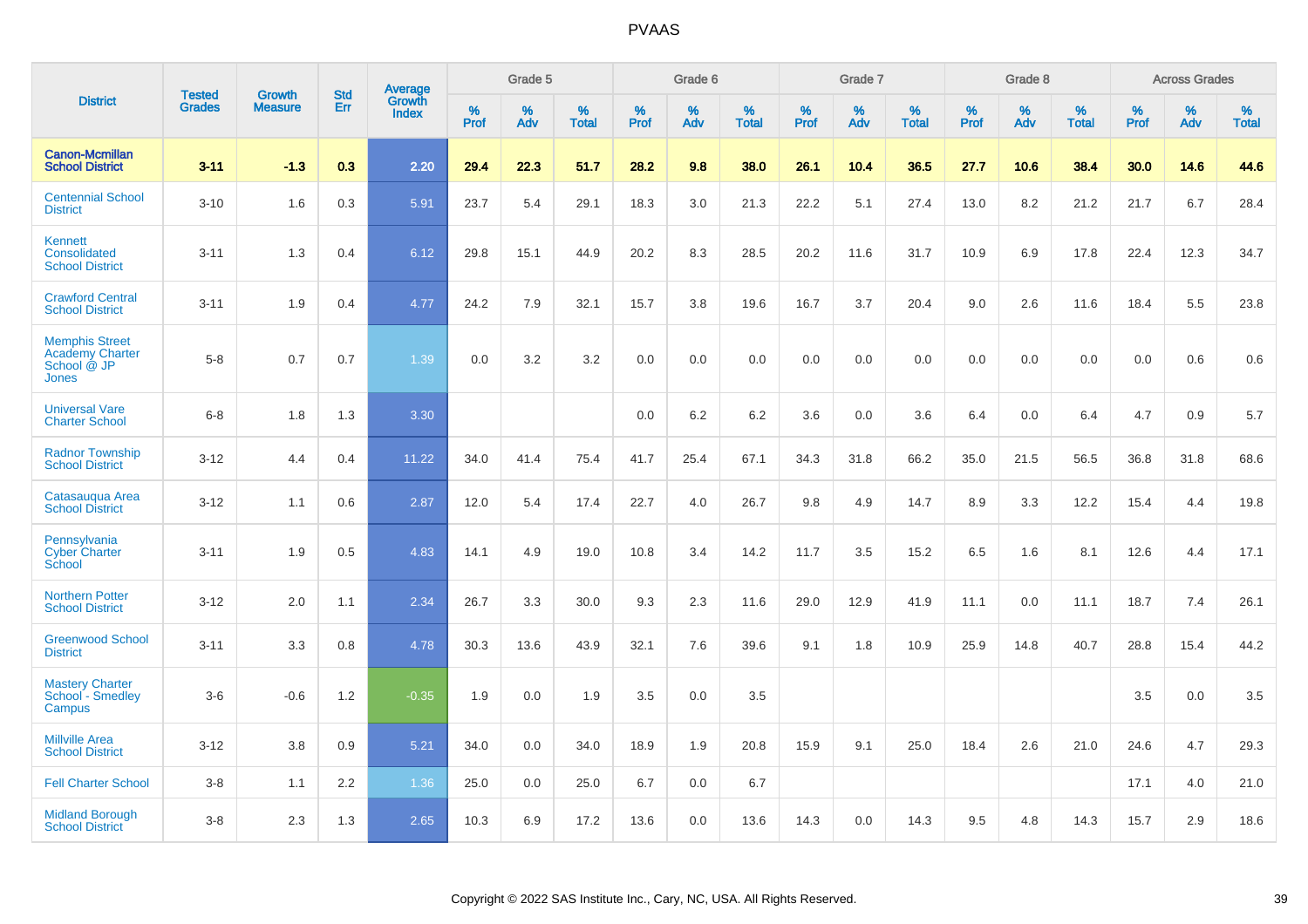|                                                                 |                                | <b>Growth</b>  | <b>Std</b> |                                          |              | Grade 5  |                   |              | Grade 6  |                   |              | Grade 7  |                      |              | Grade 8  |                   |              | <b>Across Grades</b> |                   |
|-----------------------------------------------------------------|--------------------------------|----------------|------------|------------------------------------------|--------------|----------|-------------------|--------------|----------|-------------------|--------------|----------|----------------------|--------------|----------|-------------------|--------------|----------------------|-------------------|
| <b>District</b>                                                 | <b>Tested</b><br><b>Grades</b> | <b>Measure</b> | <b>Err</b> | <b>Average</b><br>Growth<br><b>Index</b> | $\%$<br>Prof | %<br>Adv | %<br><b>Total</b> | $\%$<br>Prof | %<br>Adv | %<br><b>Total</b> | $\%$<br>Prof | %<br>Adv | $\%$<br><b>Total</b> | $\%$<br>Prof | %<br>Adv | %<br><b>Total</b> | $\%$<br>Prof | %<br>Adv             | %<br><b>Total</b> |
| <b>Canon-Mcmillan</b><br><b>School District</b>                 | $3 - 11$                       | $-1.3$         | 0.3        | 2.20                                     | 29.4         | 22.3     | 51.7              | 28.2         | 9.8      | 38.0              | 26.1         | 10.4     | 36.5                 | 27.7         | 10.6     | 38.4              | 30.0         | 14.6                 | 44.6              |
| <b>York City School</b><br><b>District</b>                      | $3 - 12$                       | 1.6            | 0.3        | 5.64                                     | 2.5          | 1.0      | 3.5               | 2.0          | $0.2\,$  | 2.2               | 2.6          | 0.5      | 3.1                  | 1.4          | 0.2      | 1.6               | 2.8          | 0.6                  | 3.4               |
| <b>Coudersport Area</b><br><b>School District</b>               | $3 - 11$                       | 1.4            | 0.9        | 1.96                                     | 35.7         | 3.6      | 39.3              | 16.7         | 4.8      | 21.4              | 18.9         | 5.7      | 24.5                 | 15.1         | 3.8      | 18.9              | 22.0         | 5.7                  | 27.7              |
| <b>Duquesne City</b><br><b>School District</b>                  | $3 - 8$                        | 1.2            | 1.3        | 1.95                                     | 6.0          | 2.0      | 8.0               | 5.6          | 0.0      | 5.6               |              |          |                      |              |          |                   | 3.4          | 1.7                  | 5.0               |
| Hatboro-Horsham<br><b>School District</b>                       | $3 - 11$                       | 0.6            | 0.4        | 1.72                                     | 26.2         | 8.5      | 34.7              | 30.0         | 11.1     | 41.1              | 20.8         | 5.2      | 26.0                 | 19.7         | 5.7      | 25.4              | 25.9         | 8.7                  | 34.6              |
| <b>Keystone</b><br><b>Academy Charter</b><br>School             | $3 - 8$                        | 0.8            | 0.8        | 2.54                                     | 12.3         | 5.3      | 17.5              | 9.7          | 4.8      | 14.5              | 12.3         | 1.8      | 14.0                 | 6.8          | 1.7      | 8.5               | 12.4         | 2.8                  | 15.1              |
| <b>Northeastern York</b><br><b>School District</b>              | $3 - 11$                       | 1.4            | 0.4        | 3.99                                     | 32.1         | 13.8     | 46.0              | 21.2         | 8.1      | 29.3              | 21.9         | 6.0      | 27.9                 | 29.2         | 15.0     | 44.1              | 27.8         | 13.2                 | 41.0              |
| <b>West Perry School</b><br><b>District</b>                     | $3 - 11$                       | 2.7            | 0.5        | 6.23                                     | 22.5         | 15.9     | 38.4              | 20.9         | 5.7      | 26.6              | 14.0         | 6.7      | 20.7                 | 15.2         | 8.5      | 23.6              | 21.6         | 10.7                 | 32.3              |
| Punxsutawney<br><b>Area School</b><br><b>District</b>           | $3 - 11$                       | 4.6            | 0.6        | 8.24                                     | 37.0         | 6.5      | 43.5              | 36.3         | 10.6     | 46.9              | 22.4         | 4.8      | 27.2                 | 20.5         | 7.1      | 27.6              | 27.8         | 11.1                 | 38.8              |
| <b>General Mclane</b><br><b>School District</b>                 | $3 - 11$                       | 3.9            | 0.5        | 7.89                                     | 36.9         | 15.4     | 52.4              | 27.3         | 12.4     | 39.8              | 25.8         | 23.1     | 49.0                 | 26.9         | 7.7      | 34.6              | 30.2         | 16.6                 | 46.8              |
| Widener<br>Partnership<br><b>Charter School</b>                 | $3 - 7$                        | 2.8            | 1.0        | 2.67                                     | 0.0          | 0.0      | 0.0               | 2.5          | 0.0      | 2.5               | 0.0          | 2.3      | 2.3                  |              |          |                   | 1.4          | 0.5                  | 1.9               |
| <b>Keystone Central</b><br><b>School District</b>               | $3 - 11$                       | 1.5            | 0.4        | 3.98                                     | 18.6         | 8.5      | 27.1              | 20.9         | 8.6      | 29.5              | 10.9         | 3.3      | 14.1                 | 10.5         | 2.2      | 12.6              | 19.2         | 8.0                  | 27.2              |
| Pen Argyl Area<br><b>School District</b>                        | $3 - 12$                       | 0.7            | 0.6        | 1.46                                     | 27.3         | 12.5     | 39.8              | 26.8         | 0.0      | 26.8              | 17.1         | 5.4      | 22.5                 | 14.8         | 5.9      | 20.8              | 23.5         | 8.4                  | 32.0              |
| <b>Young Scholars Of</b><br>Central PA Charter<br><b>School</b> | $3 - 8$                        | 1.7            | $1.2$      | 2.40                                     | 31.8         | 9.1      | 40.9              | 8.0          | 4.0      | 12.0              | 28.6         | 14.3     | 42.9                 | 0.0          | 0.0      | 0.0               | 21.7         | 11.1                 | 32.8              |
| <b>Oley Valley School</b><br><b>District</b>                    | $3 - 11$                       | 0.7            | 0.6        | 2.38                                     | 19.8         | 5.0      | 24.8              | 30.8         | 11.2     | 42.1              | 19.0         | 7.8      | 26.7                 | 12.8         | 2.3      | 15.1              | 25.2         | 6.6                  | 31.8              |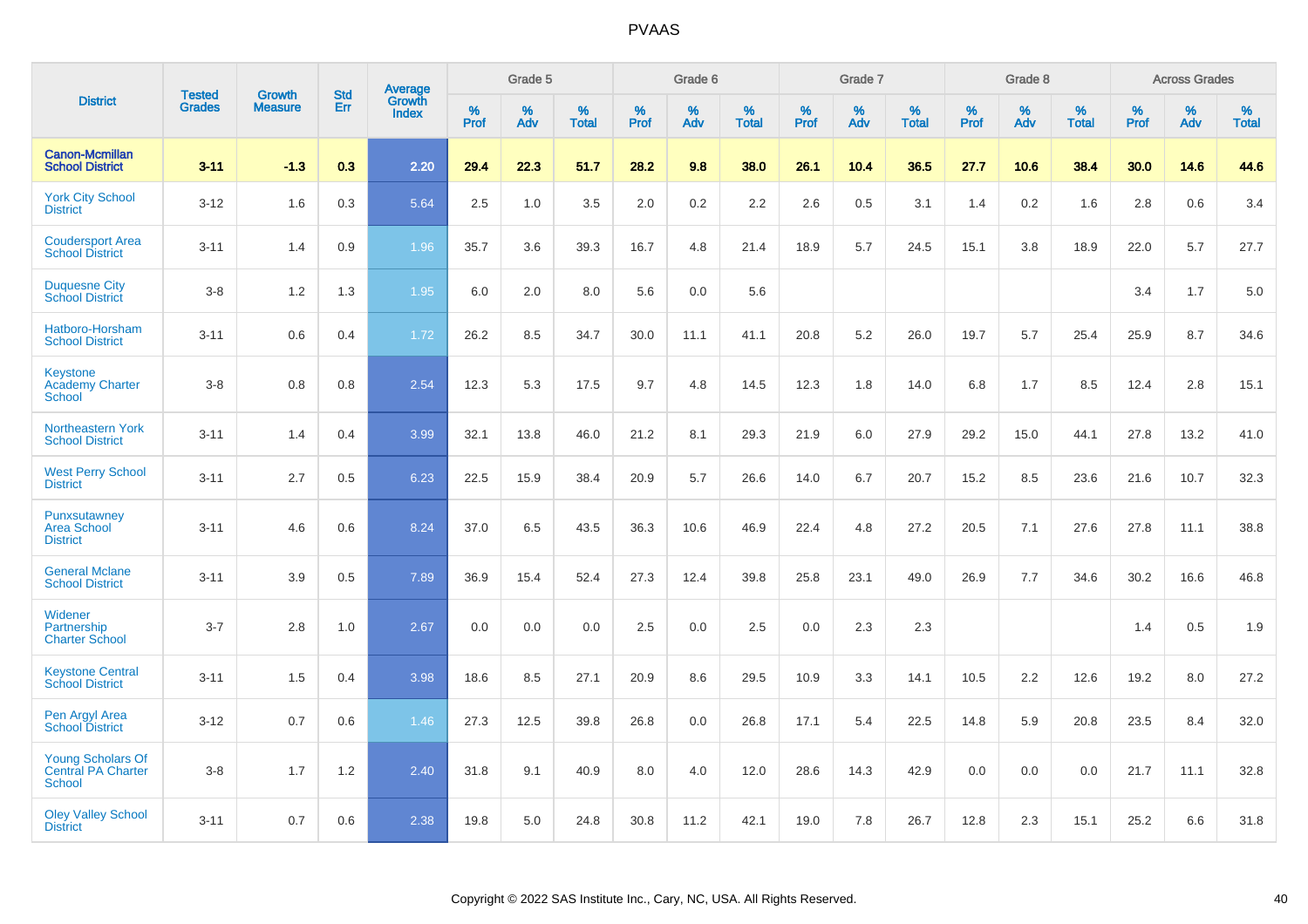|                                                                                          | <b>Tested</b> | <b>Growth</b>  | <b>Std</b> |                                   |                     | Grade 5  |                   |              | Grade 6  |                   |                     | Grade 7  |                   |              | Grade 8  |                   |              | <b>Across Grades</b> |                   |
|------------------------------------------------------------------------------------------|---------------|----------------|------------|-----------------------------------|---------------------|----------|-------------------|--------------|----------|-------------------|---------------------|----------|-------------------|--------------|----------|-------------------|--------------|----------------------|-------------------|
| <b>District</b>                                                                          | <b>Grades</b> | <b>Measure</b> | Err        | Average<br>Growth<br><b>Index</b> | $\%$<br><b>Prof</b> | %<br>Adv | %<br><b>Total</b> | $\%$<br>Prof | %<br>Adv | %<br><b>Total</b> | $\%$<br><b>Prof</b> | %<br>Adv | %<br><b>Total</b> | $\%$<br>Prof | %<br>Adv | %<br><b>Total</b> | $\%$<br>Prof | %<br>Adv             | %<br><b>Total</b> |
| <b>Canon-Mcmillan</b><br><b>School District</b>                                          | $3 - 11$      | $-1.3$         | 0.3        | 2.20                              | 29.4                | 22.3     | 51.7              | 28.2         | 9.8      | 38.0              | 26.1                | 10.4     | 36.5              | 27.7         | 10.6     | 38.4              | 30.0         | 14.6                 | 44.6              |
| <b>Mastery Charter</b><br>School-Francis D.<br><b>Pastorius</b><br>Elementary            | $3-8$         | 0.3            | 1.3        | 0.60                              | 3.8                 | 0.0      | 3.8               | 3.7          | 0.0      | 3.7               | 0.0                 | 0.0      | 0.0               | 0.0          | 0.0      | 0.0               | 3.1          | 0.0                  | 3.1               |
| <b>Mount Union Area</b><br><b>School District</b>                                        | $3 - 10$      | 3.0            | 0.7        | 5.20                              | 11.7                | 4.3      | 16.0              | 12.4         | 0.0      | 12.4              | 13.4                | 2.4      | 15.8              | 0.0          | 1.2      | 1.2               | 12.2         | 3.3                  | 15.5              |
| <b>Robert Benjamin</b><br><b>Wiley Community</b><br><b>Charter School</b>                | $3-8$         | 2.8            | 0.8        | 3.93                              | 7.0                 | 2.3      | 9.3               | 0.0          | 0.0      | 0.0               | 7.3                 | 0.0      | 7.3               | 4.4          | 0.0      | 4.4               | 5.7          | 1.7                  | 7.4               |
| <b>Center For Student</b><br><b>Learning Charter</b><br>School At<br>Pennsbury           | $6 - 12$      | $-0.6$         | 3.1        | $-0.20$                           |                     |          |                   |              |          |                   |                     |          |                   | 0.0          | 0.0      | 0.0               | 3.4          | 0.0                  | 3.4               |
| <b>North East School</b><br><b>District</b>                                              | $3 - 11$      | 1.4            | 0.5        | 2.92                              | 33.3                | 9.4      | 42.7              | 23.1         | 9.7      | 32.8              | 26.4                | 9.3      | 35.7              | 31.4         | 13.1     | 44.5              | 29.8         | 12.1                 | 41.8              |
| <b>Global Leadership</b><br><b>Academy Charter</b><br><b>School Southwest</b><br>at Huey | $3-8$         | 1.0            | 1.7        | 1.39                              | 0.0                 | 0.0      | 0.0               | 0.0          | 0.0      | 0.0               |                     |          |                   | 0.0          | 0.0      | 0.0               | 0.0          | 0.0                  | 0.0               |
| <b>Hope For</b><br><b>Hyndman Charter</b><br>School                                      | $3 - 11$      | 4.1            | 1.8        | 3.10                              |                     |          |                   | 6.2          | 0.0      | 6.2               | 8.3                 | 8.3      | 16.7              | 0.0          | 0.0      | 0.0               | 9.9          | $1.2$                | 11.1              |
| <b>Moshannon Valley</b><br><b>School District</b>                                        | $3 - 10$      | 2.3            | 0.8        | 2.85                              | 19.6                | 13.0     | 32.6              | 14.8         | 18.5     | 33.3              | 21.0                | 4.8      | 25.8              | 16.9         | 6.2      | 23.1              | 19.9         | 8.5                  | 28.4              |
| Lake-Lehman<br><b>School District</b>                                                    | $3 - 11$      | 2.9            | 0.6        | 5.69                              | 30.6                | 9.9      | 40.5              | 21.0         | 6.7      | 27.6              | 23.7                | 6.1      | 29.8              | 14.2         | 4.4      | 18.6              | 26.3         | 6.7                  | 33.1              |
| <b>Bellefonte Area</b><br><b>School District</b>                                         | $3 - 11$      | 3.1            | 0.5        | 7.49                              | 32.7                | 22.0     | 54.8              | 31.6         | 7.3      | 39.0              | 23.4                | 5.5      | 29.0              | 14.8         | 9.9      | 24.8              | 28.6         | 15.7                 | 44.3              |
| <b>Premier Arts And</b><br><b>Science Charter</b><br><b>School</b>                       | $3-5$         | $-0.1$         | 2.0        | $-0.05$                           | 0.0                 | 0.0      | 0.0               |              |          |                   |                     |          |                   |              |          |                   | 3.8          | 1.0                  | 4.8               |
| <b>Kane Area School</b><br><b>District</b>                                               | $3 - 10$      | 3.7            | 0.7        | 6.38                              | 21.1                | 19.7     | 40.8              | 14.1         | 3.1      | 17.2              | 29.8                | 17.9     | 47.8              | 6.1          | 1.2      | 7.3               | 21.5         | 9.0                  | 30.4              |
| <b>South Park School</b><br><b>District</b>                                              | $3 - 11$      | 3.3            | 0.6        | 5.37                              | 33.3                | 11.9     | 45.2              | 27.8         | 11.3     | 39.2              | 21.8                | 16.8     | 38.7              | 24.0         | 8.6      | 32.7              | 28.8         | 10.4                 | 39.2              |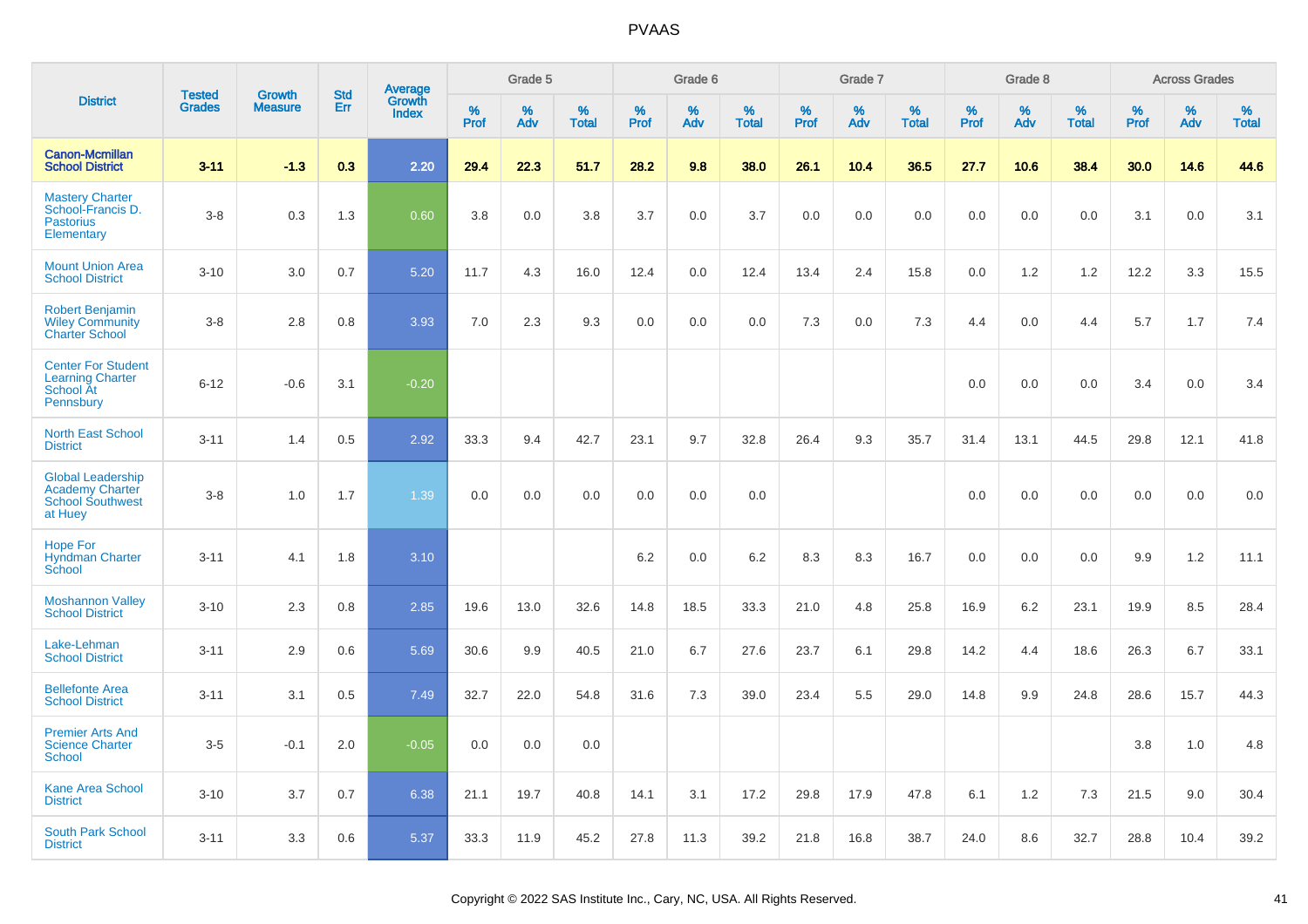|                                                                |                                | <b>Growth</b>  | <b>Std</b> | <b>Average</b>         |              | Grade 5  |                   |           | Grade 6  |                   |           | Grade 7  |                   |           | Grade 8  |                   |           | <b>Across Grades</b> |                   |
|----------------------------------------------------------------|--------------------------------|----------------|------------|------------------------|--------------|----------|-------------------|-----------|----------|-------------------|-----------|----------|-------------------|-----------|----------|-------------------|-----------|----------------------|-------------------|
| <b>District</b>                                                | <b>Tested</b><br><b>Grades</b> | <b>Measure</b> | Err        | Growth<br><b>Index</b> | $\%$<br>Prof | %<br>Adv | %<br><b>Total</b> | %<br>Prof | %<br>Adv | %<br><b>Total</b> | %<br>Prof | %<br>Adv | %<br><b>Total</b> | %<br>Prof | %<br>Adv | %<br><b>Total</b> | %<br>Prof | %<br>Adv             | %<br><b>Total</b> |
| <b>Canon-Mcmillan</b><br><b>School District</b>                | $3 - 11$                       | $-1.3$         | 0.3        | 2.20                   | 29.4         | 22.3     | 51.7              | 28.2      | 9.8      | 38.0              | 26.1      | 10.4     | 36.5              | 27.7      | 10.6     | 38.4              | 30.0      | 14.6                 | 44.6              |
| <b>Mastery Charter</b><br>School -<br>Shoemaker<br>Campus      | $7 - 10$                       | 1.9            | 1.6        | 1.76                   |              |          |                   |           |          |                   | 9.4       | 0.0      | 9.4               | 4.2       | 0.0      | 4.2               | 7.1       | 0.0                  | 7.1               |
| <b>Aspira Bilingual</b><br><b>Cyber Charter</b><br>School      | $3 - 11$                       | 4.2            | 1.5        | 3.82                   |              |          |                   | 0.0       | 0.0      | 0.0               | 0.0       | 0.0      | 0.0               | 0.0       | 0.0      | 0.0               | 1.6       | 0.0                  | 1.6               |
| <b>Bear Creek</b><br><b>Community</b><br><b>Charter School</b> | $3 - 8$                        | 4.4            | 0.8        | 5.57                   | 30.8         | 9.6      | 40.4              | 19.6      | 13.7     | 33.3              | 23.1      | 5.8      | 28.8              | 18.4      | 0.0      | 18.4              | 27.2      | 7.9                  | 35.1              |
| <b>Souderton Charter</b><br>School<br>Collaborative            | $3 - 8$                        | 4.0            | 1.3        | 4.28                   | 51.8         | 22.2     | 74.1              | 44.0      | 24.0     | 68.0              | 28.6      | 38.1     | 66.7              | 41.2      | 11.8     | 52.9              | 40.1      | 26.8                 | 66.9              |
| <b>Central Cambria</b><br><b>School District</b>               | $3 - 11$                       | 2.5            | 0.6        | 4.43                   | 32.5         | 14.5     | 47.0              | 19.5      | 8.0      | 27.4              | 20.2      | 8.8      | 29.0              | 16.5      | 10.2     | 26.8              | 23.8      | 11.4                 | 35.1              |
| <b>Farrell Area School</b><br><b>District</b>                  | $3 - 11$                       | 5.3            | 1.0        | 7.64                   | 15.6         | 0.0      | 15.6              | 17.1      | 0.0      | 17.1              | 2.3       | 0.0      | 2.3               | 5.1       | 0.0      | 5.1               | 12.3      | 1.5                  | 13.8              |
| <b>Infinity Charter</b><br><b>School</b>                       | $3-8$                          | 5.9            | 1.2        | 4.84                   | 40.9         | 31.8     | 72.7              | 46.2      | 11.5     | 57.7              | 41.7      | 45.8     | 87.5              | 38.1      | 19.0     | 57.1              | 38.7      | 29.6                 | 68.3              |
| <b>Penncrest School</b><br><b>District</b>                     | $3 - 11$                       | 1.8            | 0.4        | 4.21                   | 19.7         | 6.2      | 25.8              | 21.6      | 1.8      | 23.4              | 17.5      | 5.0      | 22.5              | 17.1      | 3.5      | 20.6              | 22.0      | 5.3                  | 27.3              |
| <b>Lehigh Valley Dual</b><br>Language Charter<br>School        | $3 - 8$                        | 3.1            | 2.3        | 1.36                   | 0.0          | 0.0      | 0.0               | 7.7       | 0.0      | 7.7               |           |          |                   |           |          |                   | 4.2       | 0.0                  | 4.2               |
| <b>Avonworth School</b><br><b>District</b>                     | $3 - 10$                       | 2.8            | 0.5        | 5.25                   | 33.8         | 25.5     | 59.3              | 37.7      | 12.3     | 50.0              | 31.5      | 13.8     | 45.4              | 35.8      | 14.2     | 50.0              | 35.2      | 20.0                 | 55.2              |
| <b>Bald Eagle Area</b><br><b>School District</b>               | $3 - 11$                       | 2.6            | 0.6        | 4.48                   | 35.2         | 14.8     | 50.0              | 25.7      | 8.9      | 34.6              | 17.0      | 6.8      | 23.7              | 15.0      | 10.6     | 25.7              | 25.1      | 13.7                 | 38.8              |
| <b>Young Scholars</b><br><b>Charter School</b>                 | $6 - 8$                        | 2.6            | 0.8        | 3.60                   |              |          |                   | 1.8       | 0.0      | 1.8               | 4.6       | 0.0      | 4.6               | 0.0       | 0.0      | 0.0               | 2.0       | 0.0                  | 2.0               |
| <b>Riverside School</b><br><b>District</b>                     | $3 - 11$                       | 4.3            | 0.6        | 7.08                   | 18.6         | 7.8      | 26.5              | 13.1      | 7.1      | 20.2              | 16.5      | 13.6     | 30.1              | 16.4      | 4.6      | 20.9              | 19.2      | 7.7                  | 27.0              |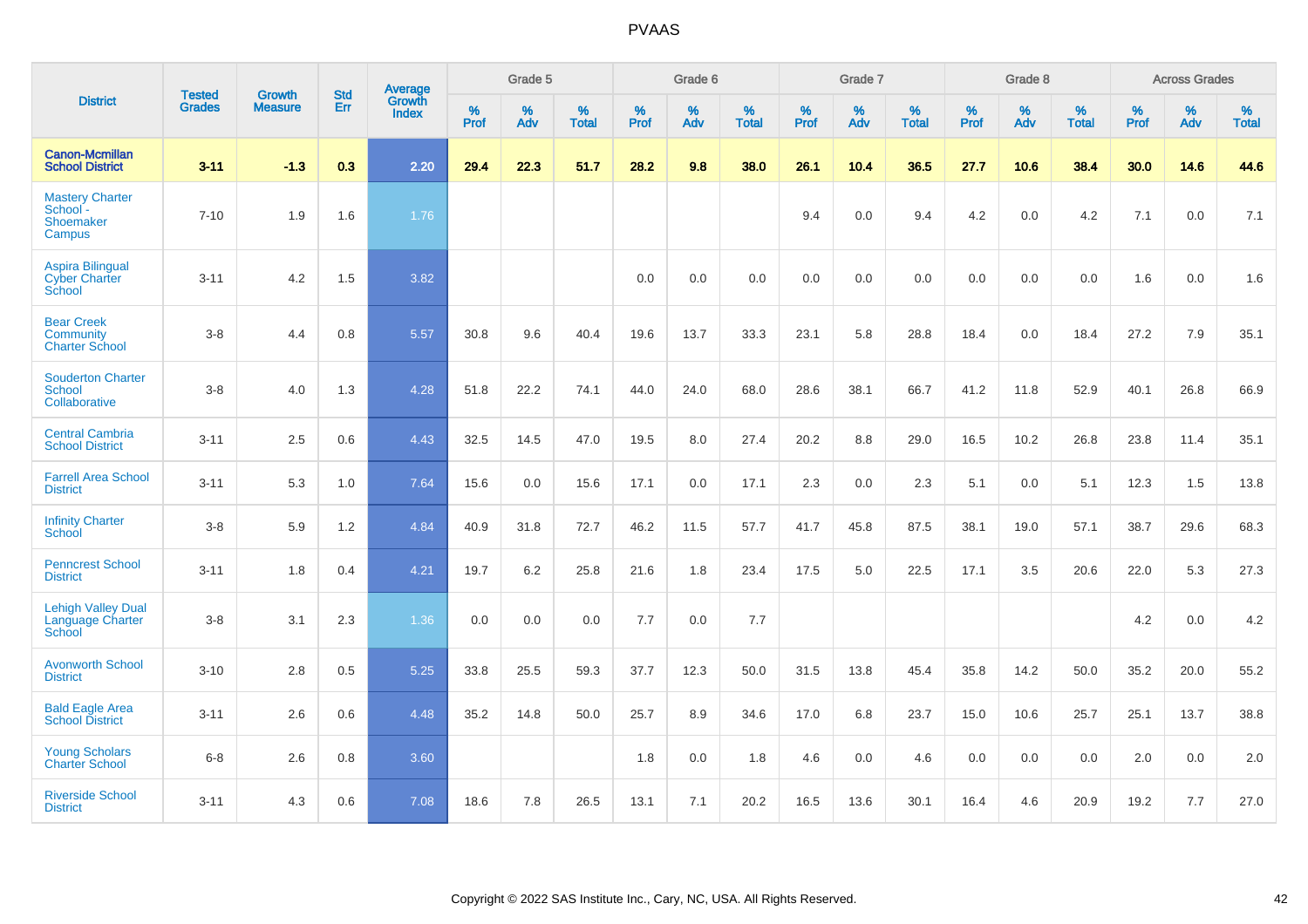|                                                                 |                                | <b>Growth</b>  | <b>Std</b> | Average                |              | Grade 5  |                   |           | Grade 6  |                   |           | Grade 7  |                   |           | Grade 8  |                   |           | <b>Across Grades</b> |                   |
|-----------------------------------------------------------------|--------------------------------|----------------|------------|------------------------|--------------|----------|-------------------|-----------|----------|-------------------|-----------|----------|-------------------|-----------|----------|-------------------|-----------|----------------------|-------------------|
| <b>District</b>                                                 | <b>Tested</b><br><b>Grades</b> | <b>Measure</b> | <b>Err</b> | Growth<br><b>Index</b> | $\%$<br>Prof | %<br>Adv | %<br><b>Total</b> | %<br>Prof | %<br>Adv | %<br><b>Total</b> | %<br>Prof | %<br>Adv | %<br><b>Total</b> | %<br>Prof | %<br>Adv | %<br><b>Total</b> | %<br>Prof | %<br>Adv             | %<br><b>Total</b> |
| <b>Canon-Mcmillan</b><br><b>School District</b>                 | $3 - 11$                       | $-1.3$         | 0.3        | 2.20                   | 29.4         | 22.3     | 51.7              | 28.2      | 9.8      | 38.0              | 26.1      | 10.4     | 36.5              | 27.7      | 10.6     | 38.4              | 30.0      | 14.6                 | 44.6              |
| <b>Wayne Highlands</b><br><b>School District</b>                | $3 - 11$                       | 2.2            | 0.5        | 4.54                   | 36.4         | 14.3     | 50.7              | 31.5      | 11.4     | 43.0              | 25.6      | 14.3     | 39.9              | 27.6      | 4.9      | 32.5              | 29.9      | 16.0                 | 46.0              |
| <b>North Clarion</b><br><b>County School</b><br><b>District</b> | $3 - 12$                       | 5.1            | 0.9        | 5.51                   | 34.1         | 6.8      | 40.9              | 31.7      | 12.2     | 43.9              | 21.4      | 7.1      | 28.6              | 15.9      | 11.4     | 27.3              | 26.5      | 10.6                 | 37.1              |
| <b>Bradford Area</b><br><b>School District</b>                  | $3 - 12$                       | 4.4            | 0.5        | 9.21                   | 33.5         | 10.2     | 43.7              | 23.4      | 8.8      | 32.2              | 18.9      | 13.9     | 32.8              | 27.8      | 7.6      | 35.4              | 26.9      | 11.3                 | 38.3              |
| <b>New Day Charter</b><br><b>School</b>                         | $7 - 11$                       | 2.2            | 3.1        | 0.71                   |              |          |                   |           |          |                   |           |          |                   | 0.0       | 0.0      | 0.0               | 0.0       | 0.0                  | 0.0               |
| <b>Port Allegany</b><br><b>School District</b>                  | $3 - 11$                       | 1.7            | 0.7        | 2.30                   | 20.0         | 5.7      | 25.7              | 7.4       | 1.5      | 8.8               | 17.4      | 2.9      | 20.3              | 13.1      | 9.8      | 23.0              | 16.8      | 5.7                  | 22.5              |
| <b>Athens Area</b><br><b>School District</b>                    | $3 - 11$                       | 3.8            | 0.5        | 7.01                   | 31.2         | 6.2      | 37.5              | 28.2      | 5.9      | 34.1              | 22.2      | 5.2      | 27.4              | 19.3      | 10.7     | 30.0              | 26.5      | 8.2                  | 34.6              |
| <b>Provident Charter</b><br><b>School</b>                       | $3 - 8$                        | 3.6            | 1.0        | 3.98                   | 4.4          | 2.2      | 6.5               | 10.5      | 0.0      | 10.5              | 9.1       | 0.0      | 9.1               | 0.0       | 3.3      | 3.3               | 9.2       | 2.5                  | 11.7              |
| <b>Mastery Charter</b><br>School - Clymer<br>Elementary         | $3-6$                          | 1.9            | 1.5        | 1.23                   | 0.0          | 0.0      | 0.0               | 3.8       | 0.0      | 3.8               |           |          |                   |           |          |                   | 2.6       | 0.8                  | 3.4               |
| <b>Wattsburg Area</b><br><b>School District</b>                 | $3 - 11$                       | 4.1            | 0.6        | 6.55                   | 25.0         | 18.2     | 43.2              | 27.2      | 17.4     | 44.6              | 19.6      | 7.6      | 27.2              | 31.7      | 12.9     | 44.6              | 26.7      | 12.5                 | 39.2              |
| <b>Arts Academy</b><br>Elementary<br><b>Charter School</b>      | $3-5$                          | 1.7            | 1.9        | 0.91                   | 5.3          | 0.0      | 5.3               |           |          |                   |           |          |                   |           |          |                   | 5.1       | 0.0                  | 5.1               |
| <b>South Western</b><br><b>School District</b>                  | $3 - 12$                       | 2.8            | 0.4        | 7.84                   | 23.7         | 5.4      | 29.2              | 15.7      | 11.7     | 27.4              | 17.8      | 6.0      | 23.8              | 19.1      | 10.1     | 29.2              | 21.6      | 8.9                  | 30.4              |
| <b>Donegal School</b><br><b>District</b>                        | $3 - 12$                       | 3.0            | 0.5        | 6.51                   | 18.1         | 9.9      | 28.0              | 22.5      | 3.2      | 25.7              | 12.4      | 14.8     | 27.2              | 16.6      | 9.5      | 26.0              | 19.7      | 10.6                 | 30.3              |
| New Hope-<br><b>Solebury School</b><br><b>District</b>          | $3 - 11$                       | 4.2            | 0.6        | 6.75                   | 40.4         | 25.5     | 66.0              | 41.2      | 11.8     | 52.9              | 25.5      | 17.0     | 42.6              | 37.6      | 19.3     | 56.9              | 36.8      | 21.0                 | 57.8              |
| <b>West York Area</b><br><b>School District</b>                 | $3 - 12$                       | 2.3            | 0.4        | 5.18                   | 19.9         | 5.6      | 25.5              | 14.8      | 4.8      | 19.6              | 15.0      | 5.8      | 20.9              | 16.3      | 4.2      | 20.5              | 19.8      | 5.9                  | 25.6              |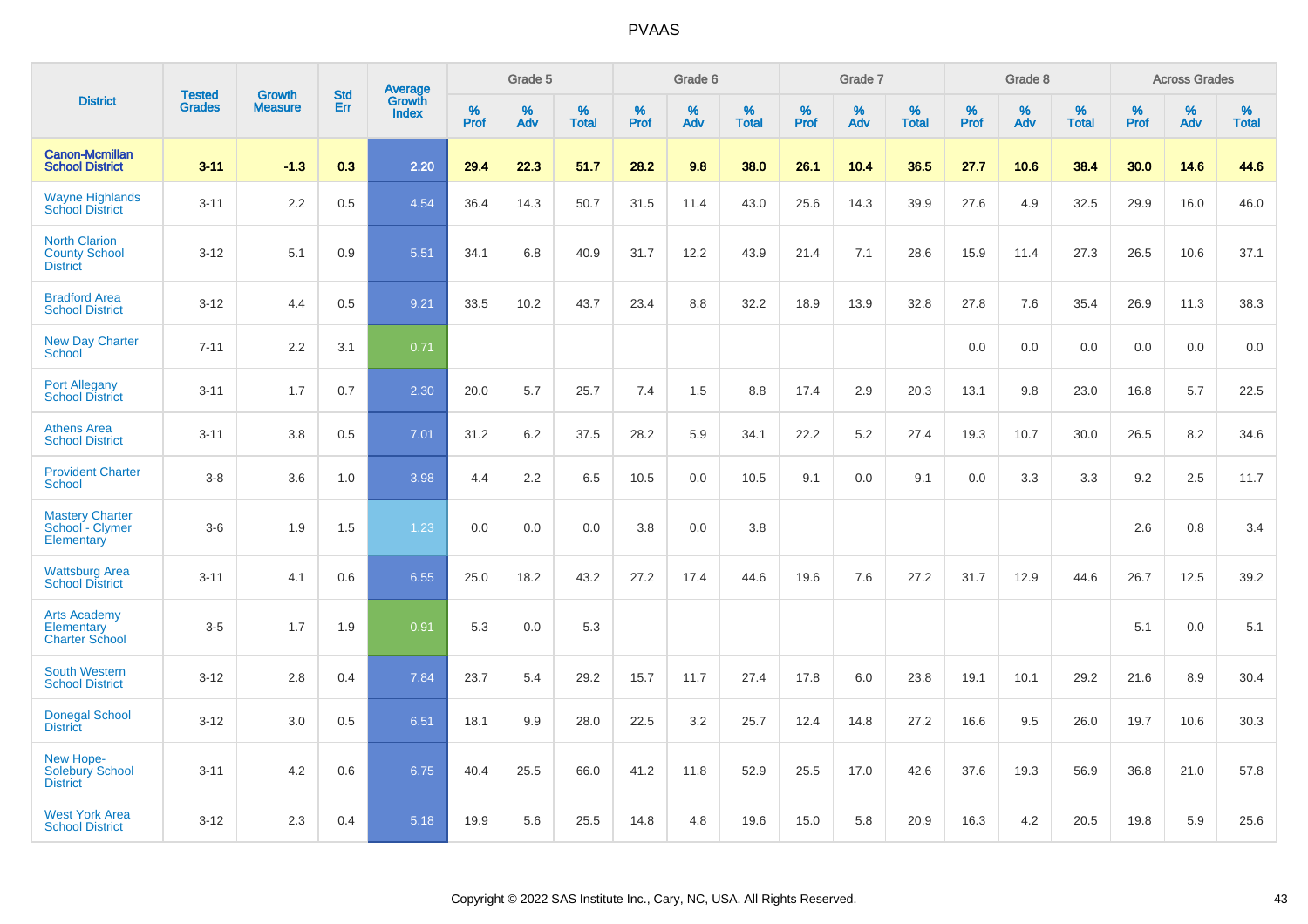|                                                              |                                |                                 | <b>Std</b> |                                   |                     | Grade 5  |                   |                     | Grade 6  |                   |              | Grade 7  |                   |              | Grade 8  |                   |              | <b>Across Grades</b> |                      |
|--------------------------------------------------------------|--------------------------------|---------------------------------|------------|-----------------------------------|---------------------|----------|-------------------|---------------------|----------|-------------------|--------------|----------|-------------------|--------------|----------|-------------------|--------------|----------------------|----------------------|
| <b>District</b>                                              | <b>Tested</b><br><b>Grades</b> | <b>Growth</b><br><b>Measure</b> | Err        | Average<br>Growth<br><b>Index</b> | $\%$<br><b>Prof</b> | %<br>Adv | %<br><b>Total</b> | $\%$<br><b>Prof</b> | %<br>Adv | %<br><b>Total</b> | $\%$<br>Prof | %<br>Adv | %<br><b>Total</b> | $\%$<br>Prof | %<br>Adv | %<br><b>Total</b> | $\%$<br>Prof | %<br>Adv             | $\%$<br><b>Total</b> |
| <b>Canon-Mcmillan</b><br><b>School District</b>              | $3 - 11$                       | $-1.3$                          | 0.3        | 2.20                              | 29.4                | 22.3     | 51.7              | 28.2                | 9.8      | 38.0              | 26.1         | 10.4     | 36.5              | 27.7         | 10.6     | 38.4              | 30.0         | 14.6                 | 44.6                 |
| <b>Mountain View</b><br><b>School District</b>               | $3 - 11$                       | 5.6                             | 0.8        | 7.04                              | 28.3                | 1.7      | 30.0              | 16.3                | 2.0      | 18.4              | 25.9         | 7.4      | 33.3              | 27.1         | 8.5      | 35.6              | 21.4         | 4.2                  | 25.6                 |
| <b>Centre Learning</b><br>Community<br><b>Charter School</b> | $5 - 8$                        | 4.9                             | 2.0        | 2.45                              |                     |          |                   |                     |          |                   | 25.0         | 12.5     | 37.5              | 0.0          | 17.6     | 17.6              | 24.1         | 18.5                 | 42.6                 |
| <b>Bedford Area</b><br><b>School District</b>                | $3 - 11$                       | 3.8                             | 0.6        | 7.33                              | 34.4                | 4.2      | 38.7              | 32.2                | 7.8      | 40.0              | 25.4         | 8.8      | 34.2              | 24.2         | 7.8      | 32.0              | 31.3         | 10.5                 | 41.7                 |
| <b>Seven Generations</b><br><b>Charter School</b>            | $3-5$                          | 2.5                             | 2.0        | 1.26                              | 24.3                | 5.4      | 29.7              |                     |          |                   |              |          |                   |              |          |                   | 25.6         | 5.6                  | 31.2                 |
| <b>Richland School</b><br><b>District</b>                    | $3 - 11$                       | 3.8                             | 0.6        | 6.45                              | 40.8                | 21.4     | 62.1              | 40.4                | 10.6     | 51.1              | 39.8         | 10.9     | 50.8              | 25.5         | 13.2     | 38.7              | 36.6         | 16.5                 | 53.1                 |
| Tredyffrin-<br><b>Easttown School</b><br><b>District</b>     | $3 - 10$                       | 1.9                             | 0.4        | 4.37                              | 36.2                | 36.2     | 72.4              | 36.8                | 28.2     | 65.0              | 32.6         | 33.0     | 65.7              | 26.4         | 40.3     | 66.7              | 33.6         | 38.6                 | 72.2                 |
| <b>Karns City Area</b><br><b>School District</b>             | $3 - 11$                       | 3.6                             | 0.6        | 5.98                              | 23.6                | 9.0      | 32.6              | 29.6                | 1.1      | 30.7              | 22.4         | 3.4      | 25.9              | 16.8         | 3.7      | 20.6              | 24.0         | 3.2                  | 27.2                 |
| Shanksville-<br><b>Stonycreek School</b><br><b>District</b>  | $3 - 10$                       | 6.4                             | 1.4        | 4.61                              | 28.6                | 0.0      | 28.6              | 25.0                | 4.2      | 29.2              | 20.0         | 5.0      | 25.0              | 22.2         | 0.0      | 22.2              | 26.3         | 1.7                  | 28.0                 |
| <b>Mastery Charter</b><br>School John Wister<br>Elementary   | $3-5$                          | 3.9                             | 2.6        | 1.52                              | 5.0                 | 0.0      | 5.0               |                     |          |                   |              |          |                   |              |          |                   | 2.9          | 0.0                  | 2.9                  |
| <b>Universal Bluford</b><br><b>Charter School</b>            | $3-6$                          | 4.8                             | 1.4        | 4.14                              | 4.4                 | 0.0      | 4.4               | 2.7                 | 0.0      | 2.7               |              |          |                   |              |          |                   | 4.3          | 0.0                  | 4.3                  |
| <b>Dubois Area</b><br><b>School District</b>                 | $3 - 11$                       | 2.1                             | 0.4        | 5.38                              | 22.4                | 11.0     | 33.3              | 21.6                | 8.3      | 29.9              | 18.7         | 5.9      | 24.5              | 14.1         | 5.2      | 19.4              | 22.6         | 11.7                 | 34.2                 |
| Gettysburg<br><b>Montessori Charter</b><br>School            | $3-6$                          | 5.4                             | 1.9        | 2.75                              | 19.0                | 19.0     | 38.1              | 11.1                | 0.0      | 11.1              |              |          |                   |              |          |                   | 19.2         | 9.6                  | 28.7                 |
| <b>Warren County</b><br><b>School District</b>               | $3 - 11$                       | 2.7                             | 0.4        | 7.14                              | 21.0                | 7.4      | 28.4              | 15.7                | 3.7      | 19.3              | 12.0         | 0.7      | 12.6              | 13.8         | 2.9      | 16.7              | 17.7         | 4.3                  | 22.0                 |
| <b>Conneaut School</b><br><b>District</b>                    | $3 - 12$                       | 3.7                             | 0.5        | 6.95                              | 21.8                | 7.5      | 29.3              | 23.8                | 9.8      | 33.6              | 19.4         | 6.7      | 26.1              | 17.9         | 3.4      | 21.4              | 24.4         | 10.4                 | 34.8                 |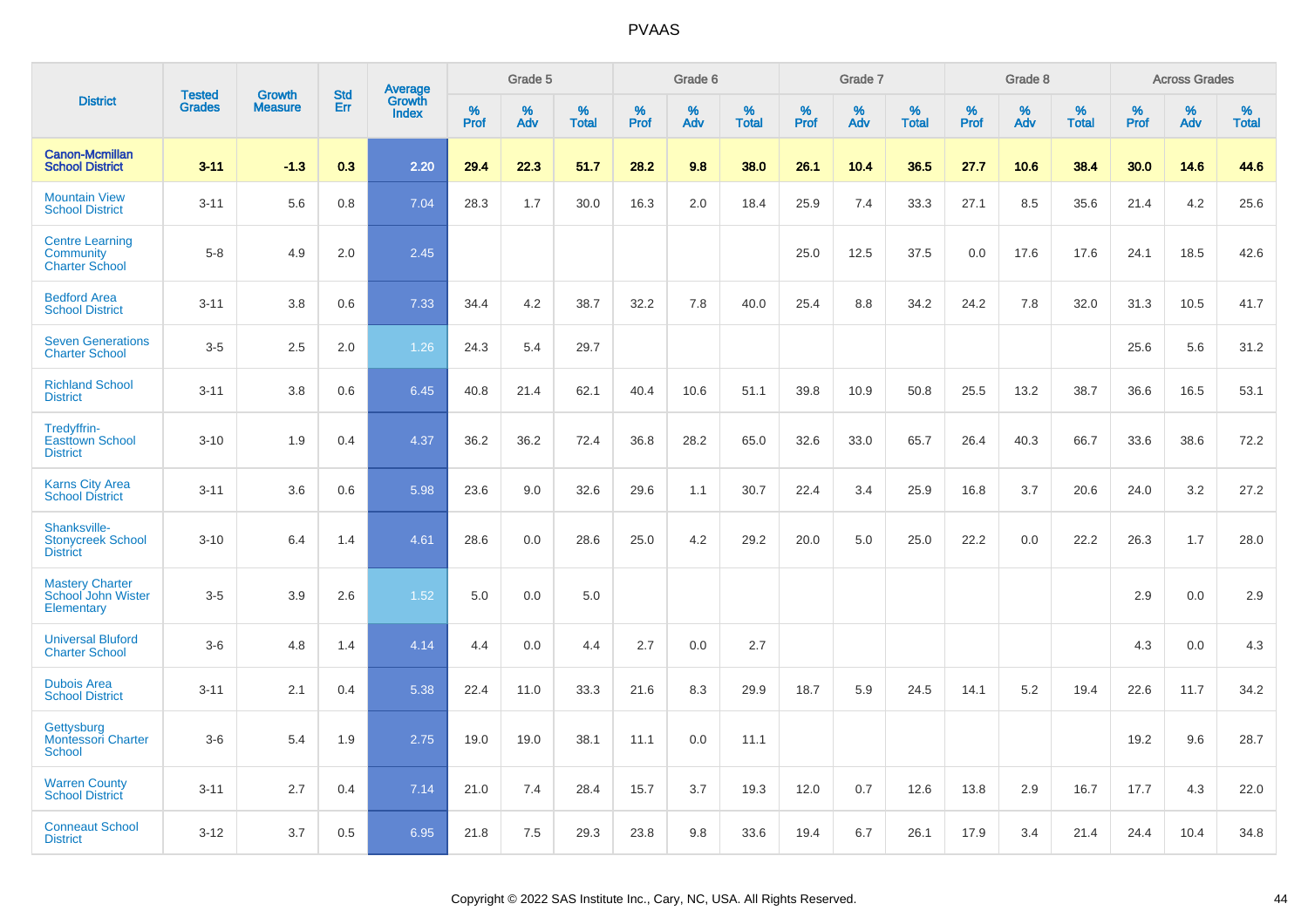|                                                                                              |                                | <b>Growth</b>  | <b>Std</b> |                                          |                     | Grade 5  |                   |              | Grade 6  |                   |           | Grade 7  |                   |           | Grade 8  |                   |           | <b>Across Grades</b> |                   |
|----------------------------------------------------------------------------------------------|--------------------------------|----------------|------------|------------------------------------------|---------------------|----------|-------------------|--------------|----------|-------------------|-----------|----------|-------------------|-----------|----------|-------------------|-----------|----------------------|-------------------|
| <b>District</b>                                                                              | <b>Tested</b><br><b>Grades</b> | <b>Measure</b> | Err        | <b>Average</b><br>Growth<br><b>Index</b> | $\%$<br><b>Prof</b> | %<br>Adv | %<br><b>Total</b> | $\%$<br>Prof | %<br>Adv | %<br><b>Total</b> | %<br>Prof | %<br>Adv | %<br><b>Total</b> | %<br>Prof | %<br>Adv | %<br><b>Total</b> | %<br>Prof | %<br>Adv             | %<br><b>Total</b> |
| <b>Canon-Mcmillan</b><br><b>School District</b>                                              | $3 - 11$                       | $-1.3$         | 0.3        | 2.20                                     | 29.4                | 22.3     | 51.7              | 28.2         | 9.8      | 38.0              | 26.1      | 10.4     | 36.5              | 27.7      | 10.6     | 38.4              | 30.0      | 14.6                 | 44.6              |
| <b>Montour School</b><br><b>District</b>                                                     | $3 - 11$                       | 5.0            | 0.4        | 11.10                                    | 31.8                | 25.1     | 57.0              | 30.6         | 24.5     | 55.1              | 26.3      | 30.1     | 56.5              | 26.6      | 30.6     | 57.3              | 31.2      | 26.8                 | 58.1              |
| <b>Hempfield School</b><br><b>District</b>                                                   | $3 - 11$                       | 3.5            | 0.3        | 11.50                                    | 32.6                | 14.9     | 47.5              | 27.8         | 18.0     | 45.8              | 22.6      | 18.5     | 41.1              | 24.4      | 18.7     | 43.1              | 27.9      | 18.3                 | 46.2              |
| <b>Smethport Area</b><br><b>School District</b>                                              | $3 - 12$                       | 7.1            | 0.8        | 8.76                                     | 29.2                | 8.3      | 37.5              | 24.6         | 8.8      | 33.3              | 16.9      | 6.2      | 23.1              | 22.6      | 4.8      | 27.4              | 22.1      | 9.4                  | 31.5              |
| <b>Midd-West School</b><br><b>District</b>                                                   | $3 - 11$                       | 4.5            | 0.6        | 8.11                                     | 29.8                | 11.2     | 41.0              | 35.1         | 9.9      | 45.0              | 18.2      | 14.1     | 32.3              | 21.6      | 8.0      | 29.6              | 27.0      | 9.8                  | 36.8              |
| <b>Austin Area School</b><br><b>District</b>                                                 | $3 - 11$                       | 10.1           | 1.6        | 6.38                                     | 23.1                | 15.4     | 38.5              | 30.8         | 7.7      | 38.5              | 40.0      | 0.0      | 40.0              | 31.2      | 0.0      | 31.2              | 26.0      | 6.8                  | 32.9              |
| <b>Easton Arts</b><br>Academy<br>Elementary<br><b>Charter School</b>                         | $3-5$                          | 4.8            | 2.4        | 1.94                                     | 4.2                 | 16.7     | 20.8              |              |          |                   |           |          |                   |           |          |                   | 12.6      | 3.9                  | 16.5              |
| <b>Huntingdon Area</b><br><b>School District</b>                                             | $3 - 11$                       | 9.5            | 0.5        | 17.36                                    | 23.7                | 13.2     | 36.8              | 17.8         | 10.2     | 28.0              | 18.0      | 4.3      | 22.3              | 13.6      | 4.8      | 18.4              | 19.7      | 9.1                  | 28.8              |
| <b>Shikellamy School</b><br><b>District</b>                                                  | $3 - 10$                       | 2.8            | 0.4        | 6.42                                     | 24.3                | 11.4     | 35.7              | 18.3         | 8.4      | 26.7              | 18.0      | 7.7      | 25.8              | 11.5      | 7.8      | 19.3              | 21.2      | 9.8                  | 31.0              |
| <b>Lehighton Area</b><br><b>School District</b>                                              | $3 - 11$                       | 3.8            | 0.5        | 7.54                                     | 23.0                | 5.9      | 29.0              | 26.0         | 4.1      | 30.1              | 12.0      | 5.7      | 17.7              | 14.7      | 1.8      | 16.6              | 23.4      | 5.4                  | 28.8              |
| <b>Central Columbia</b><br><b>School District</b>                                            | $3 - 12$                       | 3.8            | 0.5        | 7.42                                     | 30.5                | 25.2     | 55.6              | 28.2         | 25.2     | 53.3              | 32.6      | 14.9     | 47.5              | 30.6      | 20.1     | 50.7              | 32.6      | 22.1                 | 54.7              |
| <b>Warwick School</b><br><b>District</b>                                                     | $3 - 11$                       | 4.0            | 0.4        | 10.87                                    | 35.6                | 9.6      | 45.2              | 30.7         | 6.4      | 37.0              | 22.5      | 7.2      | 29.7              | 13.2      | 3.6      | 16.8              | 25.6      | 9.8                  | 35.4              |
| <b>Upper Saint Clair</b><br><b>School District</b>                                           | $3 - 11$                       | 3.0            | 0.4        | 7.98                                     | 36.3                | 35.5     | 71.8              | 40.8         | 27.3     | 68.1              | 33.3      | 35.5     | 68.8              | 31.1      | 30.4     | 61.5              | 36.7      | 35.6                 | 72.3              |
| <b>Bangor Area</b><br><b>School District</b>                                                 | $3 - 12$                       | 4.2            | 0.5        | 8.44                                     | 20.3                | 24.8     | 45.1              | 26.7         | 14.0     | 40.7              | 20.4      | 13.6     | 34.0              | 23.2      | 6.0      | 29.1              | 27.2      | 17.9                 | 45.2              |
| <b>West Philadelphia</b><br><b>Achievement</b><br><b>Charter</b><br><b>Elementary School</b> | $3-5$                          | 4.2            | 1.6        | 2.63                                     | 6.7                 | 0.0      | 6.7               |              |          |                   |           |          |                   |           |          |                   | 2.8       | 0.5                  | $3.2\,$           |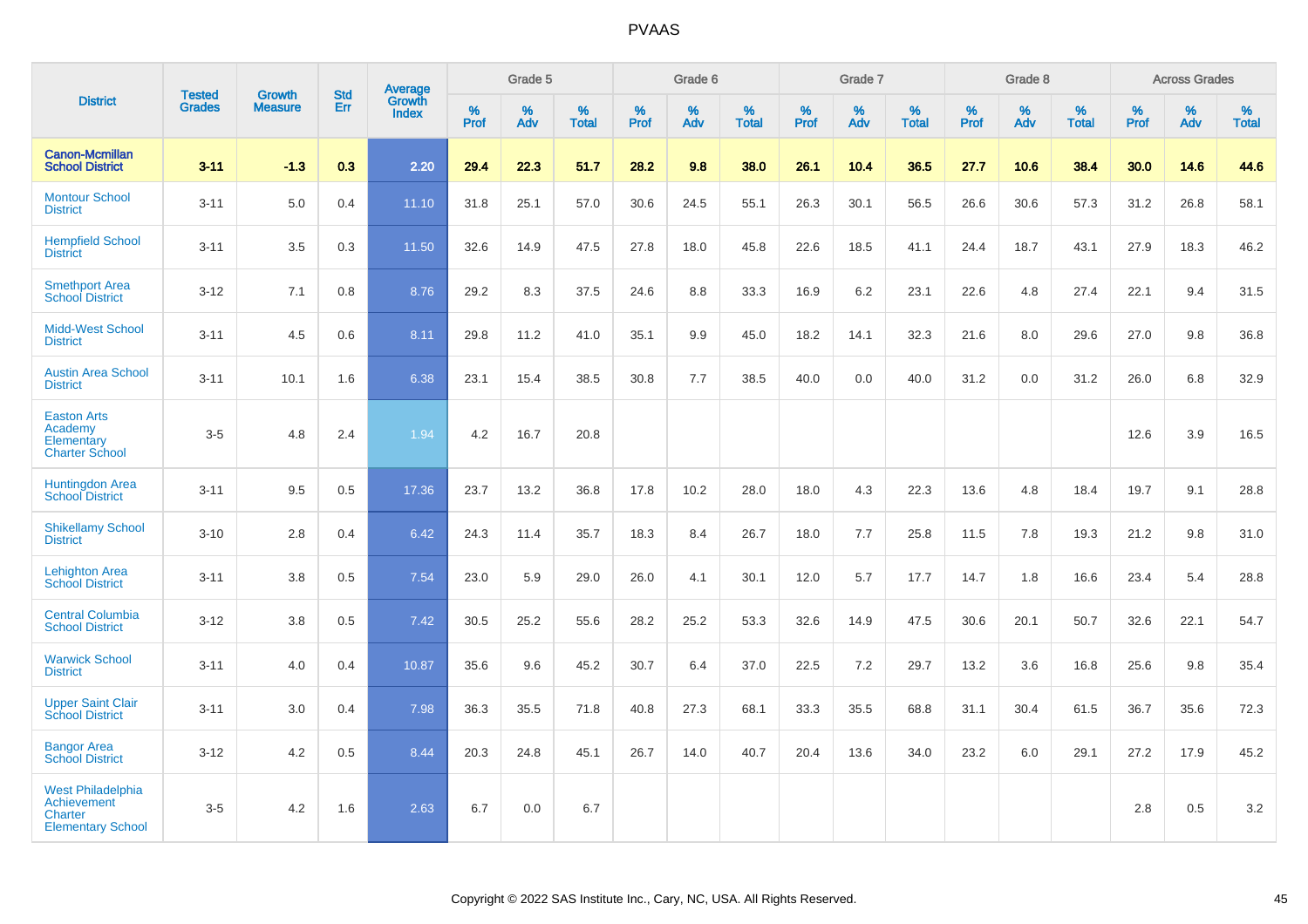|                                                                   | <b>Tested</b> | <b>Growth</b>  | <b>Std</b> | Average                       |           | Grade 5  |                   |           | Grade 6  |                   |           | Grade 7  |                   |           | Grade 8  |                   |           | <b>Across Grades</b> |                   |
|-------------------------------------------------------------------|---------------|----------------|------------|-------------------------------|-----------|----------|-------------------|-----------|----------|-------------------|-----------|----------|-------------------|-----------|----------|-------------------|-----------|----------------------|-------------------|
| <b>District</b>                                                   | <b>Grades</b> | <b>Measure</b> | Err        | <b>Growth</b><br><b>Index</b> | %<br>Prof | %<br>Adv | %<br><b>Total</b> | %<br>Prof | %<br>Adv | %<br><b>Total</b> | %<br>Prof | %<br>Adv | %<br><b>Total</b> | %<br>Prof | %<br>Adv | %<br><b>Total</b> | %<br>Prof | %<br>Adv             | %<br><b>Total</b> |
| <b>Canon-Mcmillan</b><br><b>School District</b>                   | $3 - 11$      | $-1.3$         | 0.3        | 2.20                          | 29.4      | 22.3     | 51.7              | 28.2      | 9.8      | 38.0              | 26.1      | 10.4     | 36.5              | 27.7      | 10.6     | 38.4              | 30.0      | 14.6                 | 44.6              |
| Esperanza<br><b>Academy Charter</b><br>School                     | $4 - 11$      | 2.8            | 0.5        | 5.89                          |           |          |                   | 1.5       | 0.0      | 1.5               | 4.2       | 0.0      | 4.2               | 0.5       | 0.0      | 0.5               | 1.8       | 0.0                  | 1.8               |
| <b>Chester</b><br>Community<br><b>Charter School</b>              | $3 - 8$       | 3.5            | 0.6        | 6.06                          | 0.7       | 0.7      | 1.5               | 3.6       | 0.0      | 3.6               | 3.2       | 1.1      | 4.3               | 2.6       | 0.0      | 2.6               | 2.1       | 0.4                  | 2.5               |
| <b>Blacklick Valley</b><br><b>School District</b>                 | $3 - 11$      | 8.2            | 1.0        | 8.15                          | 24.1      | 6.9      | 31.0              | 34.2      | 10.5     | 44.7              | 16.7      | 0.0      | 16.7              | 14.3      | 4.8      | 19.0              | 22.6      | 9.5                  | 32.1              |
| <b>Saucon Valley</b><br><b>School District</b>                    | $3 - 11$      | 6.7            | 0.5        | 12.55                         | 32.0      | 25.4     | 57.4              | 33.6      | 11.0     | 44.5              | 31.1      | 12.1     | 43.2              | 32.8      | 16.0     | 48.8              | 31.2      | 18.8                 | 50.0              |
| <b>Universal Daroff</b><br><b>Charter School</b>                  | $3 - 8$       | 6.1            | 0.8        | 7.55                          | 1.6       | 1.6      | 3.2               | 0.0       | 0.0      | 0.0               | 2.2       | 0.0      | 2.2               | 3.6       | 0.0      | 3.6               | 2.2       | 0.3                  | 2.5               |
| <b>Bucks County</b><br><b>Montessori Charter</b><br><b>School</b> | $3-6$         | 9.5            | 1.8        | 5.15                          | 16.1      | 25.8     | 41.9              | 42.9      | 28.6     | 71.4              |           |          |                   |           |          |                   | 33.0      | 29.8                 | 62.8              |
| <b>Otto-Eldred School</b><br><b>District</b>                      | $3 - 11$      | 7.8            | 0.9        | 8.33                          | 23.8      | 28.6     | 52.4              | 45.0      | 12.5     | 57.5              | 20.0      | 15.6     | 35.6              | 25.0      | 6.2      | 31.2              | 28.3      | 13.9                 | 42.2              |
| <b>Vida Charter</b><br><b>School</b>                              | $3-6$         | 10.1           | 1.8        | 5.60                          | 23.1      | 19.2     | 42.3              | 16.7      | 11.1     | 27.8              |           |          |                   |           |          |                   | 20.4      | 7.8                  | 28.2              |
| <b>Lewisburg Area</b><br><b>School District</b>                   | $3 - 11$      | 6.7            | 0.6        | 12.13                         | 33.6      | 28.3     | 62.0              | 40.0      | 24.2     | 64.2              | 33.1      | 29.4     | 62.5              | 17.9      | 31.3     | 49.2              | 31.0      | 30.1                 | 61.1              |
| <b>Conestoga Valley</b><br><b>School District</b>                 | $3 - 11$      | 4.8            | 0.4        | 12.76                         | 21.3      | 12.6     | 33.8              | 24.9      | 7.7      | 32.7              | 20.4      | 14.0     | 34.4              | 23.0      | 13.5     | 36.5              | 24.2      | 13.5                 | 37.8              |
| <b>Homer-Center</b><br><b>School District</b>                     | $3 - 11$      | 10.3           | 0.8        | 13.11                         | 31.8      | 17.5     | 49.2              | 36.4      | 4.6      | 40.9              | 20.3      | 0.0      | 20.3              | 26.9      | 13.4     | 40.3              | 27.6      | 7.4                  | 35.0              |
| <b>Cumberland Valley</b><br><b>School District</b>                | $3 - 12$      | 3.8            | 0.2        | 15.85                         | 33.5      | 27.3     | 60.8              | 31.4      | 13.8     | 45.2              | 29.0      | 18.7     | 47.6              | 26.6      | 12.4     | 39.0              | 30.7      | 22.4                 | 53.2              |
| <b>Lower Merion</b><br><b>School District</b>                     | $3 - 11$      | 3.3            | 0.3        | 12.62                         | 27.6      | 48.2     | 75.8              | 31.4      | 37.3     | 68.6              | 33.9      | 31.3     | 65.2              | 33.0      | 28.3     | 61.3              | 31.2      | 40.9                 | 72.2              |
| <b>Circle Of Seasons</b><br><b>Charter School</b>                 | $3 - 8$       | 12.3           | 1.2        | 10.35                         | 20.0      | 5.7      | 25.7              | 16.7      | 6.7      | 23.3              | 25.0      | 11.1     | 36.1              |           |          |                   | 20.9      | 7.9                  | 28.8              |